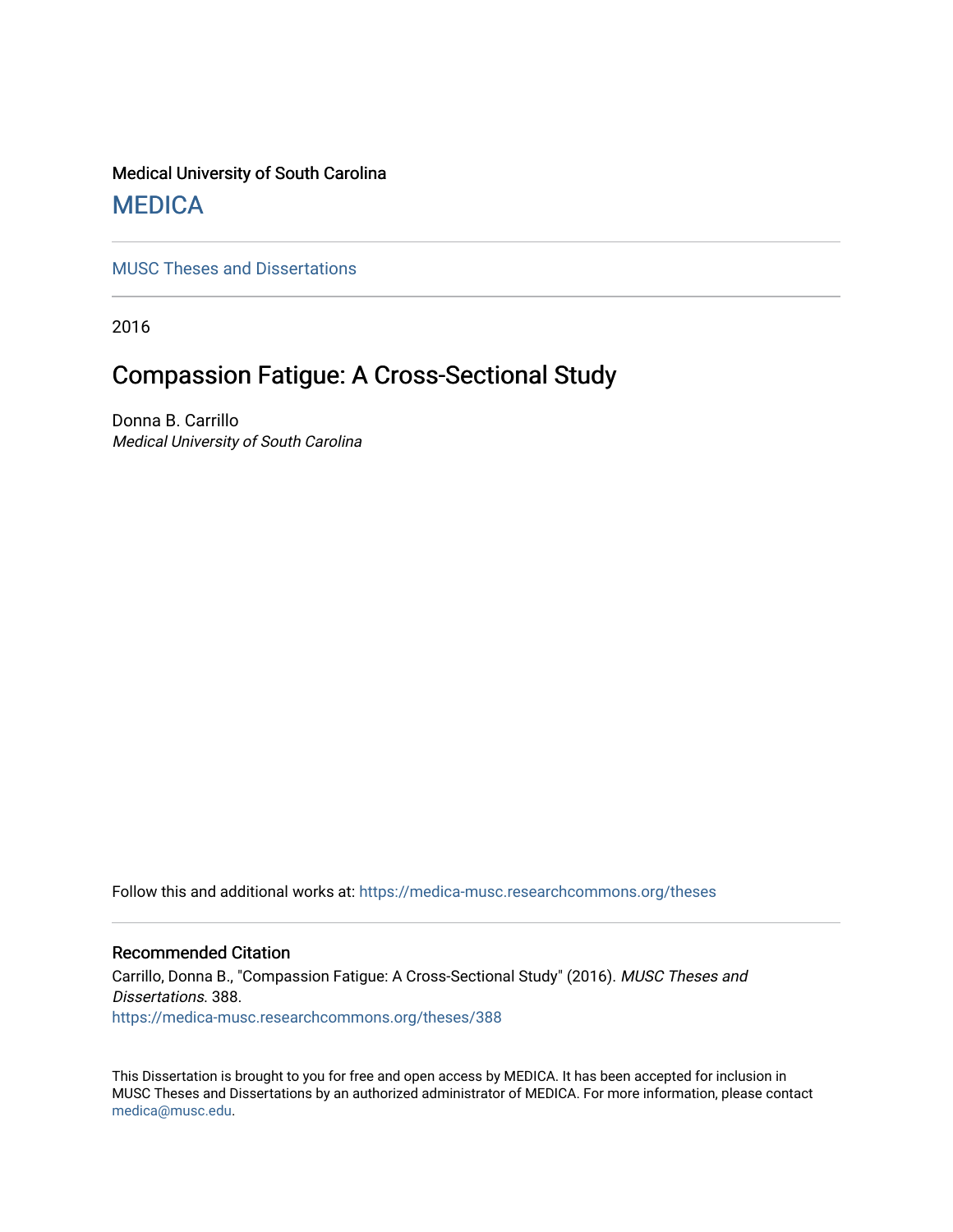Compassion Fatigue: A cross-sectional study

Donna B. Carrillo, MSN

A dissertation submitted to the faculty of the Medical University of South Carolina in partial fulfillment of the requirements for the Degree of Philosophy in the College of Nursing

August 2016

Approved by:

Teresa J. Kelechi

Teresa Kelechi, PhD, RN, FAAN, Chair

¥.

Martina Mueller, PhD

Dans Ducasy Jack

Doris Davenport, DSN, RN, PNP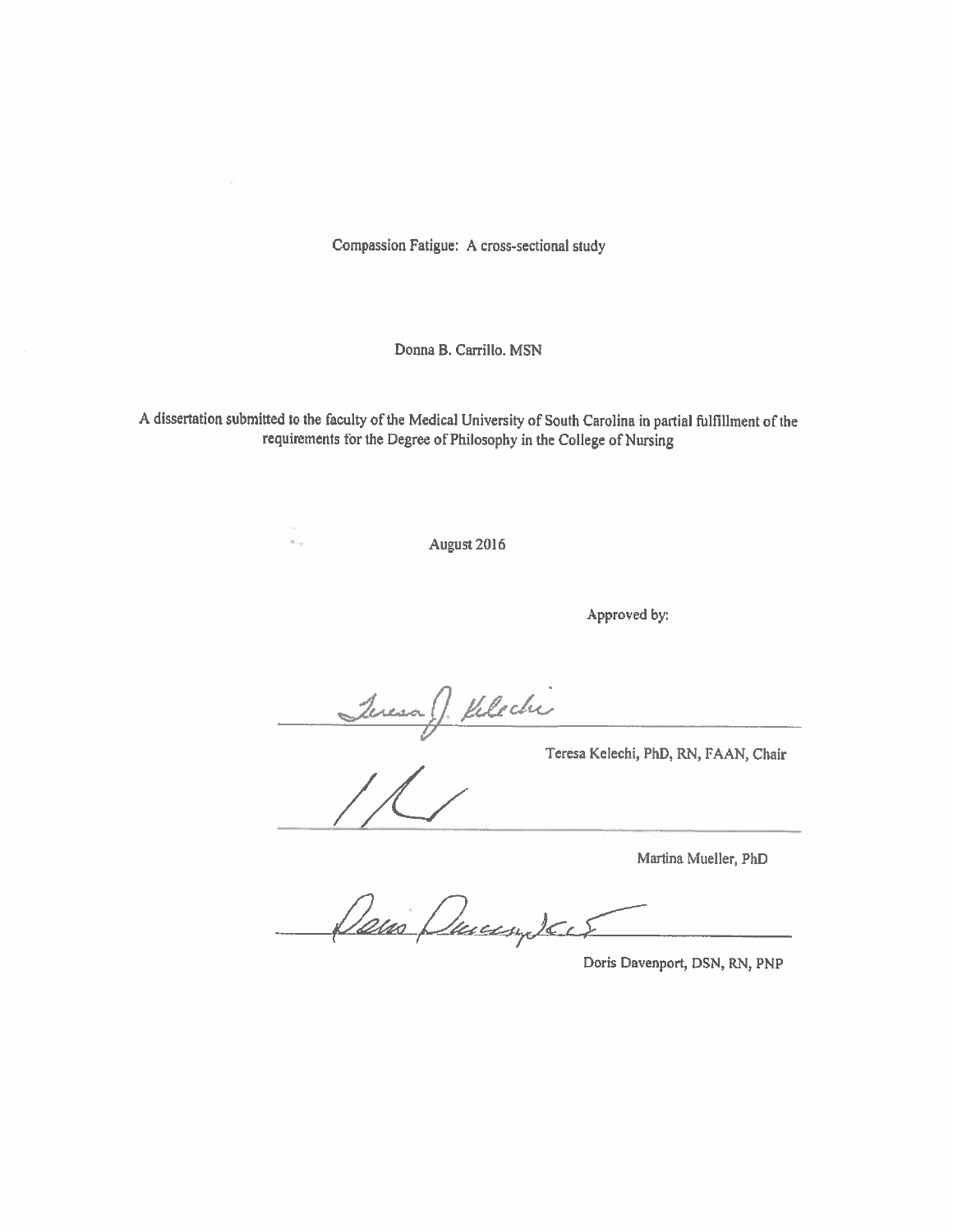© Donna B. Carrillo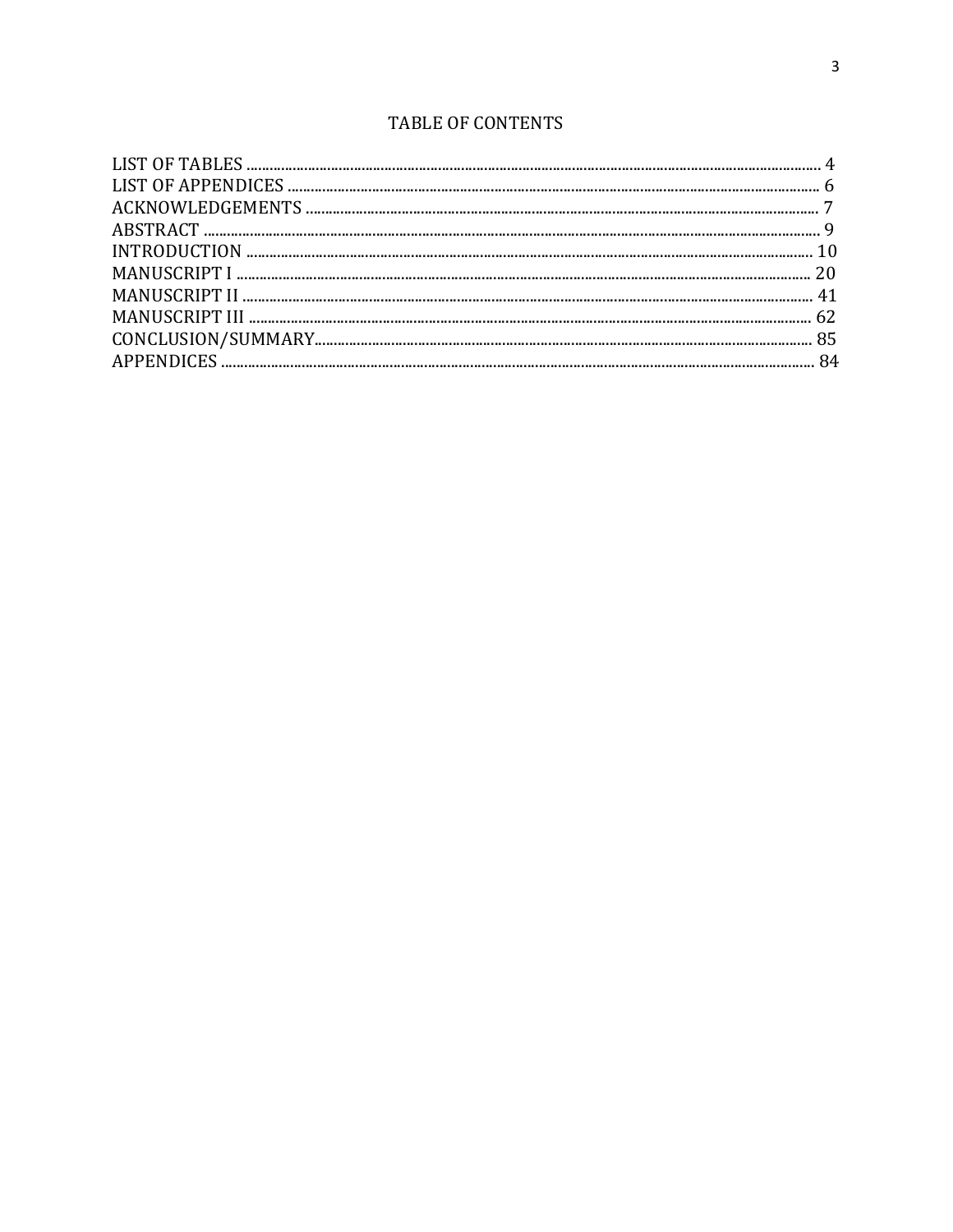## LIST OF TABLES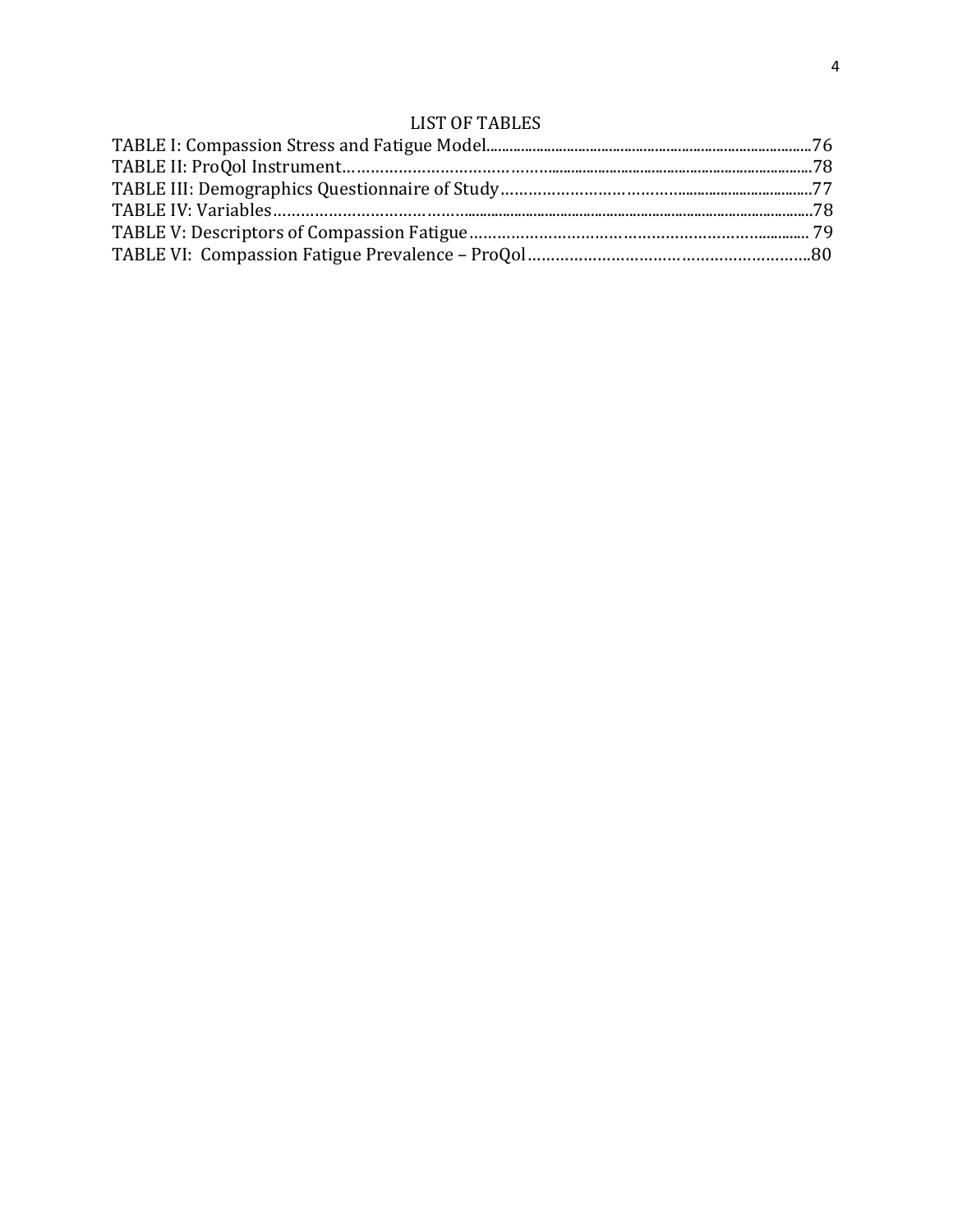## LIST OF APPENDICES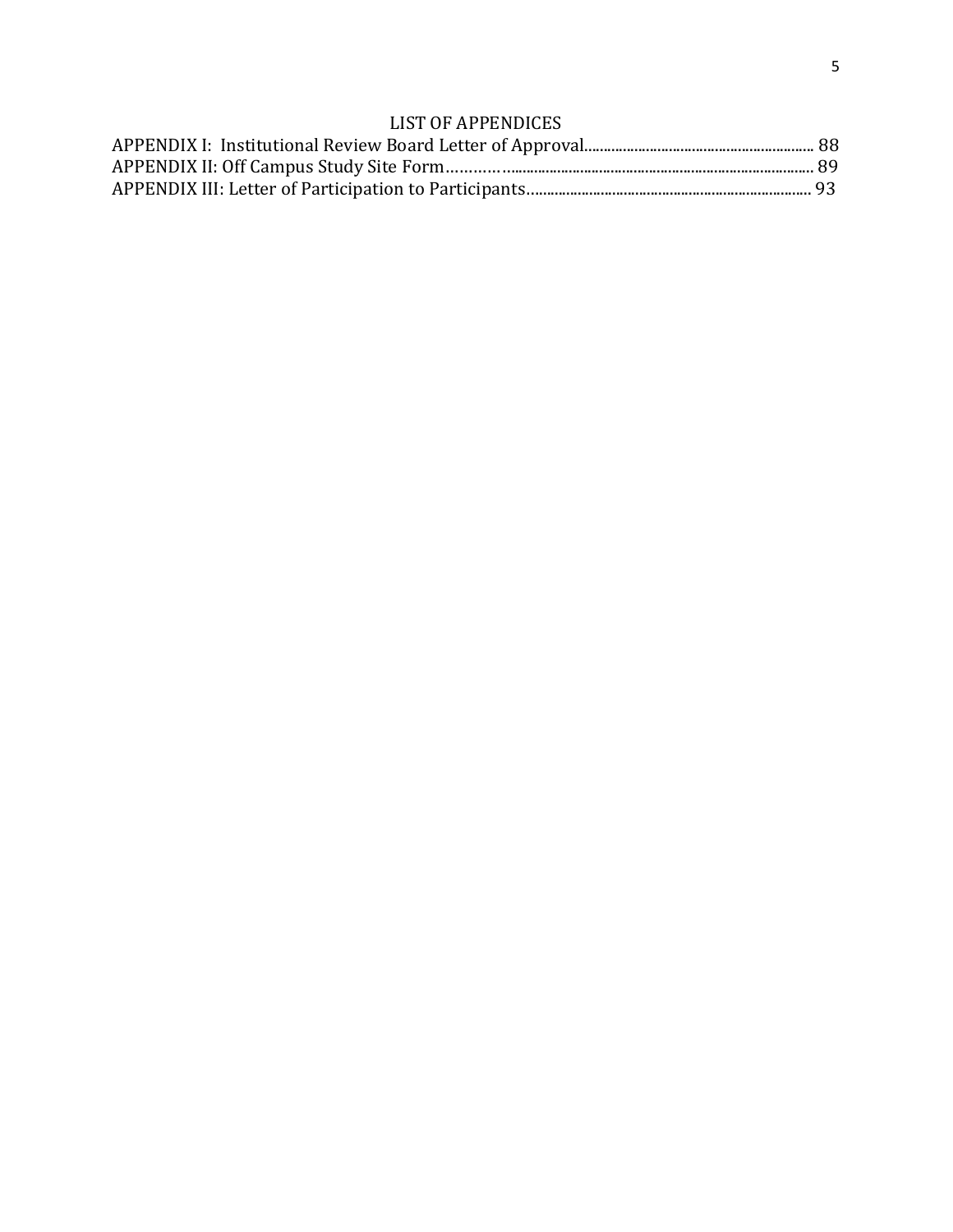## LIST OF FIGURES

|--|--|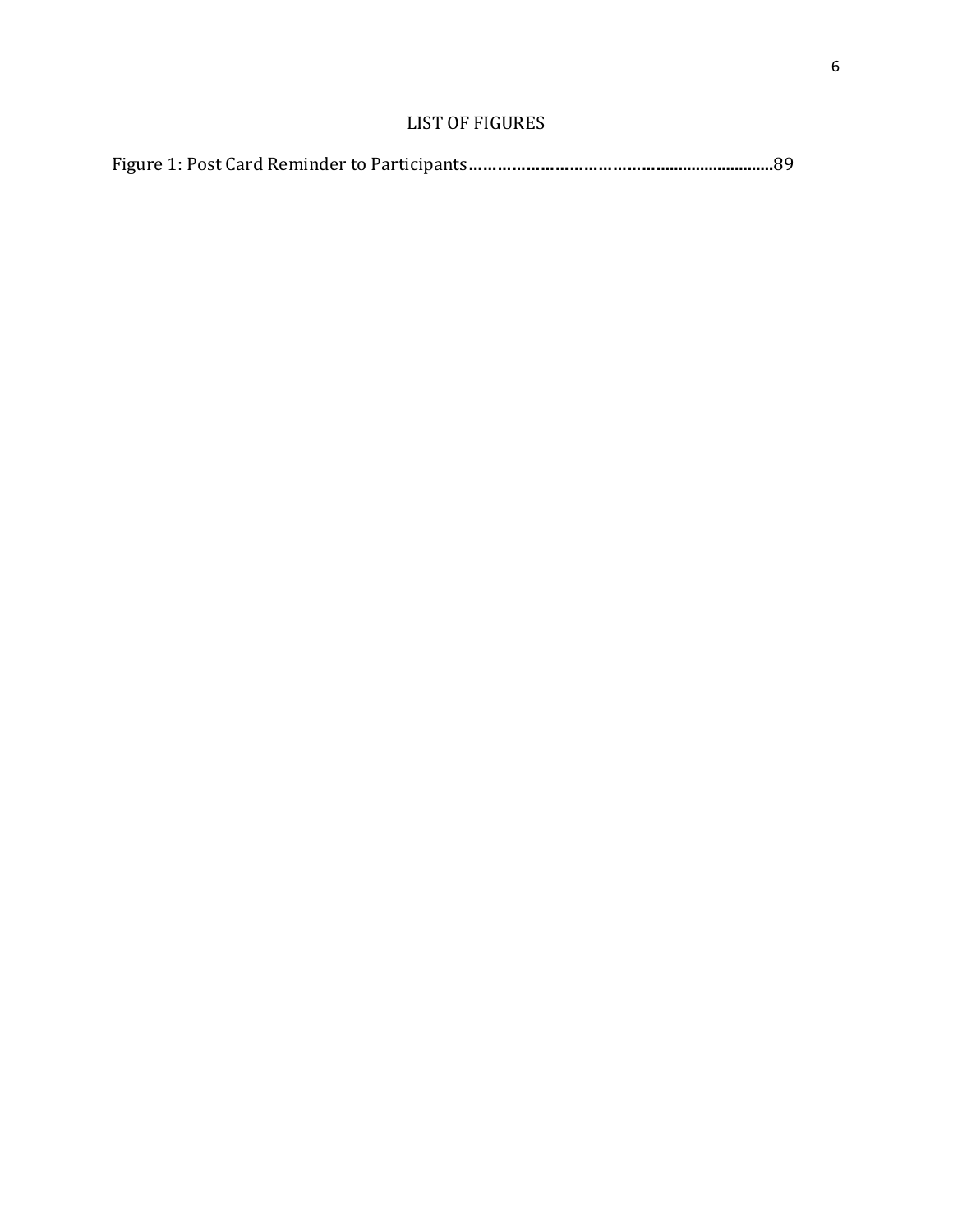#### Acknowledgements

I would like to express my deepest gratitude to my advisor and committee chair, Dr. Teresa Kelechi for her ongoing support, expert guidance, inspiration, understanding and encouragement throughout my studies and research. Without her incredible patience, timely wisdom and counsel, my journey would have been an overwhelming pursuit. I would like to thank Lisa Kerr at the writing center for tolerating me and being an incredible resource and Dr. Martina Mueller for serving on my dissertation committee.

I would also like to thank Dr. Doris Davenport, who has supported me for many years in my educational endeavors, as a role model, exceptional mentor and friend. Her thoughtful insight, questions, and comments were valued greatly during my studies at Middle Tennessee State University, Austin Peay State University and the Medical University of South Carolina.

Finally, this journey would not have been possible without the unwavering love and support of my incredible family. Beginning with my mother, who taught me to be strong and independent, even when it is not easy, leading by example throughout her entire life and to my Uncle Bud who has always encouraged me in all that I do from bare feet to dirt roads in an old, blue truck. To my best friend Eva, who loved me, when I didn't even love myself, my sister for eternity and my savior above for always taking care of me.

Most of all, my children, Kip and Micha who have given me more joy and happiness in my life than anyone deserves and my sweet grandchildren, Walker and Mason that I adore beyond measure, I thank you all so much for allowing me to follow my dream. And last but not least, to my wonderful husband, Jose, I am so thankful for your love and support, including a little push, every now and then when I wanted to quit………..and all the sacrifices you have made to keep me focused on my journey, you are my hero.

I love you all with all of my heart, always.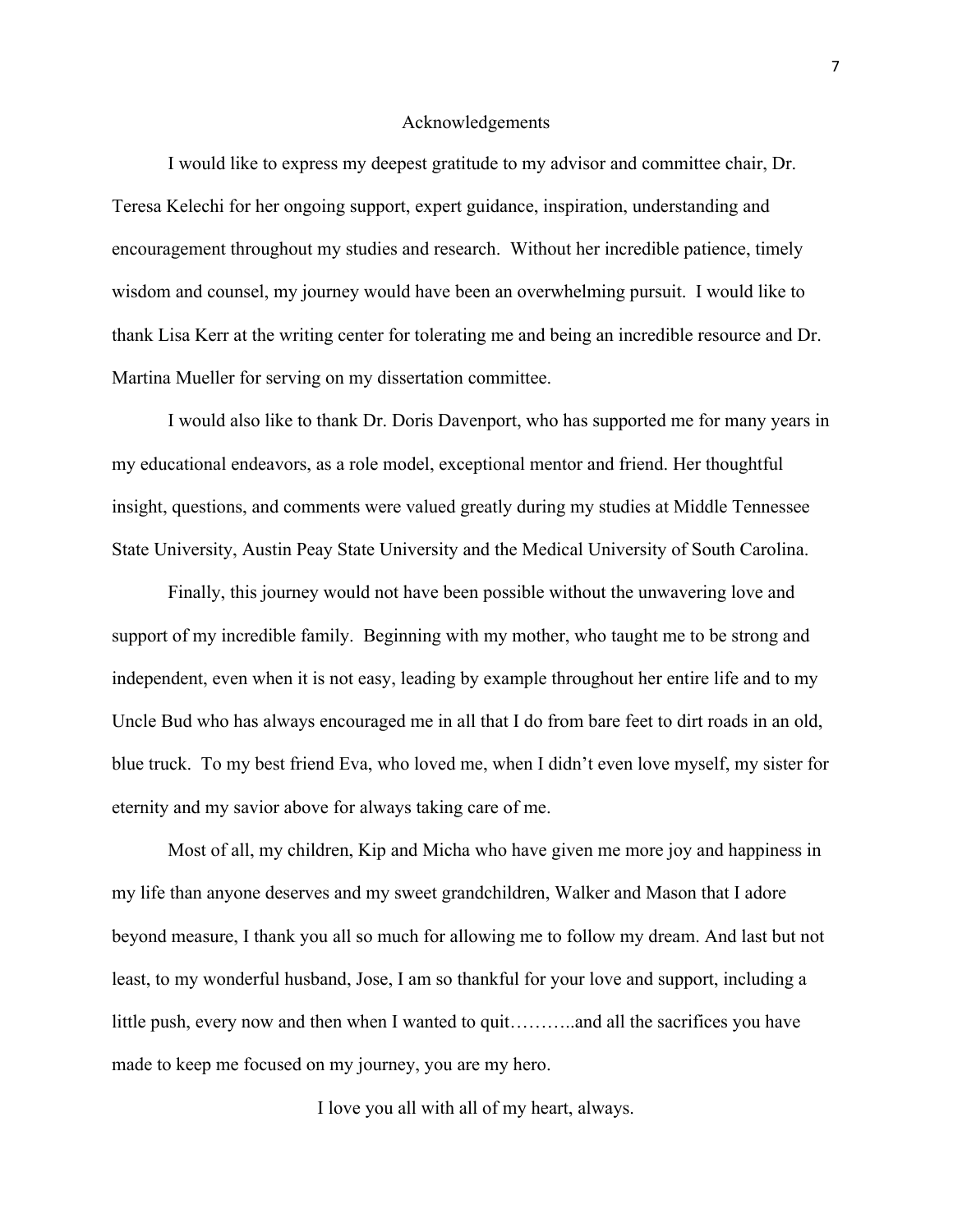## **Dedication:**

To *Kip and Micha*  $\sim$  my sons  $\sim$  my inspiration for all my life.

*Beverly and Taylor* ~ you left too soon, always with me, but God needed you more.

*"She believed she could, so she did."*

― **R.S. Grey**, **Scoring Wilder**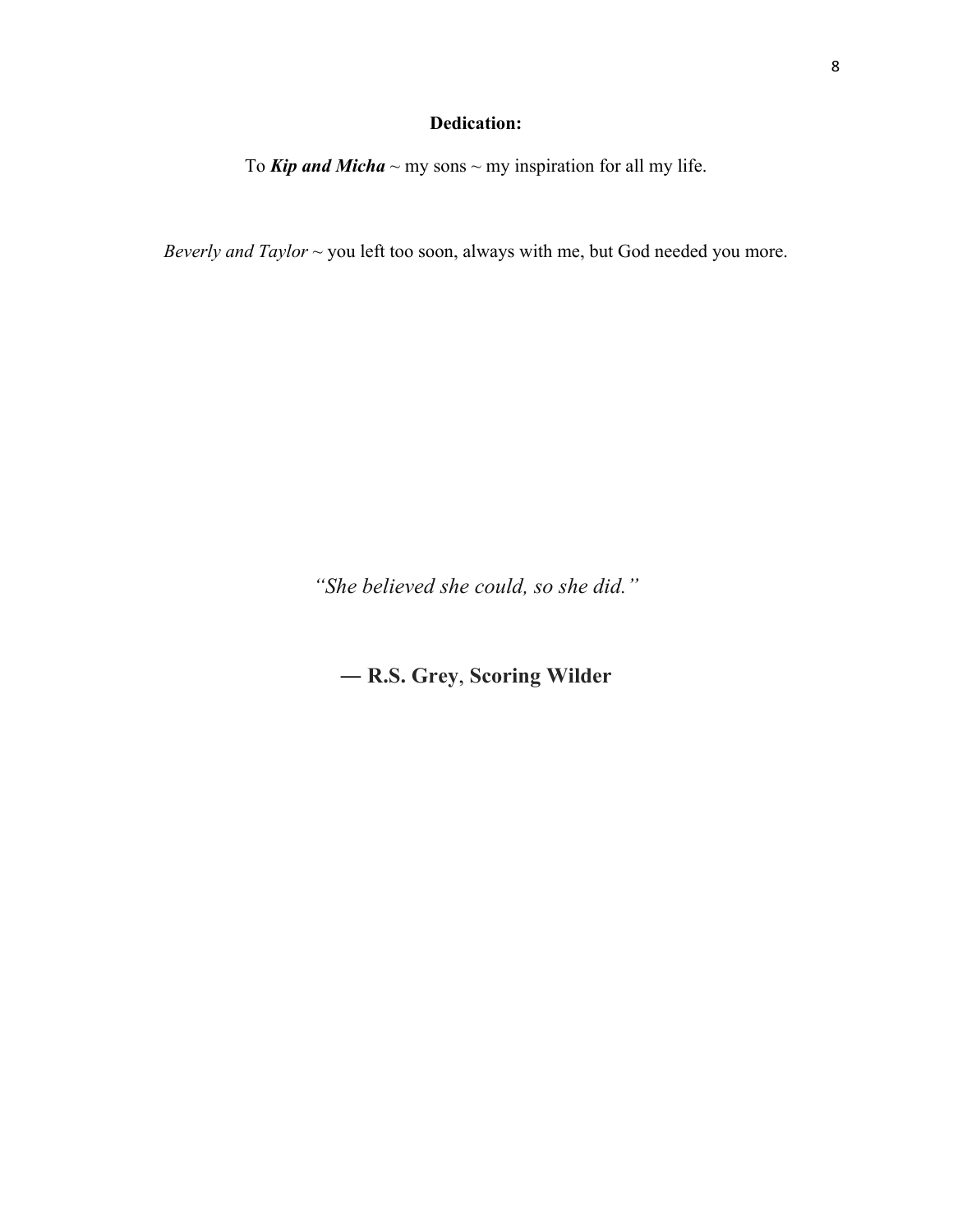#### Abstract

Purpose: This dissertation addresses compassion fatigue and the ambiguous use of the closely related synonyms of burnout, secondary traumatic stress disorder, and vicarious traumatization in acute care nurses. The aim of this dissertation was to define the concept of compassion fatigue within nursing practice, to identify and examine preventive and intervention strategies and to determine the prevalence of compassion fatigue in acute care nurses.

Design: This manuscript includes a concept analysis based on the evolutionary method to identify attributes, antecedents and consequences of compassion fatigue, an integrative review examining strategies to reduce compassion fatigue, and a cross sectional, quantitative study to define and measure key components to establish contributing factors of compassion fatigue based on completion of the Professional Quality of Life Scale, also known as ProQol. Conclusions: These findings provide a greater understanding of how compassion fatigue impacts the nursing professional; and its deleterious effects lead to negative outcomes on quality of patient care and safety.

Relevance: This study arose directly from my personal interest as a masters' prepared registered nurse working in acute care and observing the deleterious effects that occurred from compassion fatigue if unrecognized and untreated. Therefore, this dissertation explored ambiguous terms, preventive and intervention strategies and the impact on acute care nurses in a rural setting. There is a need to create an instrument specifically designed to measure compassion fatigue in nurses that is sensitive to detect the day to day nuances in their practice that lead to compassion fatigue, define parameters for the use of synonyms based on stages of symptoms leading to compassion fatigue, and develop interventions to prevent and ameliorate the negative consequences on their health and patient care.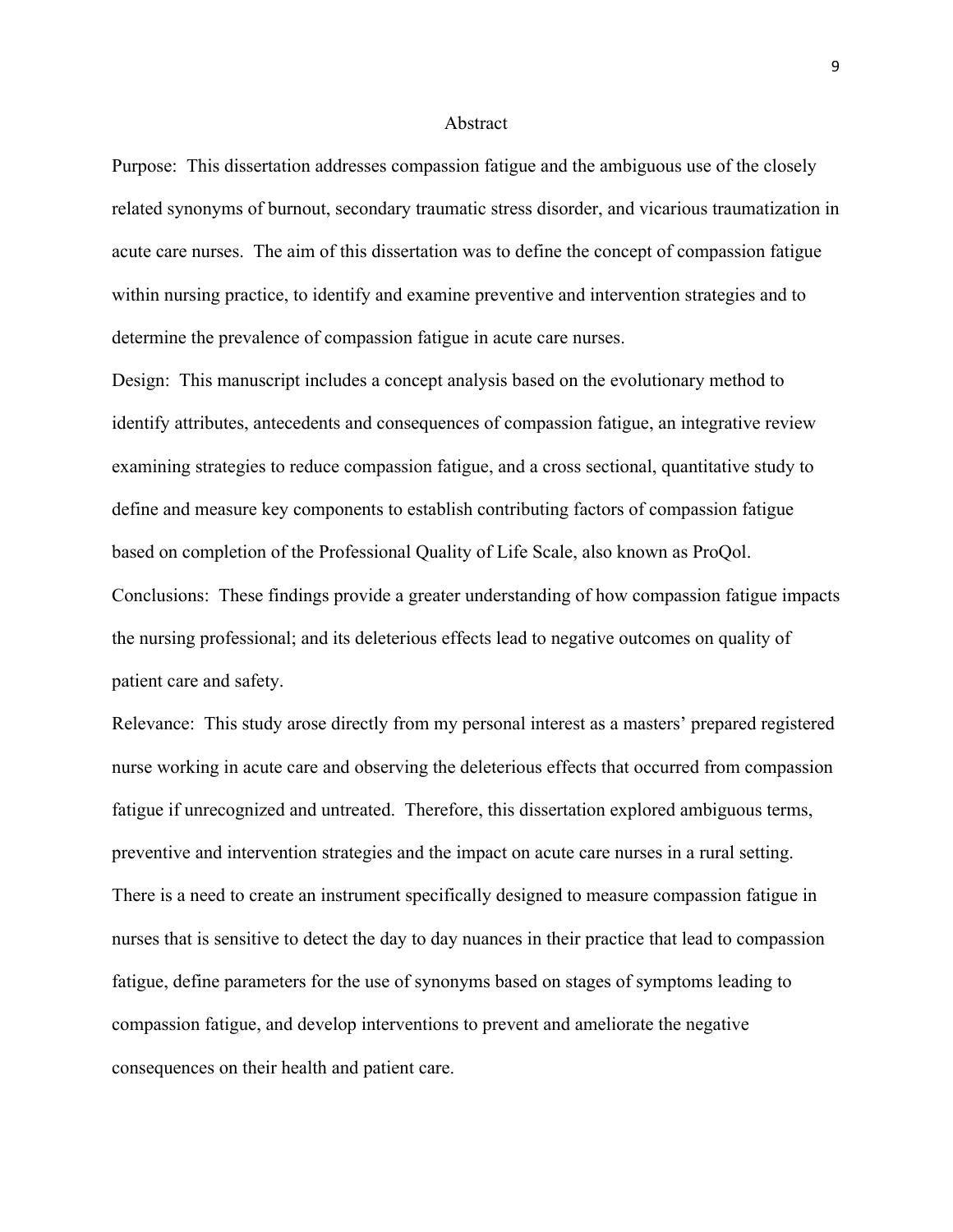#### Introduction

Compassion fatigue is a condition which can become overwhelming and place unnecessary burdens on nurses (Potter, 2006). The focus of this dissertation is compassion fatigue in acute care nurses, specifically those working in rural areas. Compassion fatigue has been found to stem from the nurse/patient relationship as a result of intense nurse caring and identification with patient suffering (Aycock & Boyle, 2009; Coetzee & Klopper, 2010; Sabo, 2011).

The term compassion fatigue was first introduced in relation to the study of burnout in nurses, but was never defined within nursing practice. Since then, the term has been used synonymously with burnout, secondary traumatic stress disorder and vicarious traumatization. These key terms continue to assimilate with compassion fatigue as they all describe continued exposure to extreme pain and suffering and exposure to life altering events. Studies reveal there is a high prevalence of compassion fatigue among nurses. Despite the diversity of nurses studied, there is not a particular pattern demonstrating which nurses suffer the most, yet the most commonly studied are those working in the emergency department (ED), critical care and oncology (Sabo, 2011). Not a single study was found on acute care nurses or nurses working in rural areas in regards to the prevalence of compassion fatigue during a review of the literature on compassion fatigue.

After reviewing several publications on the topic, my interest and eagerness for understanding grew, and compassion fatigue became the focus of this dissertation. As a pioneer of research on compassion fatigue, Figley stated, "We as practicing professionals have a special obligation to our students and trainees to prepare them for these hazards. A place to start is to incorporate stress, burnout, and compassion fatigue into our curriculum, and especially our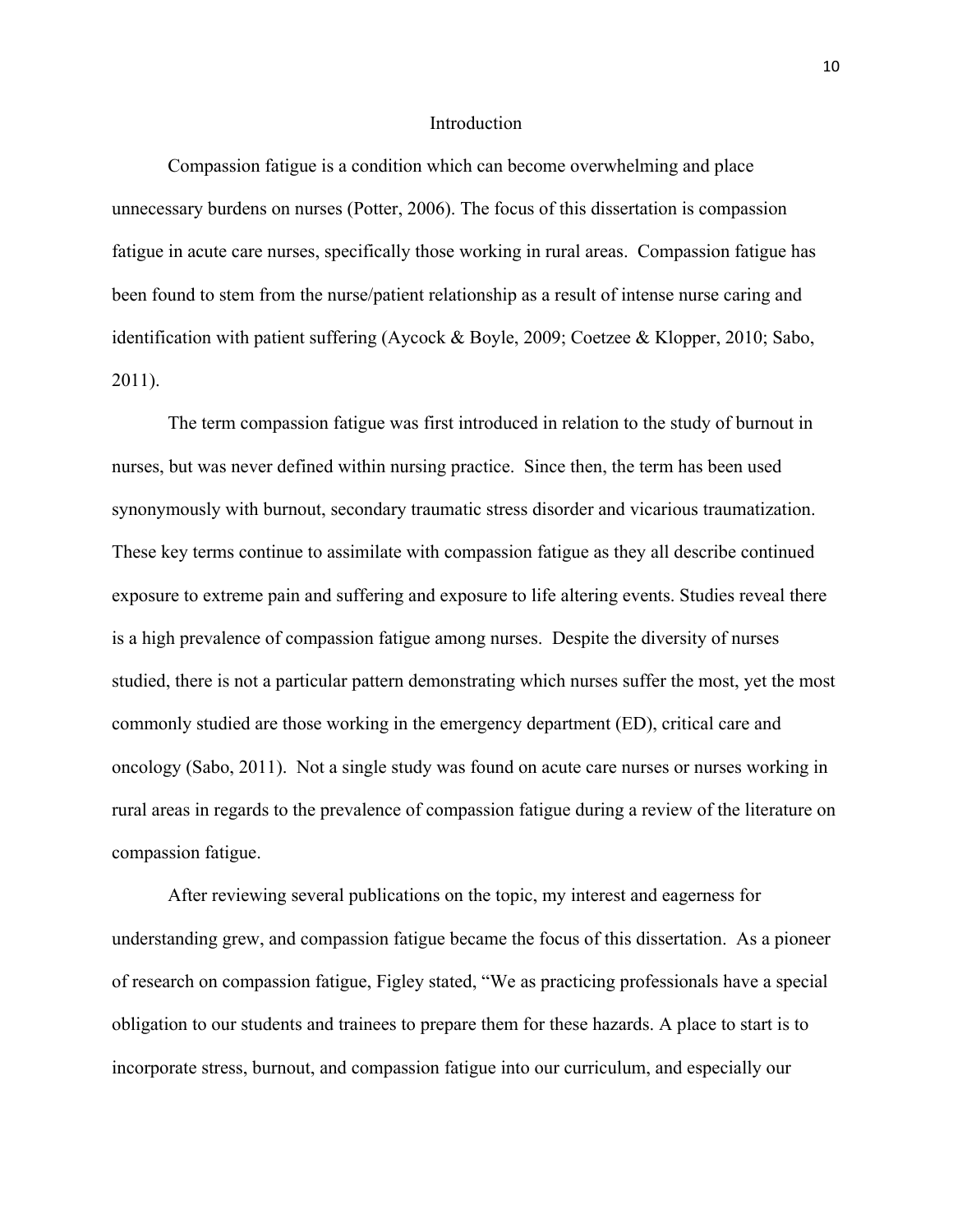supervision in practica" (2005). Providing awareness of the signs and symptoms early in a nurse's career may help eliminate development and progression of compassion fatigue. The research on compassion fatigue continues to grow, now focusing on all healthcare providers, not just counselors and public service workers.

## Gaps in Knowledge

Although the number of studies has increased over the last few years demonstrating that compassion fatigue negatively impacts nurses, additional research is needed to demonstrate that further insight is required for prevention and intervention as well as development of a valid and reliable measure of compassion fatigue specific to nurses (Aycock & Boyle, 2009, Berger & Gelkopf, 2011, Carter, Dyer & Mikan, 2013, Rogers et al, 2013, Todaro-Francesschi, 2013, Zadeh et al, 2012). Research on compassion fatigue has suffered from both conceptual and methodological limitations. Conceptually, researchers have attempted to differentiate compassion fatigue from job burnout, vicarious trauma and general psychological distress, but the terms still remain vague (Jenkins & Baird, 2002; Sabin-Farrell & Turpin, 2003; Salston & Figley, 2003). Lack of conceptual clarity has hindered measurement and empirical study of these concepts. Methodologically, there have been several compassion fatigue scales proposed but few validation studies and little information on their psychometric properties is available (Gentry et al., 2002; Stamm, 2002) Most of the instruments that have been used thus far were developed to measure symptoms in trauma survivors with direct exposure as opposed to events arising from indirect exposure as is experienced by healthcare professionals (Bride, Robinson, Yegidis, & Figley, 2004).

In a review of the literature of nurses and compassion fatigue, studies specific to the treatment of compassion fatigue varied significantly. The range of recommendations included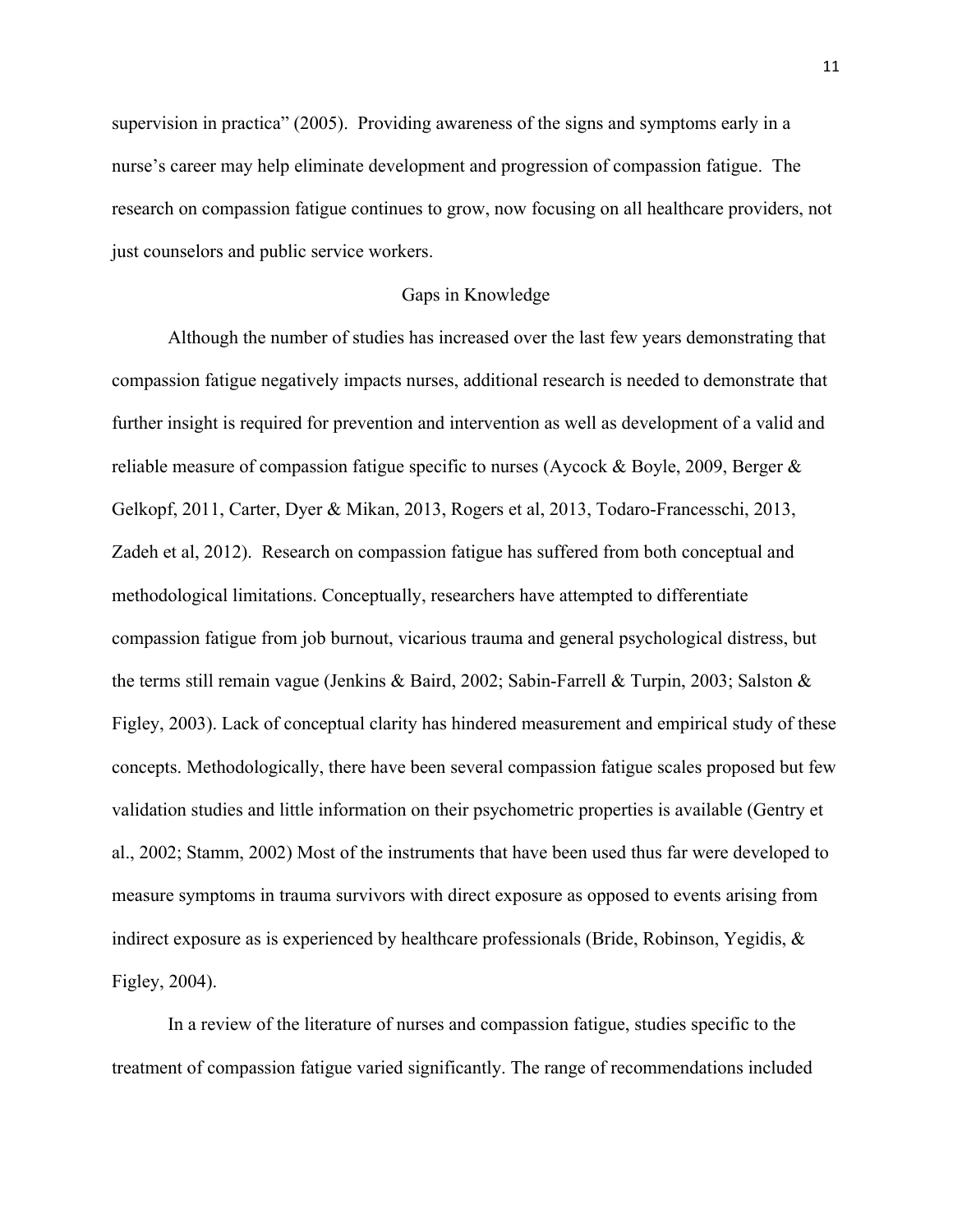education, resiliency and self-care training, complimentary alternative medicine and debriefing of events. (Hegney et al, 2014, Drury et al, 2014, Potter et al, 2013, Smart et al, 2014, Wenzel et al, 2011, Duncan et al, 2011, Hecktman, 2012, Lombardo & Eyre, 2011, Tabor, 2011 & Van der Wath, Van Wyck & Janse, 2013). The use of integrated terms hinders researchers and providers in understanding compassion fatigue as a distinct experience and impede the development of appropriate interventions. Associated terminology such as burnout, secondary traumatic stress syndrome and vicarious traumatization are often described interchangeably with compassion fatigue. Most often, these terms are not well distinguished from one another (Rothschild & Rand, 2006). Compassion fatigue is defined as a combination of physical, emotional, and spiritual depletion associated with caring for patients in significant emotional pain and physical distress (Boyle, 2011). Burnout out is described as feelings of exhaustion, frustration, anger and depression that have continued over a long period of time (Stamm, 2010). Secondary traumatic stress disorder is defined as a component of compassion fatigue, driven by fear and work related trauma (Rigenbach, 2009). Vicarious traumatization is self-perception when exposed to traumatic events causing a disruption in self-esteem, interruption in the sense of safety that contributes to anxiety, depression, disconnection and burnout (Baird & Kracen, 2006; Sprang et al, 2007). The operational gaps and overlapping symptoms require further research to provide distinction of definitions and to add to the body of knowledge related to compassion fatigue.

#### Exploration of the Concept of Compassion Fatigue

Initially, the evolutionary method of concept analysis described by Rodgers was performed through a six-step process to identify attributes, antecedents and consequences of compassion fatigue and to define the concept within nursing practice (2000). The objective of this analysis was to provide further distinction of associated terms, signs and symptoms, and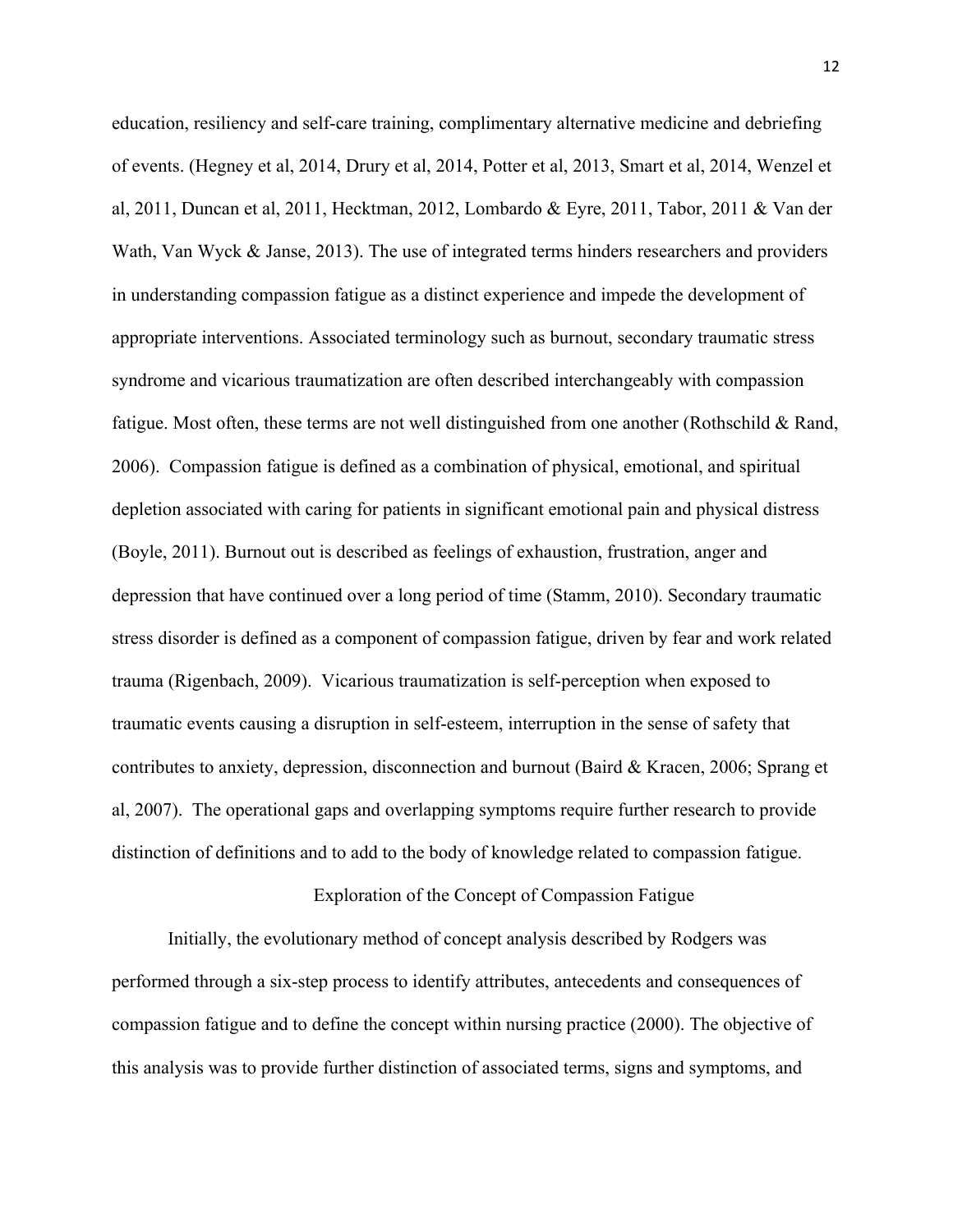related concepts. The overall outcome of the analysis provided improved understanding of the integrated terms revealing similar characteristics yet recognizing distinct differences. Second, a focused integrative review was conducted to identify and examine preventive and intervention strategies to reduce compassion fatigue in acute care nurses. Following a method of research review designed by Cooper, the process consisted of the following: formulating the problem, searching the literature, gathering information, evaluating the studies for appropriateness, analyzing and interpreting the findings, and disclosing the evidence and presenting results (2010).

Third, a cross-sectional, quantitative study was conducted to define key components of compassion fatigue to establish factors that contribute to compassion fatigue based on completion of the ProQol Scale. The ProQol scale was designed to measure compassion fatigue, compassion satisfaction and burnout (Stamm, 2002, 2005). The target population was acute care nurses working in a rural area. Charles Figley's Compassion Stress and Fatigue Model underpinned the concepts of this study. The aims of this study were to: 1) establish the prevalence of compassion fatigue, caregiver satisfaction, and burnout measured with the ProQol and 2) determine the relationship among demographic and work-related characteristics related to compassion fatigue, compassion satisfaction and burnout and its impact on the practice environment (2005).

### Theoretical Frameworks

The framework for this first study was the Compassion Stress and Fatigue Model. This etiological model is based on the assumption that empathy and emotional energy are necessary to establish an effective therapeutic relationship (Figley, 1995, 1997, 2001). The purpose of this model is to provide a discipline specific framework that addresses caregivers at risk for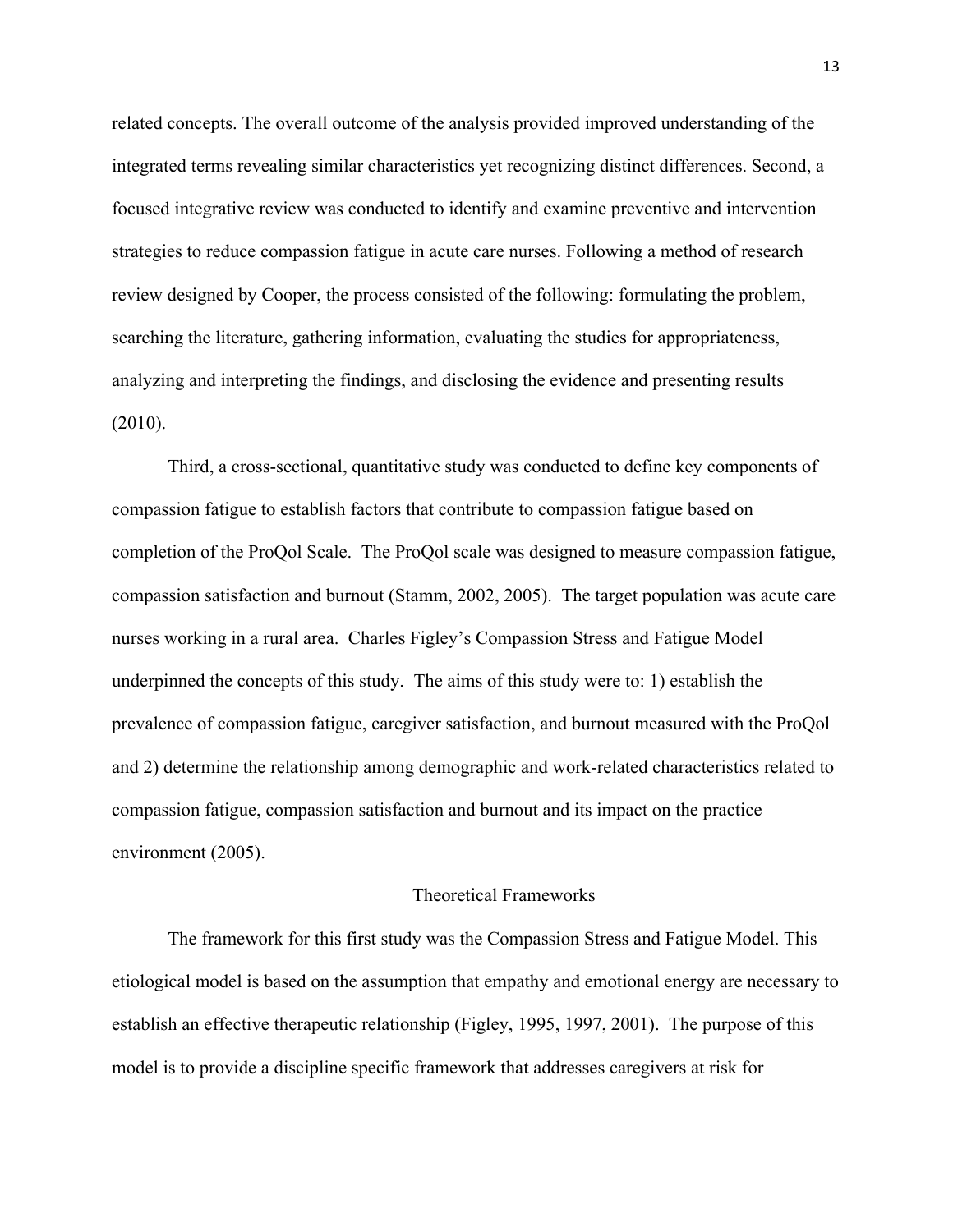developing compassion fatigue, for the development of successful intervention

recommendations, guidance of innovations, and evaluation of effective measures for compassion satisfaction and appropriate components of disengagement for self-care. Figley has noted several factors that either prevent or predict compassion fatigue. The process begins with exposure to the victim (patient), empathic concern, and empathic ability, leading to an empathic response. This empathic response along with the factors of disengagement and a sense of satisfaction lead to residual compassion stress. Finally, residual compassion stress, prolonged exposure to suffering, traumatic memories, and the degree of life disruptions result in compassion fatigue. These many components together form a causal model, which predicts this clinical phenomenon. These four variables are significant attributes in the role of a caregiver (nurse), yet they are risk factors for developing compassion fatigue (Figley, 1995, 1997).

The variables of a *sense of satisfaction* and *disengagement* are used as measures to prevent compassion fatigue in this model. When caregivers are satisfied with their ability to care for others, they experience a sense of satisfaction. Disengagement is a healthy way in which caregivers can promote self-care by professionally distancing themselves from those in their care (Figley, 1995). Caregivers may eventually experience compassion fatigue if the coping actions are not successful. The residual emotional energy from the empathic response lingers. If the stress is not relieved, the consequences of prolonged stress become apparent. The final three variables in this model play a role in increasing the likelihood of developing compassion fatigue. They are *prolonged exposure to suffering*, *traumatic recollections* and *overall life disruption*. Prolonged exposure indicates an ongoing sense of responsibility, often with lingering emotional attachment. Traumatic recollections are memories that can trigger symptoms of anxiety or other mental distress. Finally, the caregiver may experience a life disruption, which could be an illness,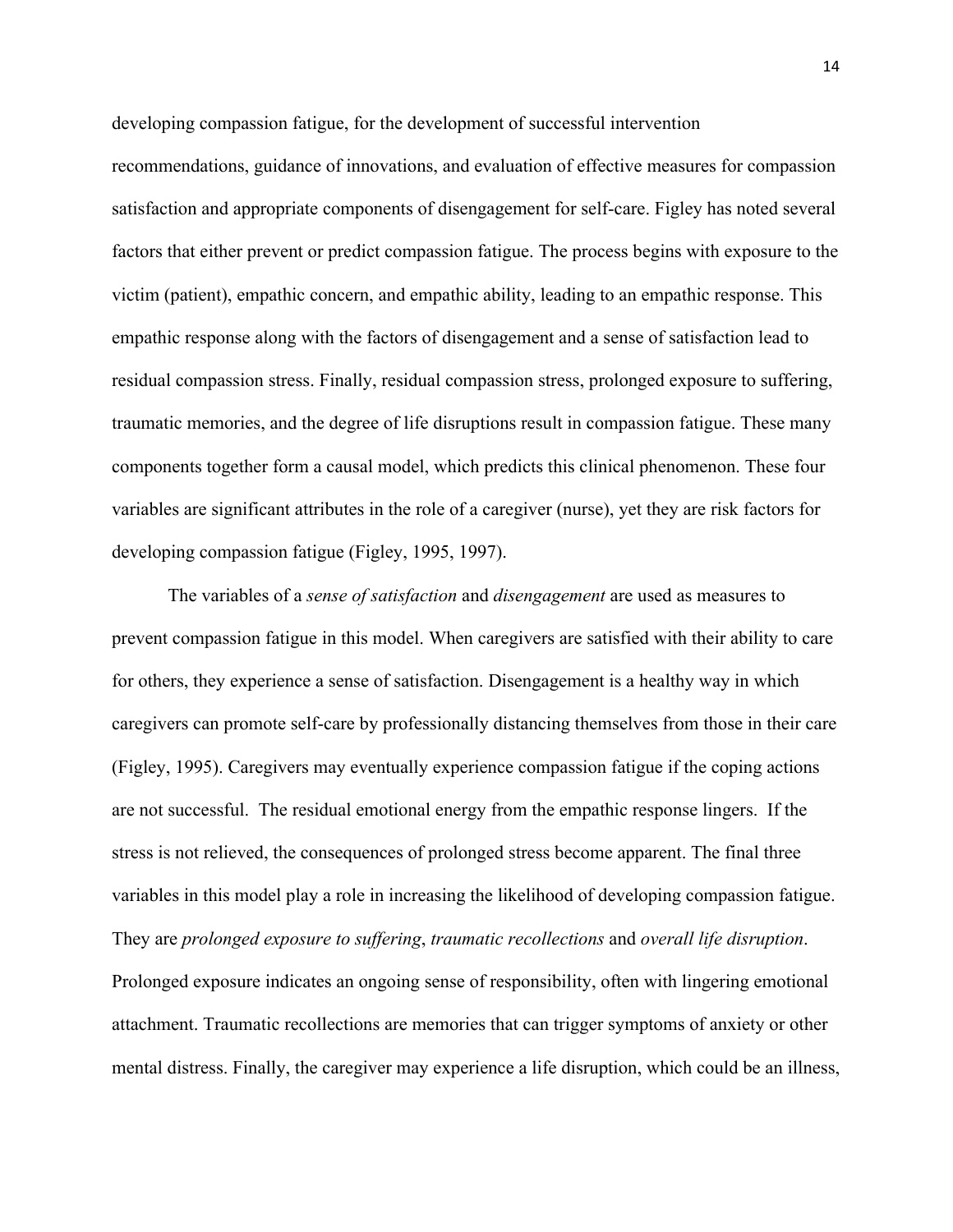change in professional or personal responsibilities, or a change in lifestyle. This added stress combined with other existing variables in the model could increase the probability of compassion fatigue, especially if the coping actions of achieving satisfaction and practicing disengagement are unsuccessful (Figley, 1995). The components of this model, as measured by the ProQoL include compassion fatigue, compassion satisfaction and burnout. Using the CF model underpins the understanding of the key elements and in what way they feed into the positive and negative aspects of helping others. The components assist in the classifications of the theoretical levels. When studying CF we must continue focusing on the environments and the actual work situation itself. This model contributed to understanding the influence of the environment on the people providing care or assistance and the personal impact and the work that is done.

## Descriptions of Manuscripts I, II, and III

Presented in this compendium are three manuscripts related to compassion fatigue that present the trajectory of my research. The first manuscript is an analysis of the concept of compassion fatigue and the related synonyms of burnout, secondary traumatic stress disorder and vicarious traumatization. The second manuscript is an integrative review to determine the most common interventions and preventive measures for compassion fatigue. The final manuscript is a report of a cross-sectional survey to determine prevalence of compassion fatigue in acute care nurses in a rural setting.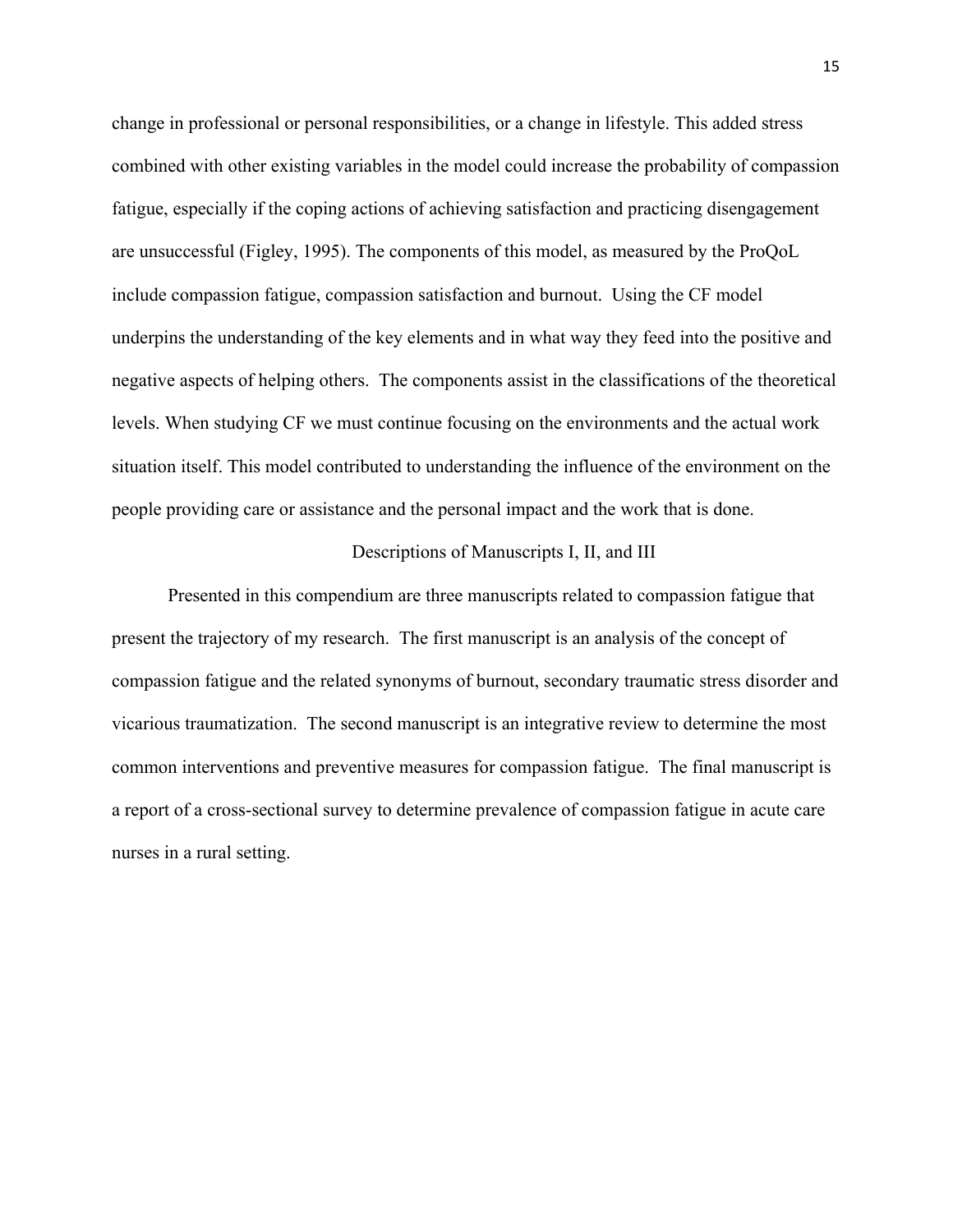#### References

- Aycock, N., & Boyle, D. (2009). Intervention to manage compassion fatigue in oncology nursing. *Clinical Journal of Oncology Nursing, 13,* 183-191.
- Boyle D. Countering compassion fatigue: a requisite nursing agenda. *Online Journal of Issues in Nursing.* 2011; **16**: 1. available from URL: http:// dx.doi.org/10.3912/OJIN.Vol16No01PPT03.
- Carter, P., Dyer, K., & Mikan, S., (2013). Sleep disturbance, chronic stress, and depression in hospice nurses: testing the feasibility of an intervention. *Oncology Nursing Forum.* Sep; 40(5):E368-73.
- Coetzee S, Klopper H. Compassion fatigue within nursing practice: a concept analysis. *Nurs. Health Sci.*  2010; **12**: 35–243.
- Corley M.C., Elswick, R.K., Gorman, M. & Clor, T. (2001) *Journal of Advanced Nursing* 33(2), 250-256 .
- Drury, V., Craigie, M., Francis, K., Aoun, S., & Hegney, D., (2014). Compassion satisfaction, compassion fatigue, anxiety, depression and stress in registered nurses in Australia: phase 2 results. *Journal of Nursing Management.* May; 22(4):519-31.
- Duffy, E., Avalos, G., & Dowling, M., (2015). Secondary traumatic stress among emergency nurses: a cross-sectional study. *International Emergency Journal of Nursing.* Apr; 23(2):53-8.
- Duncan, A., Liechey, J., Miller, C., Chinoy, G., & Ricciardi, R., (2011). Employee use and perceived benefit of a complementary and alternative medicine wellness clinic at a major military hospital: evaluation of a pilot program.*Journal of Alternative and Complementary Medicine.* Sep; 17(9):809-15.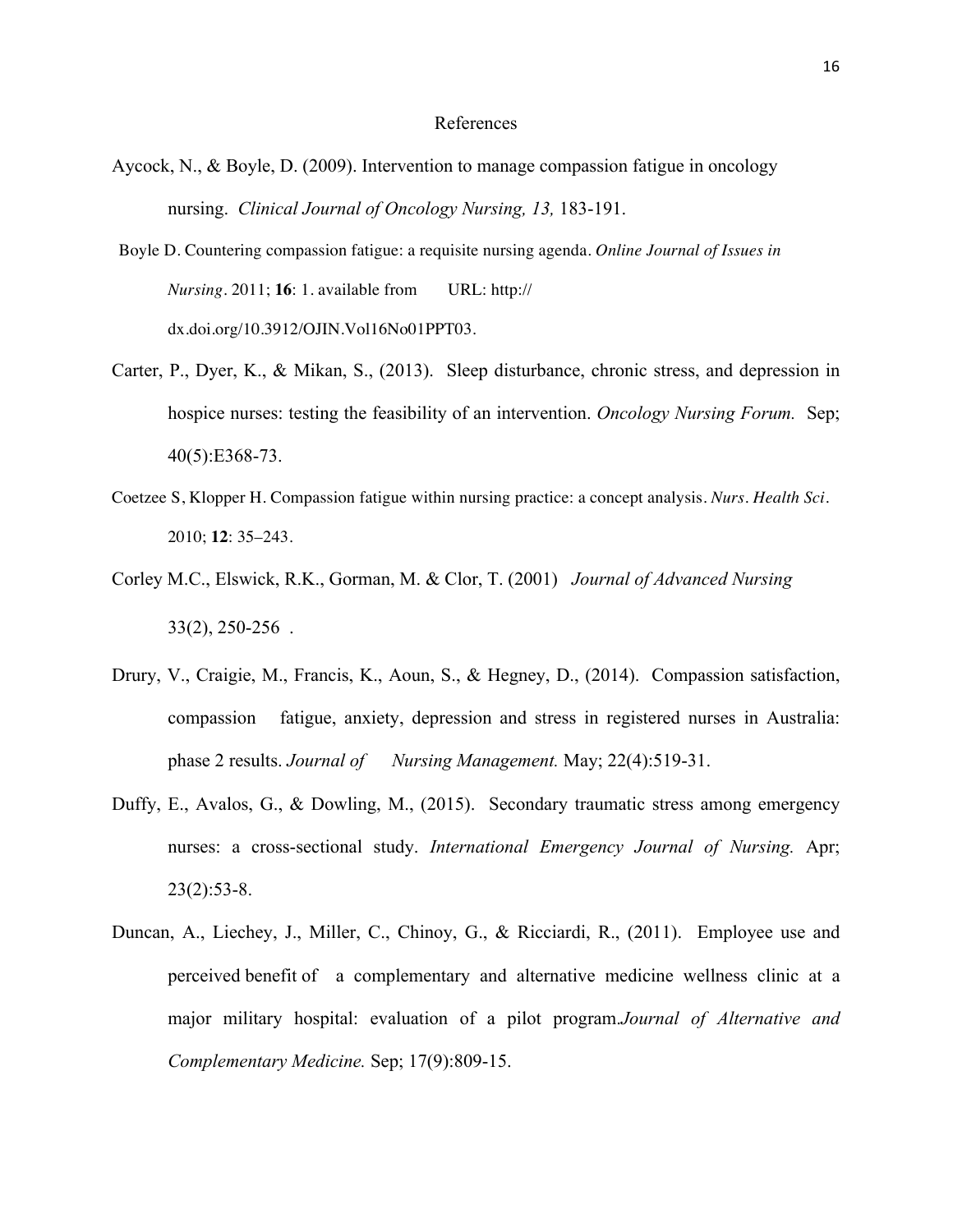- Figley CR, (1995) *Compassion fatigue: Coping with Secondary Traumatic Stress Disorder in Those Who Treat the Traumatized*. New York: Brunner/Mazel; 1995.
- Figley, C. (1999). Compassion fatigue: Toward a new understanding of the costs of caring. In B. H. Stamm Ed.), Secondary traumatic stress: Self-care issues for clinicians, researchers and educators (2 ed., pp. 3-28). Lutherville: Sidran.
- Figley, C. (2002a). Compassion fatigue: Psychotherapists' chronic lack of self-care. Psychotherapy in Practice, 58(11), 1433-1441.
- Figley, C. (2002b). Treating compassion fatigue. New York, NY: Brunner-Routledge.
- Garman, A., Corrigan, P., & Morris, S. (2002). Staff burnout and patient satisfaction: Evidence of relationships at the care unit level. *Journal of Occupational Health Psychology, 7,*235- 241. http://dx.doi.org/10.1037/1076-8998.7.3.235
- Hecktman, H. (2012). Stress in pediatric oncology nurses. Journal of Pediatric Oncology Nurses, Nov-Dec; 29(6): 356-61.
- Hegney, D., Craigie, M., Hemsworth, D., Osseiran-Moisson, R., Aoun, S., Francis, K., & Drury, V., (2014). Compassion satisfaction, compassion fatigue, anxiety, depression and stress in registered nurses in Australia: study 1 results. *Journal of Nursing Management* May (22), 506-518.
- Hooper, C., Craig, J., Janvrin, D., Wetsel, M., & Reimels, E., (2010). Compassion satisfaction, burnout and compassion fatigue among emergency nurses compared with nurses in other selected inpatient specialties. *Journal of Emergency Nursing*. Sep: 36(5) 420-7.

Joinson C. Coping with compassion fatigue. *Nursing* 1992; **22**: 116– 121.

Lombardo, B., & Eyre, C., (2011). Compassion fatigue: a nurse's primer. *Online journal of nursing issues.* Jan 31; 16(1):3.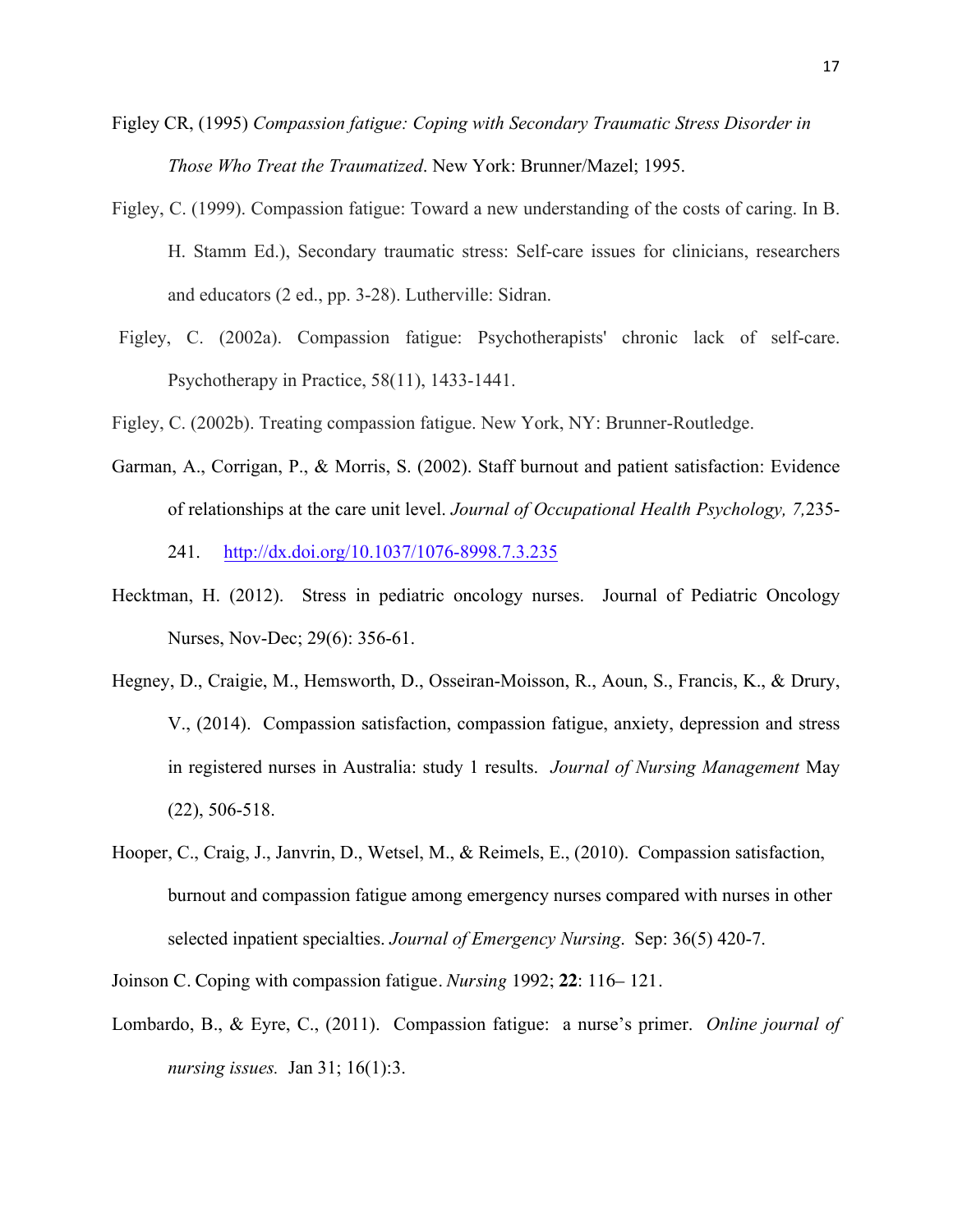- Potter, P., Deshields, T., Berger, J., Clark, M., Olsen, S., & Chen, L., (2013). Evaluation of a compassion fatigue resiliency program for oncology nurses. *Oncology Nurses Forum*. Mar; 40(2):180-7.
- Rogers, S., Bagbi, A., & Gomez, C., (2013). Educational interventions in end-of-life care: part 1: an educational intervention responding to the moral distress of NICU nurses provided by an ethics consultation team. *Journal of Advanced Neonatal Care.* Feb;8(1):56-65.
- Smart, D., English, A., James, J., Wilson, M., Daratha, K., Childers, B., & Magera, C., (2014). Compassion fatigue and satisfaction: a cross-sectional survey among US healthcare workers. *Journal of Nursing Health Sciences.* Mar;16(1):3-10.
- Stamm B. H. (2010). *The Concise ProQOL Manual*. 2nd Ed. Pocatello, ID:http://ProQOL.org.
- Stamm, B. H. Professional Quality of Life elements theory and measurement. 2012. [Cited 1 Sept 2012.] Available from URL: http:// www.proqol.org.
- Tabor, P., (2011). Vicarious Traumatization: Concept analysis. *Journal of Forensic Nursing,* 7  $(4)$  203-8.
- Van der Wath, A., Van Wyck, N., & Janse, R., (2013). Emergency nurses' experiences of caring for survivors of intimate partner violence. *Journal of Advanced Nursing.* Oct; 69(10):2242-52.
- Wenzel, J., Shaha, M., Klimmek, R., & Krumm, S., (2011). Working through grief and loss: Oncology nurses' perspectives on professional bereavement. *Oncology Nursing Forum.* Vol. 38(4): 44-45.
- Zadeh, S., Gamba, N., Hudson, C., & Weiner, L., (2012). Taking care of providers: a wellness program for pediatric nurses. *Journal of Pediatric Oncology Nursing.* Sep-Oct; 29(5):294-9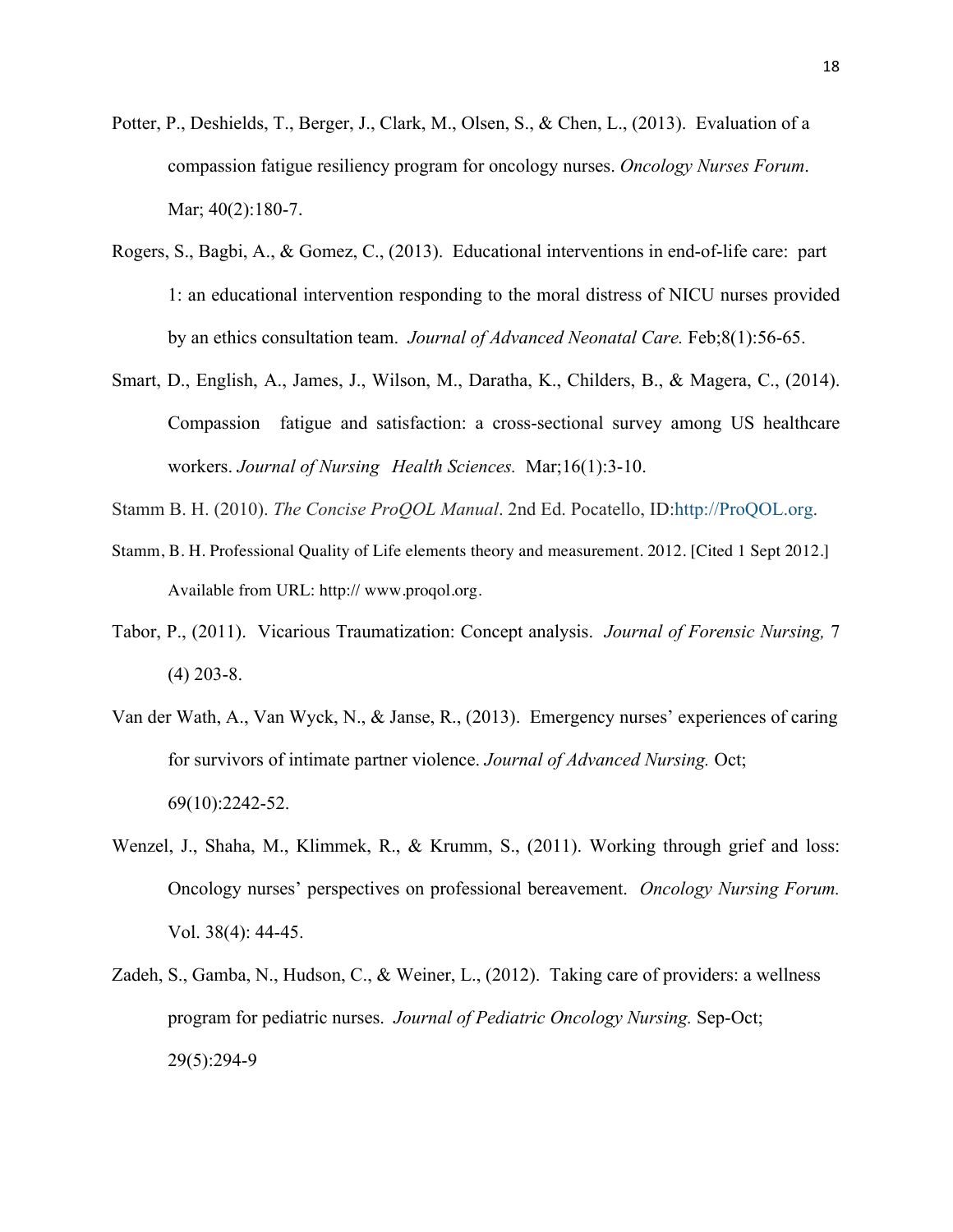## Manuscript I

Concept Fatigue: A concept analysis

Donna B. Carrillo, MSN PhD Candidate Medical University of South Carolina College of Nursing Charleston, South Carolina Correspondence: carrill@musc.edu or 843-467-1991

Teresa J. Kelechi, PhD, RN, FAAN Professor and David and Margaret Clare Endowed Chair Medical University of South Carolina College of Nursing Charleston, South Carolina Correspondence: kelechtj@musc.edu or 843-792-4602

Submitted for Publication May 2016 *International Journal of Nursing Research*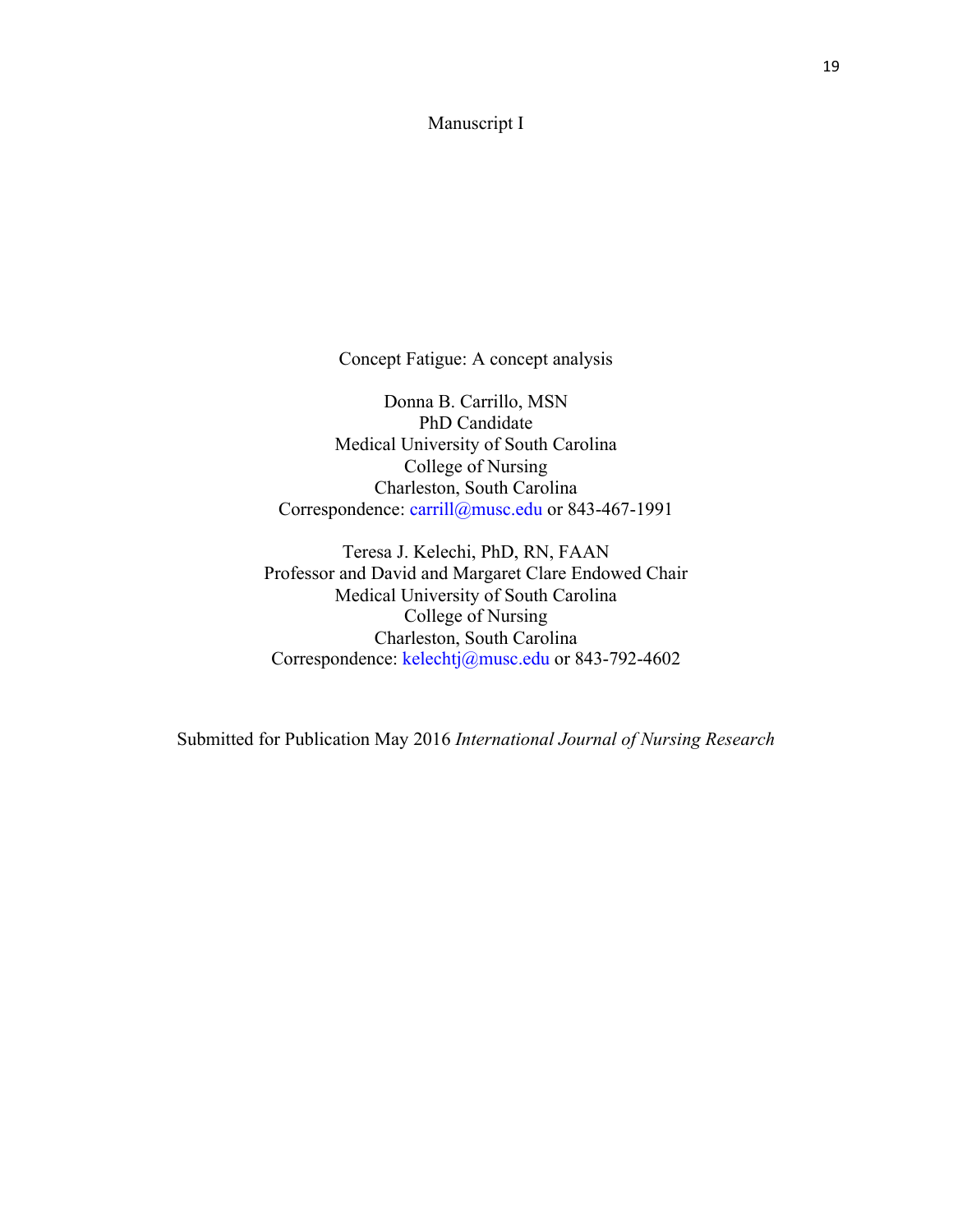#### Compassion Fatigue: A concept Analysis

#### Abstract

**Aim.** To utilize the evolutionary method of concept analysis to identify attributes, antecedents and consequences of compassion fatigue and to define the concept of compassion fatigue within acute care.

**Background:** The term *compassion fatigue* was first introduced in relation to the study of burnout among nurses, but it was never defined within this context; it has since been adopted as a synonym for many other disorders, including secondary traumatic stress disorder and vicarious traumatization. The terms *burnout, secondary stress disorder* and *vicarious traumatization* are frequently used in nursing literature to describe nurses' behavior in relation to the signs and symptoms of compassion fatigue. Many of these terms are far removed from the original meaning. This paper provides further determination of associated terms, signs and symptoms, and related concepts to facilitate improved understanding of the integrated terms.

**Design:** Evolutionary method of concept analysis.

**Data Sources:** Four bibliographic databases were searched, including OVID/Medline, CINAHL, PubMed, and PsychInfo, from January 1992 to June 2016. Initial search terms and words included *compassion fatigue, burnout, vicarious traumatization, secondary traumatic stress disorder* and *nurse*, separately and combined.

**Methods:** Strategic literature searches of PubMed, CINAHL, OVID/Medline, and PsychInfo were performed in 2015 using keywords, and 47 full-text articles were assessed.

**Results:** Seventeen articles were used in the final analysis of compassion fatigue in acute care nurses and the related terms reviewed to reveal distinct yet similar characteristics to delineate the need for further study.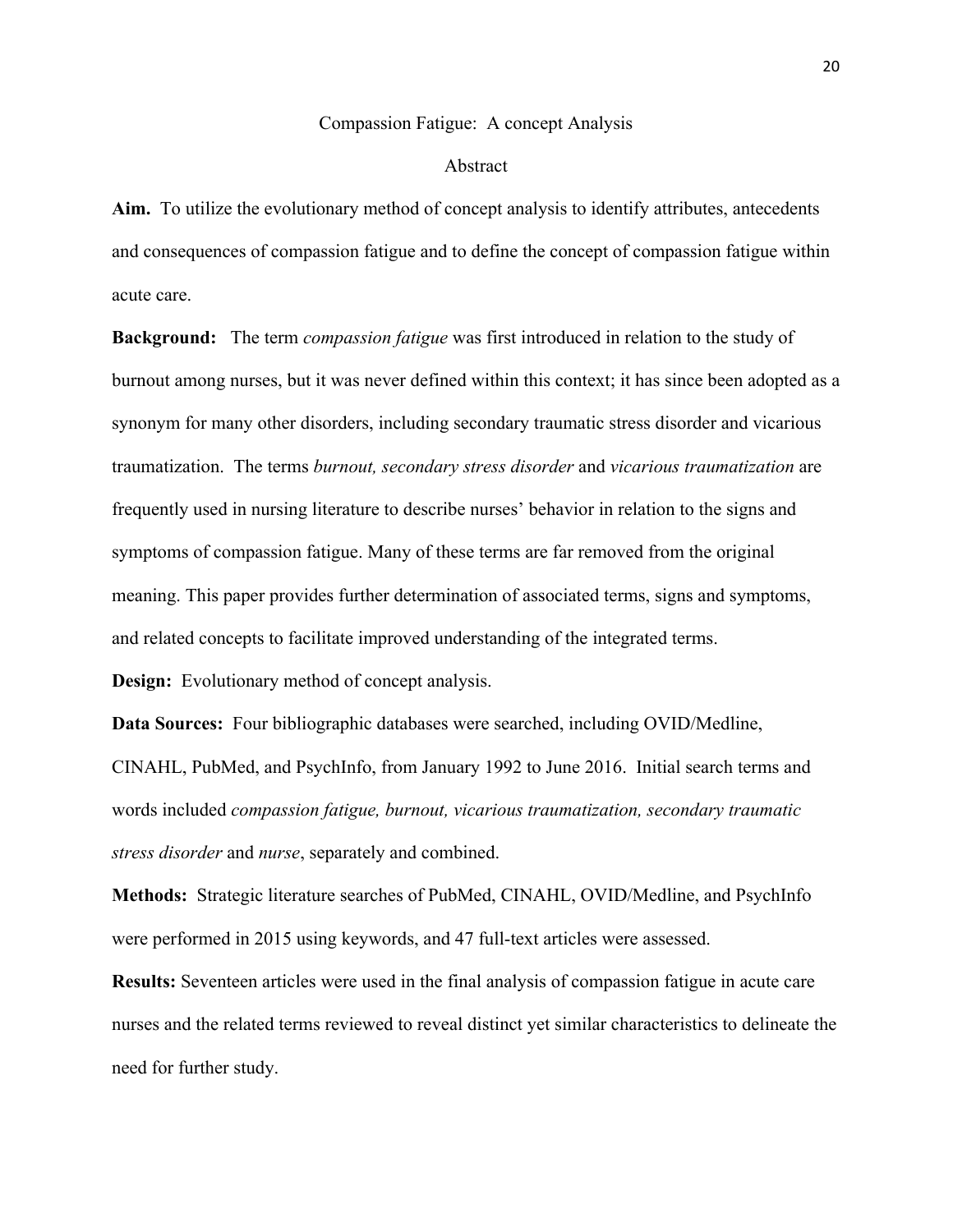**Conclusion:** This analysis has helped clarify compassion fatigue and the related terms as a concept with supporting research and review. Most research related to compassion fatigue has been conducted in oncology, emergency and critical care settings, yet the largest population of nurses works in acute care and is non-specialty. The use of integrated terms impedes researchers and providers understanding of compassion fatigue as a distinct experience and therefore also impedes the development of appropriate prevention measures, educational initiatives and other interventions to address the specific needs of nurses suffering from compassion fatigue. Integrated terms often impede the effectiveness of the understanding of true compassion fatigue of impeding appropriate education, prevention and intervention.

**Keywords:** compassion, fatigue, compassion fatigue, burnout, secondary traumatic stress disorder, vicarious traumatization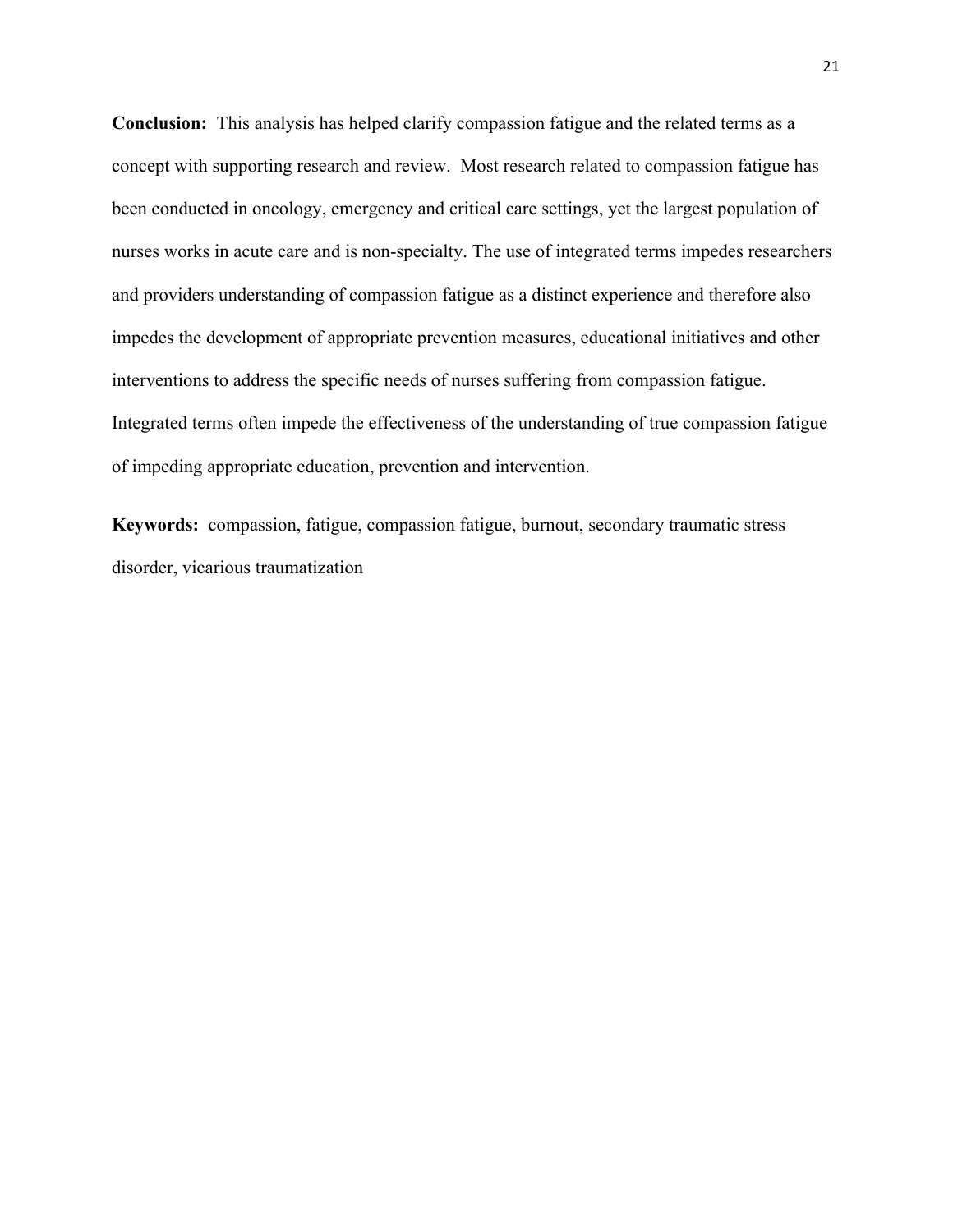#### Introduction

*Compassion fatigue* is a relatively new term, appearing only in the latest dictionaries and recent health professions literature, resulting in varying definitions that are unable to supply consensus or conceptual clarity. Several key terms found in the literature continue to assimilate with compassion fatigue as they all describe continued exposure to extreme pain and suffering, traumatic life altering events, identifying with another's suffering, and accepting, and experiencing the pain of others, vicariously. These terms, *burnout, secondary traumatic stress disorder* and *vicarious traumatization,* have been used conjunctively, without clarification of the concept. Therefore, it is important to distinguish compassion fatigue from these other terms. An examination of unambiguous definitions and meanings for *compassion fatigue* is important to understanding and exploring the concept.

The term *compassion* has been utilized in various settings across time. Compassion is most often associated with concern and sympathy for the suffering of others and is a necessary component for nursing care at the bedside. *Fatigue* is defined as "lassitude or weariness resulting from either bodily or mental exertion." <sup>1</sup> To date, no reported studies have clearly defined the concept of compassion fatigue in acute care nurses nor have there been any specific means of scoring nurses for compassion fatigue developed based on their practice and the nuances it encompasses. $2$ 

*The Oxford English Dictionary*<sup>1</sup> defines compassion fatigue as an apathy or indifference towards the suffering of others or to charitable causes acting on their behalf, typically attributed to numbingly frequent appeals for assistance, esp. donations; (hence) a diminishing public response to frequent charitable appeals." The origin of compassion fatigue traces back to November 1967 when Albert W. Farmer used the first reference in an Indiana newspaper, The *Vidette Messenger*,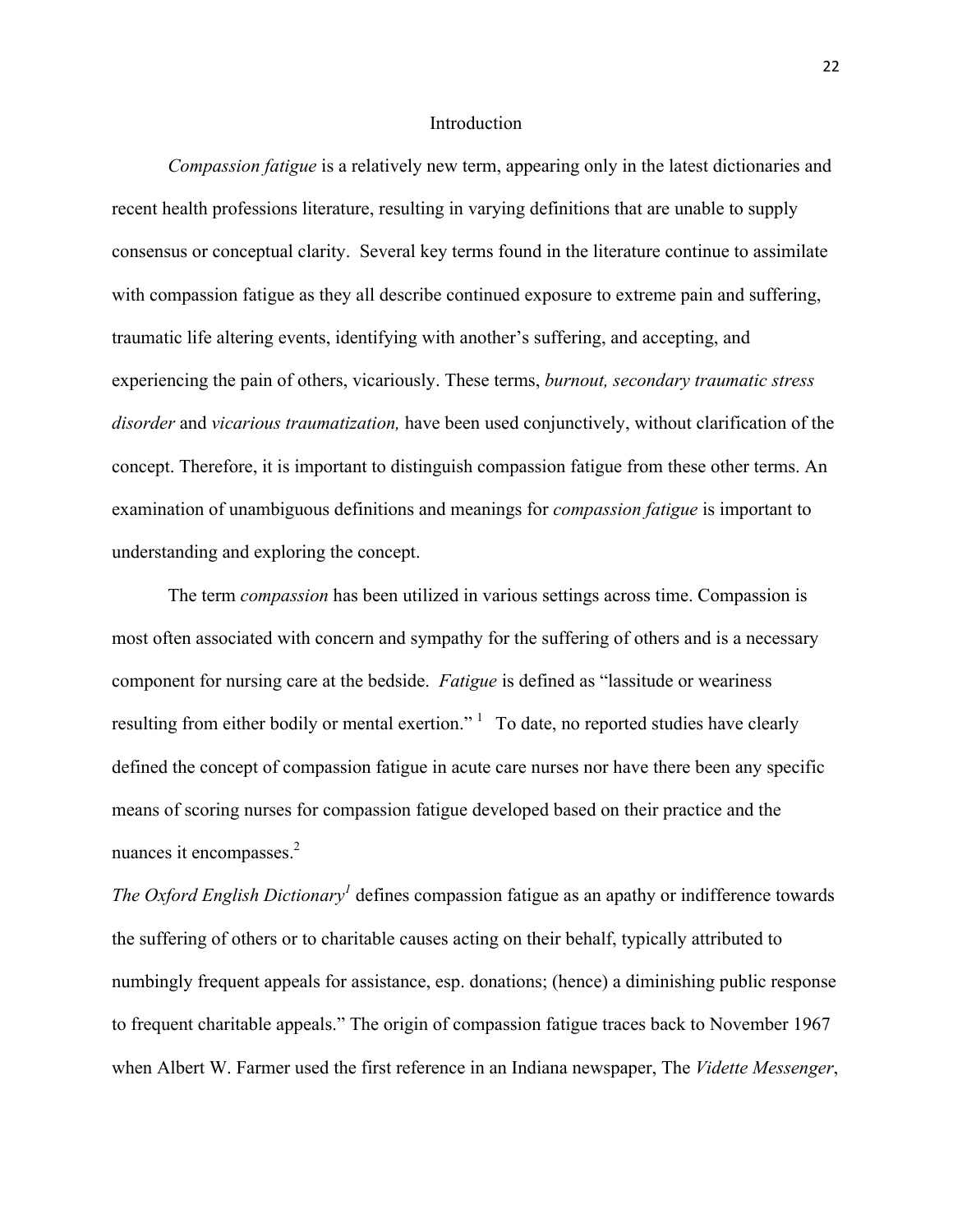saying, "More people are hungry today than ever before. Many Americans have compassion fatigue - tired out with all the repeated calls to do good." <sup>2</sup>

In 1992 Carla Joinson introduced the term compassion fatigue to healthcare when completing a study of burnout and the nature of its effects on emergency room nurses. According to Joinson, the nurses she studied seemed to have lost their "ability to nurture" and demonstrate compassion."3 Johnson, however, never formally defined the term compassion fatigue as a concept, and in 1995, Charles Figley began discussing the term as a "softer" version of secondary traumatic stress disorder.<sup>4</sup> Figley introduced the concept as a process through which the caregiving individual's own internal experience becomes transformed through engagement with others trauma.

It is important to develop a clear understanding of compassion fatigue in order for it to be clearly recognized among healthcare professionals. A review of the term compassion fatigue indicates that prolonged exposure to traumatic events takes its toll on a nurse's well-being and ability to care for others. According to Bakker and colleagues, "nurses are particularly vulnerable to work-related stress and have an increased risk for being vulnerable to this phenomenon."<sup>5</sup> Factors that contribute are increased patient complexity, reliance on advanced technology to sustain or prolong life, continued emphasis on decreasing cost, the constant perceived lack of time, and the push for perfection as a nurse.<sup>5</sup> Nurses who suffer from compassion fatigue have loss of endurance, apathy and depression which directly influence the quality of care and, ultimately, patient safety. $5$ 

Developing a clear understanding of compassion fatigue as a distinct term and concept is necessary. As we continue to search for improved understanding of the concept, we need to be able to develop appropriate prevention and intervention strategies based on these findings,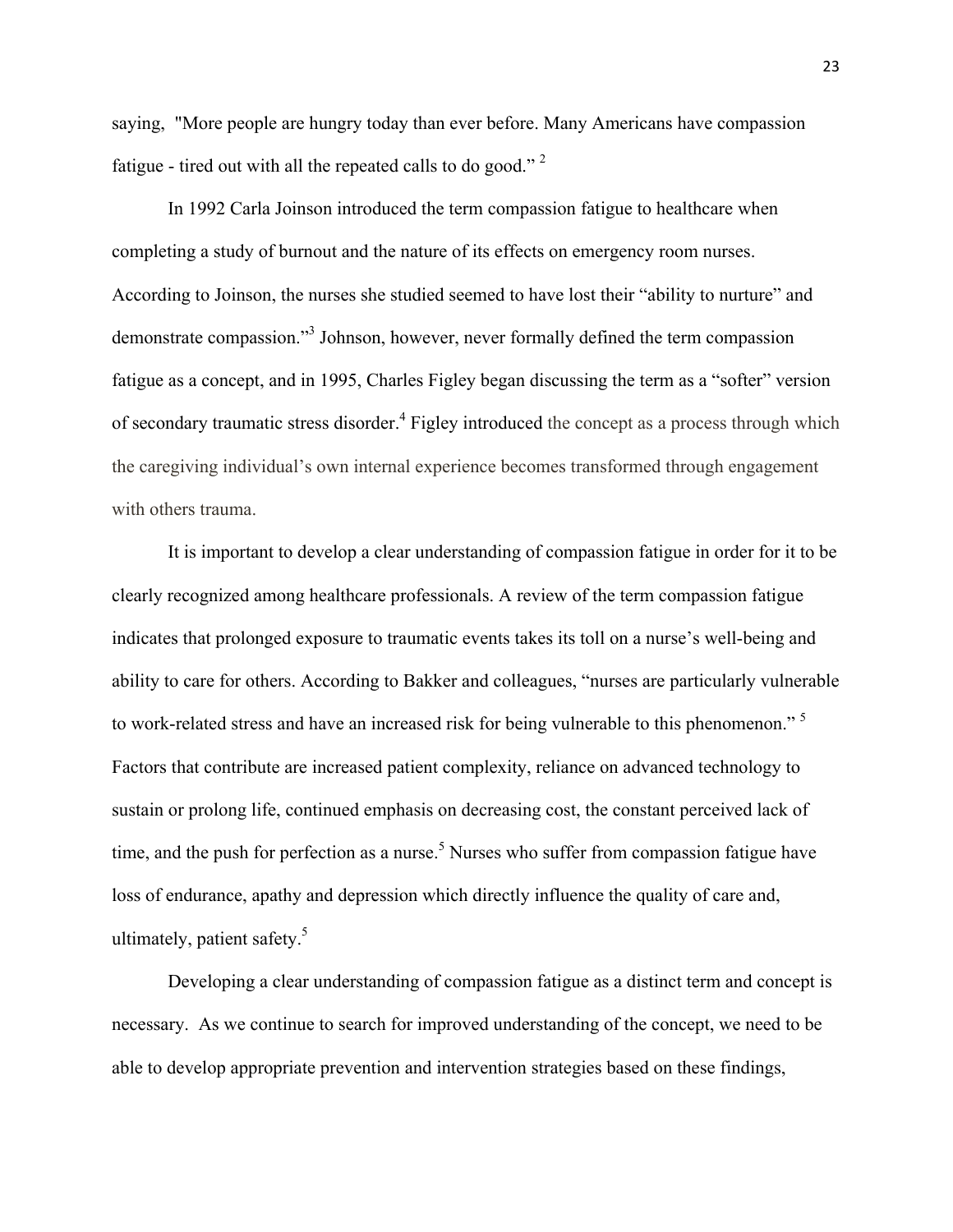specifically for acute care nurses. The first step for improved comprehension is to conduct an analysis of the terms, identify common components and define the similar attributes. The purpose of this paper is to provide an analysis of compassion fatigue utilizing the process of Rodger's evolutionary view.<sup>7</sup>

According to Rodgers concepts are not considered stagnant and change as quickly as new knowledge and ideas emerge, and they are most often open to the interpretation of the analysts.<sup>7</sup> In an evolutionary view, the key to a successful analysis includes identifying the most common uses of the concept, determining the defining attributes, antecedent representation, consequences, exemplifying various aspects of the concept, and defining the empirical references.<sup>7</sup> This analysis will ultimately influence how nurses can continue to build on evidence-based practice, merging theory with application, and improve the delivery of nursing care.

### Methods

Specific to Rodgers' approach, there are six steps to the analysis: (1) identify the concept of interest and associated expressions and surrogate terms (2) identify and select a sample for data collection; (3) collect the relevant data and identify the attributes of the concept and contextual basis of the concept and variations; (4) analyze the data for the above characteristics of the concept; (5) identify a paradigm of the concept; and (6) identify the hypotheses and implications for further development of the concept. According to Rodgers, concepts are dynamic, overlapping, dependable, purposeful, and context-dependent. The evolutionary method acknowledges that concepts change and is an inductive form of inquiry and review, lending to a philosophical approach of overview. In this view, the investigation, the investigator should work back and forth among the various activities involved in the inquiry, yet the first activity always is to identify the concept of interest and appropriate expressions.<sup>7</sup>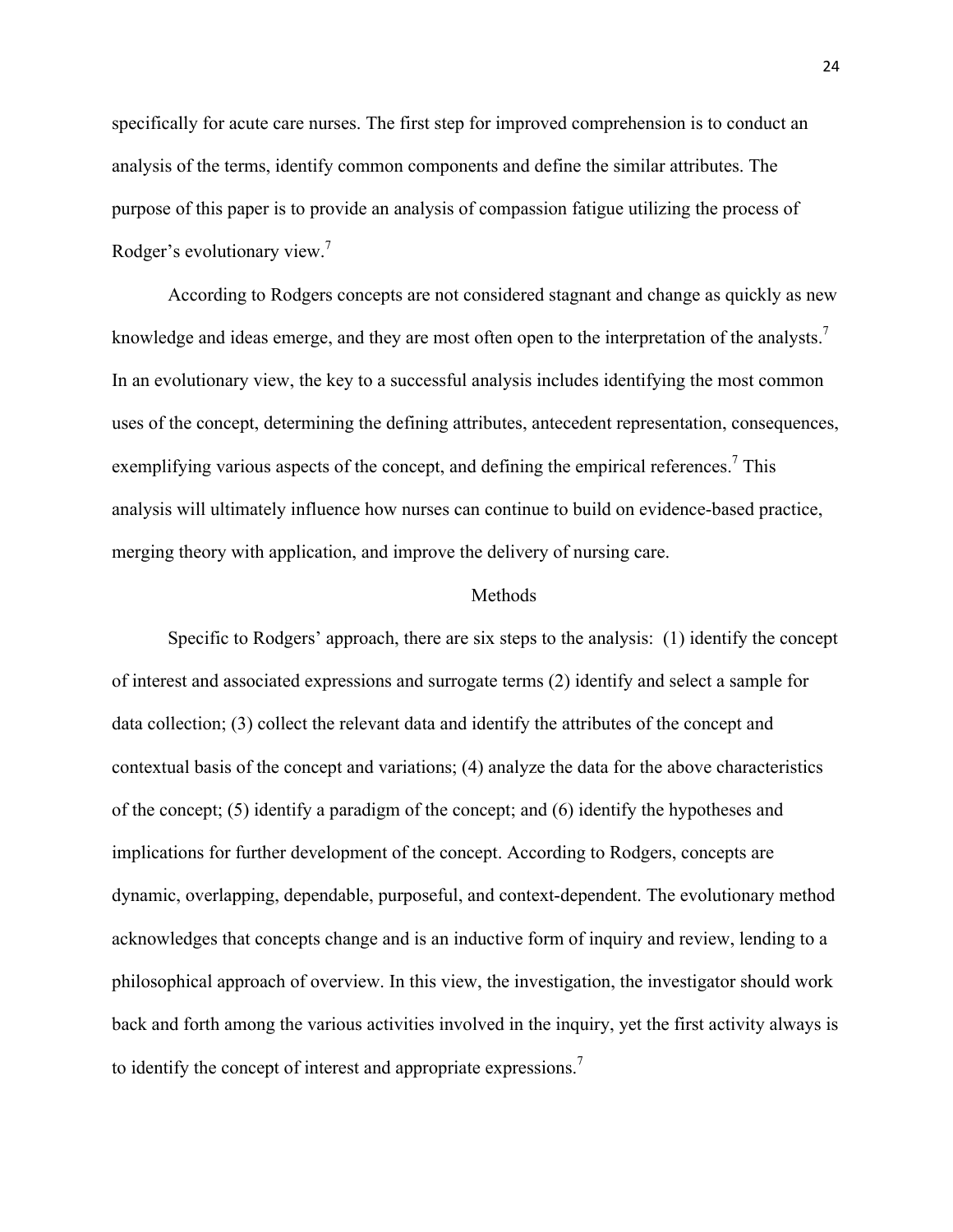The question guiding this analysis is as follows: Is the concept of compassion fatigue and its related symptoms and synonyms consistently identified and understood in the scientific literature related to nurses in acute care?

Because of the confusion with other terms, these terms were used in the search encompassing several overlapping and integrated elements. The American Institute of Stress noted that the most common terms are *compassion fatigue, burnout, vicarious traumatization*  and *secondary traumatic stress disorder*. 7

This technique requires a literature review to identify the attributes, antecedents, surrogate and related concepts, consequences, and contextual variations of the concept. Understanding and developing a concept of compassion fatigue and interchangeable terms in the acute care setting are necessary to find solutions to prevent and alleviate compassion fatigue. Clarity is necessary to ensure that the concept effectively reflects the realities of nursing practice.34

#### **Data Sources**

Strategic literature searches of PUBMED, The Cumulative Index of Nursing and Allied Health Literature (CINAHL), OVID/Medline, and PsychInfo using keywords were performed in 2015. Pertinent databases with electronic assess from two university libraries were searched. Search terms included compassion fatigue, burnout, secondary traumatic stress disorder and vicarious traumatization in all databases. MeSH databases were searched in PubMed. Clinical queries were also searched using the above terms. Inclusion criteria for each database or search included: scholarly journals, research articles and publications from 1992 through 2015. A final examination of the precursors, and interchanging terms created the necessity to complete a thorough review into the environmental, social, and historical and other contextual concerns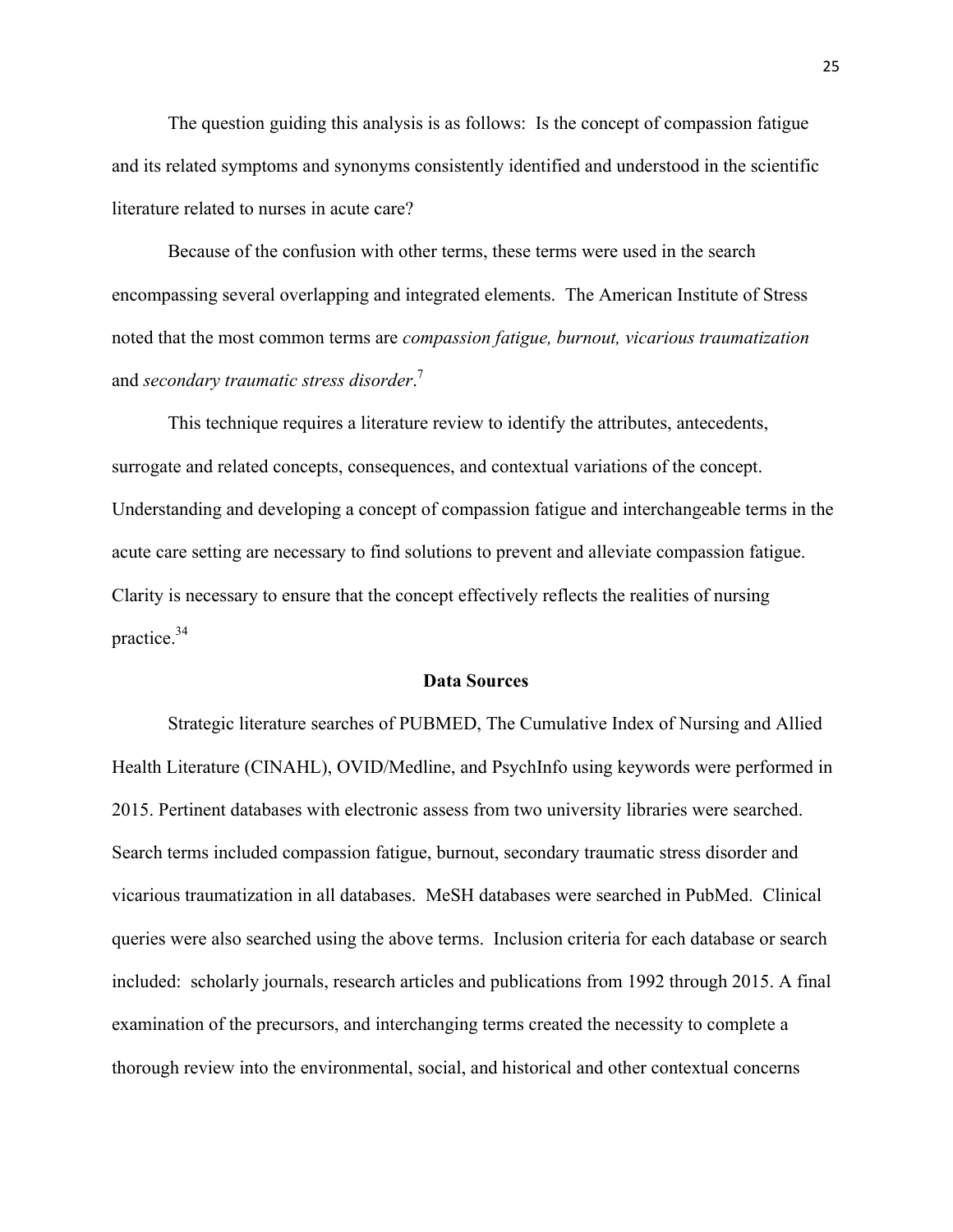related to compassion fatigue through the views of nurses with compassion fatigue. The analysis included a search of medical, psychological, scientific and nursing literature. The key words compassion fatigue, vicarious traumatization, burnout, secondary traumatic stress disorder and nurse were used to identify and retrieve literature. In the first stage of the search, each database was examined individually and limited to English. Peer-reviewed publications that were published anywhere within the time frame of 1992 (when the term "compassion fatigue" was first introduced) to 2015 were considered. In the second stage of the search, the abstract of each study was scrutinized to determine the relevance of the article to this study.

Thirty-six full text articles were assessed for eligibility. The exclusion criteria used in this stage of the search included: book reviews, commentaries, editorials, and letters to the editors. This criterion led to the removal of publications that were only professional opinions not substantiated by actual studies or reviews. Abstracts were reviewed and articles were included if the study discussed historical, cultural, precursors and sociological aspects of compassion fatigue and the most common related synonyms. After exclusion criteria were applied, the search resulted in 17 articles using key words, compassion fatigue, burnout, secondary traumatic stress disorder and vicarious traumatization.

Multiple interdisciplinary databases were used to establish relevant literature within medicine, nursing and psychology. The sample analyzed for the concept analysis was composed primarily of nursing research and reviews.

#### **Attributes**

Defining attributes are characteristics of a concept that appear frequently and help differentiate it from other concepts.<sup>8</sup> The repeated characteristics describing the relationship of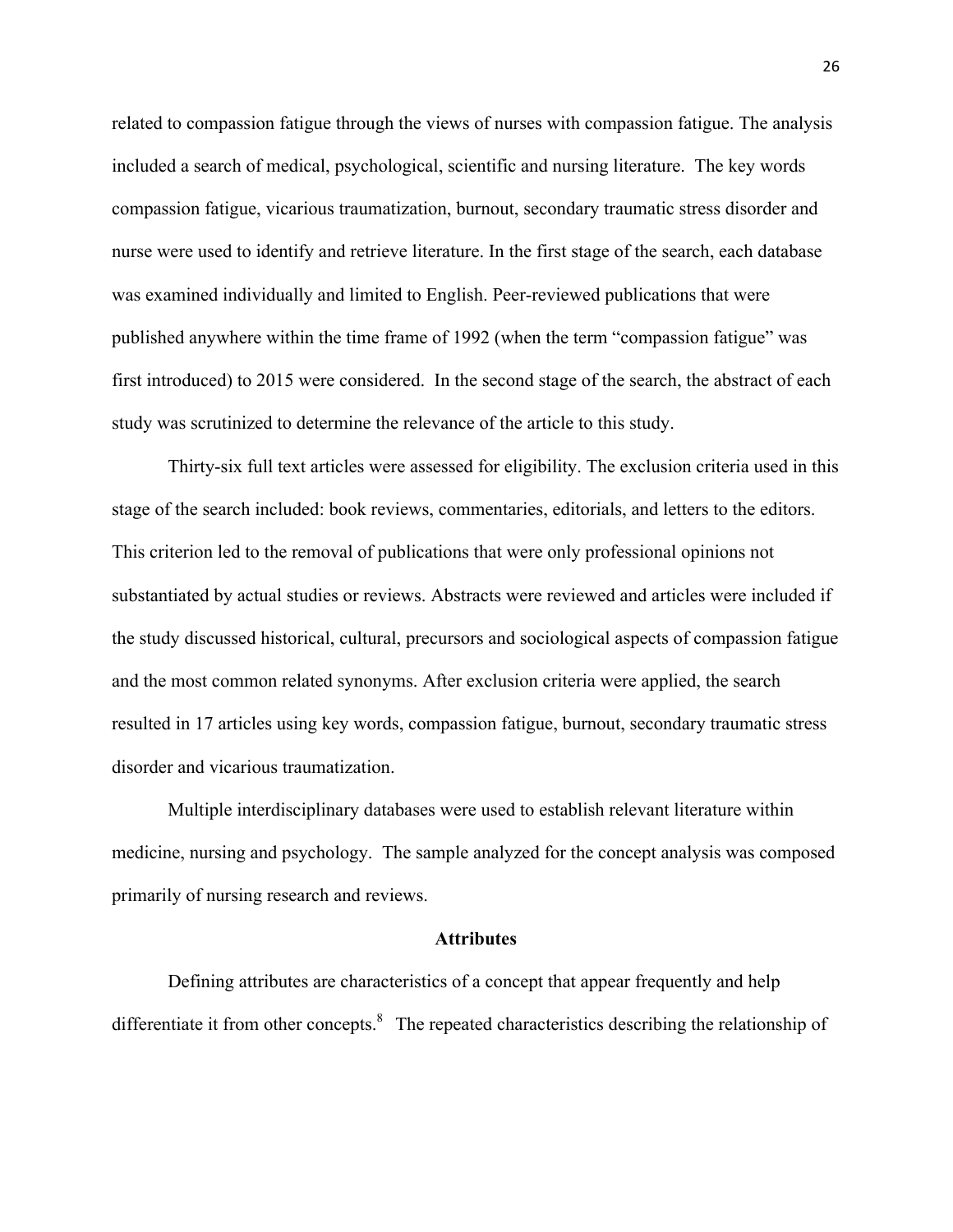compassion fatigue, acute care nurses and related synonyms presented four defining attributes: (1) emotional exhaustion, (2) depression (3) reduced performance, (4) loss of empathy.

## *Emotional exhaustion*

Compassion is the regard and respect for fellow humans, including the bearing of another's suffering and a desire to relieve it.<sup>9</sup> Compassionate caring has certain emotional consequences that result from helping or wanting to help a suffering person. Evidence suggests that sustained compassionate nursing practice can lead to compassion fatigue and emotional exhaustion. Deleterious consequences develop over time, gradually worsening as a result of emotional exhaustion with reduced sense of personal accomplishment and daily stress.<sup>10, 11, 12</sup> Professionals in caregiver roles need assistance with the stress and discouragement they experience in the workplace and may need time away or even a job change.

## *Depression*

Nurses who exhibit an increase in symptoms of depression are considered to be in the high-risk category for compassion fatigue and may exhibit signs of frustration, disengagement, impatience, hopelessness, and a loss of sympathy.<sup>14</sup> Emotional pain can lead to intrusive thoughts and images, anxiety, depression, startled responses, sleeping problems, nightmares, and avoidance of reminders of the patients' trauma.13 Summarized symptoms include negative arousal, intrusive images of critical experiences, difficulty separating work from personal life, increased anger, dread of work and self-destructive behaviors with loss of hope and purpose.<sup>15</sup> *Empathy*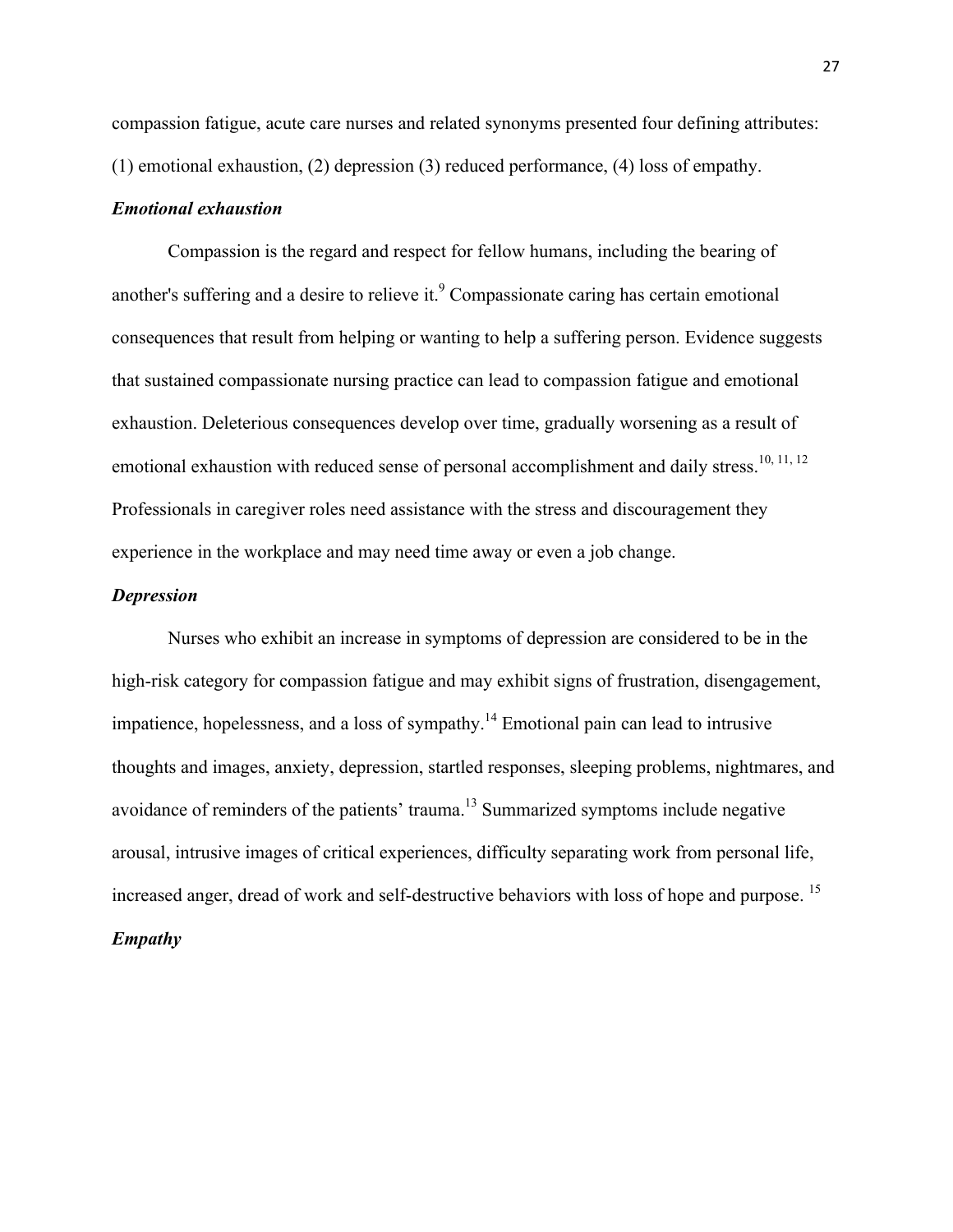Empathetic caring and interpersonal skills are at the core of the nursing role.<sup>17</sup> Empathy is considered the ability to understand and appreciate another person's feelings, experience, etc.<sup>1</sup> When caregivers experience compassion fatigue, the end result can also be a loss of empathy and a depersonalization.<sup>16</sup> However, the cost of providing this empathic nursing care can contribute to caregiver compassion fatigue. Nurses who do not recognize or cope with these symptoms often have difficulty expressing empathy for patients and providing effective care.<sup>18</sup>The cumulative effects of exposure to other people's distress and suffering and the work environment may lead to a lack of empathy, or a total collapse on the part of the nurse. Individuals are wired for empathy, not stoicism, and thus caregiving can take a toll emotionally, physically, and spiritually.<sup>15, 19</sup>

#### **Antecedents**

Antecedents were specifically defined as events or incidents that must occur or be in place prior to the occurrence of the concept. Antecedents that have been identified for compassion fatigue in acute care nurses include, but are not limited to: (1) caregiver exposure to suffering, (2) intense and continuous contact with patients, (3) high demand environment, (4) caring more for their patients than self.

## *Caregiver exposure to suffering*

Research indicates that the phenomenon is connected to the therapeutic relationship between the healthcare provider and patient. The traumatic or suffering experience of the patients trigger responses, on multiple levels.<sup>20</sup> Stressors such as death, suffering, the risk of exposure to diseases, overcrowding, and caring for patients who are very ill or demanding are impacting constraints.<sup>21</sup> Other constraints that may cause stress are shift work, lack of sleep, and family pressures.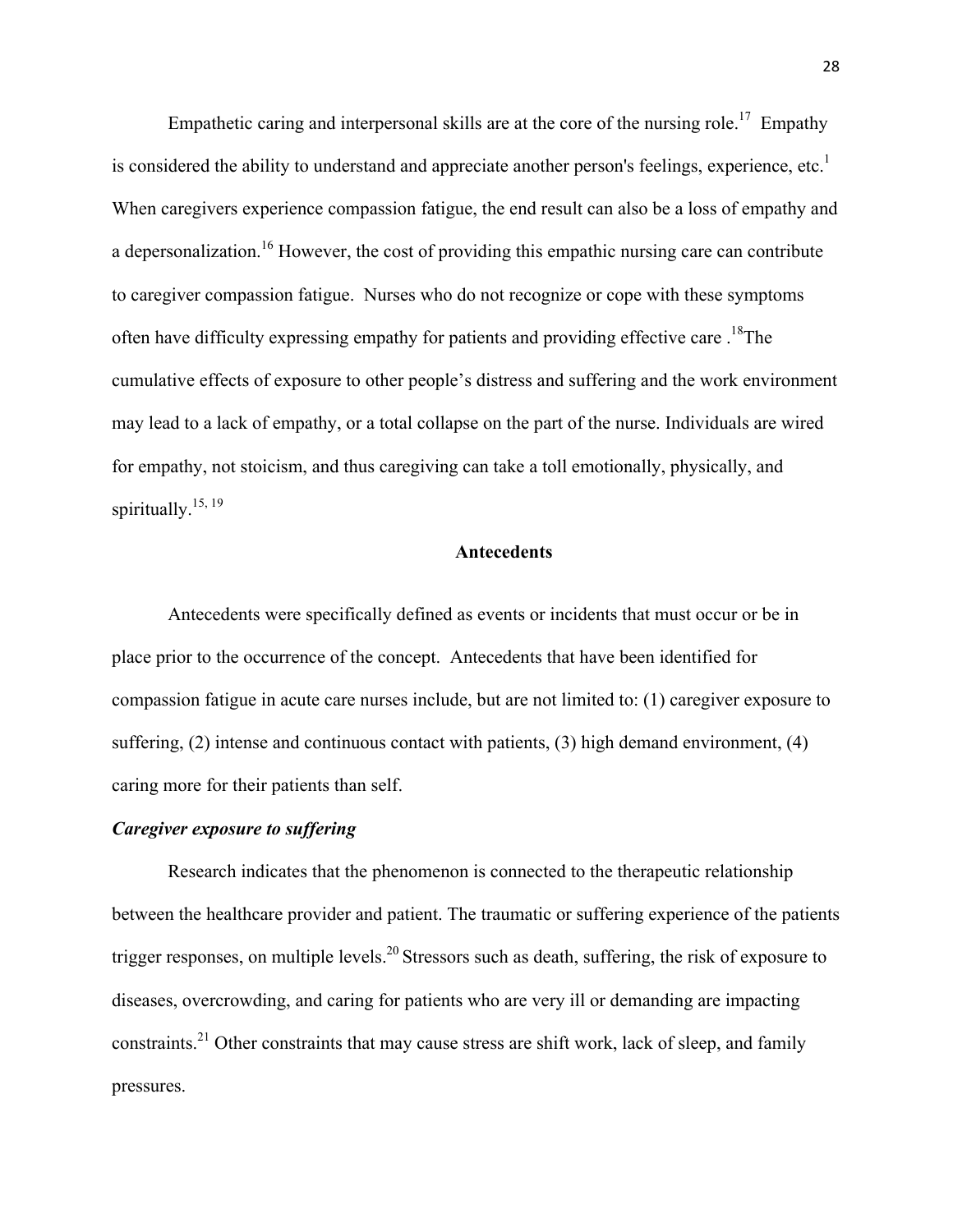Nurses in this environment of ever-changing technology and patient-care standards in which the stakes are very high have little control over anything in their surroundings. Repeated exposure can lead to compassion fatigue from prolonged exposure to the demands of caring for those who suffer.<sup>16</sup>

### *Intense, repeated contact with patients*

This repeated exposure can lead to emotional exhaustion and over time; develop compassion fatigue.15 Contact with genuine human suffering along with a nurse's calling to the profession of nursing, places nurses at greater risk for this development. Nurses with high degrees of empathy tend to be overinvolved with patients and families. This involvement is intensified in situations in which the causative event was horrific in nature, resulted in many deaths, or involved children.<sup>5</sup> In some cases, the event may create anxiety and moral conflict for the nurse, making care of the patient difficult.<sup>23</sup> Compassion fatigue is inevitable given the constant exposure to suffering of others and the natural human response to witnessed suffering. Nurses today are practicing in an ever-increasing climate of complexity and intensity which predisposes them.24

## *High demand populations*

Individuals experiencing compassion fatigue appear to work with high demand populations including patients with multiple disease processes and complex diagnoses. Caring, particularly for people living the last part of their lives, often involves occupational role stressors, patient and family stressors, cumulative losses, compassion fatigue, and chronic bereavement.  $25, 26, 27$  Repetitive exposure to environments with high patient acuity, workplace violence, prolonged patient holding, overcrowding, unrealistic patient expectations, trauma, and death can be challenging and emotionally draining causing distress.<sup>19, 28</sup>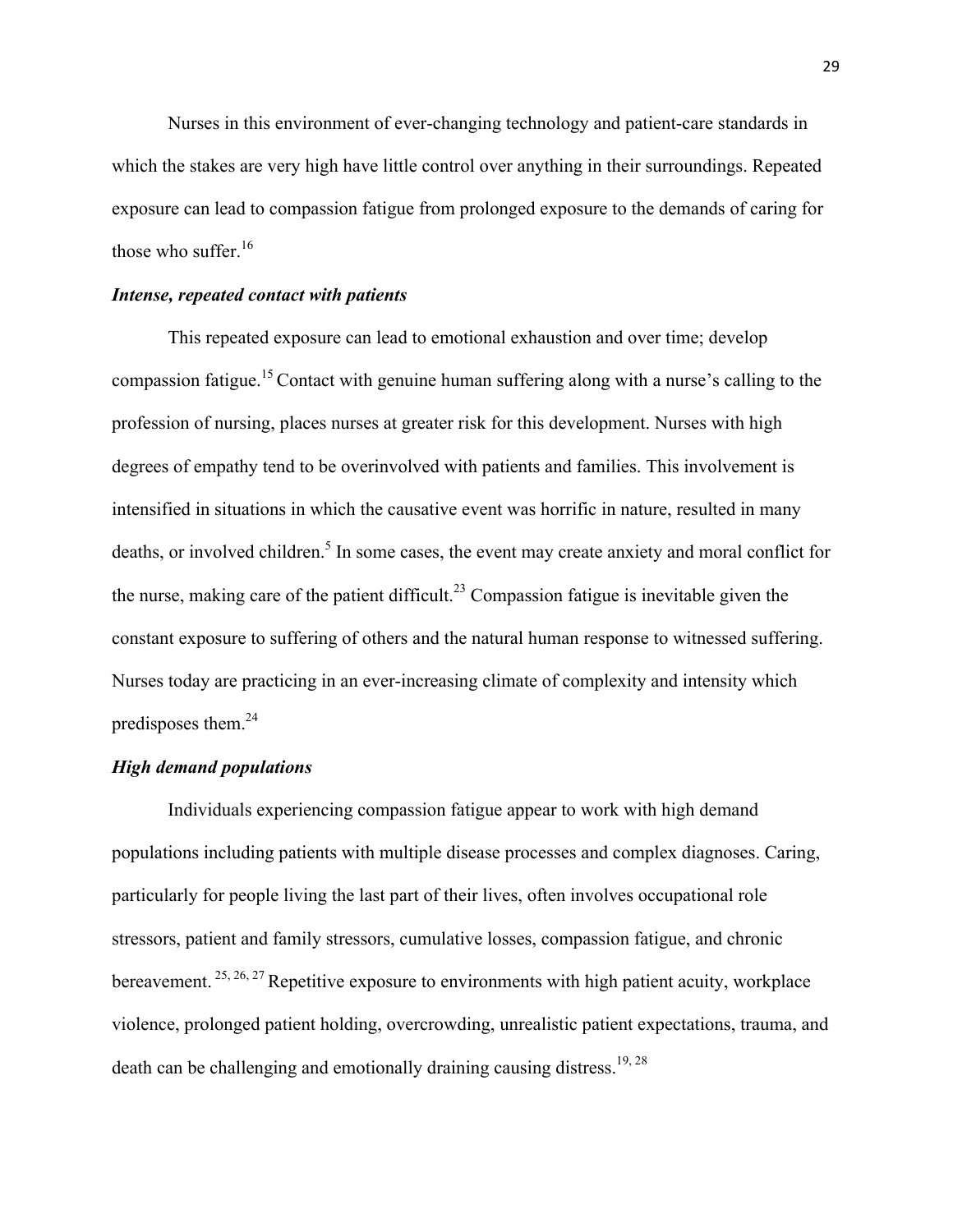## *Caring more for their patients than self*

The same tendencies nurses have for helping others make this profession especially vulnerable to overlooking their own needs. It is as if nurses have a self-care blind spot as health care providers.<sup>29</sup> Nurses have an inherent need to take care of people in crisis. However, nurses sometimes lose sight of the need to take care of themselves until they are in crisis and it most often too late.<sup>30</sup>

### **Consequences**

Consequences are identified themes that consistently arise from the concept.<sup>11</sup> The following were identified as consequences as a result of compassion fatigue that affects acute care nurses: (1) loss of empathy, (2) absenteeism, (3) compulsive behaviors, (4) increased physical ailments.

## *Loss of empathy*

Empathetic caring and interpersonal skills are at the core of the nursing role.<sup>14, 31</sup> However; the cost of providing this empathic nursing care can contribute to caregiver fatigue that leads to nurses experiencing loss of empathy and compassion. The cumulative effects and the work environment may lead to emotional withdrawal, a lack of empathy, or a total collapse on the nurses' ability to care. $11$ 

## *Absenteeism*

Researchers have described how fatigue among nurses lowers morale and increases absenteeism, affects the quality of treatment for patients, and has an accompanying financial impact on the hospital.<sup>15</sup> Stress can negatively affect the nurse's health by inducing high blood pressure, gastritis, peptic ulcers, and fatigue, any of which may result in an increase in the number of sick days, indecision, difficulty with problem solving, isolation or withdrawal, and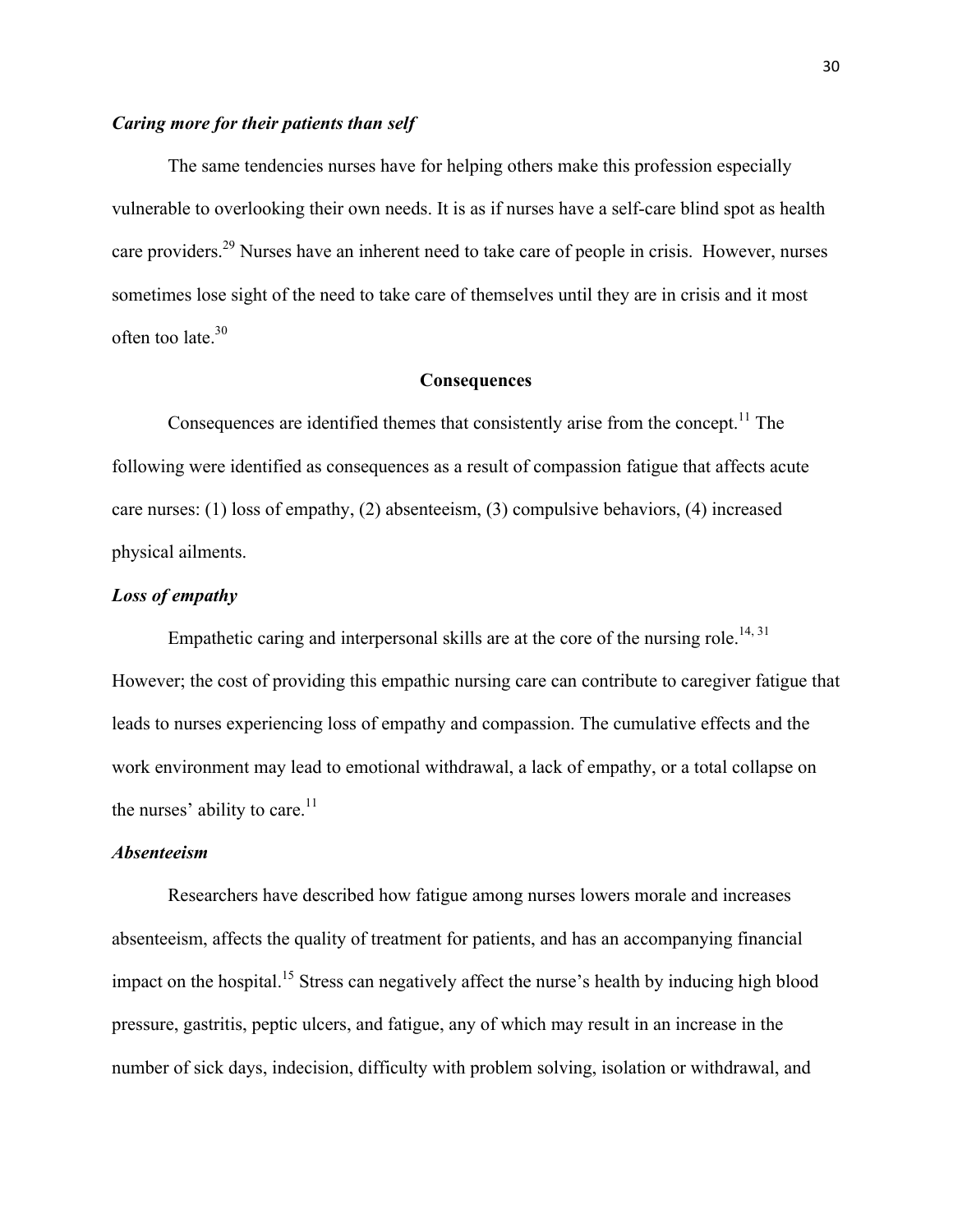behavioral issues.<sup>15</sup> When compassion fatigue hits critical mass in the workplace, the organization itself suffers. Chronic absenteeism, spiraling Worker's Comp costs, high turnover rates, friction between employees, and friction between staff and management are among organizational symptoms that surface, creating additional stress on workers.15

## *Compulsive Behaviors*

Unmanaged compassion fatigue is leaving a mark on nurses' personal lives. Numerous authors have identified symptoms of compassion fatigue.<sup>9, 10, 13, 15</sup> Symptoms include excessive use of substances for self-treatment and destructive behaviors: nicotine, alcohol, illicit drugs, promiscuity, and eating disorders. Some of the recognized effects of compulsive behaviors include divorce or broken relationships, anxiety, professional dysfunction, medical errors, poor customer satisfaction scores, cynicism, loss of compassion, and leaving the specialty.<sup>15</sup>

## *Increased physical ailments*

Not surprisingly, nurses' bodies "bear the brunt" of their stress. This may be expressed in irregular eating and sleeping, musculoskeletal tension, respiratory problems, substance abuse, and decreased immune system functioning.<sup>32</sup> Several studies have found that somatic symptoms are common among stressed nurses.<sup>15</sup> Emotional exhaustion and dissatisfaction with working hours were found to be correlated with sleep disturbances, creating the potential for a vicious cycle of self-perpetuating exhaustion in nurses. Data suggest that caregiving can take an emotional, physical, professional, and relational toll upon care providers.<sup>15</sup> It leads to physical and emotional stress on the nurse to the extent that nurses have been described as the second victim. 10, 15

## **Findings**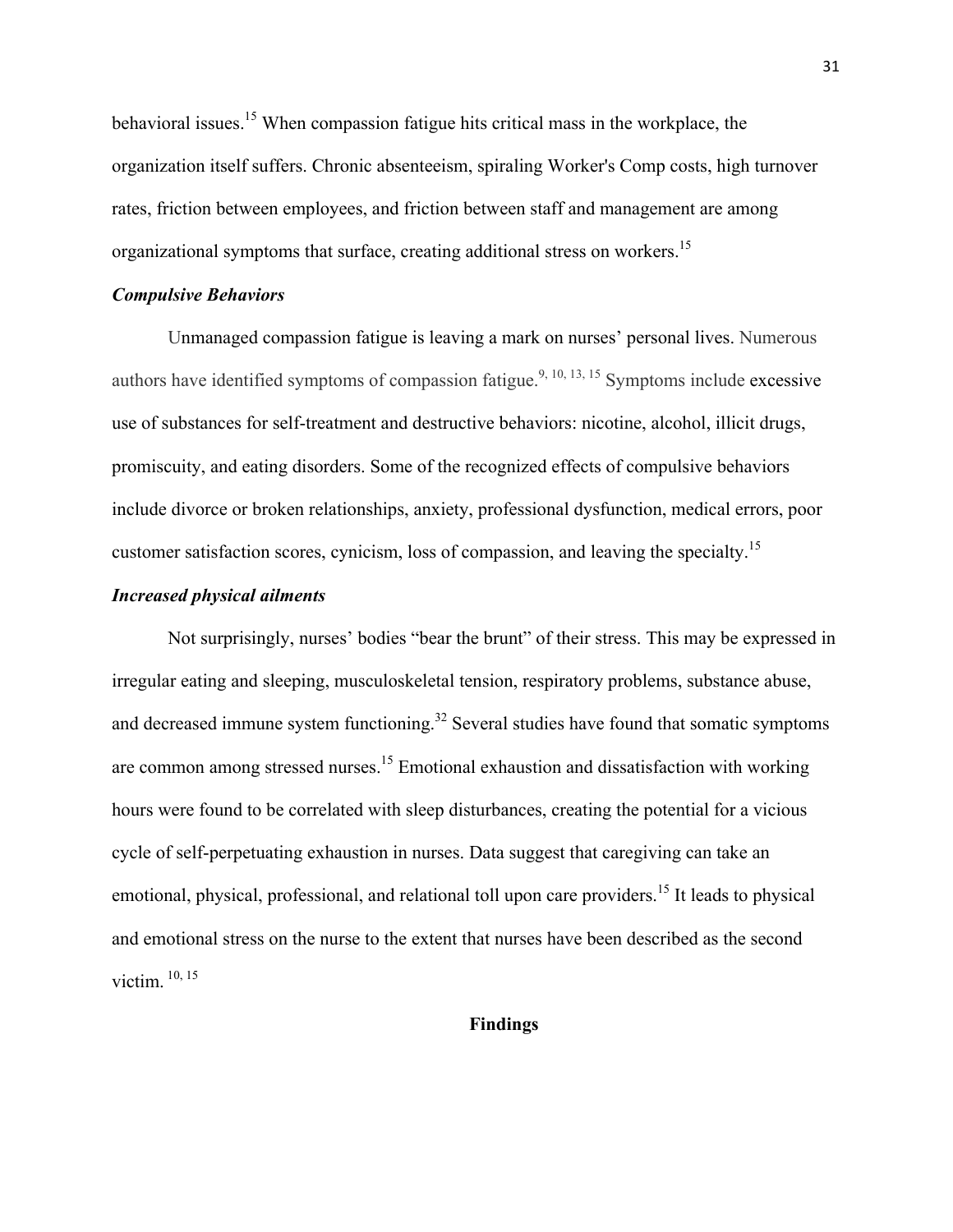Several areas and methods to address and introduce recognition of compassion fatigue with an emphasis of prevention of the severity of the attributes, antecedents and consequences were identified. A synthesis of the evidence indicates that compassion fatigue, as well as its synonymous terms placed acute care nurses at risk and thus endangered the safe care provided to their patients. In this review, the synonymous terms included burnout, secondary traumatic stress disorder and vicarious traumatization. In an effort to reduce or ameliorate compassion fatigue, researchers identified education and intervention with continued evaluation and followup as a solution to limiting the consequences. Investigators have also examined characteristics contributing to compassion fatigue in acute care areas including patient load, acuity, hours worked and lack of managerial support. Findings from several studies have presented the compelling need for introducing the concept of compassion fatigue to nurses early in their careers. Despite these recommendations, confusion with the terms and symptoms continue to affect the understanding and importance of education and the prevention process.

The literature over compassion fatigue has grown over the last decade with recognition of the expanding number of nurses impacted by compassion fatigue. Many of these nurses have been excused or even shown a degree of acceptance of their behavior. This increases the number of nurses who continue to practice despite the acknowledged need for intervention. The lack of intervention places these nurses at increased risk for the attributes and consequences identified, and may place patients at risk for inadequate or poor nursing care.

### *Exemplar*

One article identified the interchangeable confusion of the terms associated with compassion fatigue and the impact on social stigma and misunderstanding. Najjar and associates note how the concept of compassion fatigue has suffered due to conflicts and clarity of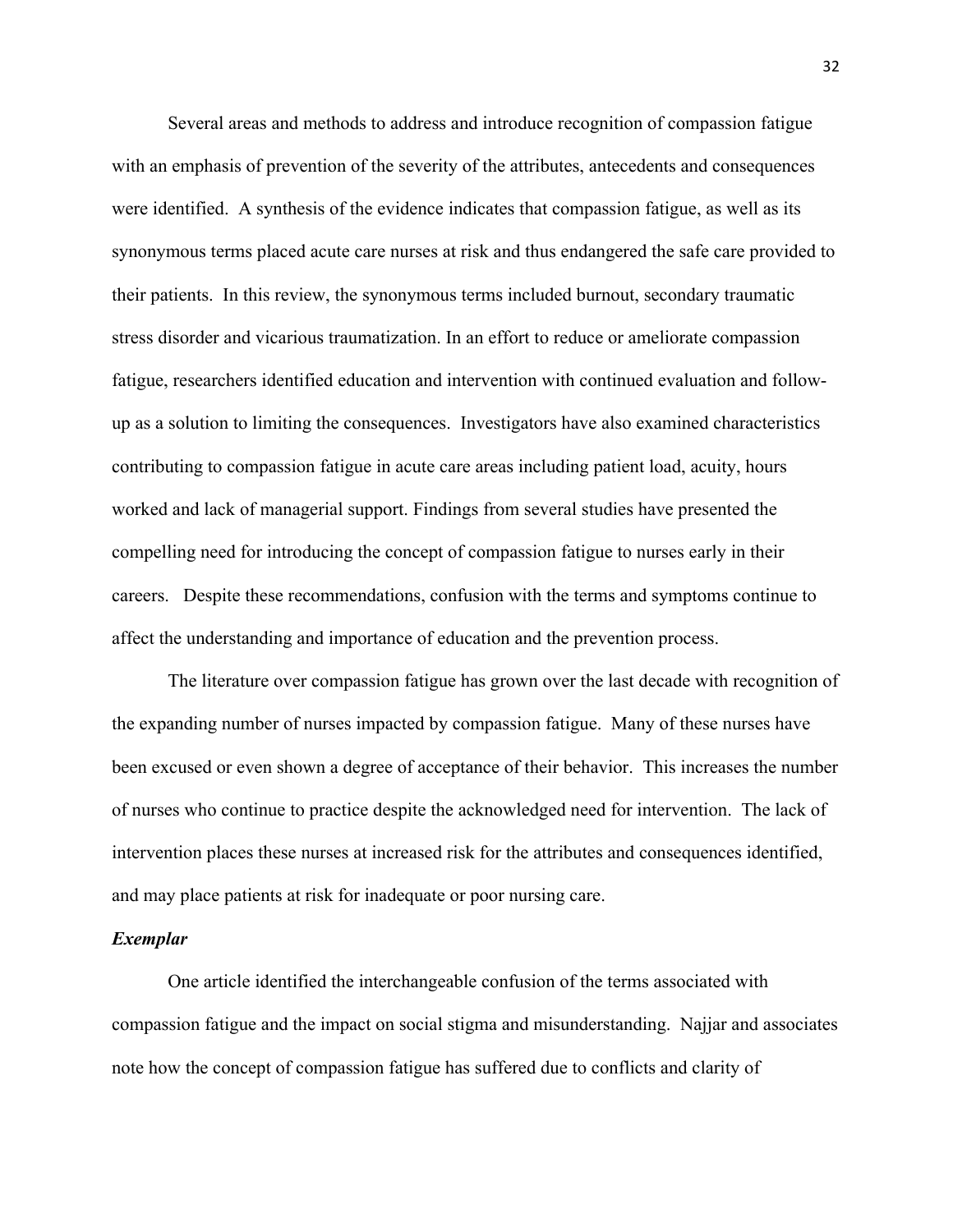synonyms as well as hindering measurement and empirical study. After reviewing several studies, the conclusions were limited due to ambiguity and no differentiation of the related constructs. This review recognizes the paucity in advanced studies and measurement designed to include nurses. As determined by the evolutionary method of concept analysis, this article was included to provide insight into the consequences and misperceptions of the interchangeable terms.34

## *Implications*

There is a need for future research to identify and examine effective ways for the introduction of education, prevention, and intervention. Figley introduced the idea of healthcare's responsibility to inform healthcare providers regarding the hazards of their work and to assist them in preparation.<sup>14</sup> Nurses need to be educated about their vulnerability when working with traumatized patients; early on in their careers they should be taught the signs and symptoms of compassion fatigue and the related synonyms. Nurses need to care for themselves both personally and professionally. If nurses neglect caring for themselves and fail to recognize their own vulnerability, they may compromise their ability to provide quality care. Balancing personal and professional life is an important message for all professional caregivers.<sup>35</sup>

Potential strategies identified in the literature include use of formal and informal debriefing, providing the nursing staff with increased and frequent education on compassion fatigue and related synonyms as well as death education and grief counseling. For professional strategies, learning to set boundaries and personal limits advocate for diversifying types of patients cared for regarding level of acuity, identifying potential responses to difficult scenarios debriefing, focusing on positive components of patient care, and meeting regularly with groups of respectful professional that share common goals.<sup>35</sup>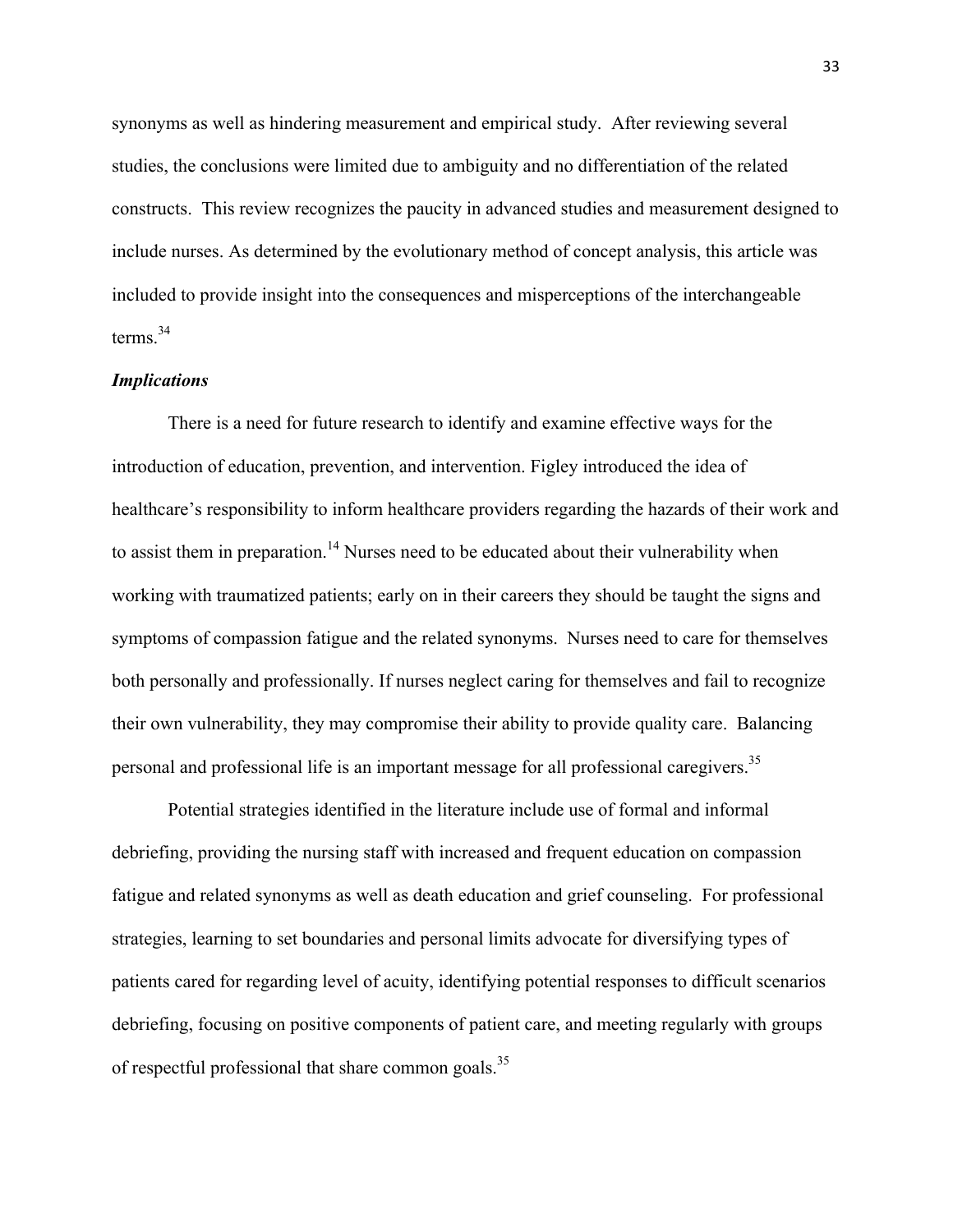After completing the review of the scientific literature, it is evident that healthcare organizations, providers and scientists are acknowledging the need for concept clarification of compassion fatigue, while the research lacks focus on defining all the associated terms, providing consistent recommendations that encourage education, prevention and intervention.

#### **Conclusion**

It is vital that individual nurses, leaders, and the healthcare industry work together to see methods to prevent and alleviate compassion fatigue. Future research should address effective ways to identify and consistently define compassion fatigue and the most frequent associated terms of burnout, secondary traumatic stress disorder and vicarious traumatization. Qualitative research on compassion fatigue and the related terms can help researchers clarify subtle differences and identify the terminology/conceptual and operational definitions surrounding these concepts. Longitudinal studies are needed to investigate contributing factors to the development of the symptoms. There is also a need for research that identifies evidence-based practices for enhancing compassion satisfaction among acute care nurses while mitigating factors that lead to negative outcomes for nurses and the patients that receive their care.

Clarity in the related constructs and terms used synonymously with compassion fatigue need further investigation to differentiate between the ambiguous definitions. The related terms of compassion fatigue, burnout, secondary traumatic stress disorder and vicarious traumatization share significant similarities but are different in their cumulative processes. Findings indicate the need to distinguish clearly the link between empathic suffering and nurses vulnerability.

Nurse leaders are faced with the continuous, competing demands of managing the satisfaction of patients, families, retention of experienced nurses and provision of quality and safe care. Understanding compassion fatigue, recognizing the signs and symptoms, and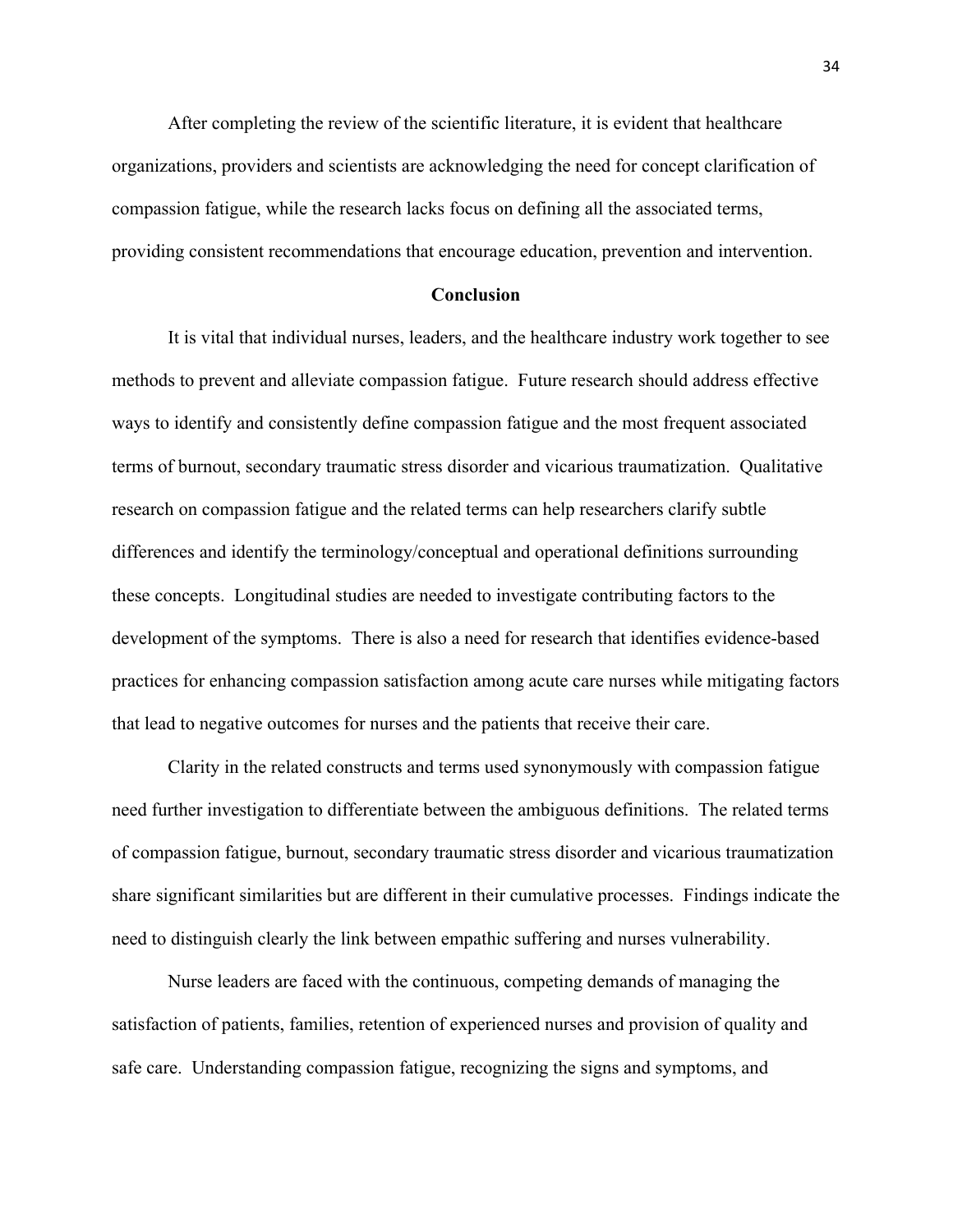identifying the best practice interventions will help nurses maintain caring attitudes and behaviors. There is a tendency for nurses who are isolated in their own specialty areas to focus on the stressors in their particular environment. They often lose sight that regardless of the specialty, or area of practice, all nurses are at risk. Many nurses have an inherent need to take care of people in crisis. However, nurses sometimes lose sight of the need to care for themselves until they are in crisis. Often the warning signs and symptoms go unrecognized by the nurse and their colleagues. Increased awareness is imperative to emphasize the mental and emotional impact of caring for patients.

In conclusion, the intent of this concept analysis is to provide a literary review of compassion fatigue as it relates to acute care nursing. Acute care nurses may be reluctant to acknowledge the emotions associated with compassion fatigue, many of them may even find difficulty admitting they are suffering from the symptoms. Stressors from compassion fatigue may be reduced significantly if appropriate and timely assessment is conducted and prompt interventions provided.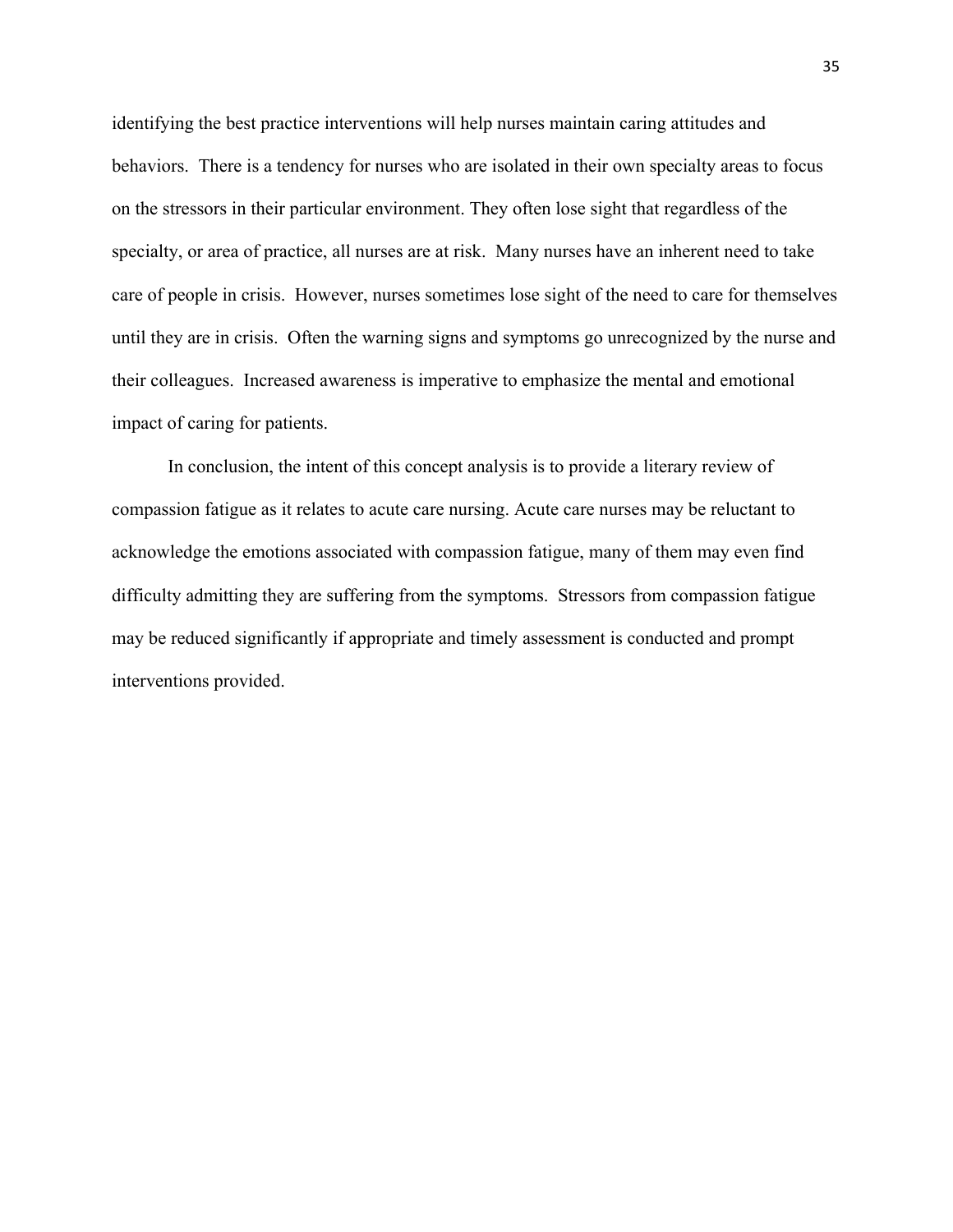#### References

- 1. *The Oxford English Dictionary*. In J. A. Simpson & E. S. C. Weiner (Eds.). *The Oxford English Dictionary* (2 ed.). Oxford: Clarendon Press; 1989.
- 2. Najjar, N., Davis, L.W., Beck-Coon, K., & Doebbeling, C.C. (2009). Compassion fatigue: A review of the research to date and relevance to cancer-care providers. *Journal of Health Psychology*, *14*(2), 267-277Farmer, A. (1967, November).
- 3. Joinson, C. (1992). Coping with Compassion Fatigue. *Nursing*, 22(4), 116-122.
- 4. Figley, C. (1995). *Compassion fatigue: Coping with secondary stress disorder in those who treat the traumatized*. New York: Brunner-Mazel.
- 5. Bakker, D., Fitch, M., Green, E., Butler, L., & Olsen, K. (2006). Oncology nursing: finding the balance in a changing health care system. *Canadian Oncology Nursing Journal.* 16(2), 79-98.
- 6. Rodgers, B*.* Concept analysis. An evolutionary view*, chapter 6. In Concept Development in Nursing: Foundation Techniques, and Applications,* 2nd edn *(*RodgersBL*,* KnaflKA *eds),* 2000*, W-B Saunders Company, Philadelphia,* 77*–* 102*.*
- 7. *American Institute of Stress*. 2010. Retrieved from

http://www.stress.org/?s=articles+on+compassion+fatigue

- 8. Walker, L. & Avant, K. *Strategies for theory construction in nursing*. Norwlk, CT: Appleton & Lange; 1988.
- *9.* Figley, C. R. (1999*). Compassion fatigue: Towards a new understanding of the costs of caring.* In B. H. Stamm (Ed.), Secondary traumatic stress: Self-care issues for clinicians, researchers, & educators (2nd ed., pp. 3–28). Lutherville, MD: Sidran Press.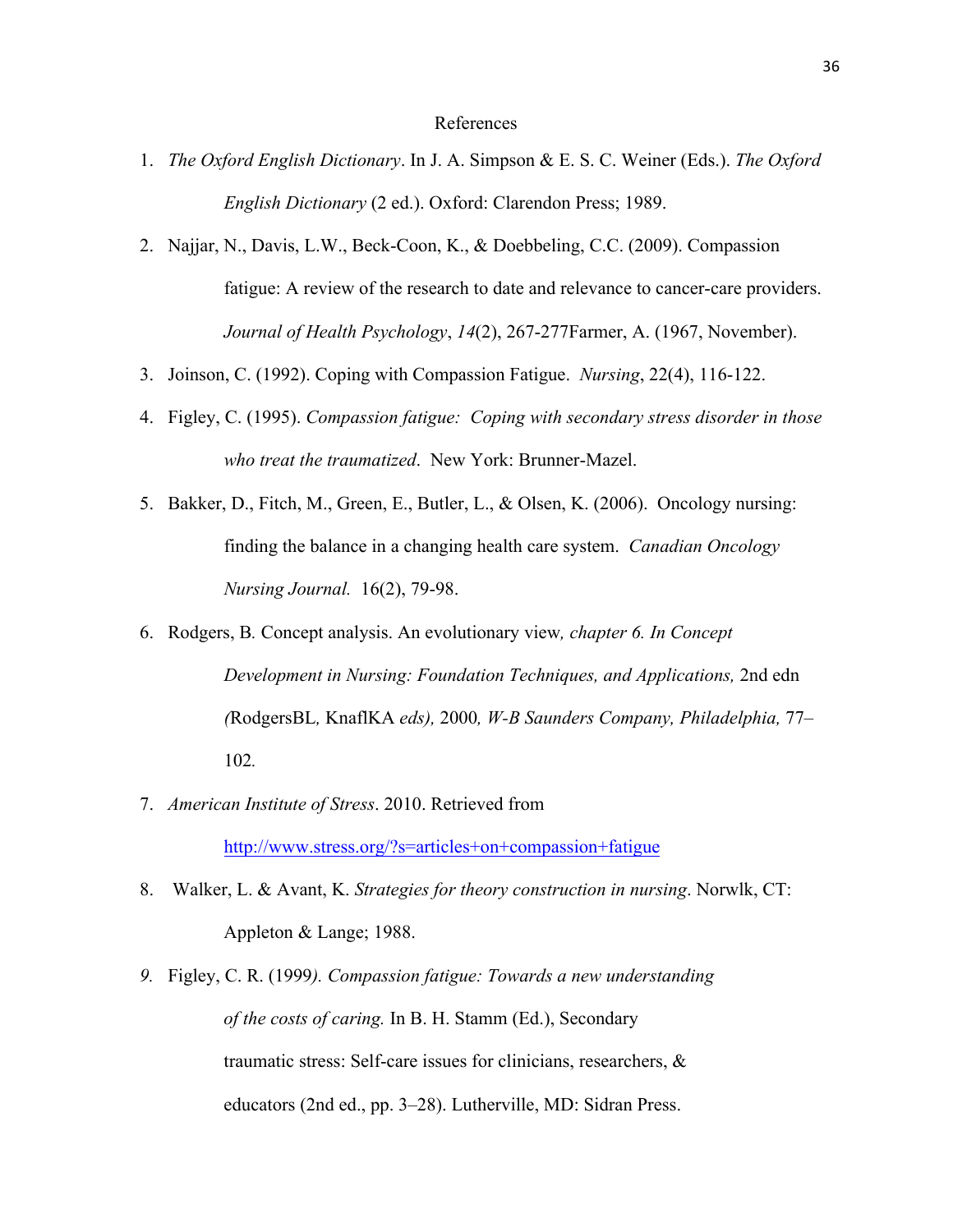- 10. Figley, C. (2002a). Compassion Fatigue. *The Primrose Journal.* August, 75(3): 13
- 11. Boyle, D., (Jan 31, 2011) "Countering Compassion Fatigue: A Requisite Nursing Agenda" *OJIN: The Online Journal of Issues in Nursing* Vol. 16, No. 1, Manuscript 2.
- 12. Young, J., Derr, D., Cicchillo, V., & Bressler, S., (2011). Compassion satisfaction, burnout, and secondary traumatic stress in heart and vascular nurses. *Critical Care Nursing Quarterly*, 34(3), 227-334.
- 13. *Slatten L., David C., Carson P. Compassion fatigue and burnout: What managers should know. Health Care Management. 2011;30(4):325–33.*
- 14. Hooper, C., Craig, J., Janvrin, D., Wetsel, M., & Reimel, E. Compassion Satisfaction, Burnout, and Compassion Fatigue Among Emergency Nurses Compared With Nurses in Other Selected Inpatient Specialties. *Journal of Emergency Nursing.* 2010;36(5):420–7.
- 15. Gentry, J.E., Baggerly, J., & Baranowsky, A. (2004). Training as treatment: Effectiveness of the certified compassion fatigue specialist training. *The International Journal of Emergency Mental Health, 6*(3), 147-155.
- 16. Jenkins, B. and Warren, N.A. (2012) Concept Analysis: Compassion Fatigue and Effects upon Critical Care Nurses. *Critical Care Nursing Quarterly*, 35, 388- 395.
- 17. Harmer, B., & Henderson, V. (Eds.). (1962). *Textbook of the principles and practice of nursing* ( $5<sup>th</sup>$  ed.). New York: The MacMillan Company
- 18. Braithwaite, M., (2008). "Nurse burnout and stress in the NICU," *Advances in Neonatal Care*, vol. 8, no. 6, pp. 343–347, 2008.
- 19. Flarity, K. (2011). Compassion Fatigue. *ENA Connection*. Vol 35, 7, pp. 10.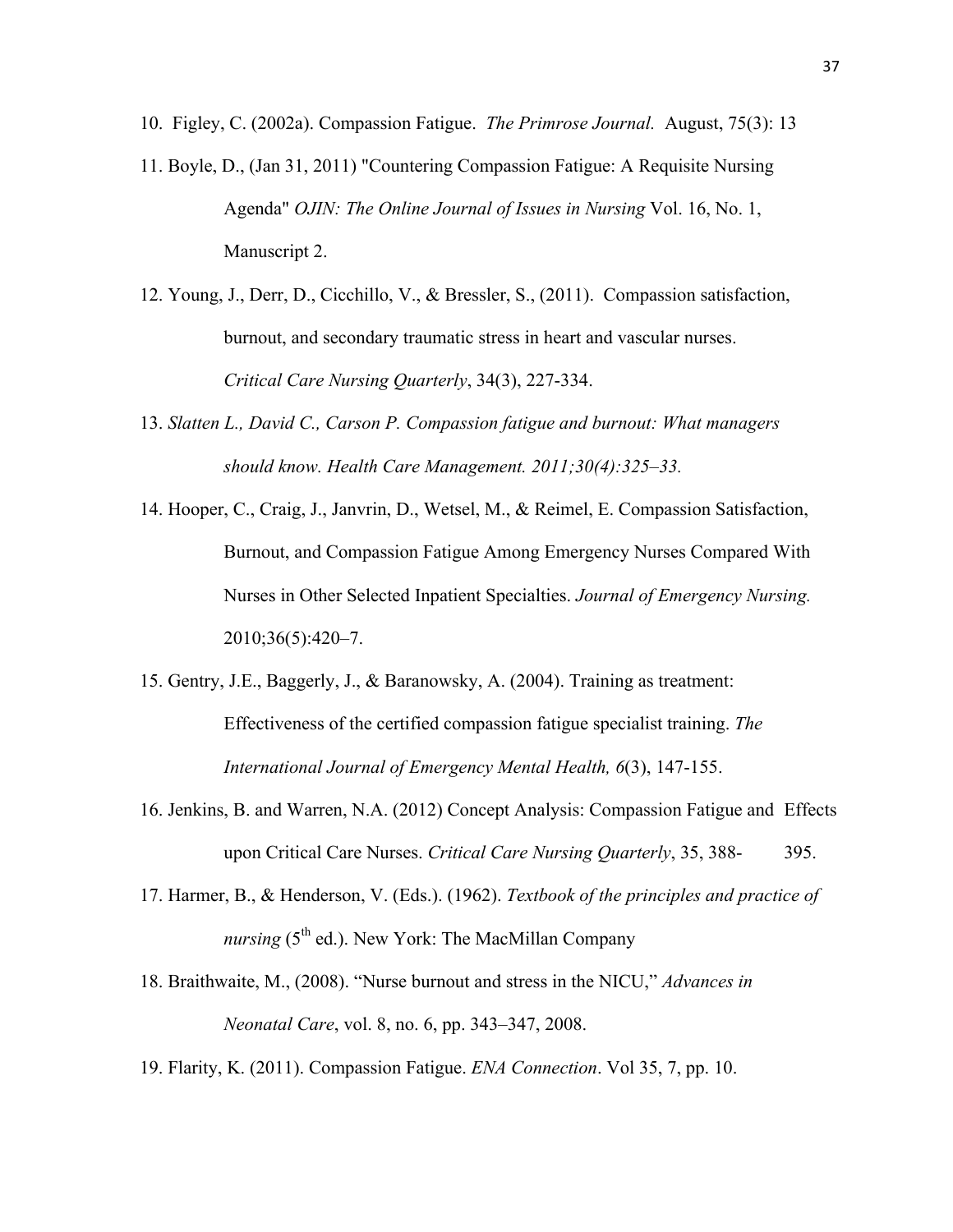- 20. Sabo, B.,( 2011) Reflecting on the Concept of Compassion Fatigue*. Online Journal Issues Nursing.;16(1):1.*
- 21. Walton, A.M., & Alvarez, M. (2010). Imagine: Compassion fatigue training for nurses. *Clinical Journal of Oncology Nursing*, *14*(4), 399-400.
- 22. Newsom, R. (2010). Compassion fatigue: Nothing left to give. **Nursing Management.** 41(4):42-45.
- 23. Flarity, K., Gentry, E., & Mesnikoff, N. (2013). The Effectiveness of an Educational Program on Preventing and Treating Compassion Fatigue in Emergency Nurses. *Advanced Emergency Nursing Journal.* Jul-Sep; 35(3): 247–258.
- 24. Romano, J., Trotta, R. and Rich, V.L. (2013) Combating Compassion Fatigue: An Exemplar of an Approach to Nursing Renewal. *Nursing Administration Quarterly*, 37, 333-336.
- 25. Maytum, J., Heiman, H., & Garwick, A. (2004). Compassion fatigue and burnout in nurses who work with chronic conditions and their families. *Journal of Pediatric Health Care,* 18(4), 172−179.
- 26. Papadatou, D., Martinson, I., & Chung, P. (2001). Caring for dying children: A comparative study of nurses' experience in Greece and Hong Kong. *Cancer Nursing, 24*(5), 402-412.
- 27. Thornburg, P., Myers, S, Paige, V. & Grubaugh, K. (2008). Nurses' experiences of caring while letting go. *Journal of Hospice and Palliative Nursing*, 10 (6), 382- 391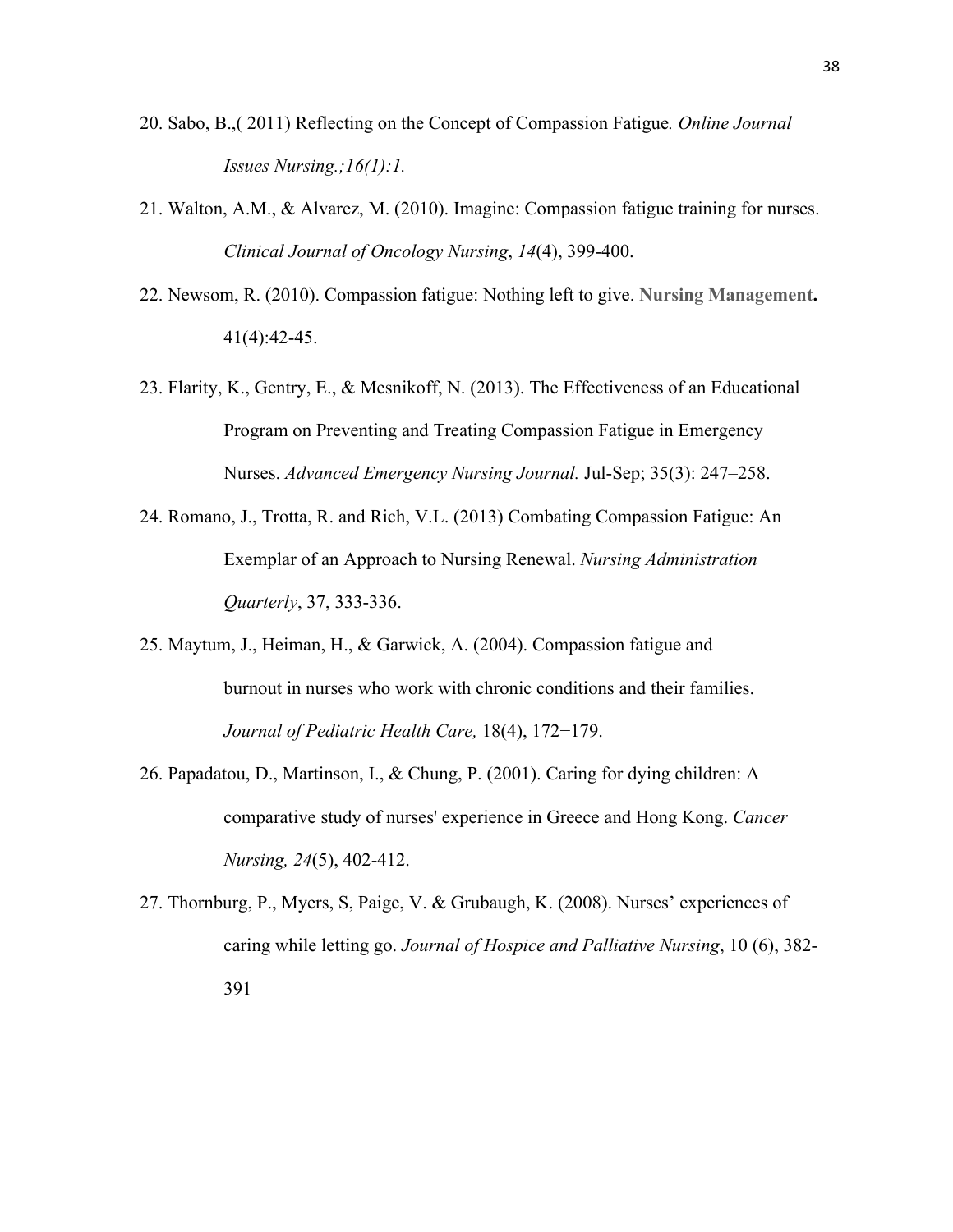- 28. Dominguez-Gomez, E., & Rutledge, D.N. (2009). Prevalence of secondary traumatic stress among emergency nurses. *Journal of Emergency Nursing*, *35*(3), 199- 204.
- 29. Figley, C. R. (2007). *The art and science of caring for others without forgetting selfcare.* Article retrieved 5/5/2015 at http://www.giftfromwithin.org.
- 30. Hooper, C., Craig, J., Janvrin, D.R., Wetzel, M.A., & Reimels, E. (2010). Compassion satisfaction, burnout and compassion fatigue among emergency nurses compared with nurses in other selected inpatient specialties. *Journal of Emergency Nursing*, *36*(5), 420-427.
- 31. Harmer, B., & Henderson, V. (Eds.). (1962). *Textbook of the principles and practice of nursing* ( $5<sup>th</sup>$  ed.). New York: The MacMillan Company
- 32. Portnoy, D., (2011). Burnout and compassion fatigue: watch for the signs. Health Progress Journal. 92(4): 46-50.
- 33. Lombardo, B., Eyre, C., (Jan 31, 2011) "Compassion Fatigue: A Nurse's Primer" *OJIN: The Online Journal of Issues in Nursing* Vol. 16, No. 1, Manuscript 3.
- 34. Meadors, P., Lamson, A. L. S., Swanson, M., White, M., & Sira, N. (2009). Secondary traumatization in pediatric healthcare providers: Compassion fatigue, Burnout and Secondary Traumatic Stress. *Omega, 60*(2), 103-128.
- 35. Rourke, M. (2007). Compassion fatigue in pediatric palliative care. *Pediatric Clinics of North America*. 54, 631-644.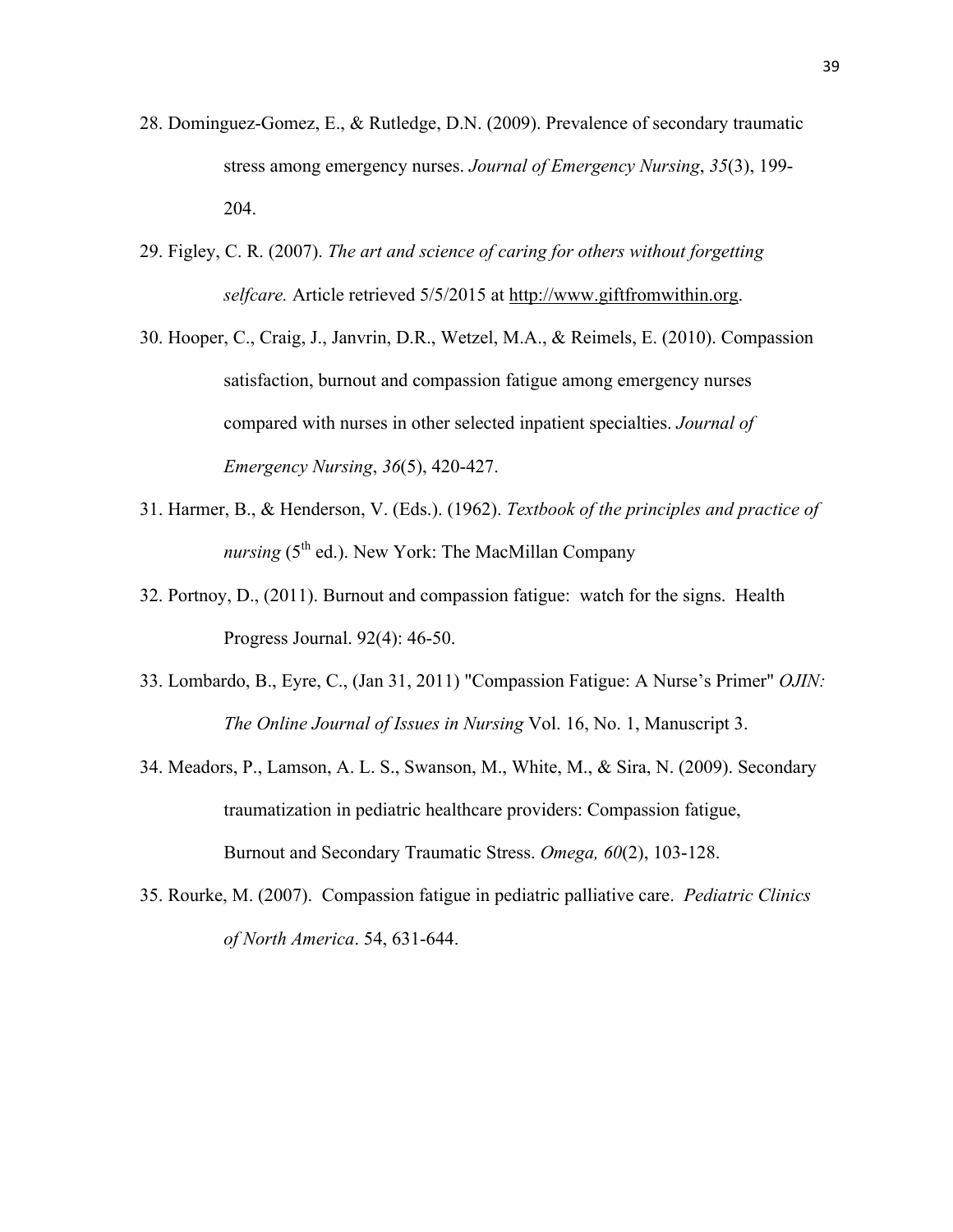Manuscript II

Compassion Fatigue and Rural Acute Care Nursing: Interventions, Preventions and Strategies

Donna Carrillo, MSN PhD Candidate Medical University of South Carolina College of Nursing Charleston, South Carolina Correspondence: carrill@musc.edu or 843-467-1991

Teresa J. Kelechi, PhD, RN, FAAN Professor and David and Margaret Clare Endowed Chair Medical University of South Carolina College of Nursing Charleston, South Carolina Correspondence: kelechtj@musc.edu or 843-792-4602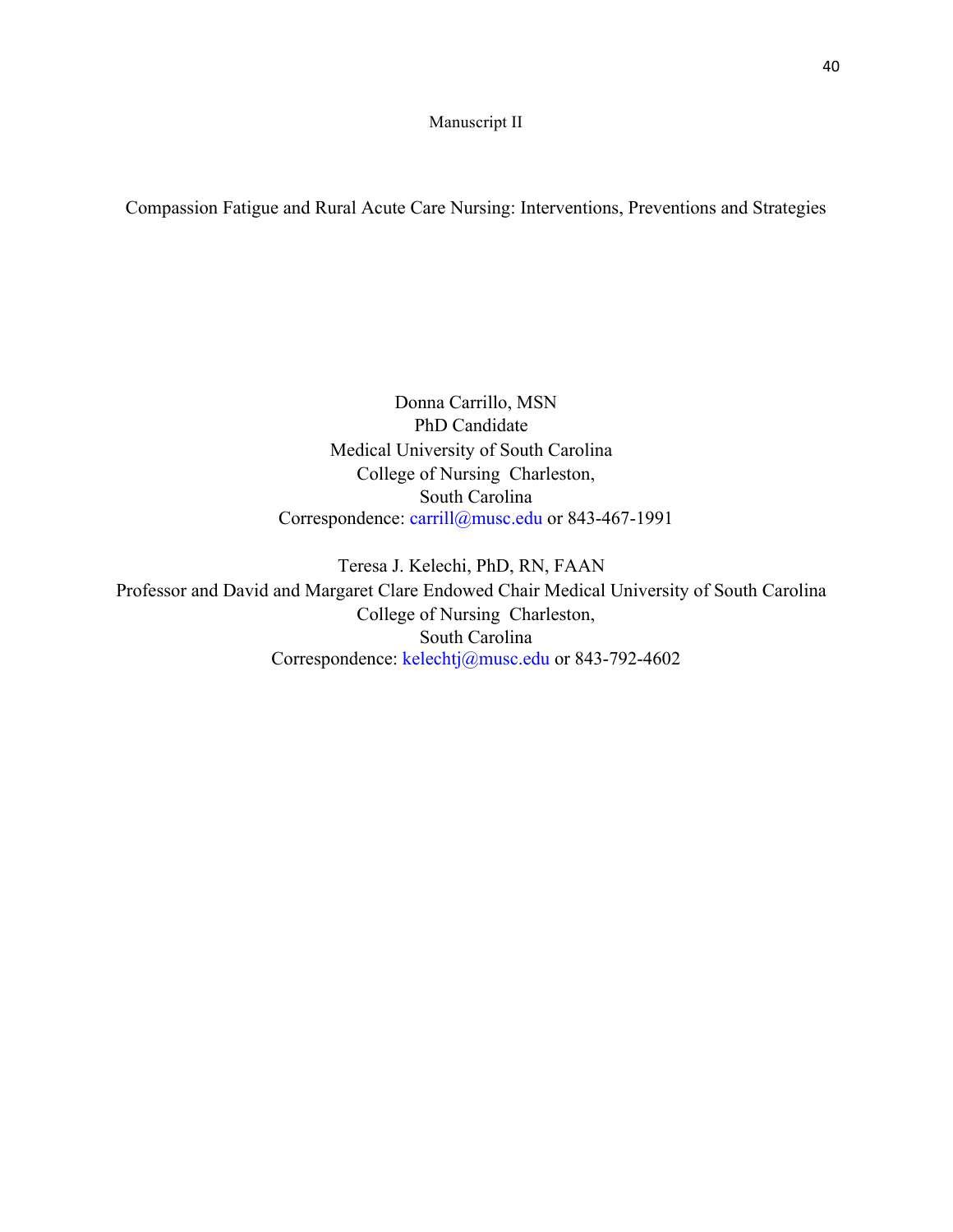#### Abstract

The aim of this integrative literature review was to identify and examine preventive and *intervention strategies to reduce compassion fatigue in (CF) in acute care nurses. CF conceptually, has been extensively studied, yet very little research has been done specifically on* this phenomenon in this particular population. A comprehensive multi-step search (published January 2005 to May 2015) of the literature indexed in CINAHL, Pubmed, OVID/Medline, and PsychInfo was performed reviewing CF, interventions and inpatient nursing. A sample of 20 research reports met the inclusion criteria. A systematic and iterative approach was used to extract and reduce the data. The overall analysis of the information garnered revealed startling statistics impacting the nursing professional and implicated dire outcomes from CF including deleterious effects to quality of patient care and safety. Other implications include healthcare financial risk and a continued nursing shortage.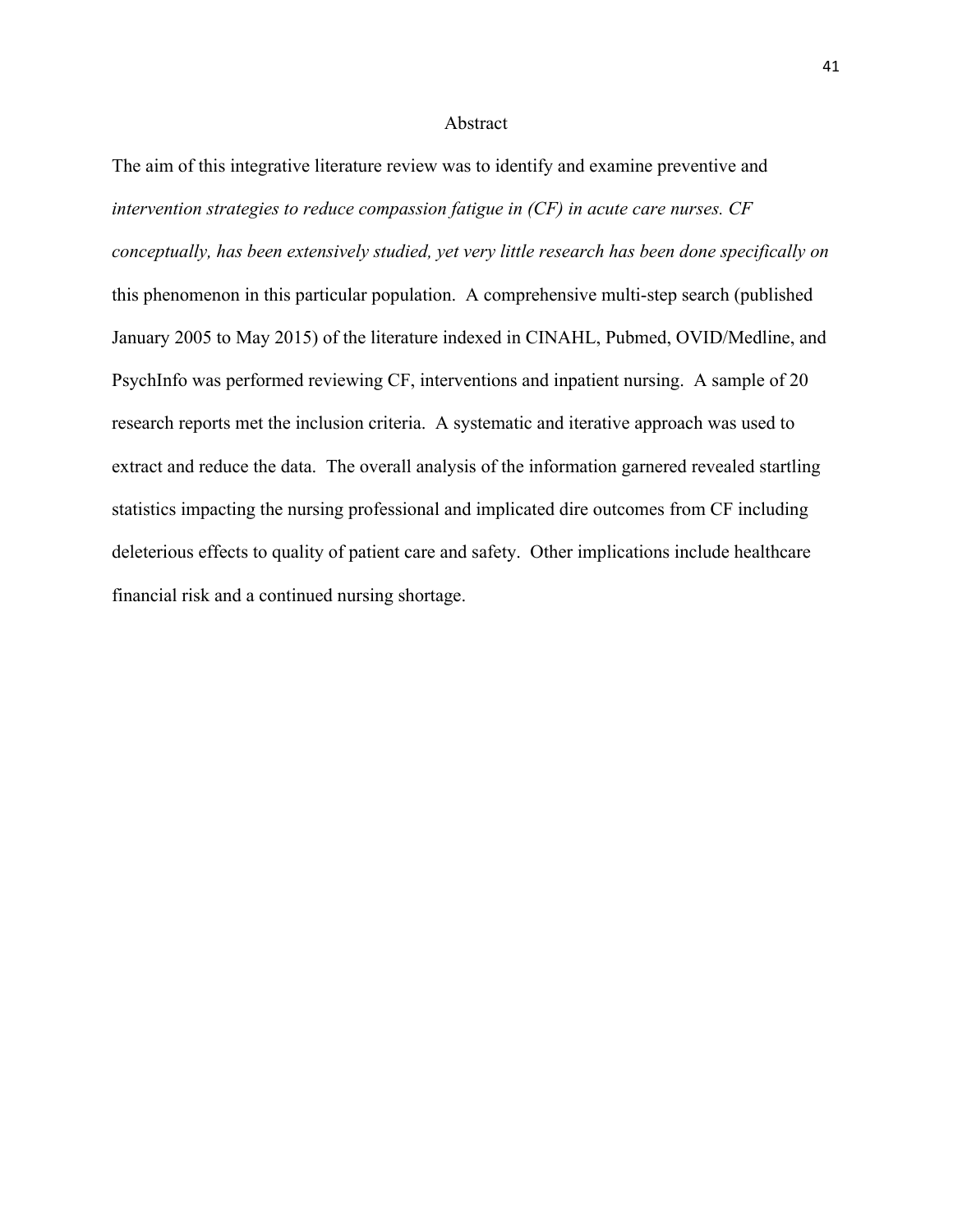## **Objective:**

The aim of this integrative review was to identify and examine preventive and intervention strategies to reduce compassion fatigue in (CF) in acute care nurses.

## **Introduction**

The number of nurses with compassion fatigue (CF) continues to increase as work demands become more stressful, patient ratios increase, acuity worsens, regulations become more stringent, finances are constrained, and work-related technology grows more complicated  $1$ . Identifying and intervening on the factors that contribute to CF is essential to effectively address the problem of nurses leaving the bedside.

Compassion fatigue (CF) is defined as a combination of physical, emotional, and spiritual depletion associated with caring for patients in significant emotional pain and physical distress<sup>2</sup>. Joinson<sup>3</sup> first used the term CF in 1992 while studying burnout in emergency department nurses. She proposed that nurses, who are empathetic and caring individuals, absorb the stress of the traumatic events of others in their care  $3$ . Theorists also argue that persons who display high levels of empathy to others' suffering from, for example, traumatic injuries or life limiting illnesses, are more vulnerable to experiencing  $CF^{4, 5}$ . As a result, nurses with CF may experience chronic fatigue, irritability, dread or fear of going to work, lack of joy, and feelings of despondency. They may also self-medicate with alcohol or prescription drugs as well as develop eating and sleeping disorders, and overtly exaggerate emotional and physical symptoms such as headache and body aches<sup>6</sup>. Other symptoms of CF include cynicism, boredom, anxiety, hyper vigilance, loss of compassion, and feelings of hopelessness and constant discouragement<sup>6, 7</sup>. Compassion fatigue not only impacts the nurse as an individual, but also decreases work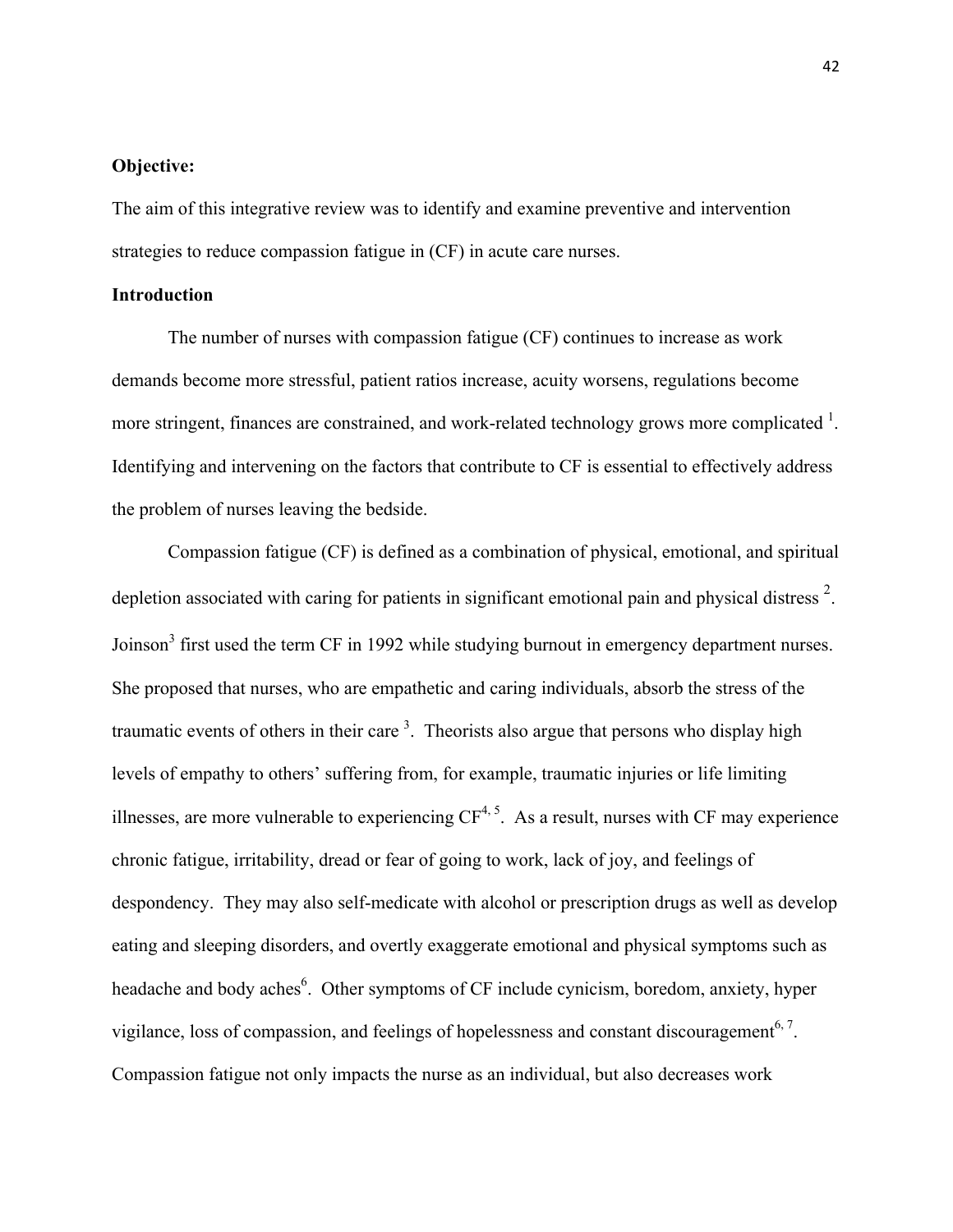productivity and employee retention, increases sick days, and can negatively impact the quality of patient care and their overall recovery outcomes<sup>9</sup>.

These deleterious consequences emphasize the importance of exploring preventive measures and intervention strategies to reduce the burden of CF. According to a recent survey completed by Nursing Solutions Incorporated<sup>11</sup> the average cost of turnover rate for a bedside nurse ranges from \$36,900 to \$57,300, resulting in the average hospital losing \$4.9M – \$7.6M. Currently, the turnover rate for bedside nurses ranges from 9.8% to 39.8%; the national average is 16.4%, a 2.2% increase from  $2013^{11}$ . In a recent survey of 141 inpatient facilities and 131,622 nurses an increase of 1.5% over the past two years, noting a 14% increase from the previous year <sup>10</sup>. While the relationship between CF and turnover is unknown, the population of nurses at greatest risk for leaving employment due to  $CF$  is acute care nurses $11$ .

The purpose of this review is to examine extant research related to CF in nurses, and summarize and synthesize findings to develop preventive measures and successful interventions. Special attention was devoted to identifying current research conducted on nurses, defined as bedside or acute care nurses, the largest group of healthcare workers in this profession<sup>10</sup>.

This integrative review focuses on nurses, working in an acute care setting and identifies current research and summarizes and synthesizes findings of preventive measures and interventions while reviewing barriers and potential strategies for avoiding CF.

#### **Methods**

Prior to beginning the search, defined constructs of interest, identified search terms and the purpose of the review were established. Following a method of research review designed by H. M. Cooper<sup>12</sup>, the review process consisted of the following: formulating the problem,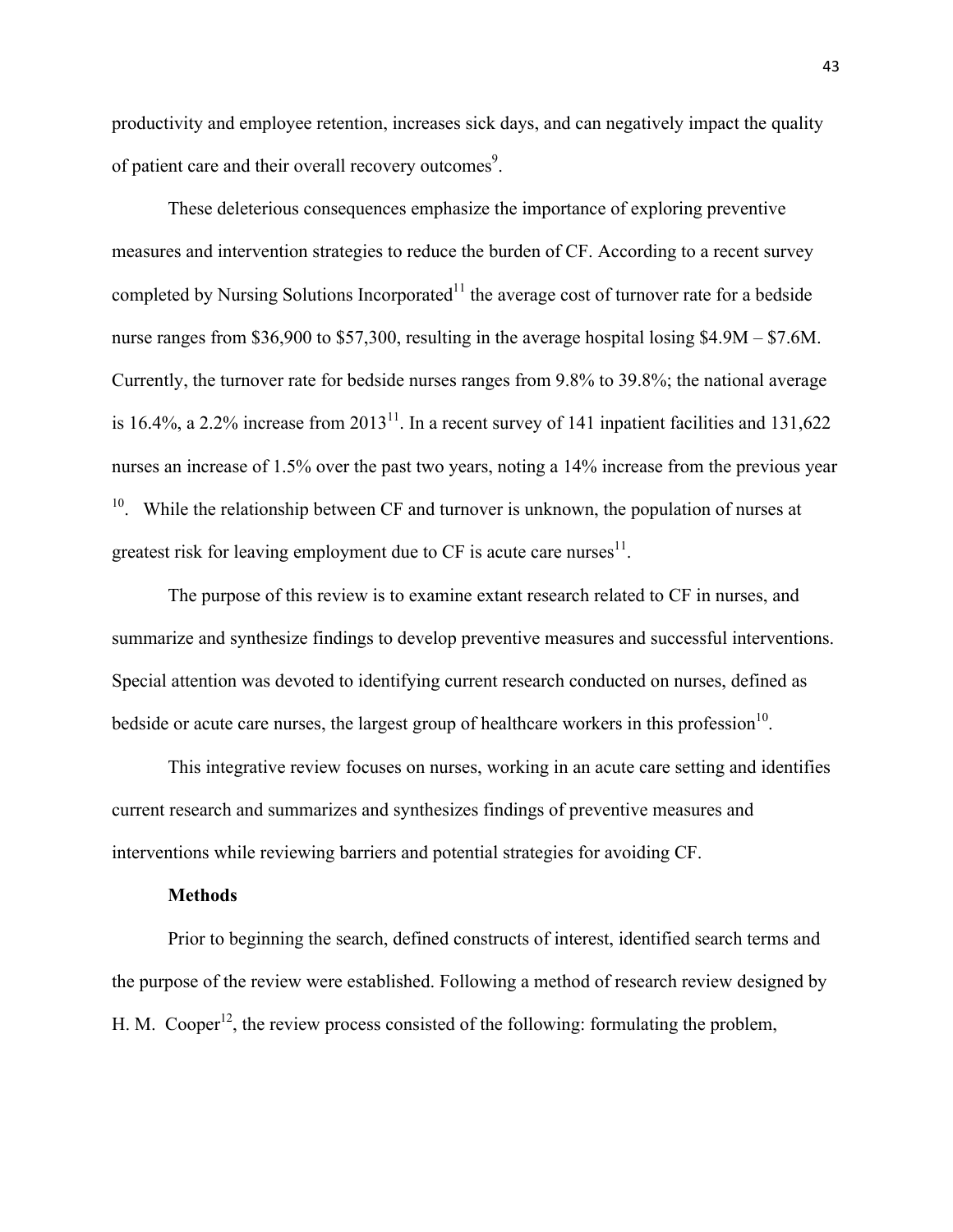searching the literature, gathering information, evaluating the studies for appropriateness, analyzing and interpreting the findings, disclosing the evidence and presenting results $^{12}$ .

The search focused on the identified problem regarding preventive measures and interventions for CF in non-specialty, bedside and acute care nurses. No articles were found specifically focusing on this group of healthcare providers. The search was therefore adjusted to include articles reviewing CF preventive measures and interventions in other nurse specialties. Using this strategy, four bibliographic databases were searched, including OVID/Medline, CINAHL, PubMed, and PsychInfo, from January 2005 to May 2015. Initial search terms and words included *nurs\*, inpatient, acute care, intervention, treatment, prevention, compassion fatigue, compassion satisfaction, burnout, vicarious traumatization, secondary traumatic stress disorder,* separately and alternately combined. The initial search resulted in 20,143 articles. Reference lists of previous studies and relevant publications were also reviewed. Due to the ambiguity of the associated terms, burnout, vicarious traumatization, secondary traumatic stress syndrome and volume of articles, the final search was limited to: nurse, compassion fatigue and intervention.

Inclusion criteria included qualitative and quantitative studies, interviews, case studies, expert opinions and conceptual papers such as concept analyses published in the past 10 years in scholarly, peer-reviewed journals, and related to nurses and compassion fatigue or the closely associated terms and interventions and prevention. The articles were reviewed if they followed the screening questions for a clearly focused question and the focus was CF and interventions. Exclusion criteria removed articles that were professional opinions not substantiated by actual studies or reviews. After exclusion criteria were applied the search resulted in 20 articles. Table

44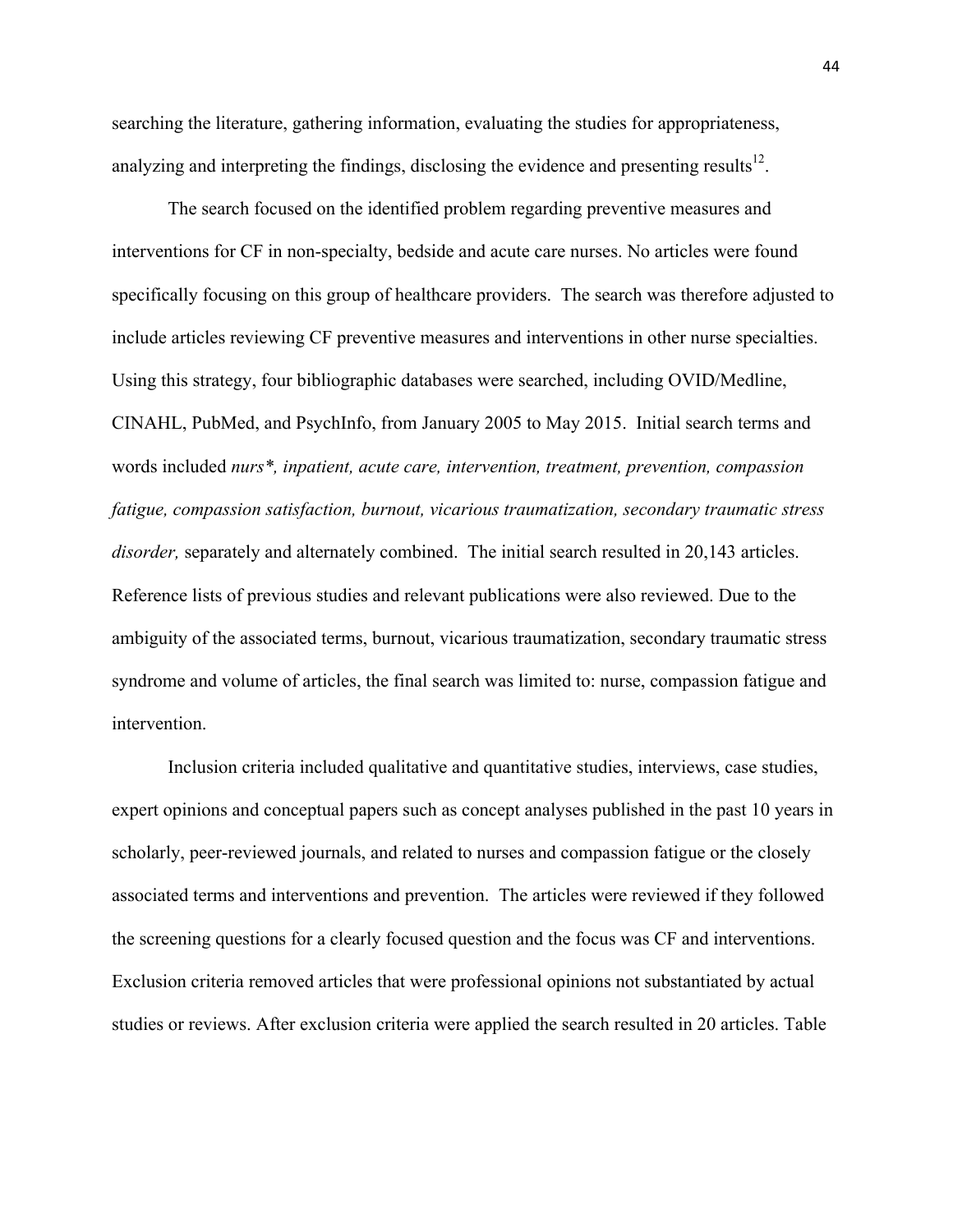1 summarizes the 20 studies found using key words with nurses, compassion fatigue and interventions and prevention.

## **Overview**

Sample sizes of studies reviewed ranged from 2 to 2756 study participants including agency, neonatal, oncology, and nephrology, intensive or critical care unit (ICU/CCU), emergency department (ED), trauma, pediatric, hospice, palliative care, well baby, and military nurses. No study specifically focused on acute care nurses. All study locations were in the United States except for three conducted in Ireland, Israel and two in Australia. The majority of studies were qualitative in nature.

## **Prevalence and Interventions**

Abendorth and Flannery<sup>12</sup> conducted a study to describe the prevalence of  $CF$  in hospice nurses, exploring the relationship between nursing characteristics and CF risk. The study also analyzed predictive risk factors associated with CF regarding demographic and work related factors. A response rate of 38.3% of 583 surveys presented evidence that nearly 80% of the nurses' surveyed experienced moderate to high levels of CF. The study analysis revealed that stress, trauma, anxiety, life demands, and excessive empathy were key determinants of CF risk.

Significant decreases in self-reported symptoms of CF were reported in a cross sectional survey by Markwell et al.,  $^{14}$ . Of 210 trauma nurse participants, 23.7% reported CF. This study supports that caring for trauma patients may lead to BO, CF, and STS. Markwell et al.,  $<sup>14</sup>$ </sup> indicated that identifying the prevalence and predictors of these can inform the development of interventions to mitigate or minimize BO, CF, and STS in trauma nurses.

In a cross sectional survey of 109 nurses, Hooper et al.,<sup>15</sup> exploring the prevalence of CS, BO, and CF among emergency nurses and other selected inpatient specialties. Of the ED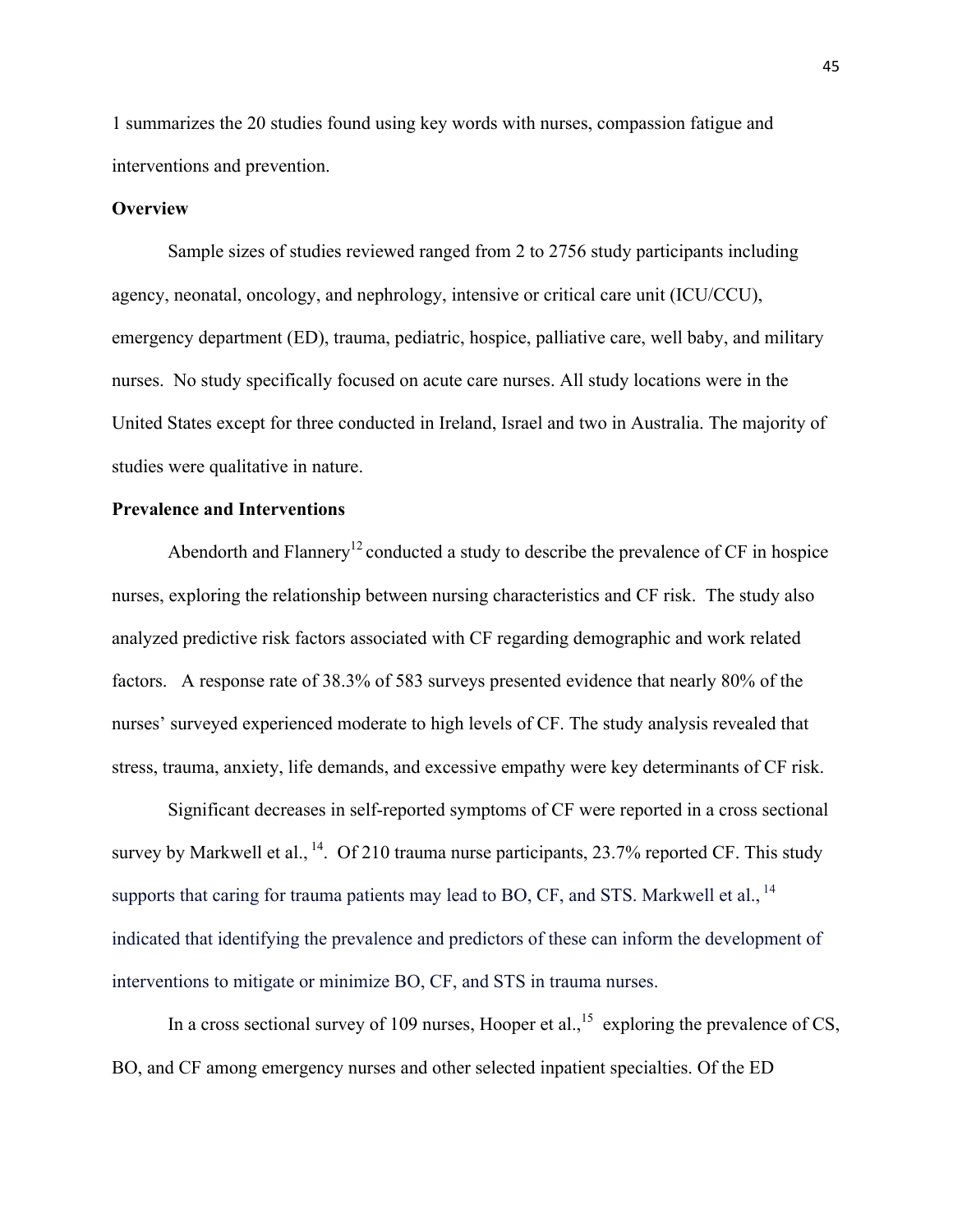surveyed, 82% demonstrated moderate to high levels of CF. In comparison to the other specialty areas of nursing studied, the other areas and nurses studied, did not reach significant measurable levels of compassion fatigue. This study demonstrates the necessity of intervening and offering support for alleviating CF.

Hinderer, et al, <sup>16</sup>, investigated the relationship of BO, CF, CS and STS to personal and environmental characteristics, coping mechanisms, and exposure to traumatic events in 128 trauma nurses using a cross sectional study design. Of this sample, 35.9% had scores consistent with BO, 27.3% reported CF, 7% reported STS, and 78.9% had high CS scores. High BO and high CF scores predicted STS. Nurses reported that caring for challenging patients, futile work efforts, environmental stressors and personal experience triggered CF. These participants also reported that the strength of working relationships with co-workers was associated with reducing CF, CO and STS. Education was recommended as a means for self-care and enabling nurses to take necessary for prevention and recognition of these impending developments.

## **Educational Interventions to Reduce CF**

Aycock & Boyle,  $^{17}$ , completed a national survey of oncology nurses to identify resources available to help nurses counter CF. Participants provided information about the availability of interventions in three major categories: on-site professional resources, educational programs, and specialized retreats. The availability of resources ranged from 0%–60%. Of the 103 responses of the surveyed nurses, nurses reported having the most access to employee assistance programs (EAP) at 60%. Educational programs were offered with an average of one or two training programs a year and the specialized retreats were described as episodic with only a small percentage (3%) being mandatory.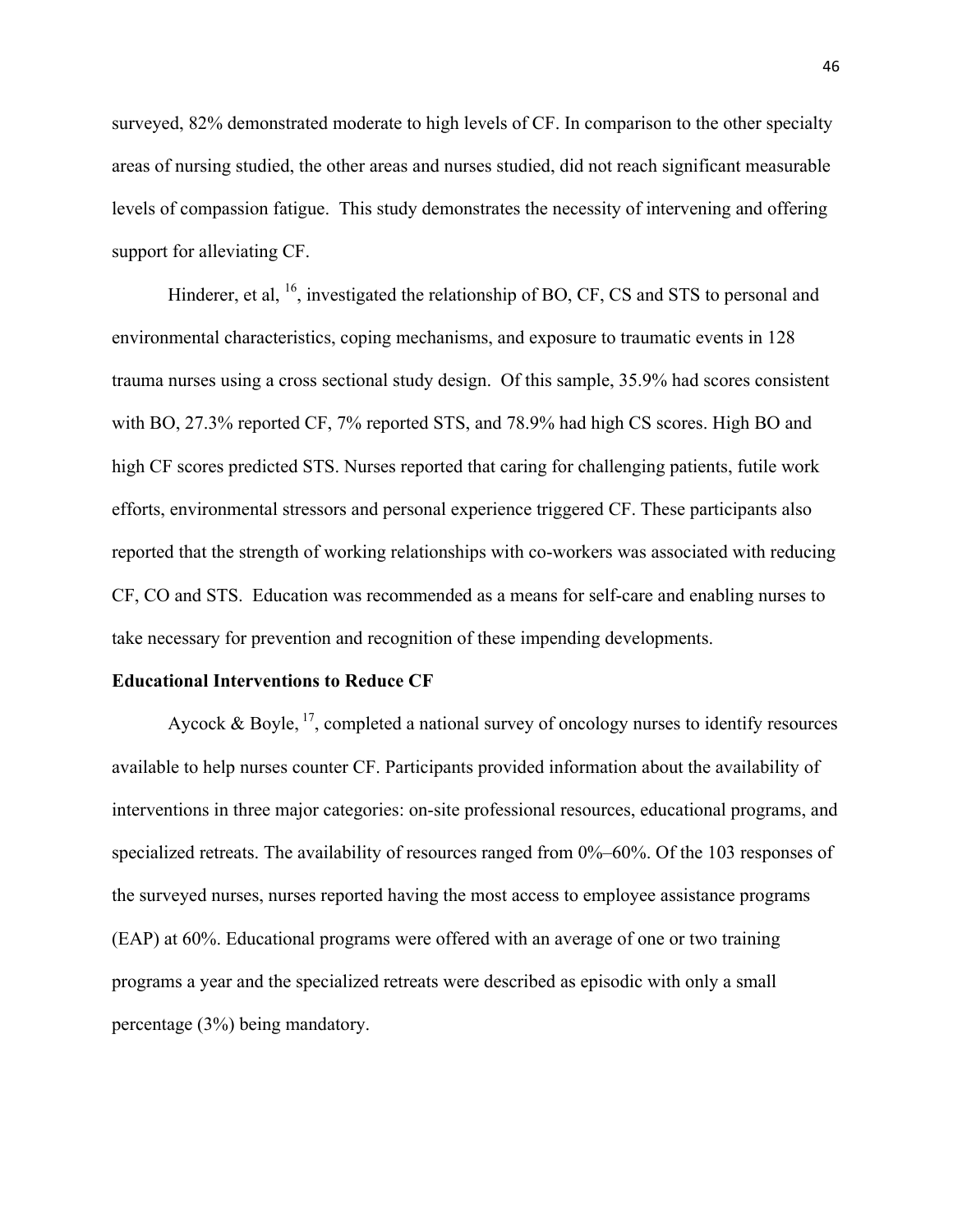A quasi-random trial by Berger & Gelkopf,  $^{18}$  assessed the efficacy of an intervention aimed to educate 42 well baby nurses about stress and trauma. The intervention was comprised of 12 weekly 6-h sessions. Each session included theoretical knowledge, experiential exercises based on the nurses' work or personal life experience, and the learning of skills accompanied by homework assignments. Using cut-off recommendations by Stamm<sup>19</sup> for the Professional Quality of Life Scale, 20% of the nurses surveyed demonstrated CF and 28.7% burnout (BO). After the training the scores had decreased to 11.9% for CF and 7.0% for BO. These results show that specialized training can reduce CF and BO with education.

Carter, Dyer & Mikan<sup>20</sup>, conducted a five-week, descriptive, correlational study of hospice nurses that was by comprised of educational sessions, offering nurses the information, skills, and support necessary to identify factors that negatively affected sleep quality. Nurses set personal goals to change behaviors associated with the development of CF. The use of Cognitive Behavioral Therapy Intervention (CBT-I) to deliver group format education was well received and seemed to positively affect sleep onset latency, total sleep time, and sleep efficiency scores at 3 weeks post-intervention. The CBT-I intervention is a widely researched and empirically validated treatment approach for insomnia symptoms<sup>21.</sup> The researchers concluded this approach offers a cost-effective way to engage nurses in self-care activities, decreasing sleep disturbances and depressive symptoms. The study recommends further investigation to improve self-care using CBT-I interventions in nurses who are at high risk for CF.

Rogers and colleagues<sup>22</sup> examined whether neonatal nurses who care for dying infants could improve their knowledge and level of comfort via an educational intervention provided by hospice nurses to assist in lessening the symptoms of CF. In a pre-test, intervention, post-test study of 82 nurses that attended educational sessions, the focus was on pain/symptom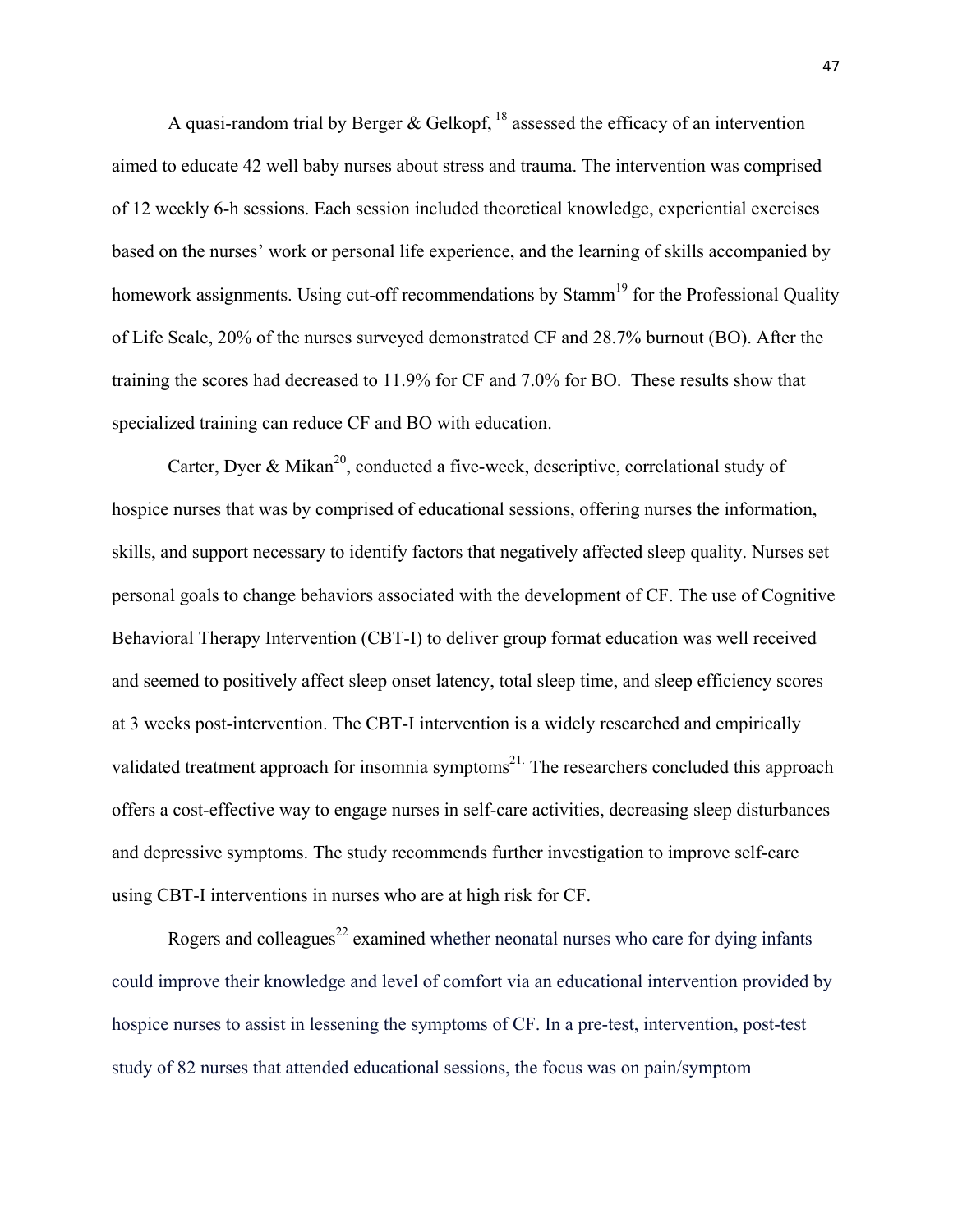management, ethical/legal aspects, communication/culture, spiritual/anxiety and prevention of CF. The investigators concluded that education enhanced nurses' comfort and knowledge in the areas of ethical issues and symptom management related to moral distress in the care of dying infants and on CF.

Todaro-Franceschi<sup>23</sup> conducted an explorative descriptive study-evaluating end of life (EOL) education of 473 critical care nurses. The findings demonstrated that educational interventions may enhance perceptions and preparedness when dealing with death, and showed improved ProQol scores by improving preparedness for end of life care. The investigators concluded that better preparation could enhance CS and lessen the potential of negative consequences such as chronic fatigue, irritability, dread of going to work and lack of empathy.

In a study reviewing didactic and hands-on learning by Zadeh, et  $al^{24}$  surveyed 126 nurses who completed three sessions at two separate intervals and evaluated the education provided reviewing specific topics. Zadeh, et  $al^{24}$ , found that 75% reported that the education offering would considerably change the way they perform their jobs. This study demonstrated that supportive educational opportunities with new coping strategies on an ongoing basis were of necessity in avoiding CF.

#### **Resiliency and Self-Care Interventions**

Hegney, et al.<sup>25</sup> initiated a three part study of Australian nurses. Phase one of the study was a self-reporting, exploratory, cross sectional survey of 132 nurses working in varying areas of an tertiary facility. The work areas included ICU, high dependency unit, medical unit, outpatient chemotherapy and emergency department. Approximately 20% of the nurses in the sample had a profile that involved potential risk due to elevated levels of compassion fatigue symptoms. The findings concluded future design interventions for CF should be focused on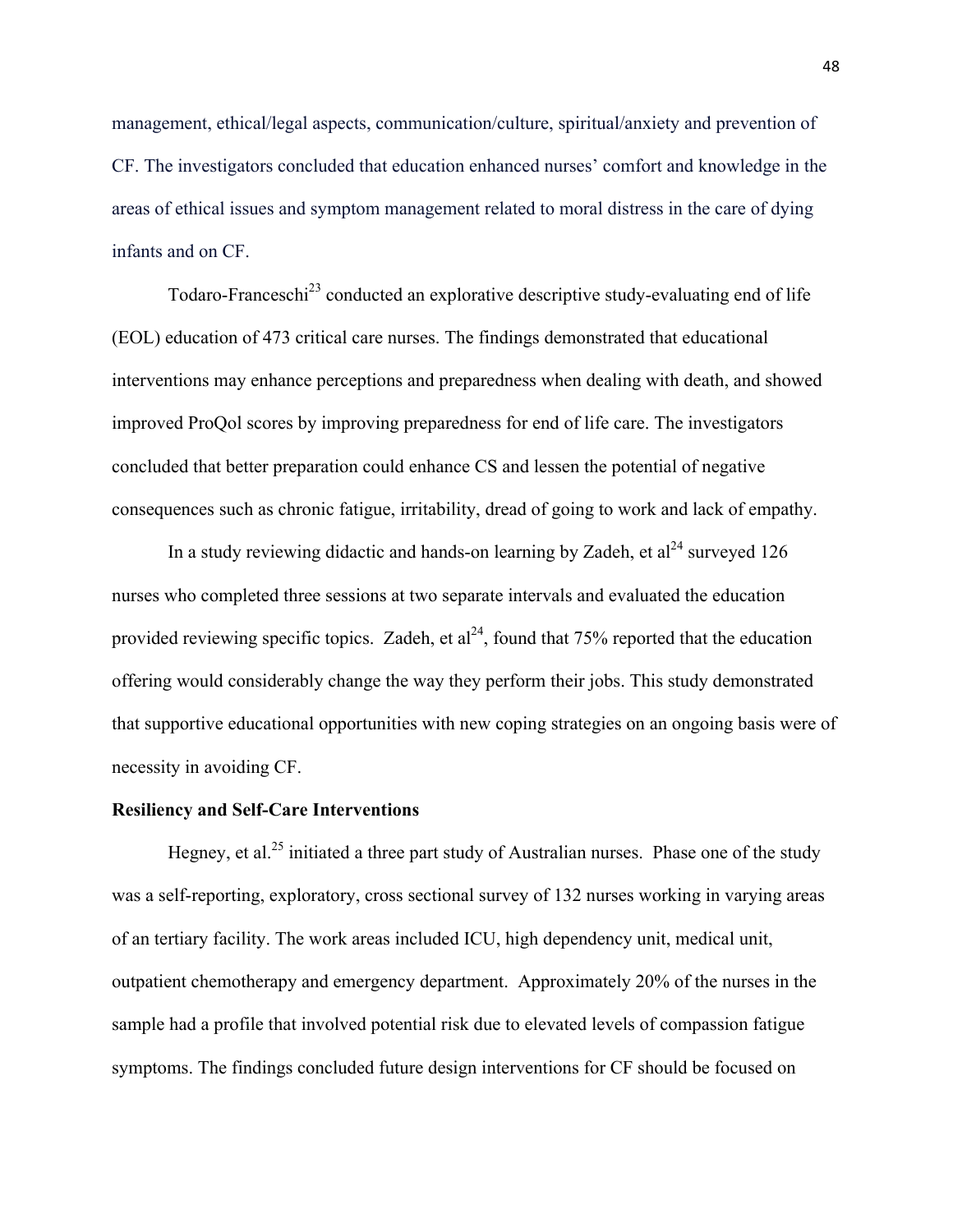resilience, targeting negative moods, and psychosocial interventions. Drury, et al.<sup>26</sup> conducted interviews and focus groups to explore the factors impacting self-care (CS) CF, anxiety and depression in a group of nurses in Australia, working in various areas. This study was phase two, initiated to determine evidence of CF in Australian nurses; no other studies regarding CF had been conducted in that country at the time of this publication. The findings indicated that a model of resilience, rather than compassion satisfaction, would enable nurses to work in the current challenging nursing environments. The researchers found that resilient nurses remain in the nursing workforce and provide higher-quality patient care, and that their capacity to cope is enhanced through strong social and collegial infrastructure, supporting quality of care. This study also indicated that the model should be focused on moving away from the development of CS and toward creating resilience in nurses as an appropriate intervention.

Duffy, Avalos and Dowling  $^{27}$  completed a cross sectional survey focusing on 105 ED nurses and CF in Ireland. The findings noted that nurses need to be made aware of the risk factors and symptoms associated with STS. The investigators posit that through greater awareness, appropriate self-care strategies may be developed. They also reported a previous review of the literature demonstrated that education for ED nurses demonstrated decreased levels of BO, CF and STS in nurses in Colorado, 28. Based on these reported findings an educational program for Irish ED nurses should include recognition of symptoms, the role of counseling, and healthy lifestyle changes in hopes of alleviating STS and CF.

Over a 6-month period, Potter, et al.<sup>29</sup>, conducted a descriptive pilot study to evaluate a resiliency program designed to educate oncology nurses about compassion fatigue. The findings suggested that secondary trauma scores declined immediately after the program completion, remained decreased at three months and then dropped again at 6 months. The authors noted this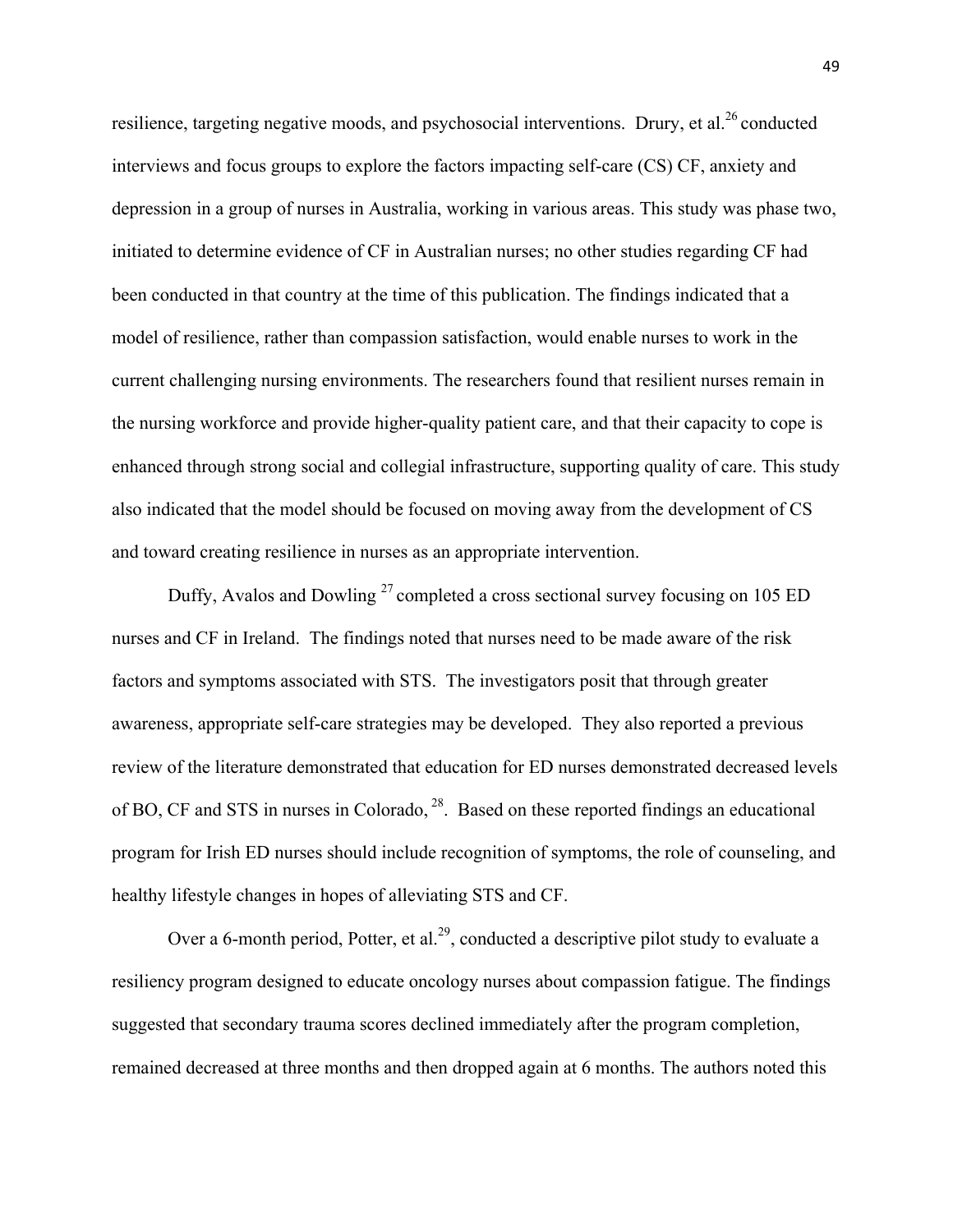was the first reported study to show long-term benefits from a CF program designed to deliver useful strategies to nurses for managing stress at work and home.

Smart and colleagues<sup>30</sup> completed a cross-sectional survey with 139 participants; the purpose of the research was to investigate CS and CF levels measured with the ProQol as a selfreporting instrument. Using a linear regression model, researchers found that nurses in critical care areas scored significantly lower than those working in non-critical areas. The study also indicated that by identifying predictors of CF, interventions might be developed to modify behaviors as a design for self-care.

Wenzel, et al. $31$  led a focus group of 34 nurses evaluating the effectiveness of interventions to reduce CF by observing staff behaviors. They concluded that support issues were of concern at all levels of the work environment. The study identified challenges regarding work bereavement, current support for managing grief and loss, and support for interpersonal functioning and resiliency. Wenzel, et al.<sup>31</sup> recommended that by addressing the concerns brought forth by the focus groups, job satisfaction could improve as well as decrease the potential for CF. The staff reported improved ability to recognize and discuss their thoughts and feelings related to their grief and bereavement after focusing on key components such as "selfsupportive" care environments.

#### **Complementary Alternative Medicine (CAM) Interventions**

Duncan and associates $^{32}$ , conducted a complementary and alternative medicine wellness clinic (CAM) at a major military hospital to evaluate modalities of ear acupuncture, clinical acupressure, and Zero Balancing provided in a wellness clinic to balance body energy and structure to amplify wellness. Outcomes included stress, compassion, and pain. Of the 2,756 participants, more than half strongly agreed that they experienced increased compassion with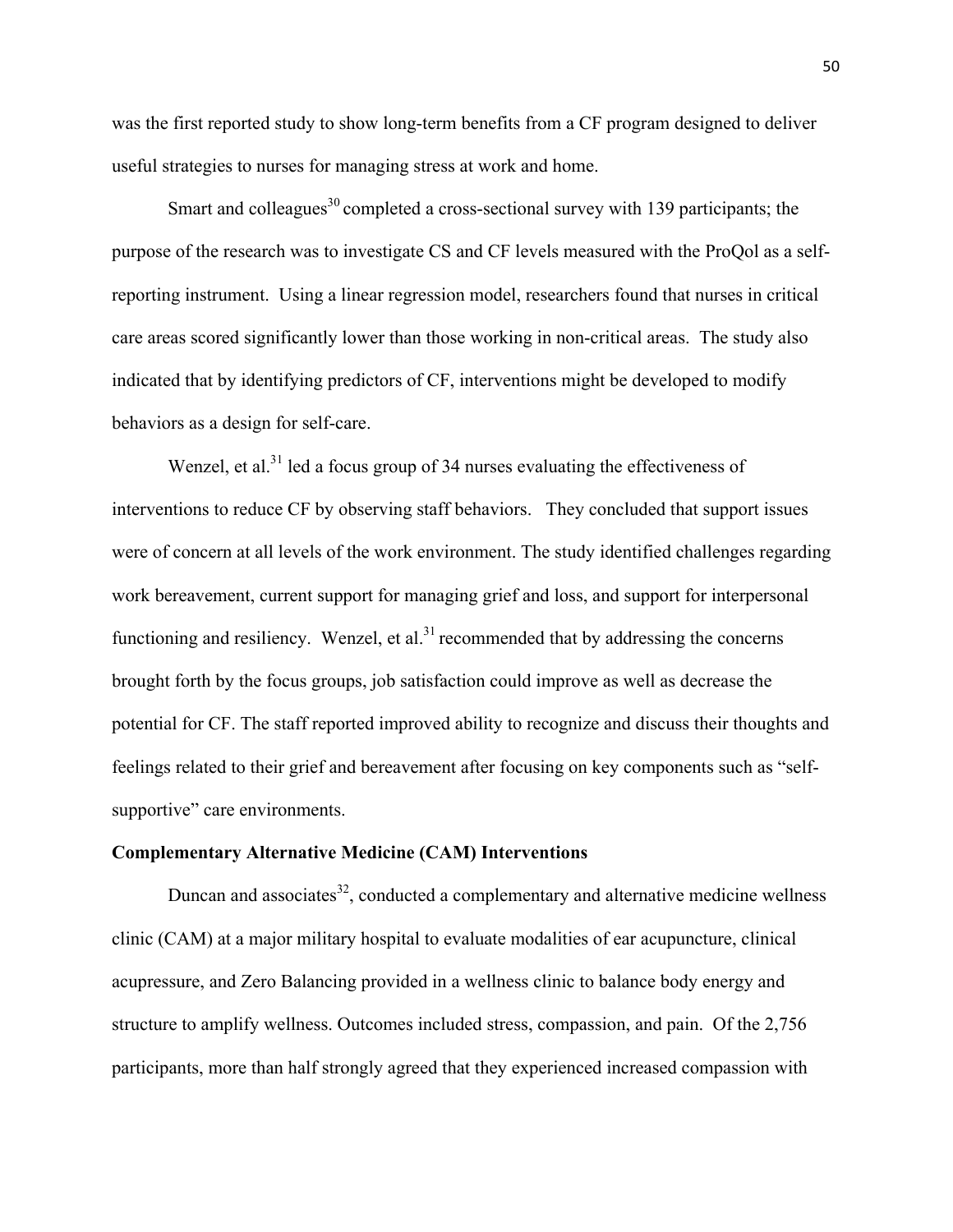patients, better sleep, and improved mood after receiving the interventions. Perceived benefits were sustained and enhanced by number of clinic visits. The most frequently reported health habit changes were related to exercise, stress reduction, diet/nutrition, and weight loss. Findings suggest that hospital wellness based clinics providing CAM is perceived to have positive results on stress reduction at work, and improved mood, sleep, and lifestyle habits. Duncan et al.<sup>32</sup> noted that over 75% of the staff surveyed reported improved compassion with patients after clinic participation. Based on their findings, they recommended that providing resources such as onsite CAM wellness clinics as one approach to preventing and mitigating CF.

## **Concept Analysis, Case Studies and Inquiry**

Hecktman<sup>33</sup> conducted a case study targeting pediatric oncology nurses and their daily occupation-related stress. Hecktman<sup>33</sup> claims that prior to this case study, no literature review had been compiled to comprehensively address practice implications and provide recommendations for pediatric oncology staff nurses. The review presents data to support the argument that pediatric oncology nurses are at increased risk of experiencing stress. Hecktman concluded that no single intervention can prepare a nurse for each stressful event yet employing a wide range of stress prevention and management interventions can assist in decreasing stress responses. She noted that several interventions have been identified and found to be effective in avoiding CF in pediatric oncology nurses. She provided examples creating strong support systems, debriefing of stressful events, EOL education focusing on managing patient symptoms and family support, art therapy and CAM.

Lombardo and Eyre<sup>34</sup>, presented a case study of nurses exposed to stressors leading to CF. The stressors included high patient acuity and elevated census creating amplified anxiety and sadness due to an increased workload. They described a variety of interventions to enhance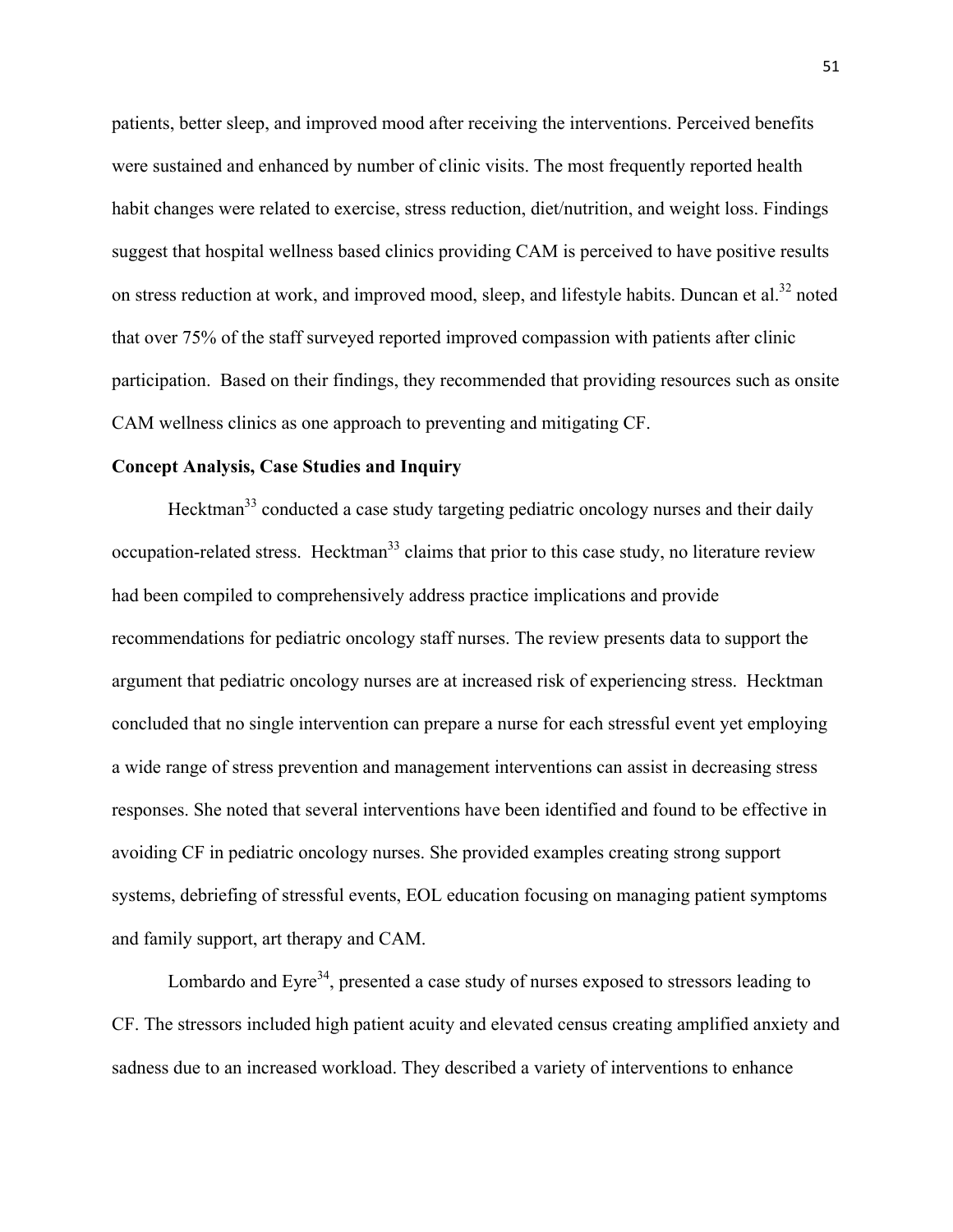wellness opportunities and decrease job stress and suggested that by recognizing compassion fatigue symptoms and developing a personal plan of care nurses will be able to meet their own needs and the needs of patients and families, creating caring environments and empathic relationships.

In a concept analysis  $Tabor<sup>35</sup>$  discussed development of successful interventions, the need for clarity of concepts, and the necessity for facilitating future research for VT, CF and BO. In the analysis, terminology, symptomology, relevant interventions and opportunities for personal growth were discussed. Recommendations for program implementation should include education and outreach at preventing long-term sequelae with potential detrimental consequences leading to CF. Interventions should be specifically aimed at preventing long-term consequences of CF by utilizing screening, counseling and education. Tabor  $35$  noted and that early recognition of symptoms is crucial to the nurses' quality of life.

In 2011, Van der Wath, Van Wyk and Van Rensburg<sup>36</sup> reported an inquiry of eleven nurses caring for victims of violence in the workplace setting. The inquiry posits that the act of exploring experiences related to caring for those who have experienced violence, elicits sympathy and emotional distress. The inquiry generated an opportunity to develop guidelines through which support can be offered to nurses. The authors present that nurses are often in positions of "powerlessness" as witnesses to stressful events. These feelings place the nurses at a great risk of developing CF. They recommend employee assistance program (EAP), development of peer and multi-disciplinary support systems and debriefing to provide support and education to empower nurses and alleviate CF.

#### **Synthesis**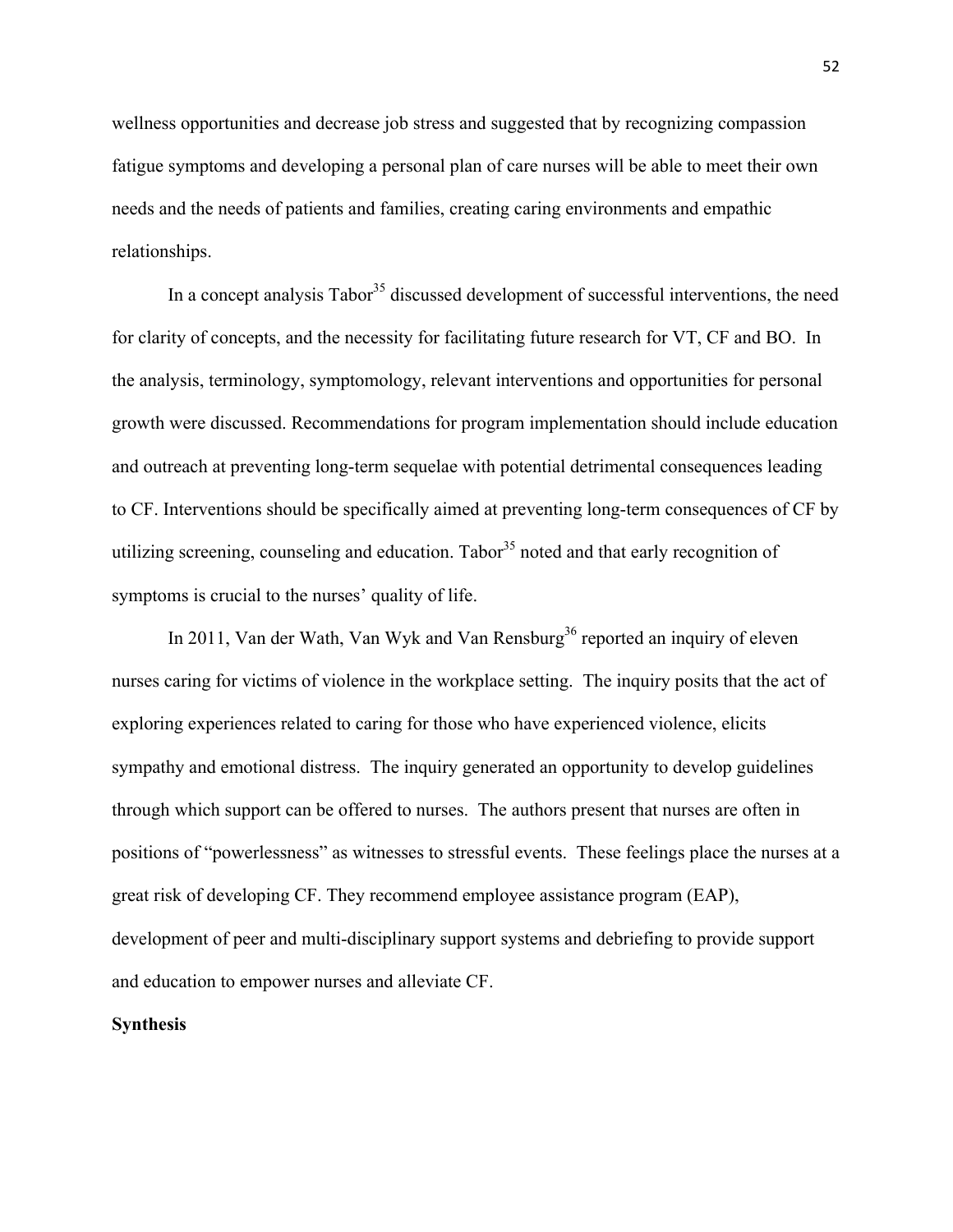Of the 20 papers reviewed, six intervention studies were specific to CF, in specialty nurses, and researchers of those studies presented educational and interventional approaches for preventing and treating CF and the closely related concepts. The educational interventions involved onsite counseling, weekly sessions with group meetings, specialized retreats, CBT-I, and didactic interventions with assigned homework. Findings indicate these educational interventions may be helpful in recognizing the symptoms of CF and practicing preventive measures that alleviate symptoms. Five studies on resiliency and self-care indicate that as awareness of CF improves, scores on instruments such as ProQol that measure CF also improve as nurses become aware of their own thoughts and feelings. The authors of a single CAM intervention study noted that over half of the participants reported improved sleep habits, compassion and improved lifestyle due to preventive measures offered at an onsite wellness clinic. Literature reviews related to intervention and prevalence of CF suggest that identifying predictors and measuring the prevalence of CF, and including continuing education, could mitigate or minimize the prevalence of CF, BO, and STS. Because none of these studies targeted acute care nurses, case studies, a concept analysis and a phenomenological inquiry were included in this review. The case studies indicates that education for nurses can help identify symptoms of CF and developing personal self-care plans can assist in creating empathic relationships. Researchers also recommend creating support systems, debriefing, art therapy, CAM and focusing on family are vital aspects of avoiding CF. Finally the concept analysis posits that clarity of concepts and education are necessary for identification and prevention of CF.

## **Limitations**

Compassion fatigue research has suffered from conceptual and operational limitations. Conceptually researchers have used CF interchangeably with other terms. Operationally, there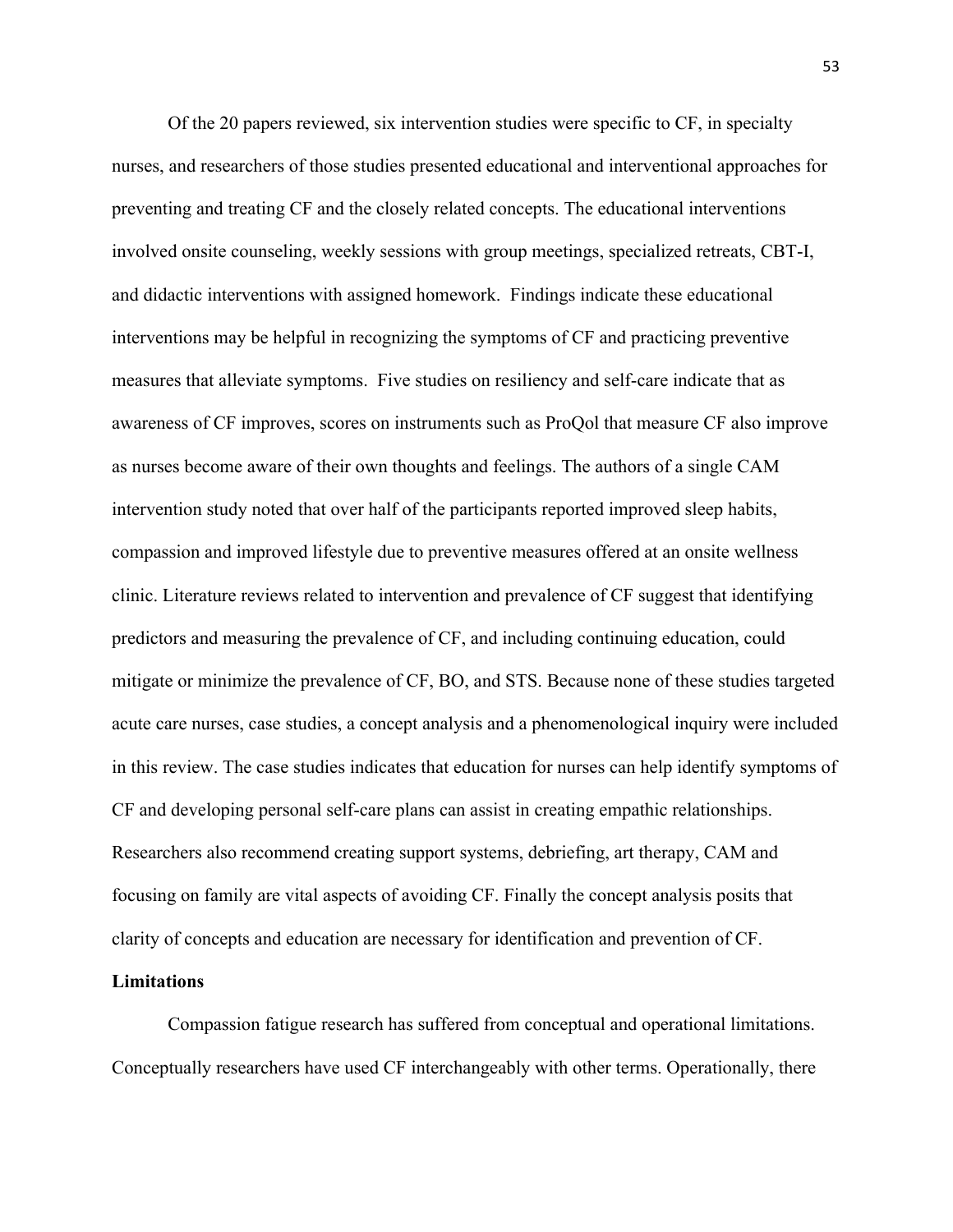have been several interventions and preventive strategies mentioned and reviewed with reports of improvements in, or reduced CF, yet none demonstrate statistically significance reductions in CF. Another methodological limitation is the lack of validated instruments to measure CF and their psychometric properties specifically including the elements of working in an acute care setting as a registered nurse. The most common measuring scales used the Compassion Fatigue Scale, the Secondary Traumatic Stress Scale and the Professional Quality of Life Scale (Adams, et al.<sup>37</sup>; Bride, Figley & Boscarino<sup>38</sup>; Stamm, <sup>39</sup> others do not encompass all the nuances impacting the work of registered nurses.

This review verifies that there remains a high prevalence of CF among nurses; specifically nurses working in specialty areas like the ED and oncology, the most frequently studied nursing populations. Despite the diversity and volume of nurses studied in various areas, there did not appear to be a consistent pattern demonstrating which nurses suffer "the most" from CF. In addition, no single study was devoted to acute care nurses providing inpatient care working in non-specialty areas. Importantly, this review exemplifies that acute nurses are understudied.

#### **Implications**

The past 4 years have seen a steady rise in hospital turnover rates (NSI, 2015). Compassion fatigue and the related factors and concepts are a determining factor in nurses choosing to leave the bedside<sup>40</sup>. Reducing CF may reduce the number of nurses leaving the bedside, improving our national nursing shortage but more importantly improving the overall quality of life for both our patients and their care providers<sup>41, 42</sup>. Yet there are no designated interventions or standard recommendations from nursing governing or accrediting organizations that can prepare the nurse for each stressful event or lesson their exposure to patients suffering.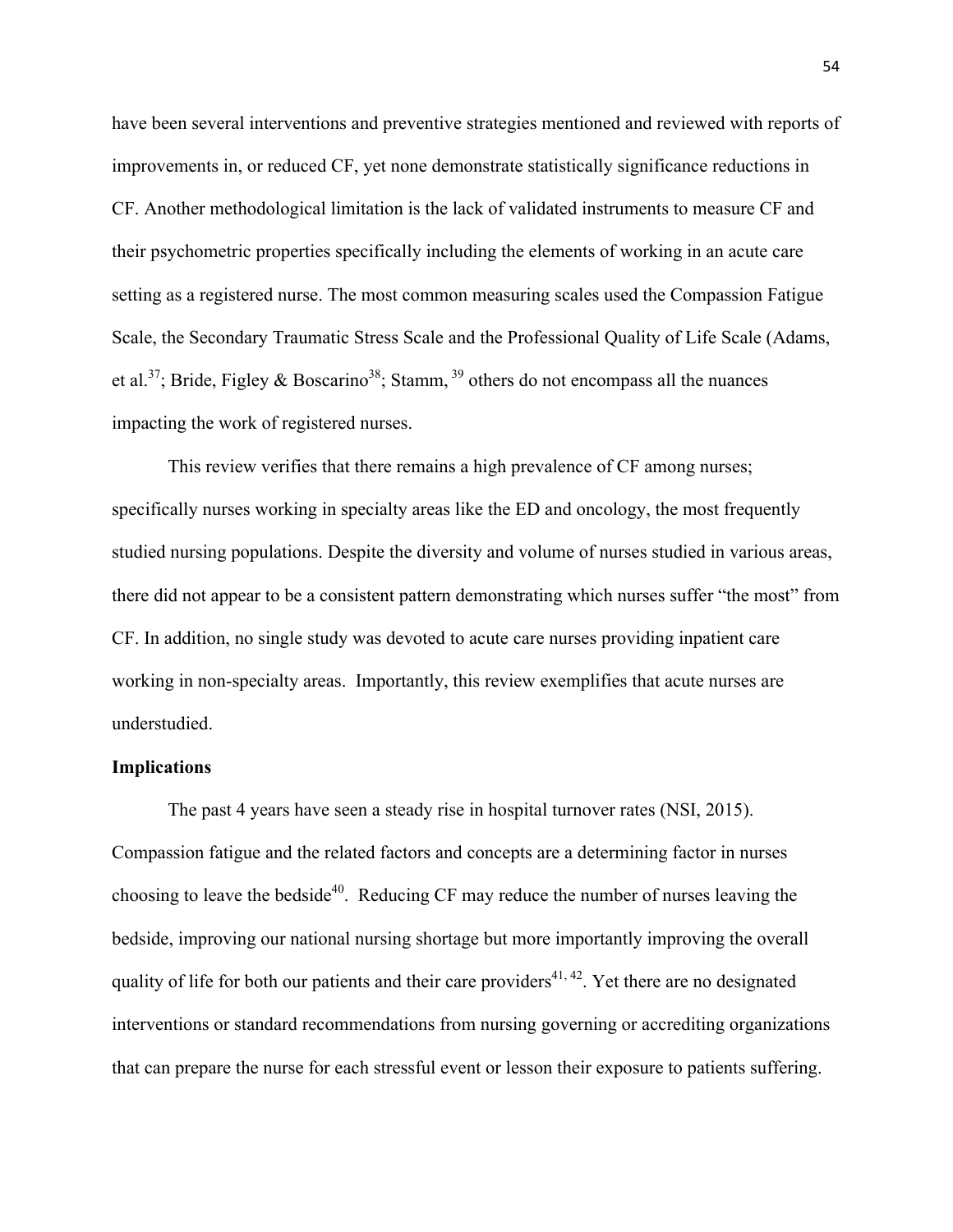Based on the findings of this review, education is the most studied approach to address distress, including CF for nurses. The findings place particular emphasis on recognition and prevention of symptoms for alleviating work related stressors. Bedside nurses are of particular interest because they care for the largest population of patients and face the most challenges due to the constant demands and changes of the healthcare environment. Lack of an established protocol for identifying, preventing and treating CF and the lack of clarity of CF concepts continue to hinder the progress of prevention. Future research should target acute care nurses at the bedside, and interventions explored for effectiveness in preventing CF and the relationships between nursing workforce losses, nurse quality of life, and quality of patient care.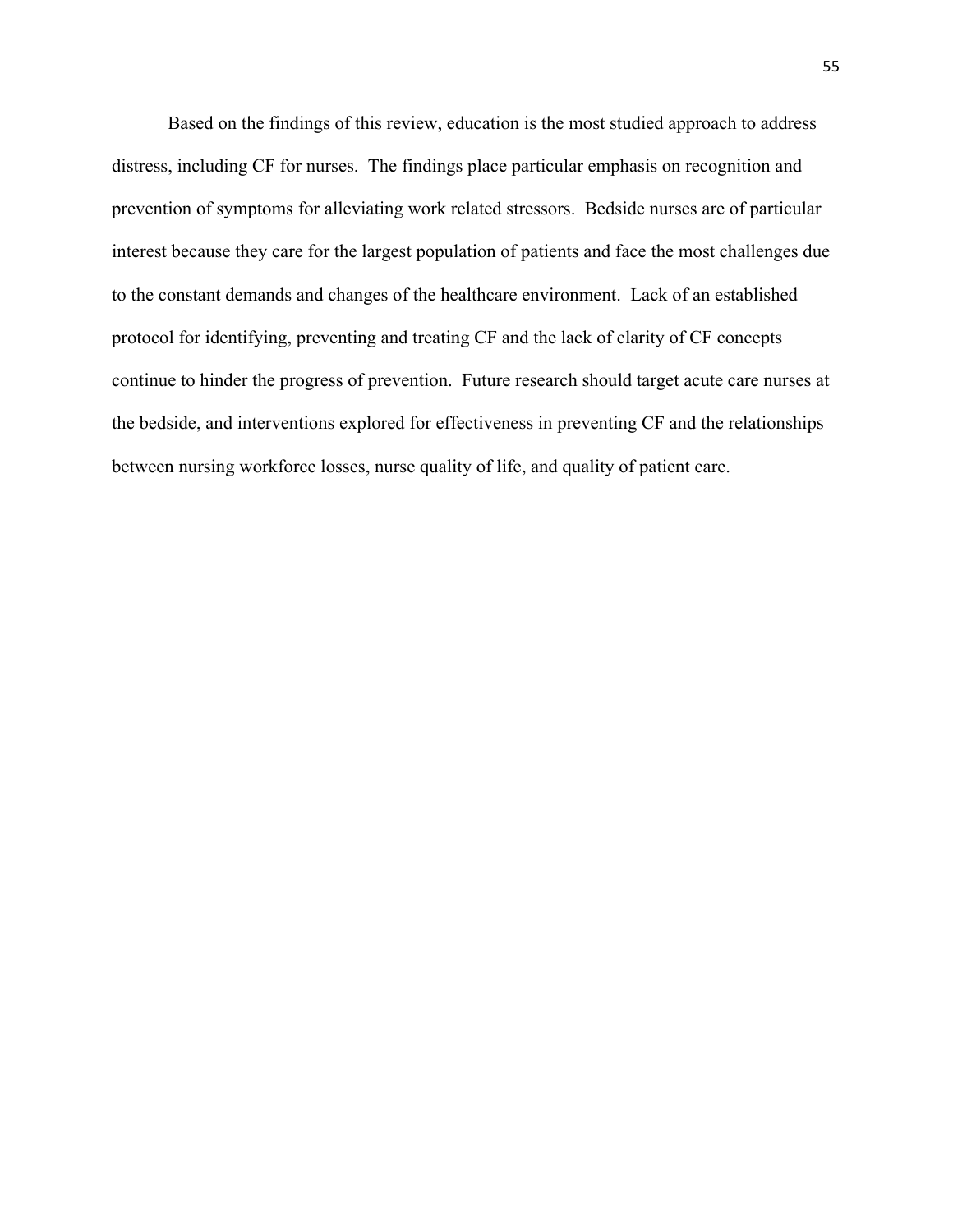#### References

- 1. Romano, J., Trotta, R. and Rich, V.L. (2013) Combating Compassion Fatigue: An Exemplar of an Approach to Nursing Renewal. *Nursing Administration Quarterly*, 37, 333- 336.
- 2. Boyle D. Countering compassion fatigue: a requisite nursing agenda. *Online Journal of Issues in Nursing.* 2011; **16**: 1. available from URL: http:// dx.doi.org/10.3912/OJIN.Vol16No01PPT03.
- 3. Joinson C. Coping with compassion fatigue. *Nursing* 1992; **22**: 116– 121.
- 4. Adams, R. E., Figley, C. R., & Boscarino, J. A. (2008). The Compassion Fatigue Scale: Its Use With Social Workers Following Urban Disaster. *Research on Social Work Practice*, *18*(3), 238–250. http://doi.org/10.1177/1049731507310190
- 5. Figley, C. (2002a). Compassion fatigue: Psychotherapists' chronic lack of self care. Psychotherapy in Practice, 58(11), 1433-1441.
- 6. Orlovsky, C. (2006). Compassion Fatigue. *The Primrose Journal. August, 75(3): 13.*
- 7.Figley CR, (1995) *Compassion fatigue: Coping with Secondary Traumatic Stress Disorder in Those Who Treat the Traumatized*. New York: Brunner/Mazel; 1995.
- 8. Joinson C. Coping with compassion fatigue. *Nursing* 1992; **22**: 116– 121.
- 9. Ellis, J. R. (2008). *Quality of care, nurses' work schedules, and fatigue* [white paper]. Retrieved from http://www.wsna.org/Topics/Fatigue/documents/Fatigue-White-Paper.pdf
- 10. Nursing Solutions Incorporated: retrieved July 31, 2015 http://www.nsinursingsolutions.com/Files/assets/library/workforce/NursingWorkforce%2 0and%20CompensationReport%202015.pdf
- 11. Sheppard K., Compassion fatigue among registered nurses: connecting theory and research. Appl Nurs Res. 2015;28(1):57-9.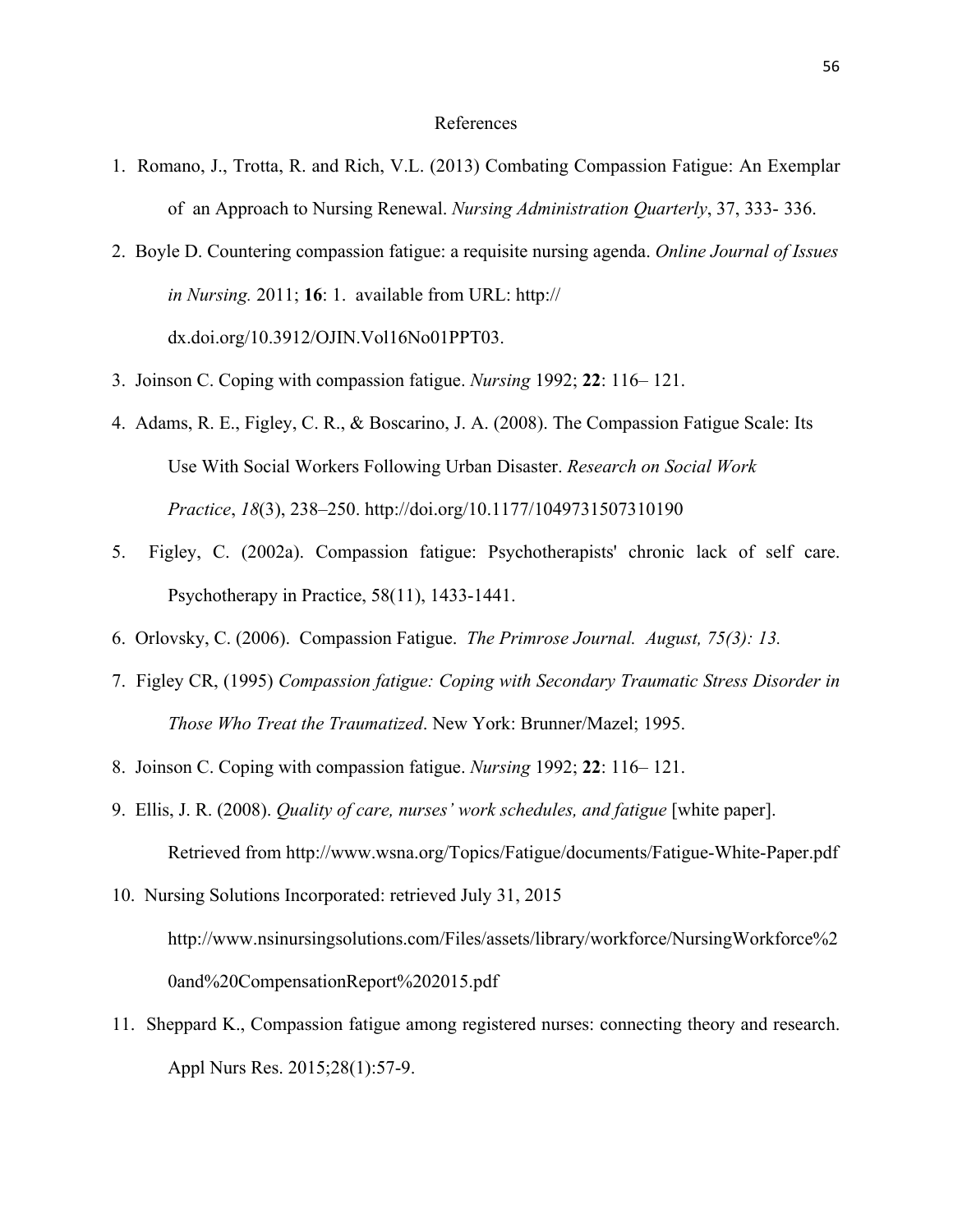- 12. Cooper, H. M. (2010). Research Synthesis and meta-analysis: a step-by-step approach. (4ed.) Thousand Oaks, CA: Sage.
- 13. Abendorth, M., & Flannery, J. (2006). Predicting the risk of compassion fatigue. *Journal of Hospice & Palliative Nursing*, *8*(6), 346-356.
- 14. Markwell, P., Polivka, B., Morris, K., Ryan, C., & Taylor, A., (2015). Snack and Relax®:
- A Strategy to Address Nurses' Professional Quality of Life. *Journal of Holistic Nursing.*
- *15.* Hooper, C., Craig, J., Janvrin, D., Wetsel, M., & Reimels, E., (2010). Compassion satisfaction, burnout and fatigue among emergency nurses compared with nurses in other selected inpatient specialties. *Journal of Emergency Nursing*. Sep: 36(5) 420-7.
- 16. Hinderer, K., VonRuedon, K., Friedman, E., McQuillan, K., Gilmore, R., Kramer, B., & Murray, M., (2014). Burnout, compassion fatigue, compassion satisfaction, and secondary traumatic stress in trauma nurses. *Journal of Trauma Nursing.* Jul-Aug: 21(4)160-9.
- 17. Aycock, N., & Boyle, D. (2009). Intervention to manage compassion fatigue in oncology nursing. *Clinical Journal of Oncology Nursing, 13,* 183-191.
- 18. Berger, R. & Gelkopf, M., (2011). An intervention for reducing secondary traumatization and improving professional self-efficacy in well baby clinic nurses following war and terror: a random control group trial. *International Journal of Nursing Students.* May;48(5):601- 10.
- 19. Stamm B. H. (2010). *The Concise ProQOL Manual*. 2nd Ed. Pocatello, ID:http://ProQOL.org.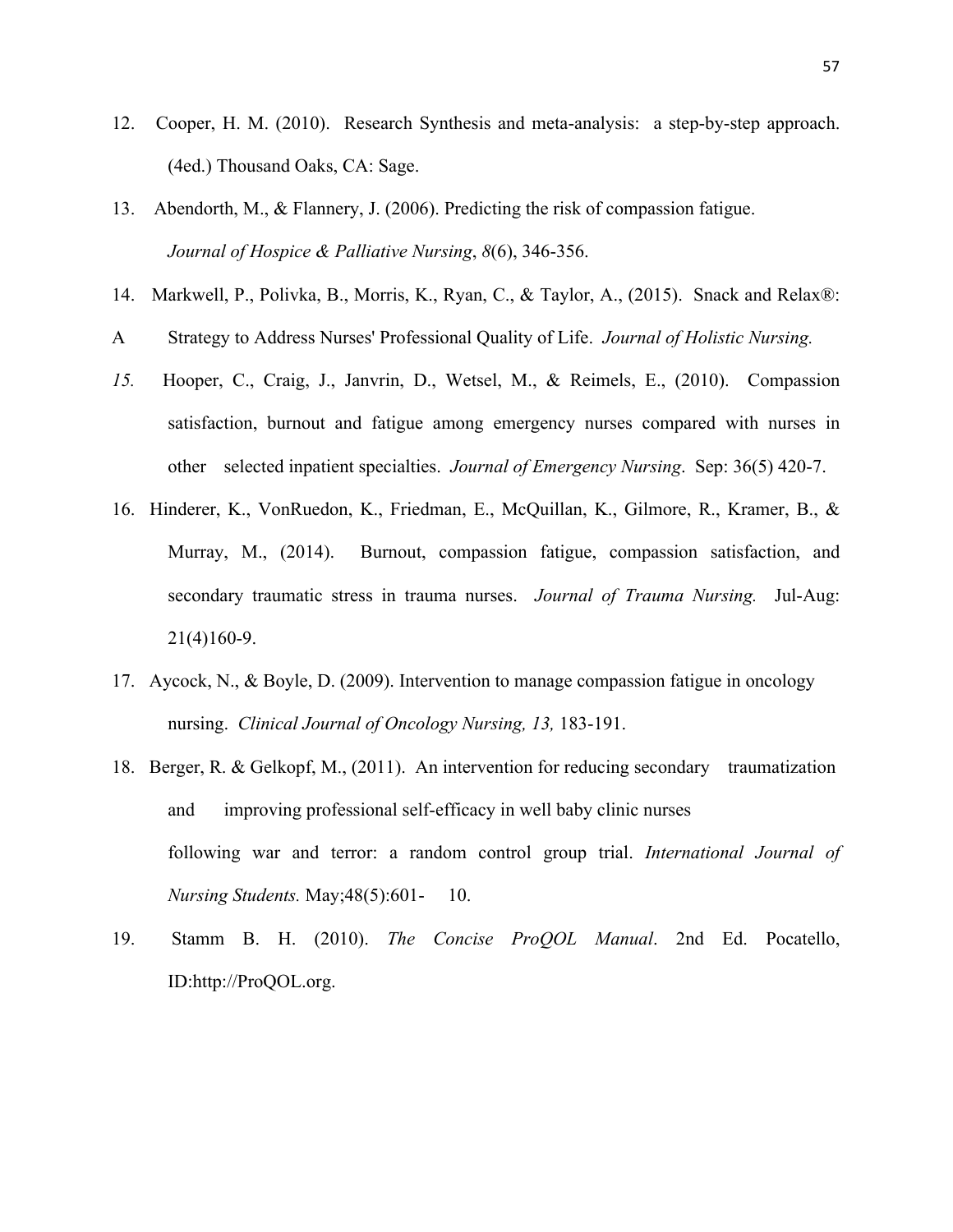- 20. Carter, P., Dyer, K., & Mikan, S., (2013). Sleep disturbance, chronic stress, and depression in hospice nurses: testing the feasibility of an intervention. *Oncology Nursing Forum.* Sep; 40(5):E368-73.
- 21. Morin, C. (1993). *Insomnia: Psychological assessment and management.* New York, NY: Guilford Press. Apr 6. pii: 0898010115577977.
- 22. Rogers, S., Bagbi, A., & Gomez, C., (2013). Educational interventions in end-of-life care: part 1: an educational intervention responding to the moral distress of NICU nurses provided by an ethics consultation team. *Journal of Advanced Neonatal Care.*  Feb;8(1):56-65.
- 23. Todaro-Franceschi, V. (2013). Compassion fatigue and burnout in nursing: Enhancing professional quality of life. New York: Springer Pub.
- 24. Zadeh, S., Gamba, N., Hudson, C., & Weiner, L., (2012). Taking care of providers: a wellness program for pediatric nurses. *Journal of Pediatric Oncology Nursing.* Sep-Oct; 29(5):294-9.
- 25. Hegney, D., Craigie, M., Hemsworth, D., Osseiran-Moisson, R., Aoun, S., Francis, K., & Drury, V., (2014). Compassion satisfaction, compassion fatigue, anxiety, depression and stress in registered nurses in Australia: study 1 results. *Journal of Nursing Management*  May (22), 506-518.
- 26. Drury, V., Craigie, M., Francis, K., Aoun, S., & Hegney, D., (2014). Compassion satisfaction, compassion fatigue, anxiety, depression and stress in registered nurses in Australia: phase 2 results. *Journal of Nursing Management.* May; 22(4):519-31.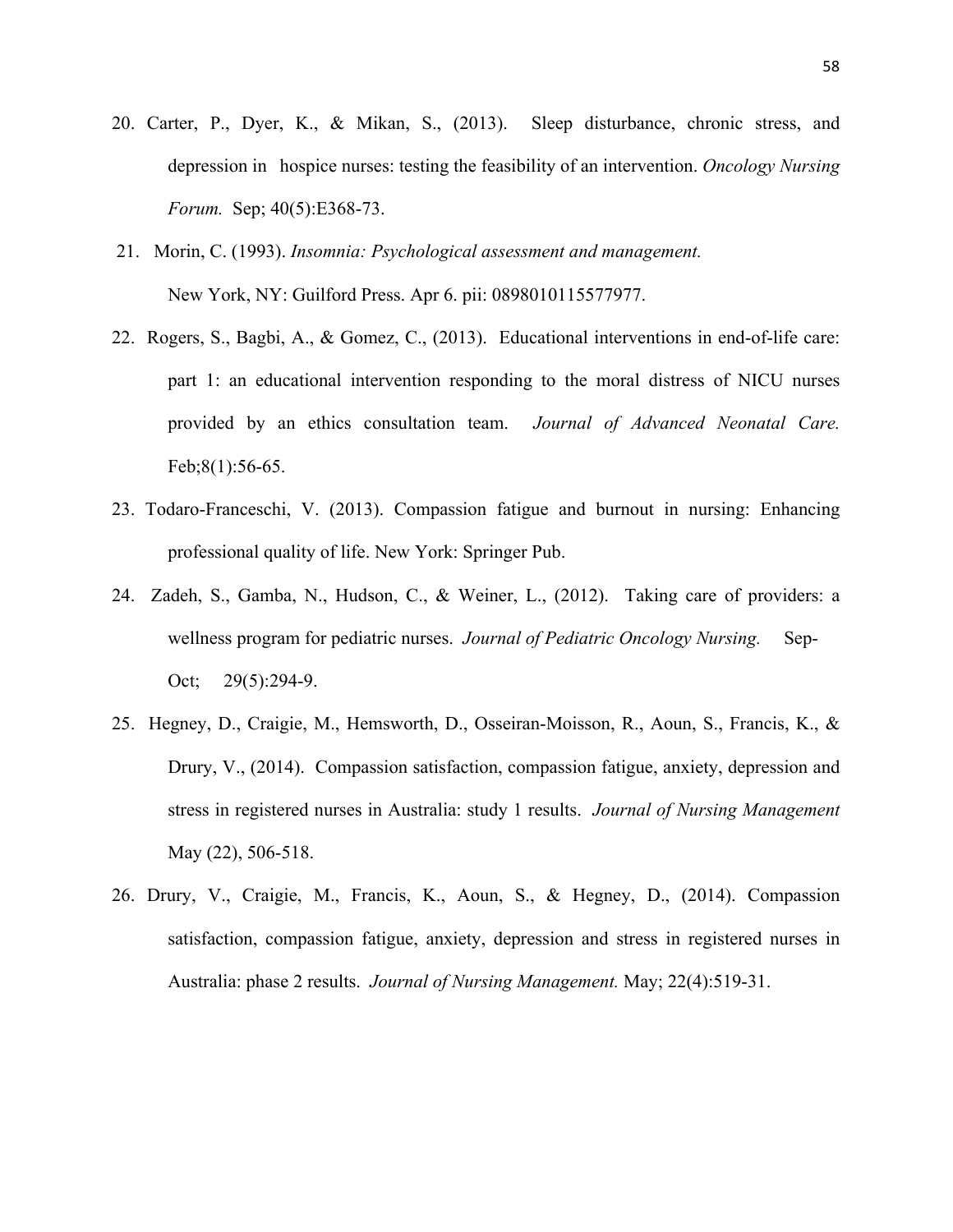- 27. Duffy, E., Avalos, G., & Dowling, M., (2015). Secondary traumatic stress among emergency nurses: a cross-sectional study. *International Emergency Journal of Nursing.*  Apr; 23(2):53-8.
- 28. Lavoie-Tremblay, M., Paquet, M., Duchesne, M.A. et al, Retaining nurses and other hospital workers: an intergenerational perspective of the work climate. *J Nurs Scholarsh*. 2010;42:414–422.
- 29. Potter, P., Deshields, T., Berger, J., Clark, M., Olsen, S., & Chen, L., (2013). Evaluation of a compassion fatigue resiliency program for oncology nurses. *Oncology Nurses Forum*. Mar; 40(2):180-7.
- 30. Figley, C. (2002a). Compassion fatigue: Psychotherapists' chronic lack of self care. Psychotherapy in Practice, 58(11), 1433-1441.
- 31. Wenzel, J., Shaha, M., Klimmek, R., & Krumm, S., (2011). Working through grief and loss: Oncology nurses' perspectives on professional bereavement. *Oncology Nursing Forum.* Vol 38(4): 44-45.
- 32. Duncan, A., Liechey, J., Miller, C., Chinoy, G., & Ricciardi, R., (2011). Employee use and perceived benefit of a complementary and alternative medicine wellness clinic at a major military hospital: evaluation of a pilot program. *Journal of Alternative and Complementary Medicine.* Sep; 17(9):809-15.
- 33. Hecktman, H. (2012). Stress in pediatric oncology nurses. Journal of Pediatric Oncology Nurses, Nov-Dec; 29(6):356-61.
- 34. Lombardo, B., & Eyre, C., (2011). Compassion fatigue: a nurse's primer. *Online journal of nursing issues.* Jan 31; 16(1):3.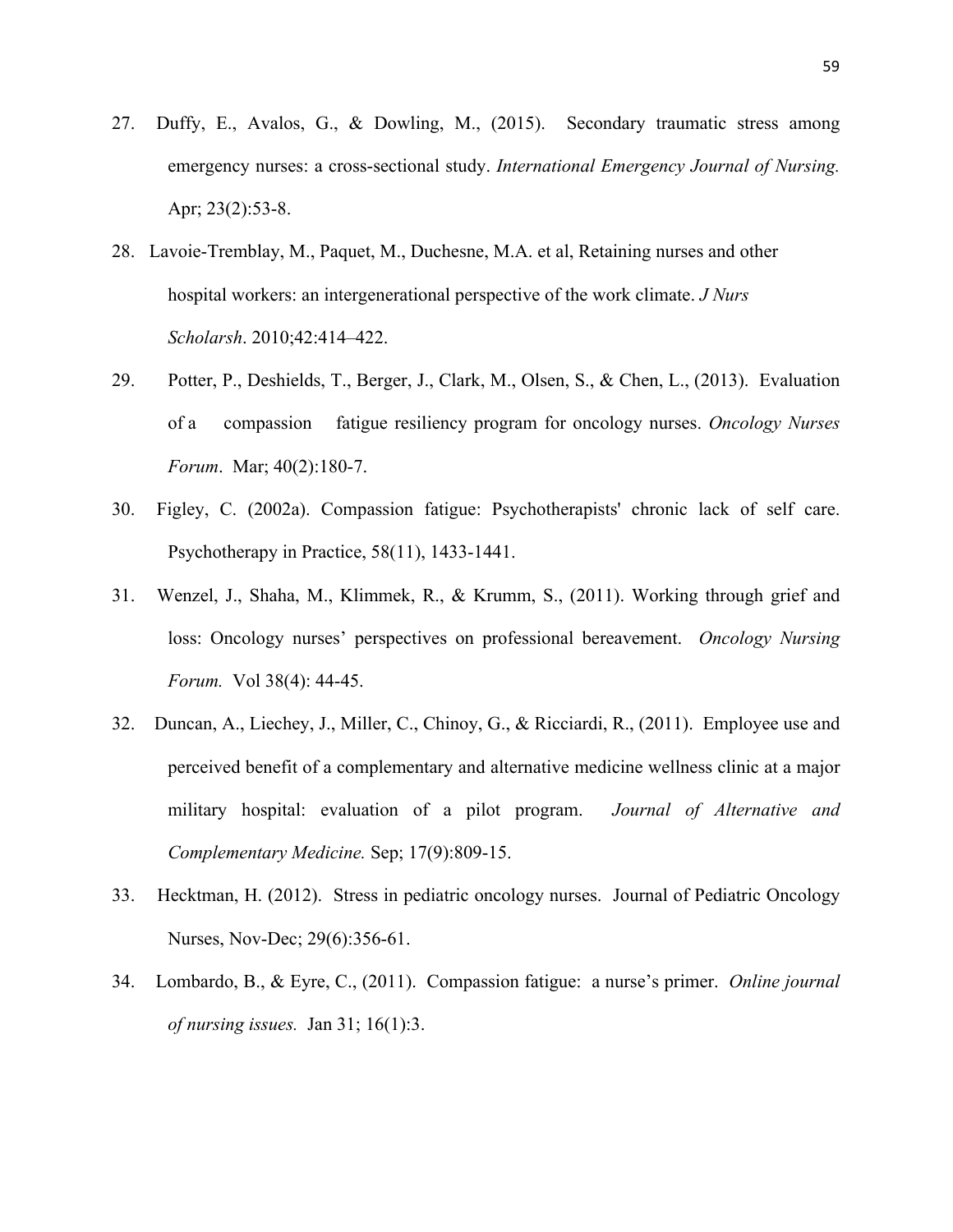- 35. Tabor, P., (2011). Vicarious Traumatization: Concept analysis. *Journal of Forensic Nursing,* 7(4) 203-8.
- 36. Van der Wath, A., Van Wyck, N., & Janse, R., (2013). Emergency nurses' experiences of caring for survivors of intimate partner violence. *Journal of Advanced Nursing.* Oct; 69(10):2242-52.
- 37. Adams, R. E., Figley, C. R., & Boscarino, J. A. (2008). The Compassion Fatigue Scale: Its Use With Social Workers Following Urban Disaster. *Research on Social Work Practice*, *18*(3), 238–250. http://doi.org/10.1177/1049731507310190
- 38. Bride, B., Robinson, M., Yegidis, B., & Figley, C. (2004). Development and Validation of the Secondary Traumatic Stress Scale. *Research on Social Work Practice*. 14(1), 27-35.
- 39. Figley, C. (2002a). Compassion fatigue: Psychotherapists' chronic lack of self care. Psychotherapy in Practice, 58(11), 1433-1441.
- 40. MacKusick, C., & Minick, P., (2010). Why are Nurses Leaving? Findings from an Initial Qualitative Study on Nursing Attrition. *Med/Surg Nursing,* Nov/Dec; 19(6) 335-340.
- 41. Garman, A., Corrigan, P., & Morris, S. (2002). Staff burnout and patient satisfaction: Evidence of relationships at the care unit level. *Journal of Occupational Health Psychology, 7,* 235-241. http://dx.doi.org/10.1037/1076-8998.7.3.235
- 42. Halbesleben, J., Wakefield, B., Wakefield, D., & Cooper, L. (2008). Nurse Burnout and Patient Safety Perception Versus Reporting Behavior. *Western Journal of Nursing Research, 30,* 560-577. http://dx.doi.org/10.1177/0193945907311322
- 43. Cooper, R. *The US Physician Workforce: Where Do We Stand?* OECD Health Working Paper No. 37. France: Organisation for Economic Co-Operation and Development (OECD), Oct. 13, 2008.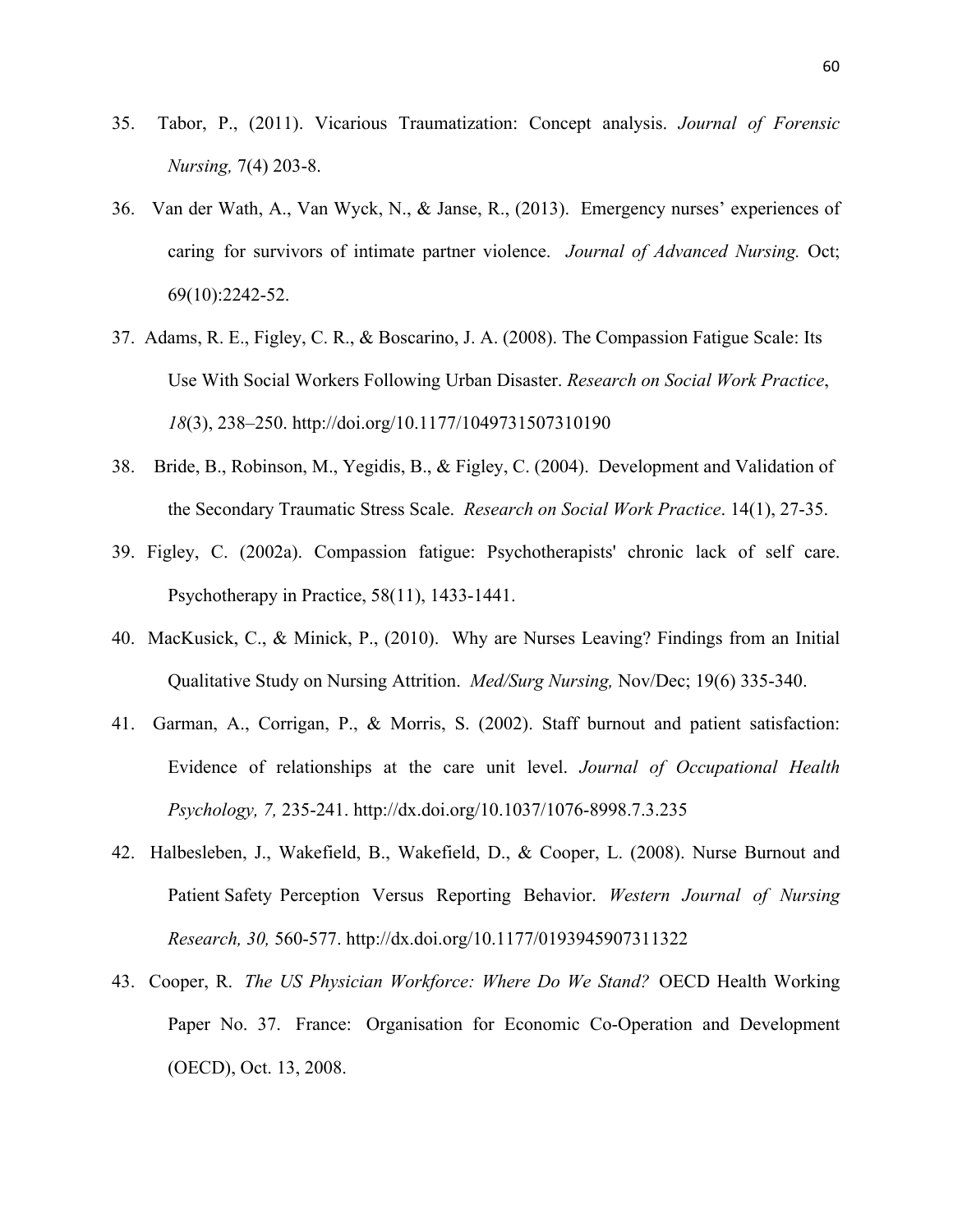# Manuscript III

A Cross-Sectional Survey on Acute Care Nurses Working in Rural Areas

Donna Carrillo, MSN PhD Candidate Medical University of South Carolina College of Nursing

PhD Dissertation Committee: Chair: Teresa Kelechi, PhD, RN, FAAN Martina Mueller, PhD Doris Davenport, DSN, RN, PNP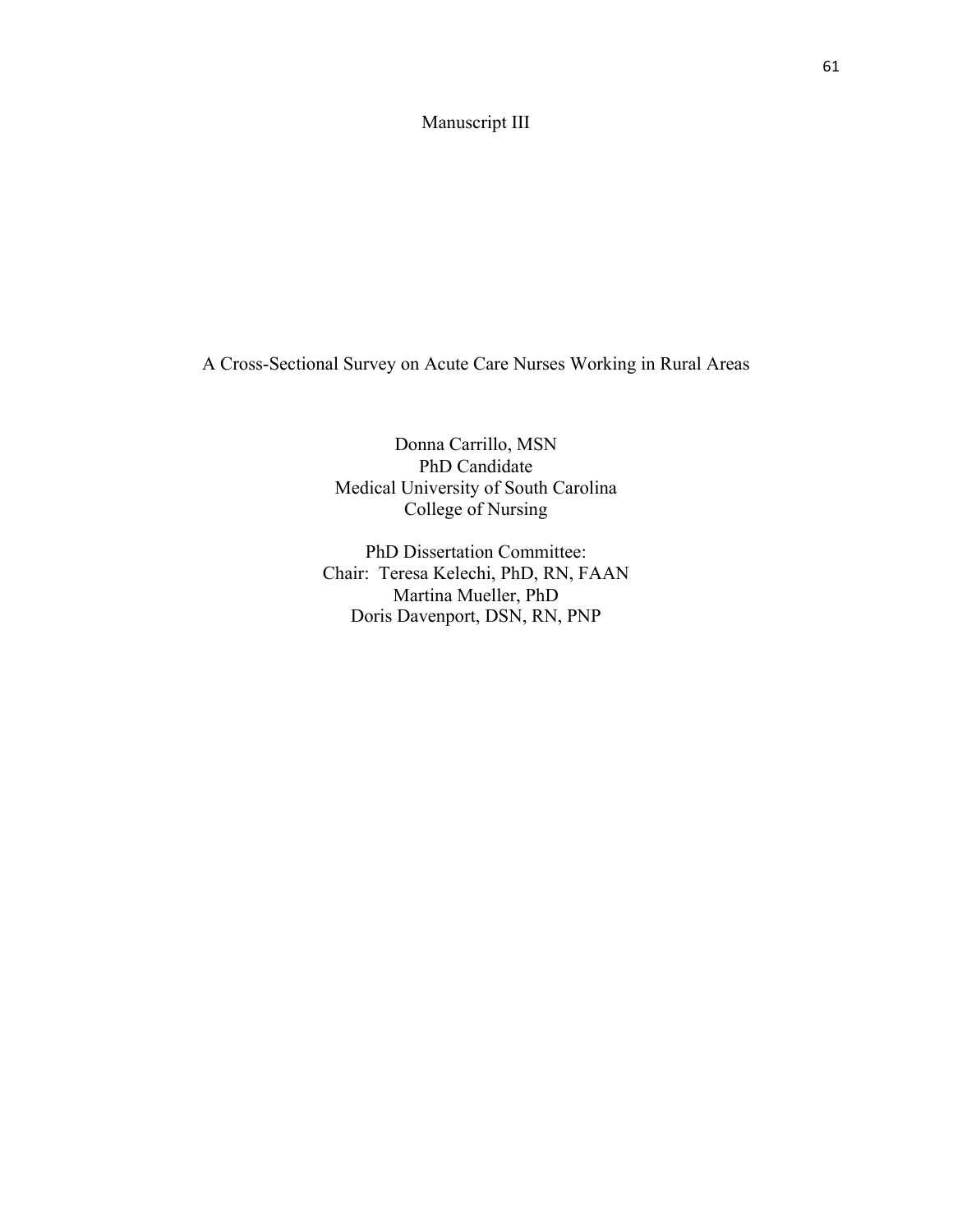#### Abstract

**Objective:** Compassion fatigue can significantly impact the quality of life of acute care nurses working at the bedside. Failure to recognize the deleterious effects may adversely impact the quality of patient care and inadvertently, patient safety. The purpose of this study was to investigate compassion fatigue as measured by the Professional Quality of Life Scale (ProQol) instrument in acute care nurses living in rural areas.

**Methods:** Using a cross-sectional survey design, 500 nurses were mailed a demographic questionnaire and the, ProQol, a self-administered instrument including 10 objective, closedended questions.

**Results:** There was a response rate of 21% (n=107). Of the 107 respondents, 34 % scored as being at risk for compassion fatigue based on the ProQol Scale. No statistically significant relationships of surveyed demographics and compassion fatigue were observed.

**Conclusion:** This cross-sectional study provides a first step in the process for evaluating compassion fatigue in rural nurses working in acute care. There is still much to learn about compassion fatigue in acute care nurses. Processes for accurately assessing compassion fatigue in nurses must be established before preventive measures and interventions can be created. Additional characteristics of acute care nurses including health, BMI, financial constraints and support systems may need further consideration. Compassion fatigue requires more purposeful attention from all professionals across the healthcare continuum. Until the consequences and ramifications of compassion fatigue can be measured and linked to specific determinants, it will remain an elusive aspect of nurses' work.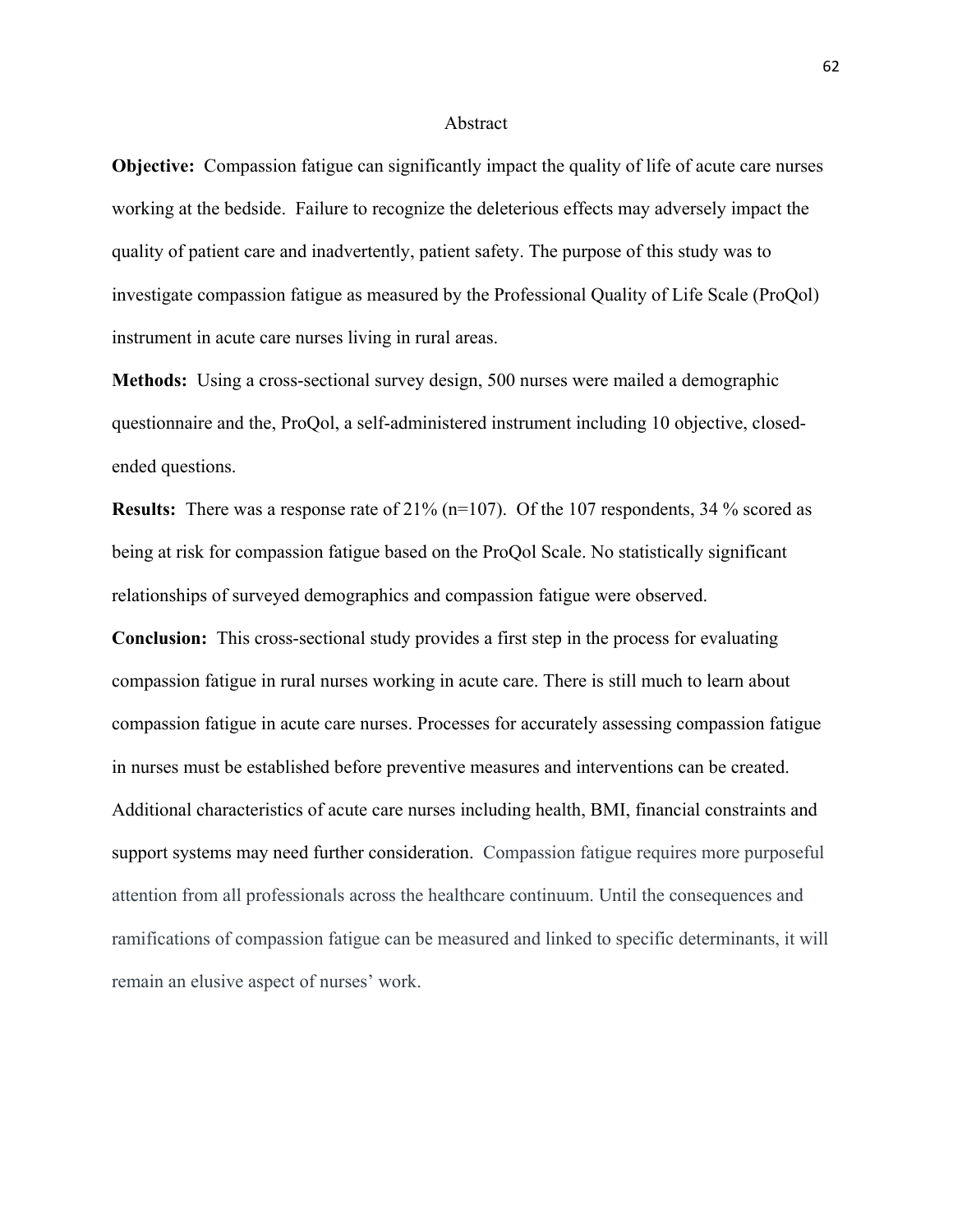#### **Introduction**

Compassion fatigue results from prolonged exposure to patients' traumatic experiences. Patients' trauma can create a resurfacing of unresolved trauma in nurses working with vulnerable populations (Figley, 1995). Contributing factors may vary among nurses including demographic and work-related factors. Understanding the positive and negative aspects may improve the nurses' ability to employ appropriate coping skills while maintaining a caring patient-nurse relationship (Benner & Wrubel, 1989). Previous studies estimated that one in five nurses suffer from compassion fatigue and leave their profession as a result of this suffering (Kovner, Brewer & Fatehi, 2014). According to the Compassion Stress and Fatigue Model, empathy and emotional energy are necessary to establish therapeutic relationships **Table 1.** (Figley, 1995, 1997, 2001). Repeated exposure to the suffering of others often leads to compassion fatigue, whose symptoms include anxiety, boredom, hyper vigilance, loss of compassion, feelings of hopelessness and constant discouragement (Figley, 1995; Joinson, 1992). An understanding of how internal and external factors, including factors impacting professional and social involvement, such as patient acuity and nursing experience, may prevent or mitigate negative effects could be useful in the future design of proactive strategies that help nurses of repeated exposure to trauma and suffering.

The study aims were to: 1) establish the prevalence of compassion fatigue, caregiver satisfaction, and burnout measured with the ProQol Scale, and 2) determine the relationships among demographic and work-related characteristics related to compassion fatigue, compassion satisfaction and burnout and its impact on the practice environment.

## **Prior Research**

Much research exists regarding compassion fatigue on professional quality of life in other disciplines, particularly at- risk populations of therapists, social workers, chaplains, law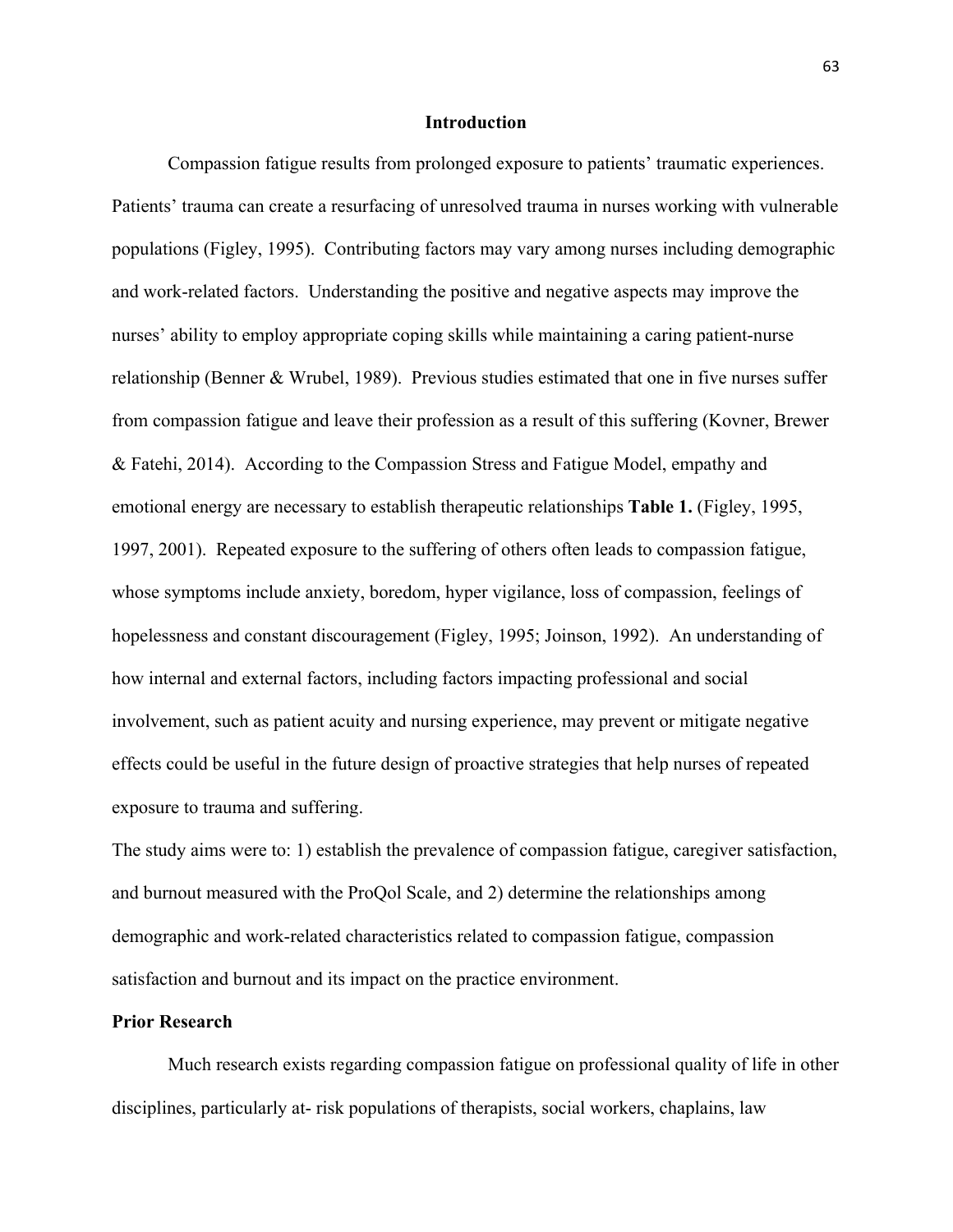enforcement officers, first responders, and providers including nurses, working in critical care, oncology, and emergency departments (Smart, et al, 2014). Limited information is available, however, to determine which factors negatively influence the development of compassion fatigue in acute care nurses such as differences in hours worked per week, shift worked, numbers of years in profession, age, marital status and other demographic and work place variables.

A review of the literature related to compassion fatigue in nursing suggests several individual variables should be compared for potential influence on compassion fatigue including gender, number of children, race and other unique characteristics. Organizational variables may include employment status, hours worked and length of shift. Since both organizations and individuals vary significantly, it is difficult to examine all potential factors and their relationships to compassion fatigue. In this exploratory study, acute care nurses working in a rural setting based on the population provided by the Tennessee Health Related Boards and the largest subgroup of nurses employed were examined. The aims were to: 1) determine the prevalence of compassion fatigue risk among acute care nurses in acute care; and 2) identify individual factors are related to compassion fatigue. The long-term goal is to provide a better preliminary understanding of compassion fatigue in nursing working in rural hospitals that could inform future approaches to prevent or ameliorate compassion fatigue. For this study, compassion fatigue is defined as a state experienced by those helping people in distress; it is an extreme state of tension and preoccupation with the suffering of those being helped to the degree that it is traumatizing for the helper (Figley, 2005). Compassion fatigue is operationalized in terms of risk: individuals receive a summative score on the ProQol compassion fatigue scale from scores on three subscales including burnout, traumatic stress and compassion satisfaction subscales.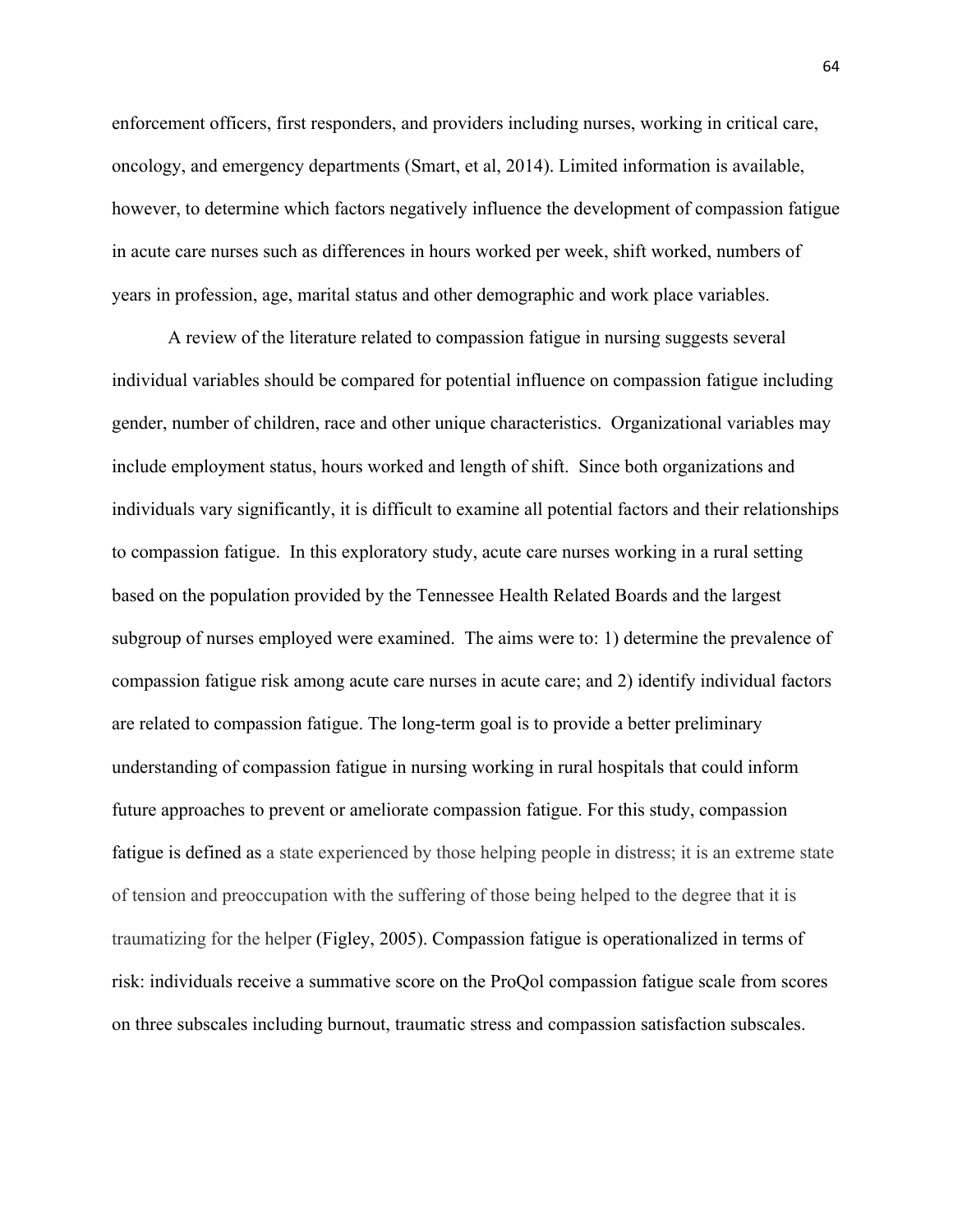In summary, the overall objectives of this survey were to identify the prevalence of compassion fatigue in acute care nurses in a rural setting and to determine select demographic variables that predict nurses that may be at risk for compassion fatigue.

## **Theoretical Framework**

Charles Figley's Compassion Stress and Fatigue Model underpins the concepts of this study. Figley's etiological model is based on the assumption that empathy and emotional energy are necessary to establish an effective therapeutic relationship (Figley, 1995, 1997, 2001). This model provides a discipline specific framework addressing caregivers at risk for compassion fatigue, for the development of successful intervention recommendations, guidance of innovations, and evaluation of effective measures for compassion satisfaction and appropriate components of disengagement for self-care. Figley has noted several factors that either prevent or predict compassion fatigue. The process begins with exposure to the victim, empathic concern, and empathic ability, leading to an empathic response. This empathic response along with the factors of disengagement and a sense of satisfaction lead to residual compassion stress. Finally, residual compassion stress, prolonged exposure to suffering, traumatic memories, and the degree of life disruptions result in compassion fatigue. These many components together form a causal model, which predicts this clinical phenomenon. These four variables are significant attributes in the role of a caregiver, yet they are risk factors of compassion fatigue (Figley, 1995, 1997). The variables are part of the measuring of the ProQol scoring. Certain questions like "I feel like I have been affected by the traumatic events of those I help" or "I have a difficult time separating my personal life from work" (Stamm, 2010). The goal is to identify the prevalence of compassion fatigue to develop methods of recognition, implementation and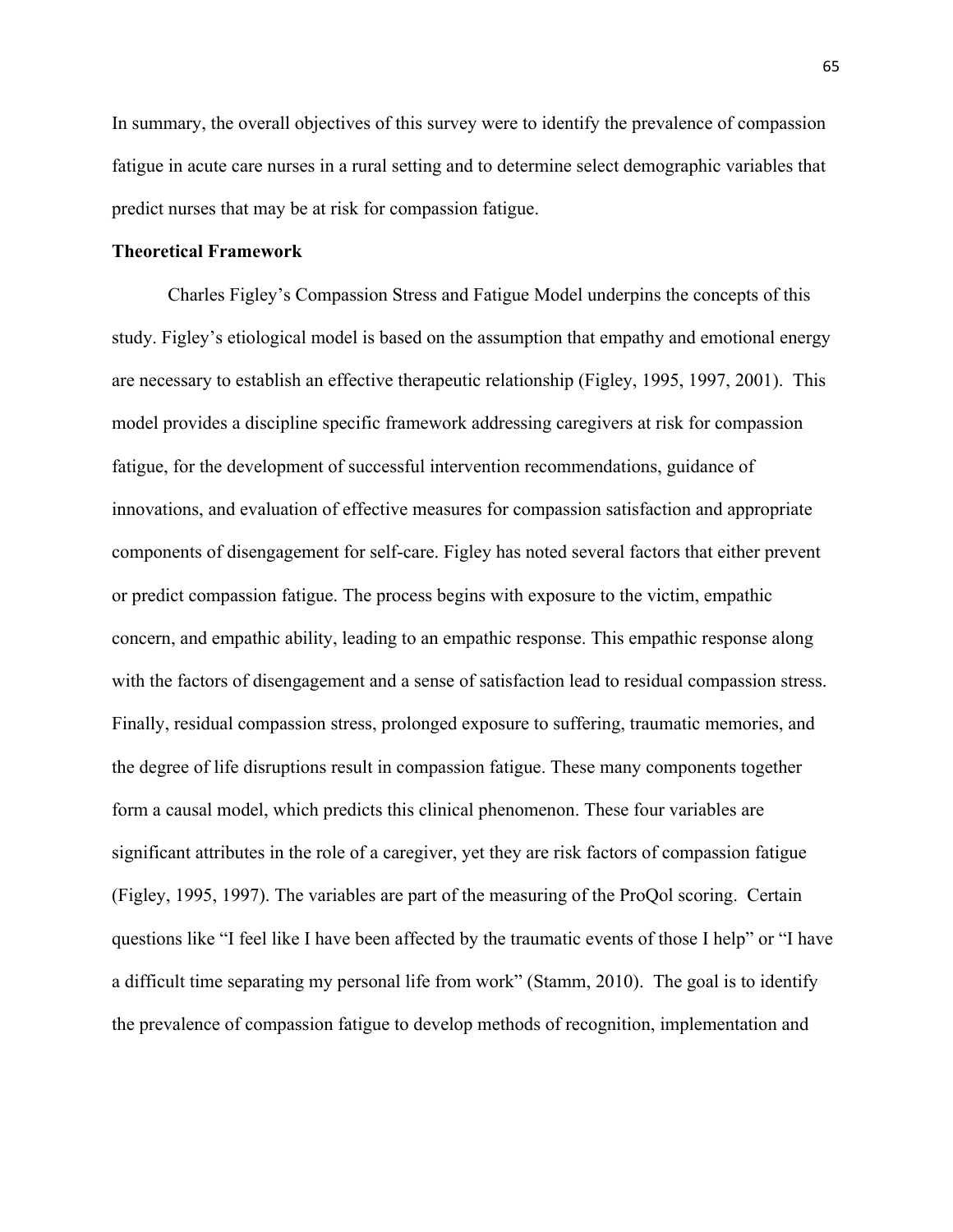prevention strategies. Using Figley's model, demographic and work-related characteristics were assessed along with the prevalence of compassion fatigue in acute care nurses in rural areas.

#### **Methods**

A cross-sectional, quantitative, survey was conducted to assess compassion fatigue, caregiver satisfaction and burnout in acute care nurses in a rural setting. The survey was mailed to nurses working in acute care, in the state of Tennessee. The survey included a letter of invitation along with an explanation for completing the survey. A pre-addressed, stamped envelope was included for return of the survey to promote anonymity. A post card was send 7 days after the initial mailing as a reminder to complete the survey and return within the 30-day time frame. The study occurred from May 7, 2016 through June 7, 2016. The Medical University of South Carolina (MUSC) Institutional Review Board granted approval for this research study.

## **Setting and Sample**

For the sample populations, currently licensed nurses were selected from a database provided by the Tennessee Health Related Boards and randomly selected based on provided zip codes and work area. The target sample was nurses practicing in rural environments. The survey was mailed to 500 nurses, and a response rate of 20% was anticipated (Yammarino, Skinner & Childers, 1991).

## **Instruments**

A demographic questionnaire and the ProQol survey (**Table 2**) were used in the study (Stamm, 2002, 2010). Permission to use the ProQol instrument was granted via the website of the survey's author, B. H. Stamm (2010). The ProQol survey consists of 3 subscales: 1) compassion satisfaction, 2) burnout, and 3) and secondary traumatic stress disorder. The ProQol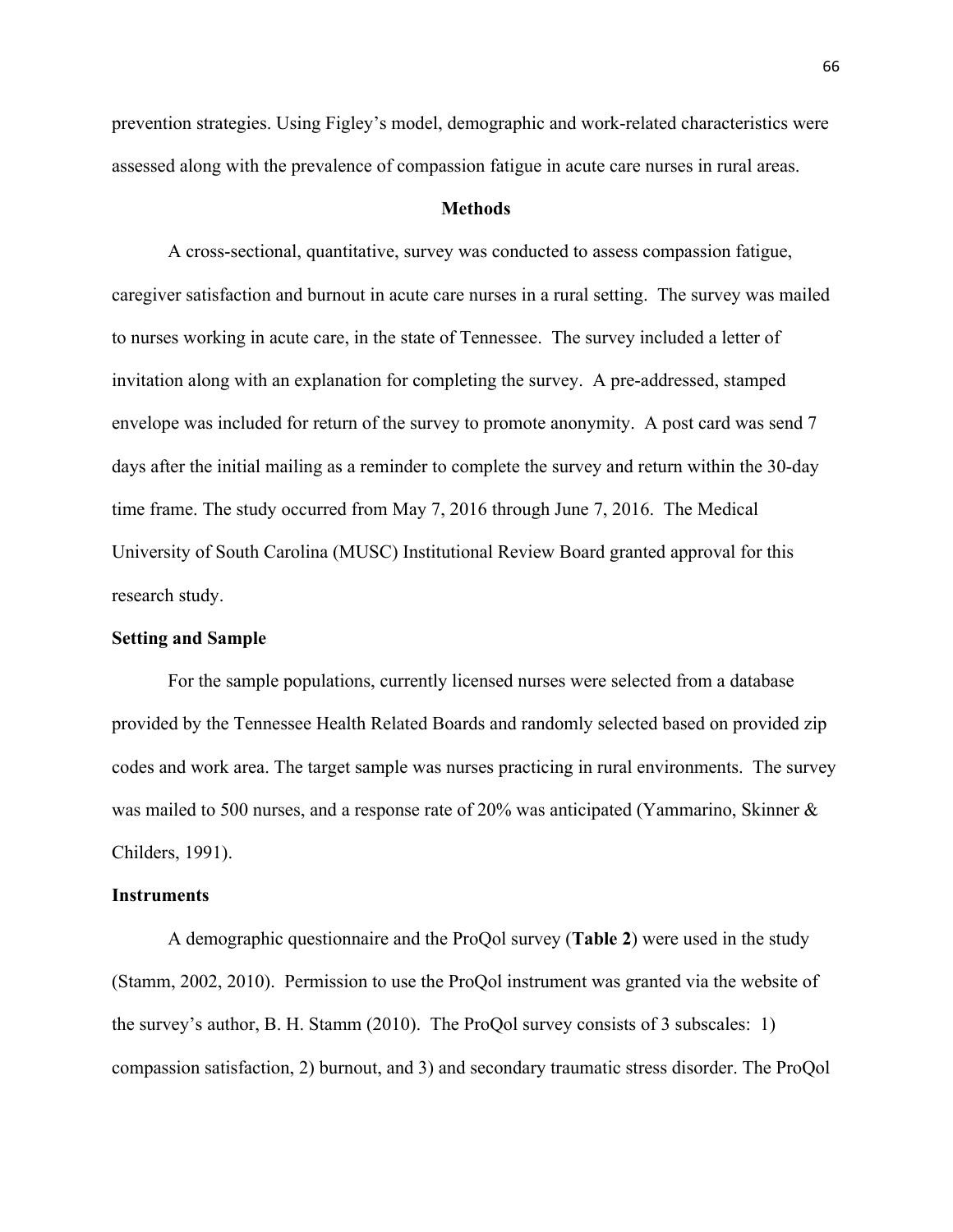scale, a 30-item questionnaire, has been used extensively in research asking respondents to rate items on a 5-point Likert scale ranging from *1* (*never*) to *5 (very often)*. Each subscale has 10 items, and some items require reverse scoring, as outlined in the ProQol Manual; subscale scores cannot be combined to create a total score. Of the three subscales, burnout and secondary traumatic stress are considered components of compassion fatigue, whereas compassion satisfaction is a stand-alone measure. The higher the scores for burnout and secondary traumatic stress, the higher the levels of compassion fatigue. Stamm (2010) reported that the construct validity upon on which the ProQol Instrument is based has been "well established in over 200 published papers" (p.13). Previous testing indicated accepted levels of internal reliability for each of the subscales; the Cronbach's alpha was 0.88 for compassion satisfaction, 0.75 for burnout and 0.81 for compassion fatigue/secondary traumatic stress disorder (Stamm, 2010).

Demographic questions included questions about professional status, and personal demographics (Table 3). A cover letter was sent along with the survey inviting the participants to complete the survey and to return it in the pre-addressed, stamped envelope within the designated time frame of 30 days from postmark. To promote optimal response, a post-card was sent 10 days after the initial survey mailing as a thank you and reminder to complete and return the questionnaire. Nurses were assured their responses were would remain anonymous and that no identifiers would be collected. Participants were informed that completion of the survey was voluntary and return of the survey was their agreement for participation in the study.

## **Statistical Analysis**

Data were analyzed using SPSS, version 24.0. The demographic variables of participants included age, gender, race, marital status, years' experience, employment status, hours worked per pay period, shift hours, number of children and pursuit of personal interest. Descriptive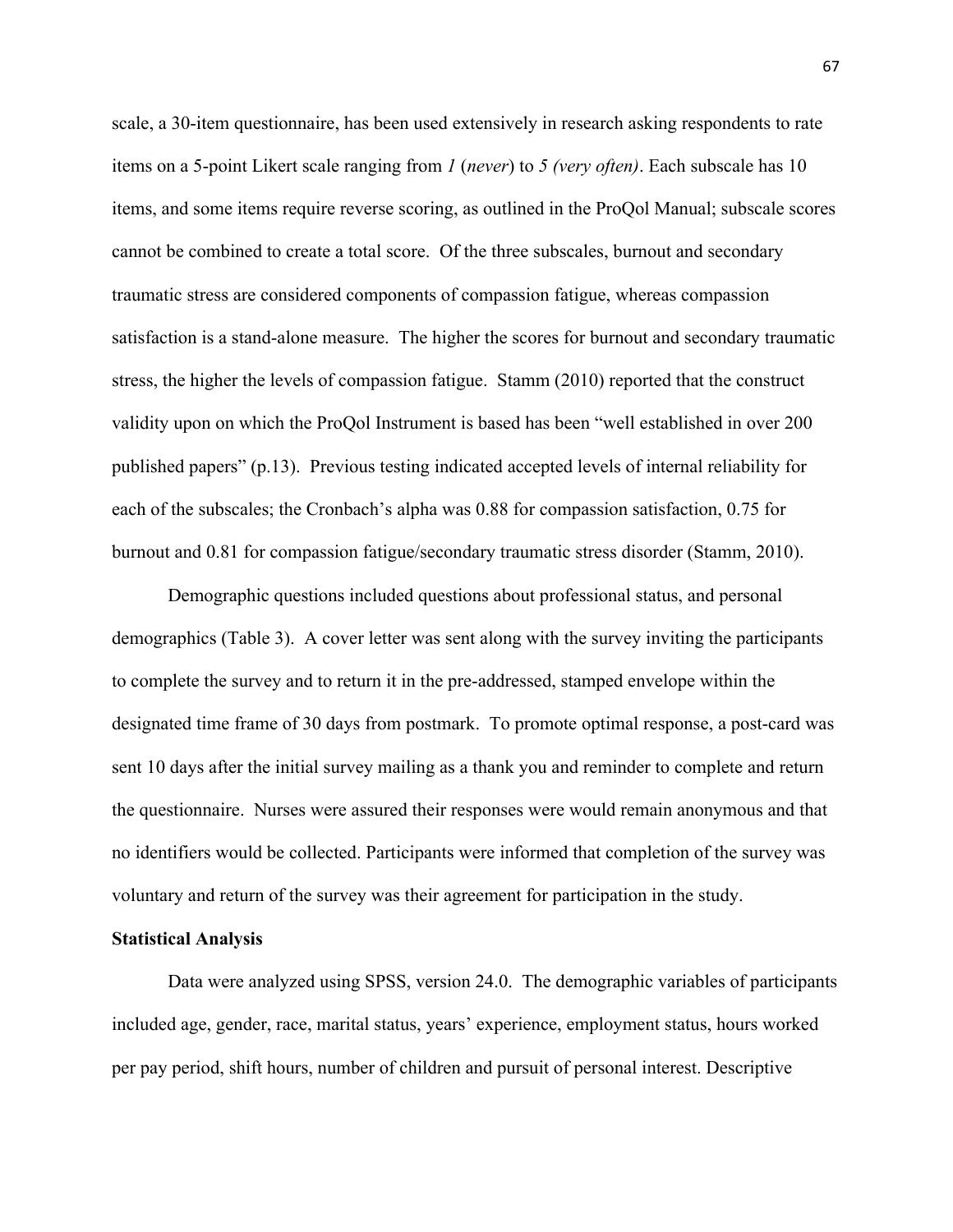statistics were used to describe the participant's demographic and work-related characteristics. The subscale scores were assessed for normality using the Shapiro-Wilk test. Homogeneity of variance was assessed using Levene's test and both results were not significant. Pearson's *r* was used to determine association between the subscale scores. The Chi Square Test of independence was used to test for a statistically significant relationship between variables. **Table 4**.

#### **Results**

During the 30-day time frame given for survey completion, 148 of the 500 surveys mailed were returned. Forty-seven were returned because of an incorrect address or other circumstances, including unknown subject that made the envelopes undeliverable per the postal service. This resulted in a response rate of 21% or  $(n = 107)$  completed surveys.

**Compassion fatigue.** Prevalence of risk for compassion fatigue was 34% with 36 participants scoring positive for compassion fatigue risk on the ProQol subscales.

**Demographics.** The sample characteristics were: females  $(n = 93, 87%)$  and males  $(n = 14, ...)$ 13%) with an average age of 48.8 (range 23 to 64 years). The largest group for ethnicity was White  $(n = 101, 94%)$ . The majority of the respondents were married  $(n = 76, 71)$ . The number of children reported by participants was 0-2 children ( $n = 61, 57\%$ ) 3-4 ( $n = 35, 33\%$ ) and 5 and over  $(n = 11, 10\%)$ . With regard to nursing experience the majority  $(n=55, 51\%)$  had over 21 years of experience; (n=26, 24%) had between 6 and 10 years of nursing experience. There were  $(n = 85, 79%)$  respondents working full time,  $(n = 12, 11%)$  working part-time and  $(n = 10, 10%)$ working in an as needed position. The shift hours worked were  $(n = 46, 43%)$  worked 8 hours,  $(n = 11, 10\%)$  worked 10-hour shifts and  $(n = 50, 47\%)$  worked 12-hour shifts. Over  $(n=82, 10\%)$ 77%) worked 41-80 hours per pay period; the second largest group worked less than 40 hours (n  $= 15$ , 14%) and (n =10, 9%) worked over 81 hours. In view of hours work, personal time in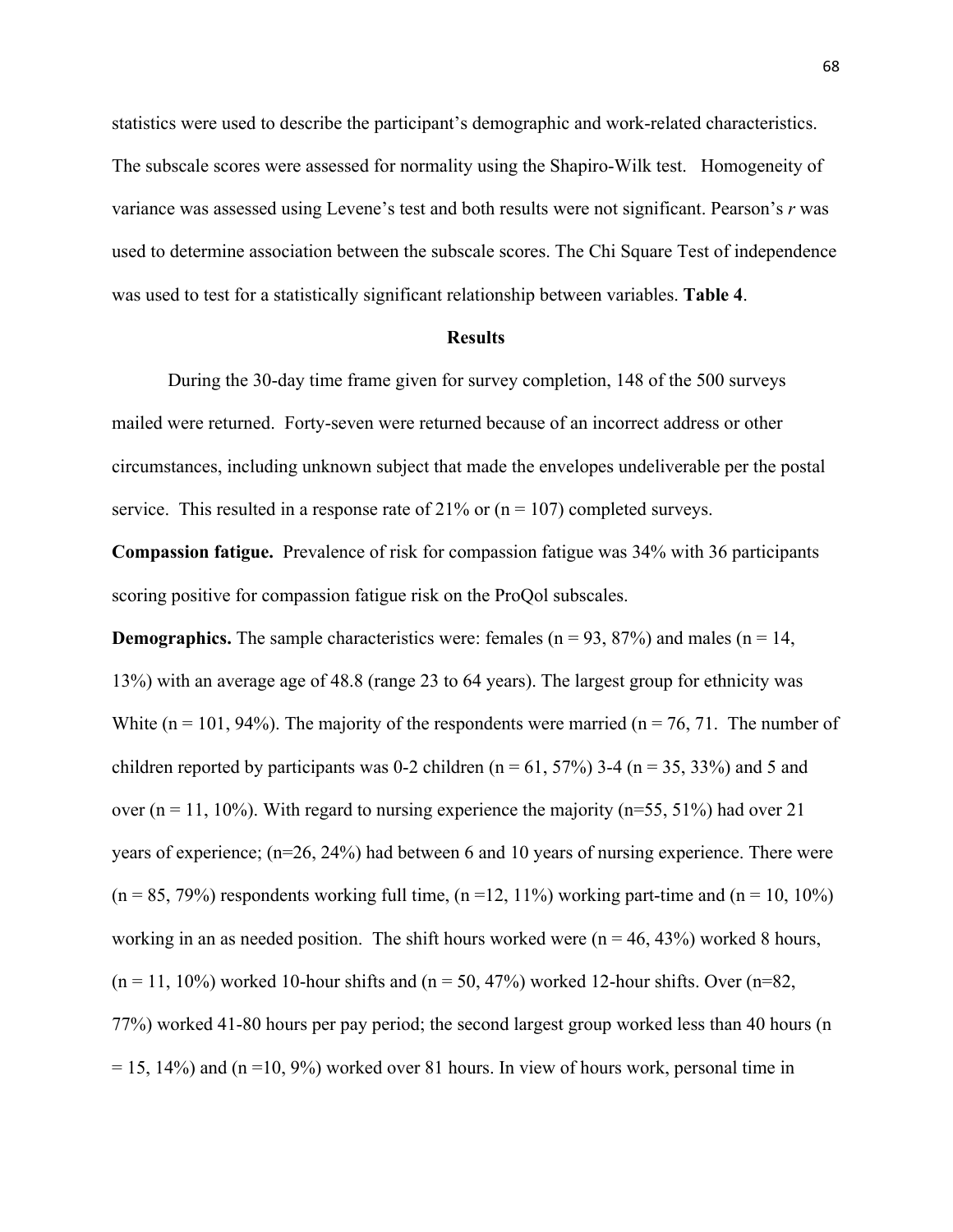hours was also documented with ( $n = 82, 77\%$ ) having at least 5 or below hours for personal interest and  $(n = 25, 23%)$  having at least 6 hours. For aim 2, we surveyed differences in demographics and work characteristics of nurses working in acute care in rural areas. A chisquare test was performed to determine relationships with these demographic variables and compassion fatigue; no statistically significant relationships were found since all *p* values were greater than the significance level of .05 (**Table 4**).

## **Discussion**

The primary aims of this study were to establish the prevalence of compassion fatigue, as measured by the ProQol Scale and to determine the relationships among demographic and workrelated characteristics. Data from this study show nurses working in rural areas of Tennessee scored similarly on the ProQoL scale ( $n = 36, 34\%$ ) to previous research studies for compassion fatigue, that demonstrated 26% to 86% of employed nurses are at risk for developing compassion fatigue (Ariapooran, 2014).

While there are limited studies of acute care nurses, and to our knowledge, no studies of nurses working in rural areas, compassion fatigue was found to affect  $26\%$  (n = 34) in a study of 132 nurses working in emergency departments (Hooper, et al, 2010). In another study of 473 critical care nurses, compassion fatigue was found to be prevalent in nurses ( $n = 218, 46\%$ ) (Todaro - Francesci, 2012). This wide ranges of prevalence rates suggest there may be differences in practice settings; the majority of studies were conducted in magnet status hospitals, most of which are academic health care centers in urban areas, consisting of samples of specialty nurse, while this survey was conducted in mostly smaller community hospitals consisting of a sample of acute care nurses providing care on predominantly medical-surgical units. These differences in patient populations and practice settings may explain the lower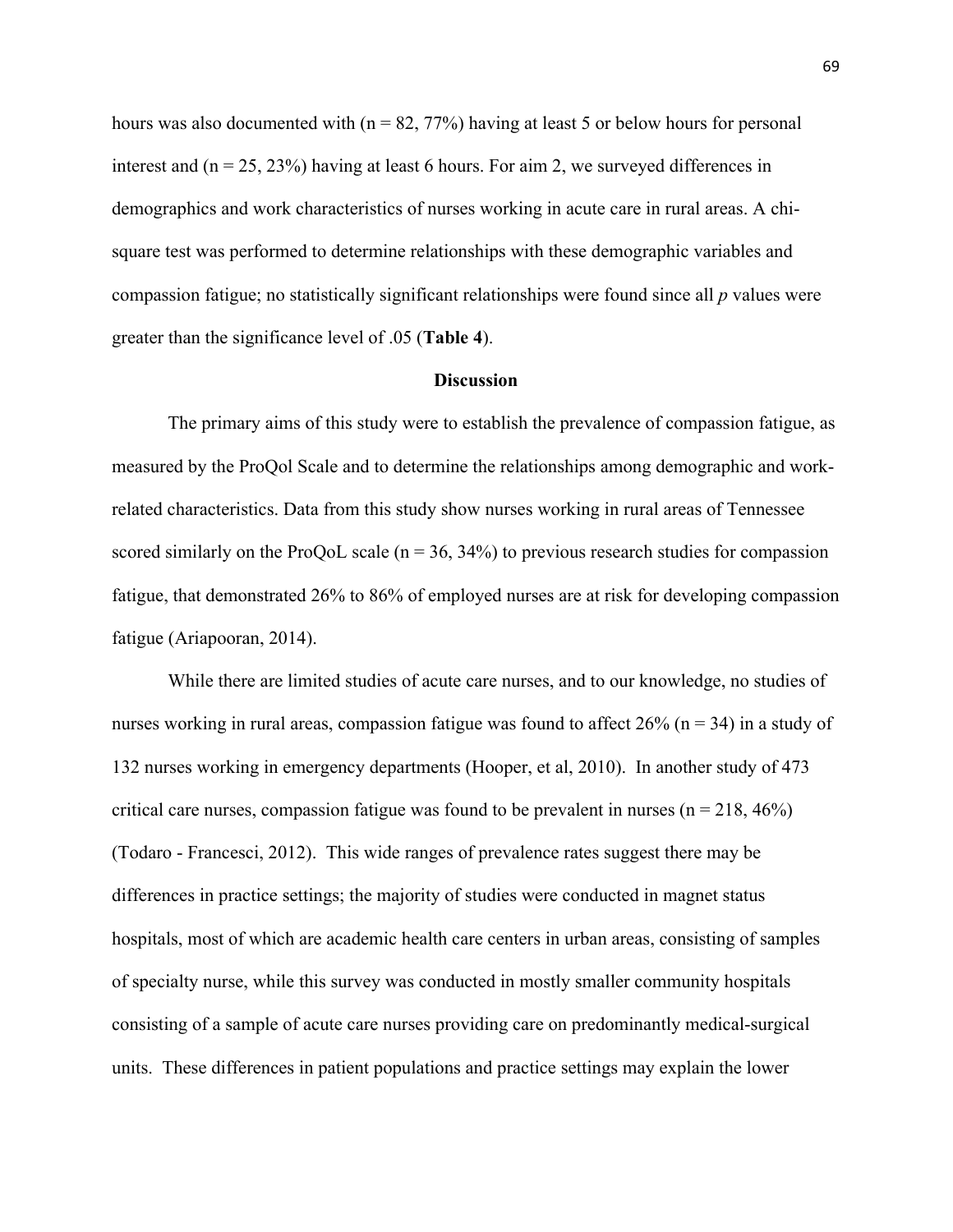ProQoL scores in the rural nursing population where there is perhaps a lower "stressful" environment of care. Thus, comparisons of the ProQoL scores cannot be made between nurses working in rural settings to those practicing in specialty areas in large medical centers.

There is some debate regarding the appropriateness of using the ProQol instrument to measure compassion fatigue in nurses. While ProQol has been recognized as one of the most frequently used scales for measuring compassion fatigue (Najjar, 2010), conflict remains regarding the consideration of the constructs between burnout and secondary traumatic stress/compassion fatigue that are considered synonymous term for compassion fatigue. Najjar et al (2010) reviewed fifty-seven studies to identify the prevalence of compassion fatigue in cancer care healthcare providers, the instruments used to measure it, and means of prevention and treatment. Findings from the review suggest there are ambiguous definitions of compassion fatigue that fail to adequately differentiate it from related constructs (i.e. burnout, secondary traumatic stress) and there were differences in the factors related to compassion fatigue in each professional area. Figley and others have observed through years of study that *secondary trauma; compassion fatigue* and what has been termed *job burnout* have been used interchangeably. Figley has suggested that secondary trauma/compassion fatigue is not the same as burnout and that each should be treated as having a separate effect on a professional's well being (2012). However, for this study, the ProQol considers all burnout and secondary trauma to be components of compassion fatigue, thus for this survey, burnout was included. Controversy remains in the nursing literature regarding "what" constitutes compassion fatigue and whether burnout should be a separate construct. Until a consistent definition is determined, the ProQol remains the most relevant approach to measure compassion fatigue.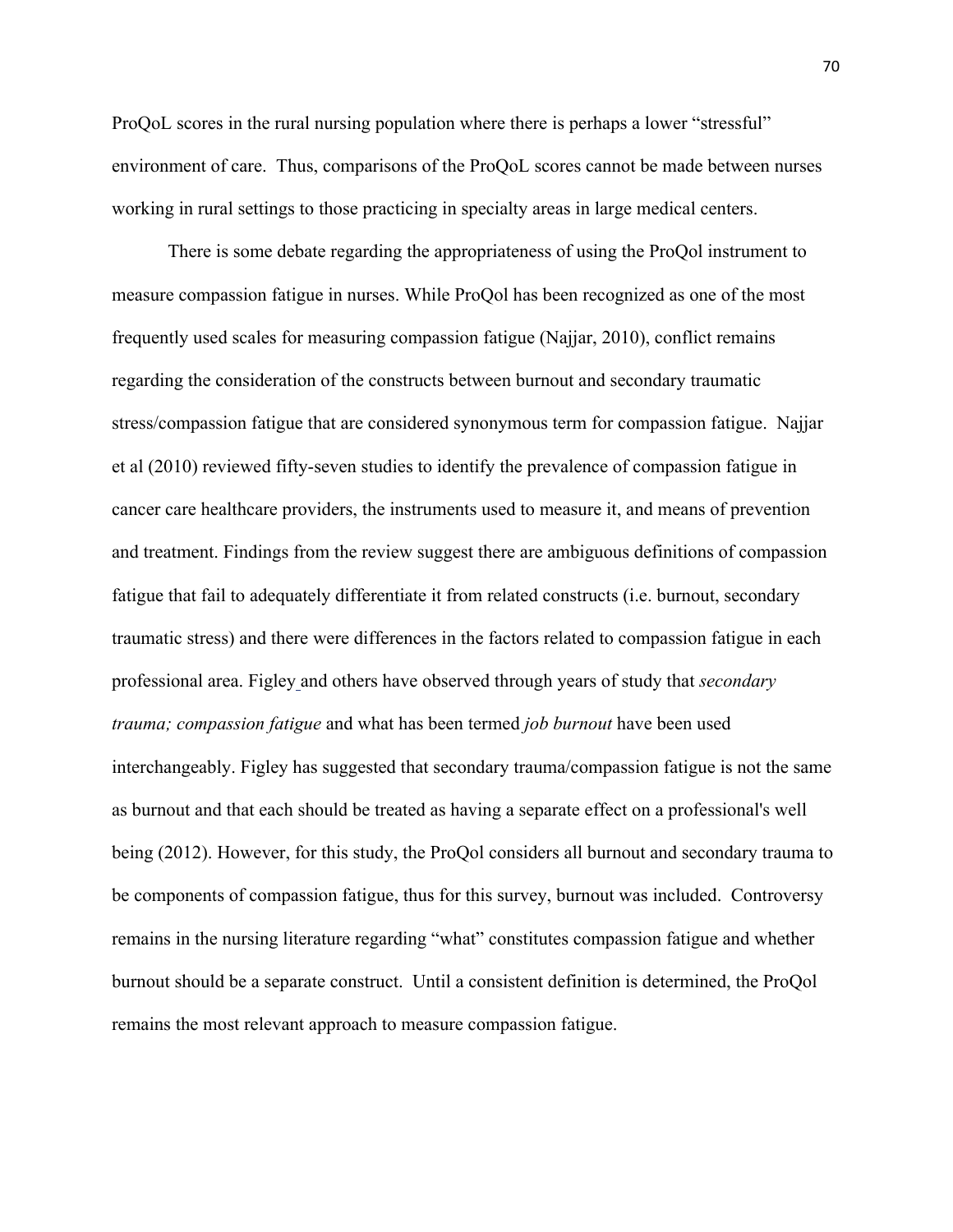For aim 2, individual demographic factors and work-related factors were examined in this cross sectional survey; none demonstrated a significant impact on compassion fatigue. The nurses who scored positive for compassion fatigue were White  $(n=34, 94\%)$ , females  $(n=31,$ 86%), thirty six years of age and older (n=32, 88%), with nursing experience of 21 years or more  $(n=36, 100\%)$  and few opportunities for personal time  $(n=35, 97\%)$ . Based on previously published studies, findings were similar regarding age of nurses studied with a range of 22 to 62 years of age and nurses with the most years experience (n=99) as significant for compassion fatigue (Burtson & Stichler, 2010). In the study by Abendoth & Flannery, older nurses were found to score higher ( $n = 185$ ) on compassion fatigue (2010).

It is essential to establish processes for improving compassion satisfaction for nurses in acute care. The environment must be studied and manipulated to create methods for decreasing the prevalence of compassion fatigue. All aspects of the nursing profession must be considered for development of a scale that is relevant to the nuances and challenges that nurses face in their every day work environment.

**Limitations.** There are several limitations when measuring compassion fatigue. The synonymous use of terms to describe compassion fatigue, including secondary traumatic stress, vicarious traumatization and burnout present substantial barriers to determining the prevalence of compassion fatigue. Until each construct has been appropriately defined, there will difficulty with comparing results across studies.

And due to lack of conceptual clarity about what constitutes compassion fatigue, it is unclear how it differs from other adverse work outcomes, such as job burnout (Jenkins & Baird, 2002). There are also a number of compassion fatigue scales, with many dissimilar items (Figley,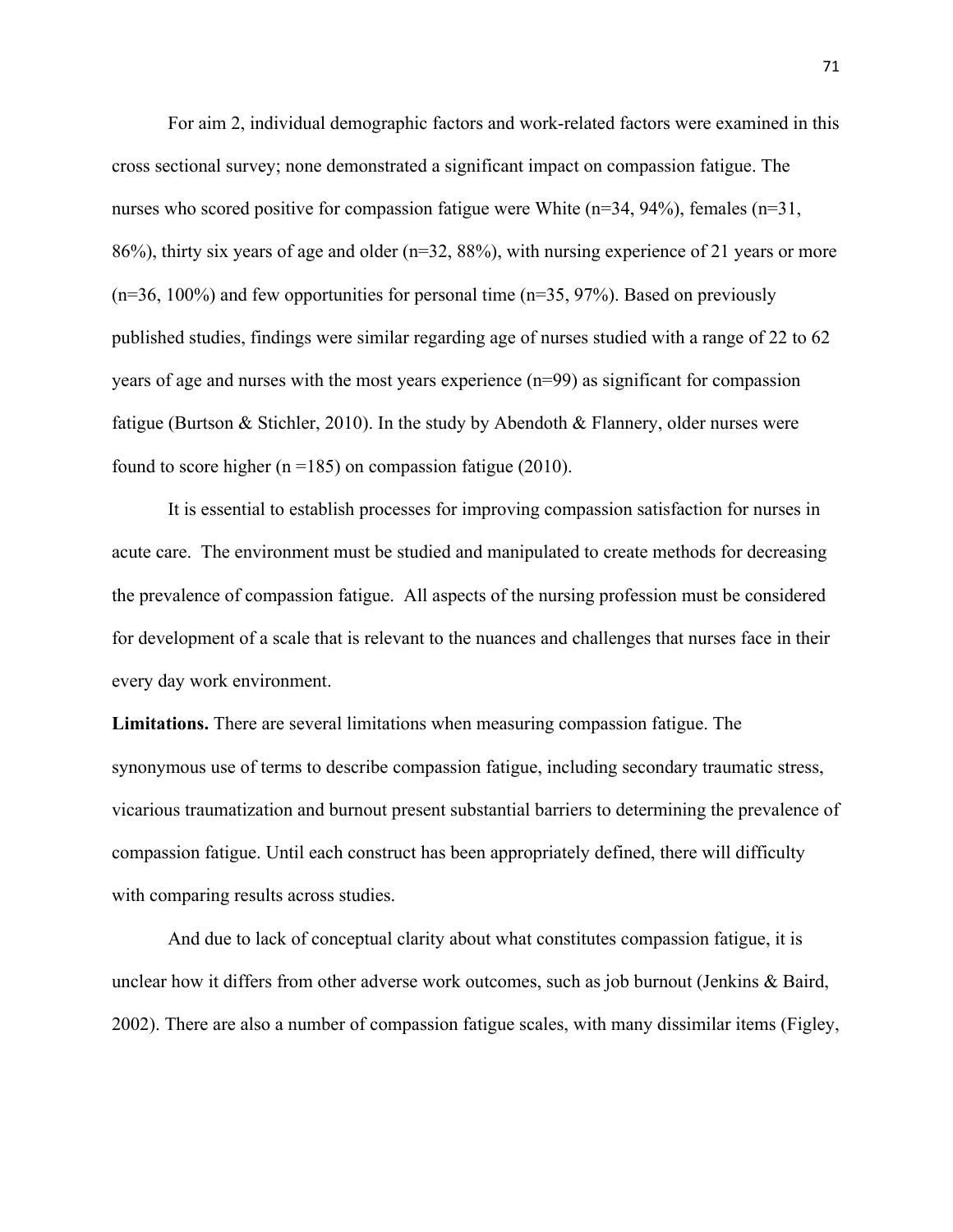1995; Gentry et al., 2002; Stamm, 2002). Finally, no study fully incorporates all aspects or description of compassion fatigue or key variables in the compassion fatigue model.

This study was comprised of a small sample based on rural areas in Tennessee with a response rate of 21%. To make definitive conclusions regarding compassion satisfaction, burnout and compassion fatigue, a larger study is needed and additional demographics should be included to better explain differences in sample characteristics. For example, considerations such as work-life balance, satisfaction with personal goals, socioeconomic status should be considered. Additional qualitative studies could provide insights into other life experiences relevant to nurses and their lives. This sample size was comprised mostly of White women limiting the generalizability of the findings to male nurses. Data were also collected by selfreport and thus is subject to limitations such as honesty, introspective ability, understanding, response bias, and control of the sample (Austin, et al, 1998). Finally, because the data were collected from nurses working in rural setting, findings may not be generalizable to a more diverse population of nurses working in urban or suburban settings.

#### **Conclusion**

Awareness of the factors associated with compassion fatigue can assist with early identification and encourage nurses to seek help from appropriate sources. This cross sectional study provides a first step toward understanding the relationships among compassion fatigue, compassion satisfaction, and burnout in acute care nurses working in rural areas. Even though this study results are limited due to small sample size future research studies should recruit larger sample sizes, include more racial and ethnic diversity, and include more males. Ideas to increases response rate include reduction of respondent burden; use graphic designs to increase aesthetic appeal, frequent reminder letters, and offer a prize drawing after completion. Mixed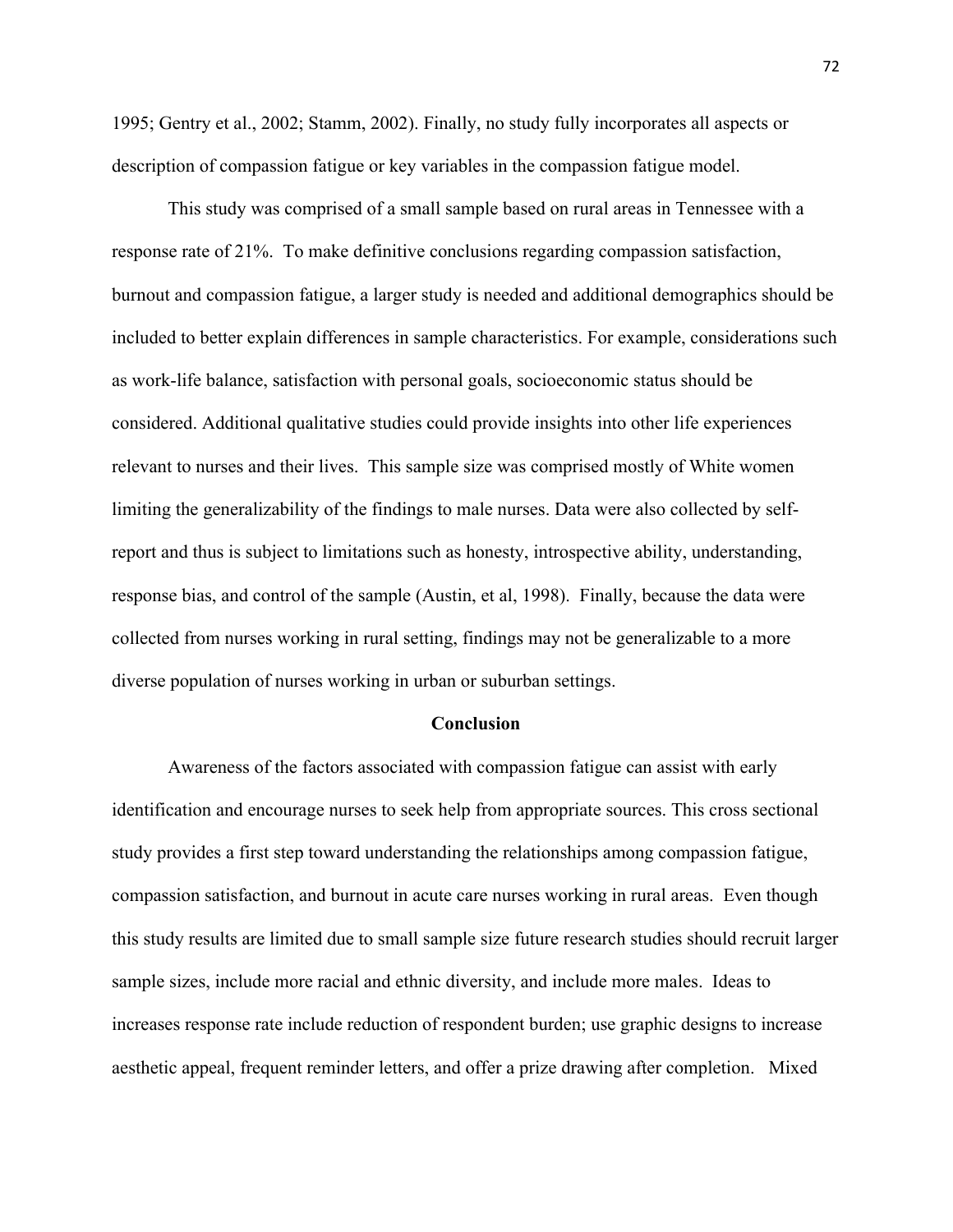methods of data collection such as qualitative interviews paired with quantitative measures would improve evaluation of the theories based on compassion fatigue. Further research is indicated to address how the constructs of compassion fatigue are related to nurse and patient outcomes. There is much needed encouragement and support for developing and maintaining a healthy work environment.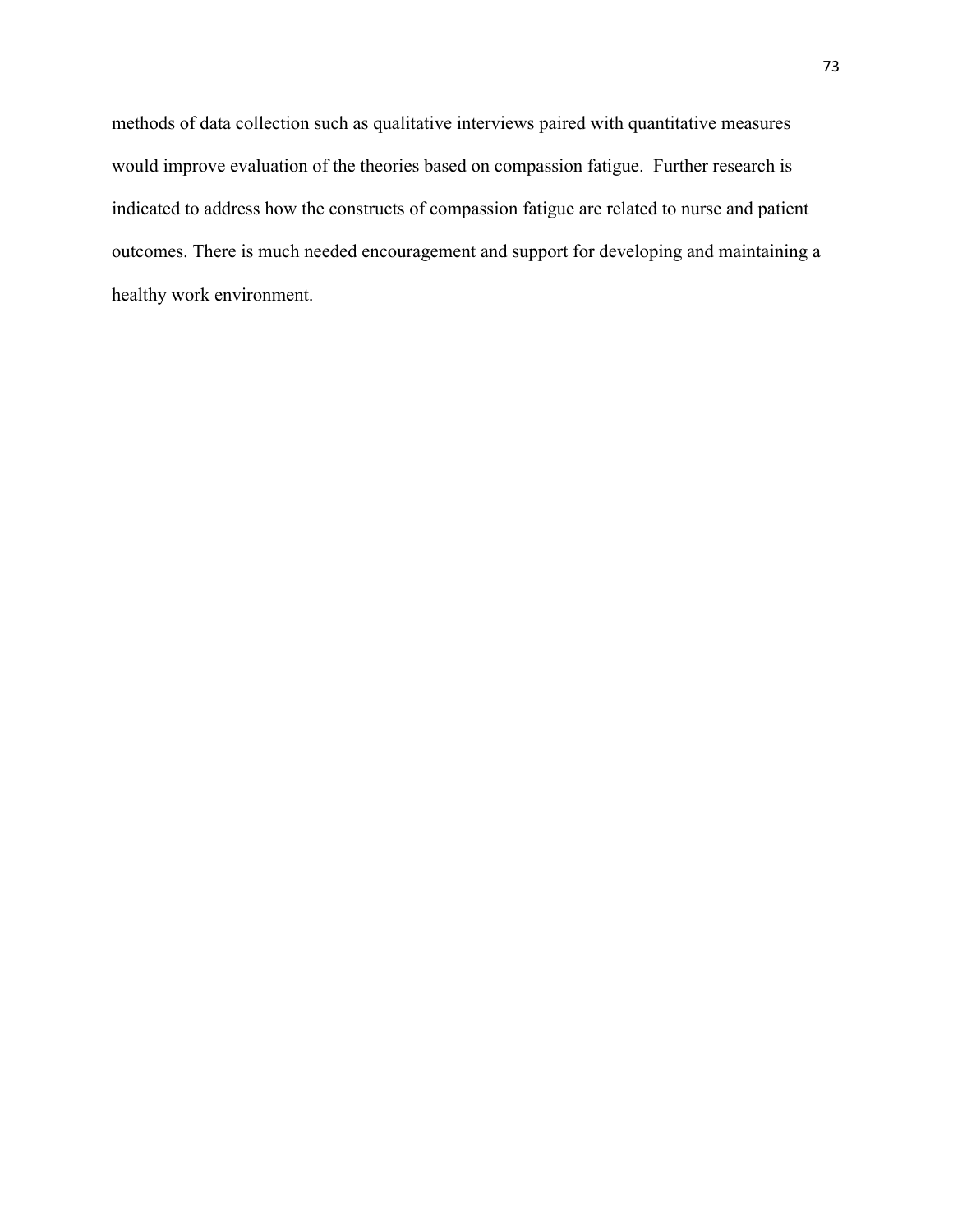#### **References**

- Abendorth, M., & Flannery, J. (2006). Predicting the risk of compassion fatigue. *Journal of Hospice & Palliative Nursing*, *8*(6), 346-356.
- Ariapooran, S. (2014). Compassion fatigue and burnout in Iranian nurses: The role of perceived social support. *Journal of Nursing and Midwifery Research*, *19*(3), 279–284.
- Austin, E. J., Gibson, G. J., Deary, I. J., McGregor, M. J., & Dent, J. B. (1998). Individual response spread in self-report scales: personality correlations and consequences. Personality and Individual Differences, 24, 421–438.
- **B**enner P. & Wrubel, J. (1989). The primacy of caring: Stress and coping in health and illness. Menlo Park, CA: Addison-Wesley Publishing Company.
- Burtson, P., & Stichler, J., (2010). Nursing work environment and nurse caring: relationship among motivational factors. *Journal of Advanced Nursing.* June; Vol. 66(8), 1819-1831.
- Figley CR, (1995) *Compassion fatigue: Coping with Secondary Traumatic Stress Disorder in Those Who Treat the Traumatized*. New York: Brunner/Mazel; 1995.
- Figley, C. (1999). Compassion fatigue: Toward a new understanding of the costs of caring. In B. H. Stamm (Ed.), Secondary traumatic stress: Self-care issues for clinicians, researchers and educators (2 ed., pp. 3-28). Lutherville: Sidran.
- Figley, C. (2002a). Compassion fatigue: Psychotherapists' chronic lack of self-care. Psychotherapy in Practice, 58(11), 1433-1441.
- Figley, C. (2002b). Treating compassion fatigue. New York, NY: Brunner-Routledge.
- Figley, C. R. (2004). Review of *Treating Psychological Trauma and PTSD*, NY: Guilford for the *Journal of Trauma Practice*, 3:3, 87-90.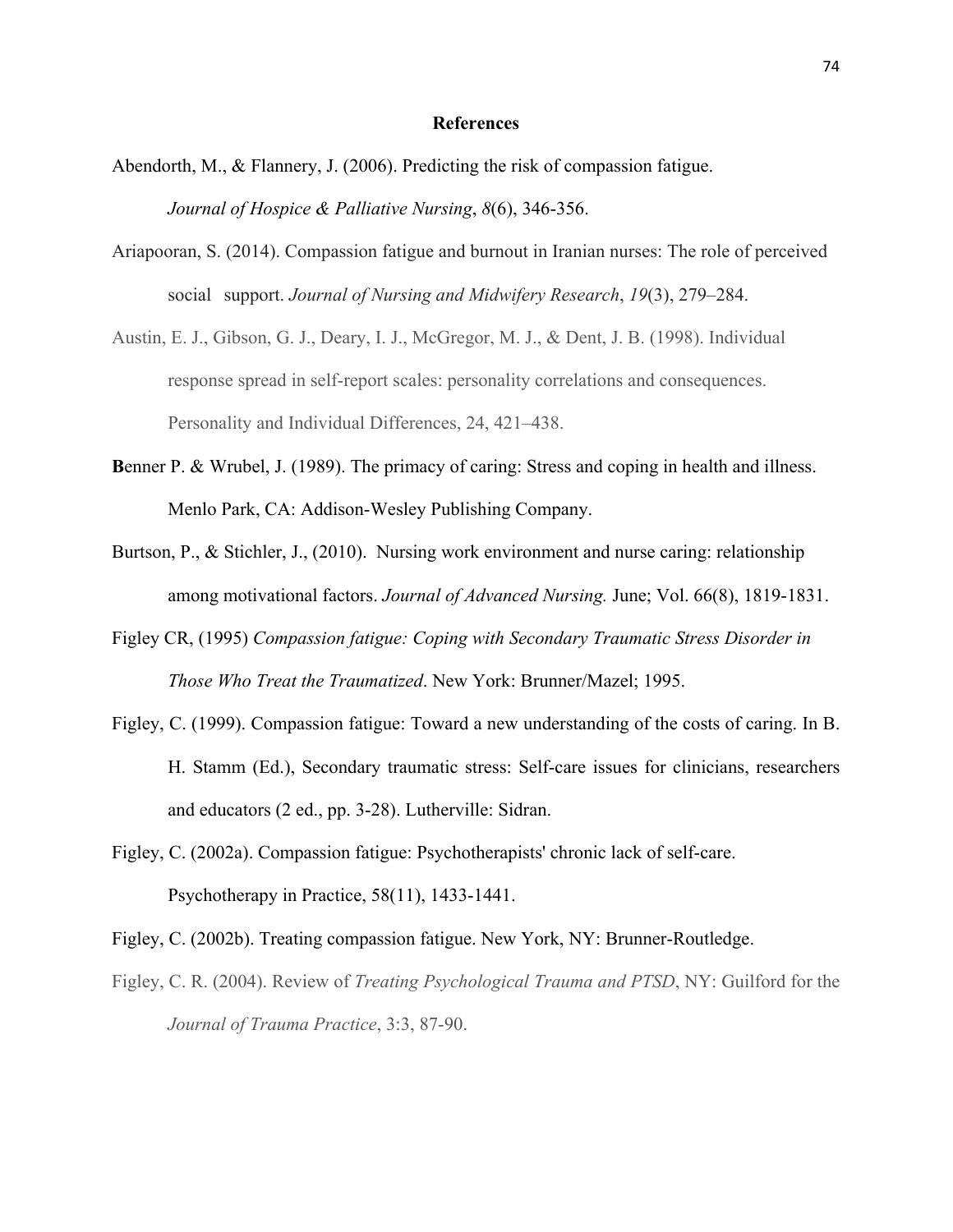- Hooper, C., Craig, J., Janvrin, D., Wetsel, M., & Reimels, E., (2010). Compassion satisfaction, burnout and compassion fatigue among emergency nurses compared with nurses in other selected inpatient specialties. *Journal of Emergency Nursing*. Sep: 36(5) 420-7.
- Jenkins, S. & Baird, S. (2002). Journal of Trauma Stress (2002) 15: 423. Doi: 10.1023/A:1020193526843
- Joinson C. Coping with compassion fatigue. *Nursing* 1992; **22**: 116– 121.
- Kovner, C., Brewer, C., Fatehi, F., & Jun, J. (2014). What does nurse turnover mean and what is the rate? *Policy, Politics and Nursing Practice*, November; (3-4): 64-71.
- Najjar, N., Davis, L., Beck-Coon, K., & Carney Doebbeling, C., (2009). Compassion fatigue: A review of the research to date and relevance to cancer-care providers. Journal of Health and Psychology, 14, 267-277.
- Smart, D., English, A., James, J., Wilson, M., Daratha, K., Childers, B., & Magera, C., (2014). Compassion fatigue and satisfaction: a cross-sectional survey among US healthcare workers. *Journal of Nursing Health Sciences.* Mar; 16(1): 3-10.

Stamm B. H. (2010). *The Concise ProQoL Manual*. 2nd Ed. Pocatello, ID: http://ProQOL.org.

- Statistical Package for Social Sciences, IBM Corp. Released 2013. IBM SPSS Statistics for Windows, Version 24.0. Armonk, NY: IBM Corp.
- Todaro-Franceschi, V. (2013). Compassion fatigue and burnout in nursing: Enhancing professional quality of life. New York: Springer Pub.
- Yammarino, F.J., Skinner, S.J.,& Childers,T .L.(1991). Understanding mail survey response behavior: A meta- analysis. The Public Opinion Quarterly, 55(4), 613 – 639.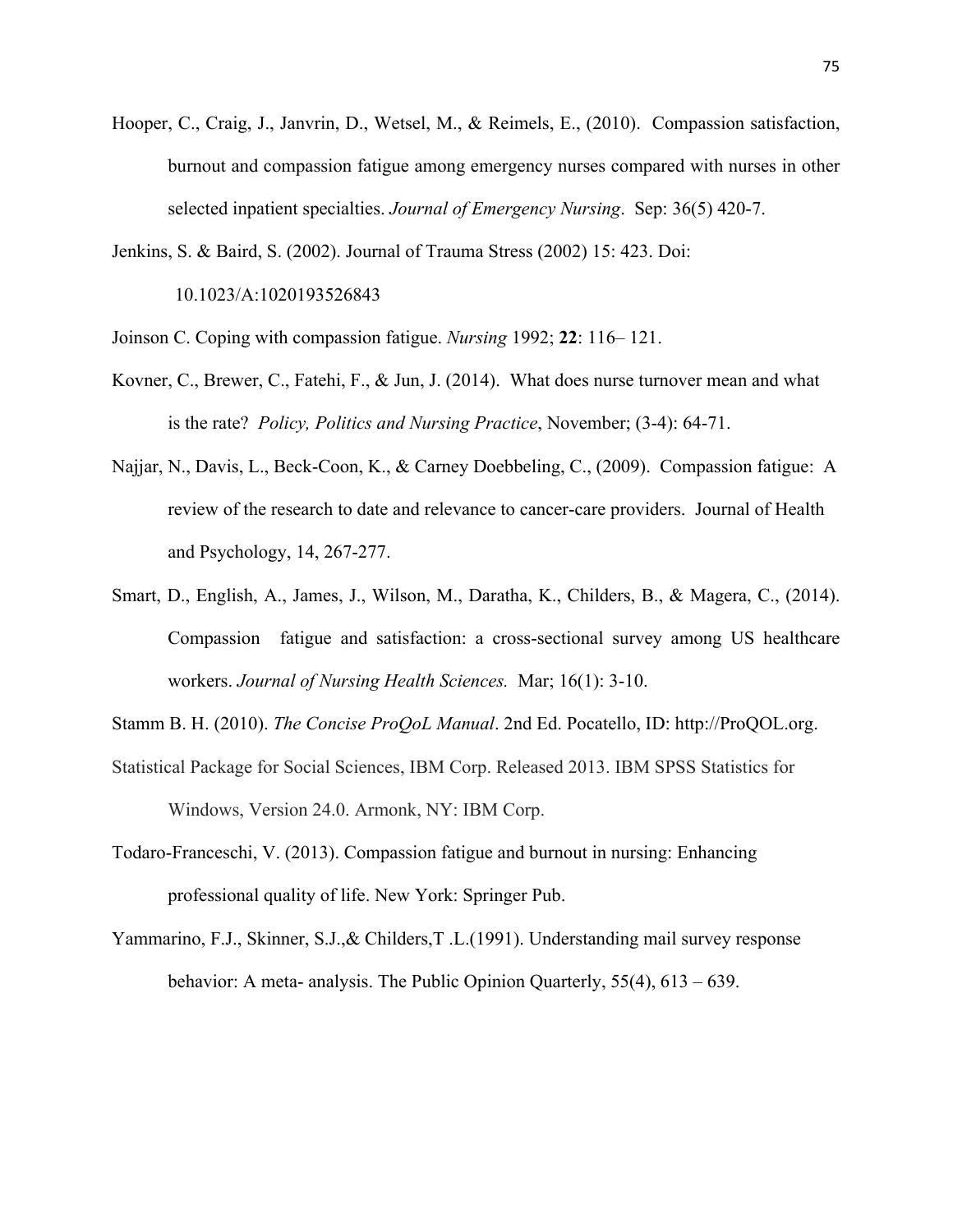# **Table 1.**

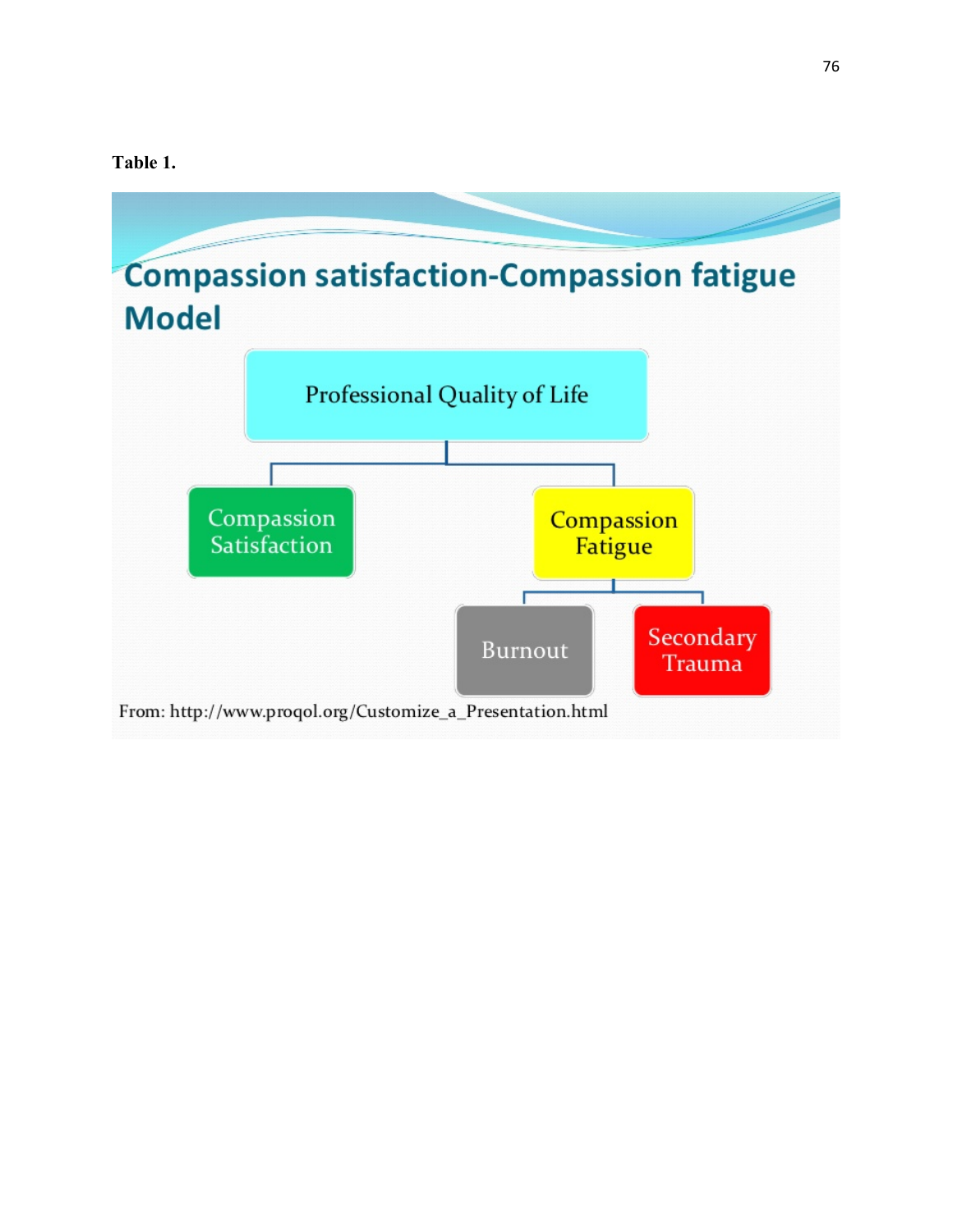# **Table 2. Professional Quality of Life Scale (ProQOL)**

*Compassion Satisfaction and Compassion Fatigue (ProQOL) Version 5 (2009)* When you *[help]*  people you have direct contact with their lives. As you may have found, your compassion for those you *[help]* can affect you in positive and negative ways. Below are some questions about your experiences, both positive and negative, as a *[helper]*. Consider each of the following questions about you and your current work situation. Select the number that honestly reflects how frequently you experienced these things in the *last 30 days*.

# **1=Never 2=Rarely 3=Sometimes 4=Often 5=Very Often**

- 1. I am happy.
- 2. I am preoccupied with more than one person I *[help]*.
- 3. I get satisfaction from being able to *[help]* people.
- 4. I feel connected to others.
- 5. I jump or am startled by unexpected sounds.
- 6. I feel invigorated after working with those I *[help]*.
- 7. I find it difficult to separate my personal life from my life as a *[helper]*.
- 8. I am not as productive at work because I am losing sleep over traumatic experiences of a person I *[help]*.
- 9. I think that I might have been affected by the traumatic stress of those I *[help]*.
- 10. I feel trapped by my job as a *[helper]*.
- 11. Because of my *[helping]*, I have felt "on edge" about various things.
- 12. I like my work as a *[helper]*.
- 13. I feel depressed because of the traumatic experiences of the people I *[help].*
- 14. I feel as though I am experiencing the trauma of someone I have *[helped]*.
- 15. I have beliefs that sustain me.
- 16. I am pleased with how I am able to keep up with *[helping]* techniques and protocols.
- 17. I am the person I always wanted to be.
- 18. My work makes me feel satisfied.
- 19. I feel worn out because of my work as a *[helper].*
- 20. I have happy thoughts and feelings about those I *[help]* and how I could help them.
- 21. I feel overwhelmed because my case [work] load seems endless.
- 22. I believe I can make a difference through my work.
- 23. I avoid certain activities or situations because they remind me of frightening experiences of the people I *[help]*.
- 24. I am proud of what I can do to *[help]*.
- 25. As a result of my *[helping]*, I have intrusive, frightening thoughts.
- 26. I feel "bogged down" by the system.
- 27. I have thoughts that I am a "success" as a *[helper]*.
- 28. I can't recall important parts of my work with trauma victims.
- 29. I am a very caring person.
- **30.** I am happy that I chose to do this work.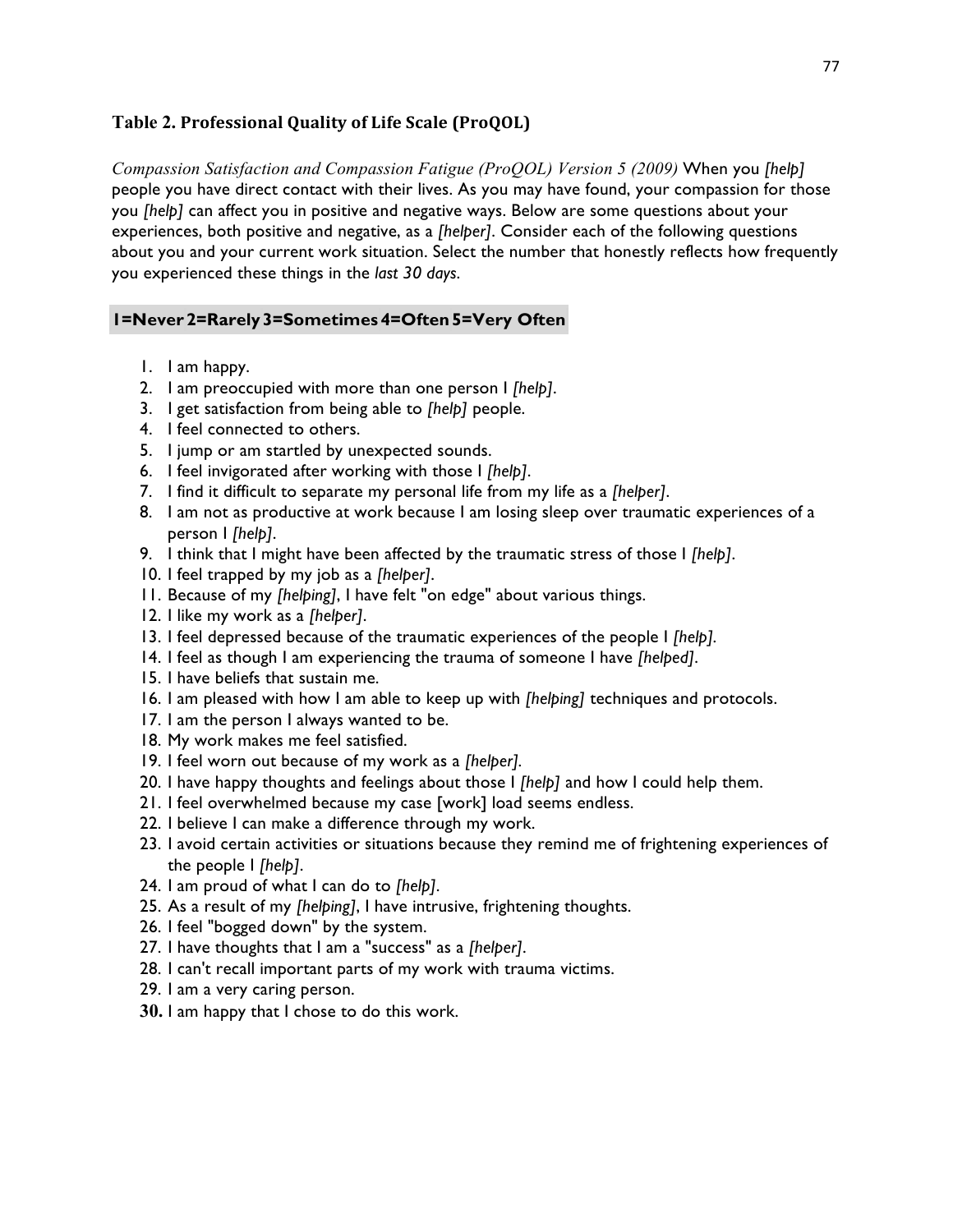# **Table 3.**

# **(EXAMPLE) Demographic Survey**

| <b>Demographics</b>           |                                                            |  |
|-------------------------------|------------------------------------------------------------|--|
| Age (years)                   |                                                            |  |
| Gender:                       |                                                            |  |
|                               | Female                                                     |  |
|                               | Male                                                       |  |
| Race:                         |                                                            |  |
|                               | White/Non-Hispanic                                         |  |
|                               | <b>African American/Black</b>                              |  |
|                               | Hispanic/Latino                                            |  |
|                               | Asian                                                      |  |
|                               | Hawaiian/Other Islander Pacific                            |  |
|                               | Native American/Alaskan Indian                             |  |
| <b>Marital Status:</b>        |                                                            |  |
|                               | Married                                                    |  |
|                               | Single                                                     |  |
|                               | <b>Divorced</b>                                            |  |
|                               | Widowed                                                    |  |
|                               | Co-Habitating                                              |  |
|                               | Separated                                                  |  |
| Experience in Nursing (years) |                                                            |  |
| <b>Employment Status:</b>     |                                                            |  |
|                               | Full time                                                  |  |
|                               | Part time                                                  |  |
|                               | Flex/PRN                                                   |  |
|                               | Hours worked per pay period last 2 weeks                   |  |
| <b>Shift Hours:</b>           |                                                            |  |
|                               | 8                                                          |  |
|                               | 10                                                         |  |
|                               | 12                                                         |  |
| Number of Children            |                                                            |  |
|                               | Number of times last week able to pursue personal interest |  |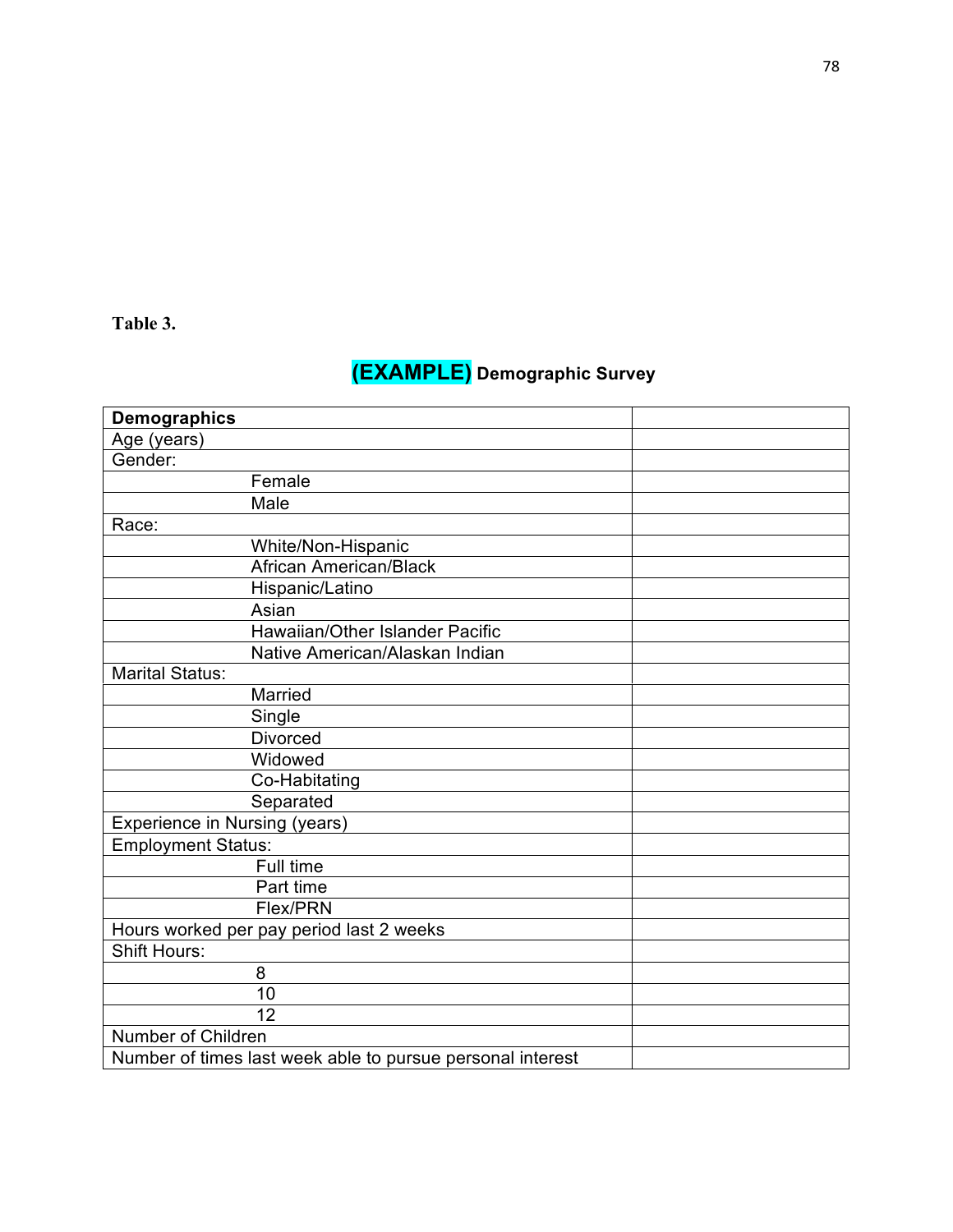# **Table 4.**

|                       | <b>Compassion Fatigue</b> |                         | <b>Chi Square Test</b> |            |
|-----------------------|---------------------------|-------------------------|------------------------|------------|
| <b>Variable</b>       | Yes                       | No                      | $\overline{X^2}$       | $p$ -value |
|                       | $n = 36$                  | $n = 71$                |                        |            |
| Age (years)           |                           |                         |                        |            |
| $18 - 35$             | $\overline{3}$            | 20                      |                        |            |
| $36 +$                | 33                        | 51                      | 6.07                   | .057       |
| Gender                |                           |                         |                        |            |
| Female                | 30                        | 63                      |                        |            |
| Male                  | 6                         | 8                       | .613                   | .736       |
| Ethnicity             |                           |                         |                        |            |
| White                 | 33                        | 68                      | 7.3                    | .121       |
| Non-white             | 3                         | $\overline{3}$          |                        |            |
| <b>Marital Status</b> |                           |                         |                        |            |
| Married               | 25                        | 51                      |                        |            |
| Single                | $\overline{2}$            | $\overline{7}$          | 4.65                   | .324       |
| Divorced              | $\boldsymbol{9}$          | 13                      |                        |            |
| Nursing (years)       |                           |                         |                        |            |
| $0 - 5$               | 1                         | 6                       |                        |            |
| $6 - 10$              | 6                         | 20                      | 2.72                   | .052       |
| $11 - 20$             | 3                         | 16                      |                        |            |
| $21 +$                | 26                        | 29                      |                        |            |
| Emp. Status           |                           |                         |                        |            |
| FTE (full-time)       | 26                        | 59                      |                        |            |
| Part-time             | $\overline{\mathbf{4}}$   | 8                       | 4.27<br>.371           |            |
| <b>PRN</b>            | 6                         | $\overline{4}$          |                        |            |
| Hrs./pay period       |                           |                         |                        |            |
| < 40                  | $\overline{2}$            | 13                      |                        |            |
| $> 41 - 80$           | 29                        | 53                      | 6.88<br>.142           |            |
| 81 >                  | 5                         | 5                       |                        |            |
| <b>Shift Hours</b>    |                           |                         |                        |            |
| 8                     | 18                        | 35                      |                        |            |
| 10                    | 3                         | 8                       | 4.49<br>.343           |            |
| 12                    | 15                        | 28                      |                        |            |
| Children Number       |                           |                         |                        |            |
| $0 - 2$               | 18                        | 43                      | 2.86                   | .239       |
| $3 - 4$               | 15                        | 20                      |                        |            |
| $5+$                  | $\overline{3}$            | 8                       |                        |            |
| Personal Time         |                           |                         |                        |            |
| Hours                 |                           |                         |                        |            |
| 5 or less             | 32                        | 67                      | 2.14                   | .343       |
| 6 or more             | $\overline{4}$            | $\overline{\mathbf{4}}$ |                        |            |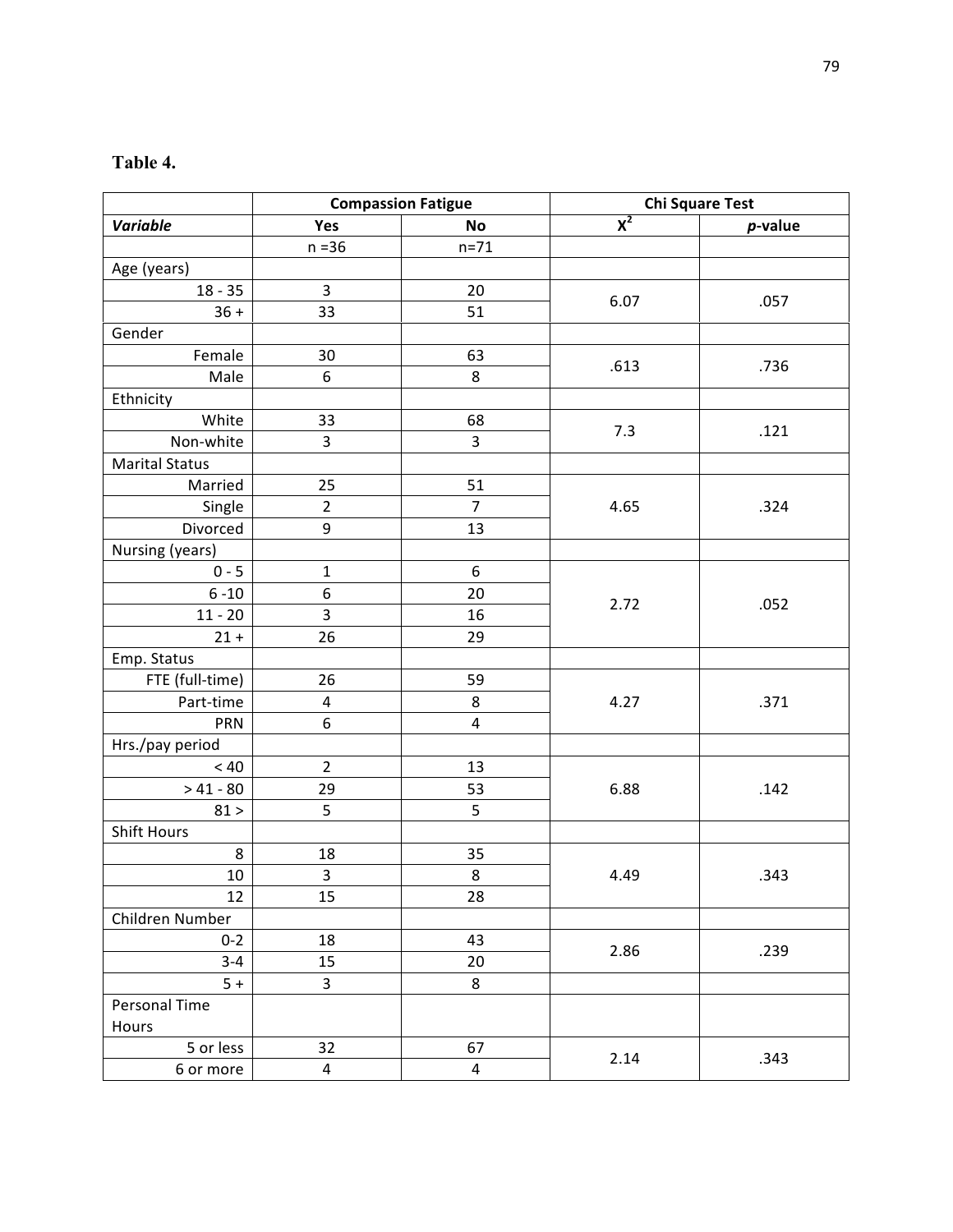# Table 5.

| <b>Descriptors of Compassion Fatigue</b> |                              |  |
|------------------------------------------|------------------------------|--|
|                                          | <b>Burnout</b>               |  |
|                                          | Borrowed stress              |  |
|                                          | Compulsive sensitivity       |  |
| ٠                                        | Disabled resiliency          |  |
| ٠                                        | Emotional contagion          |  |
|                                          | <b>Empathic distress</b>     |  |
|                                          | Empathic strain              |  |
| ٠                                        | Empathy fatigue              |  |
|                                          | Empathy overload             |  |
|                                          | <b>Existential suffering</b> |  |
|                                          | Fatal availability           |  |
|                                          | Indirect trauma              |  |
|                                          | Secondary victimization      |  |
|                                          | Soul pain                    |  |
|                                          | Vicarious trauma             |  |
|                                          | Wounded healer               |  |
|                                          | Counter-transference         |  |

**•** Secondary Traumatization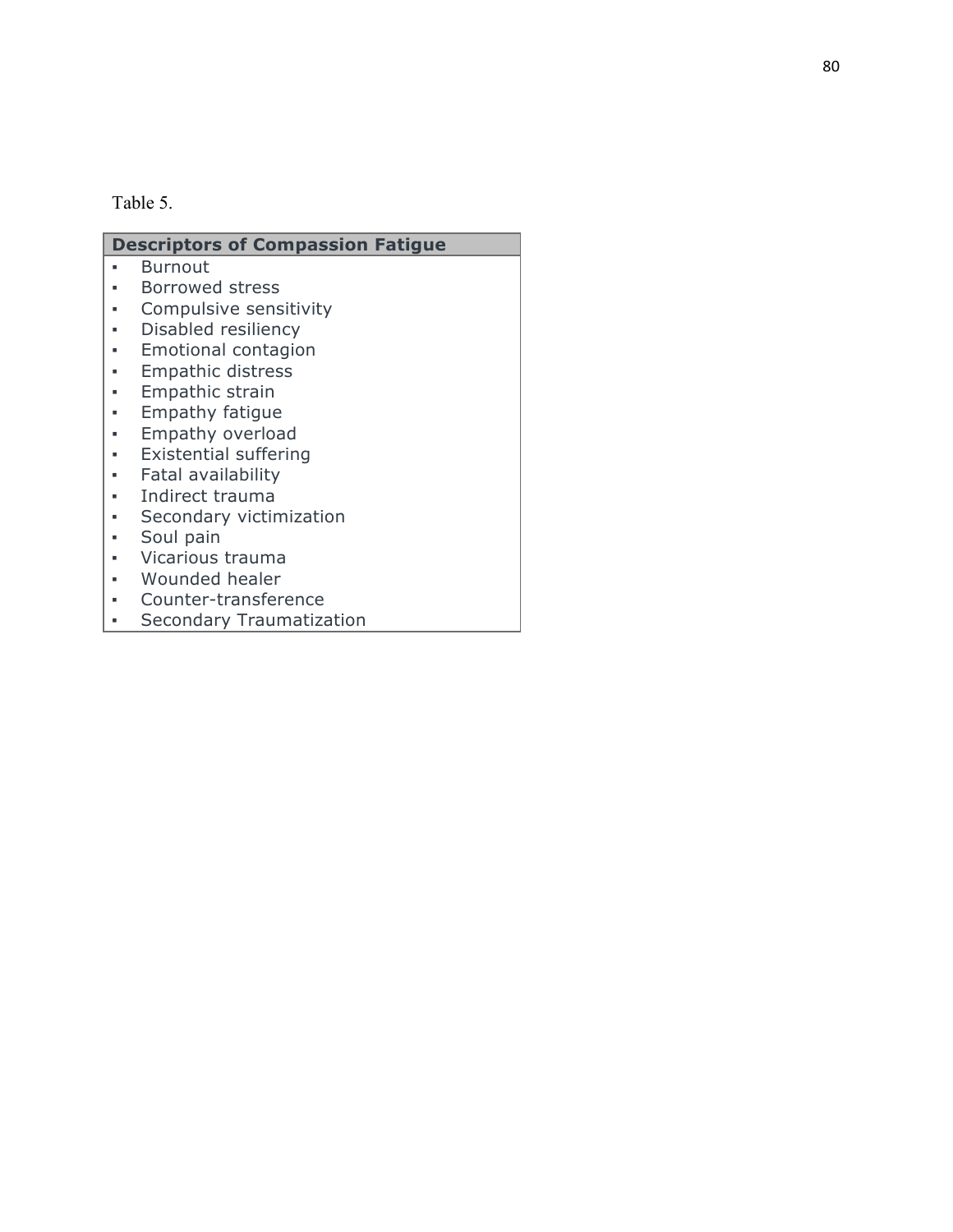Table 6.

# Prevalence Based on ProQol >57 positive <57 negative

| <b>Burnout</b> | <b>Secondary</b><br><b>Traumatic</b>                                               | <b>Compassion</b><br><b>Satisfaction</b> | <b>Compassion</b><br><b>Fatigue Risk</b> | N (107)                    |
|----------------|------------------------------------------------------------------------------------|------------------------------------------|------------------------------------------|----------------------------|
|                | Stress/CF                                                                          |                                          |                                          | $N = 36$ at risk<br>for CF |
| ↓              | ↑                                                                                  | Ψ                                        | Positive                                 | (11%)<br>12                |
| ተ              | ተ                                                                                  | ↓                                        | Positive                                 | $(9\%)$<br>10              |
| 1              | ↓                                                                                  | ↓                                        | Positive                                 | (9%)<br>10                 |
| ↓              | ↓                                                                                  | ተ                                        | Negative                                 | (28%)<br>30                |
| ↓              | ↓                                                                                  | ↓                                        | Negative                                 | 40<br>(37%)                |
| ↑              | ↓                                                                                  | ٠                                        | Positive                                 | $(4\%)$<br>$\overline{4}$  |
| ↓              | ↑                                                                                  | ^                                        | Negative                                 | $(0.9\%)$<br>1             |
|                | *Any positive sears of Rumout is considered positive even though separate concepts |                                          |                                          |                            |

\*Any positive score of Burnout is considered positive even though separate concepts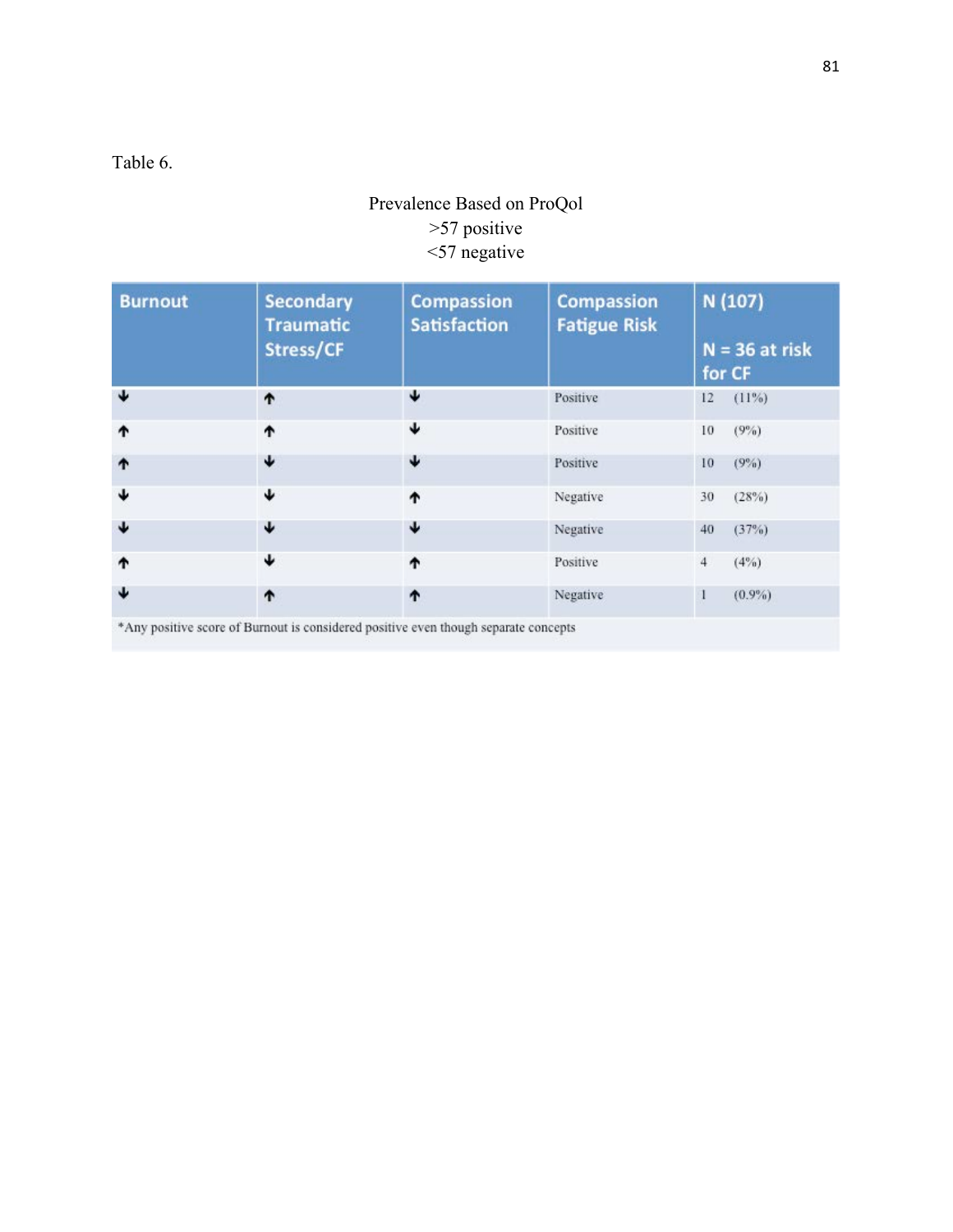### **Conclusion**

This dissertation explored the concept of compassion fatigue, burnout, and secondary traumatic stress disorder and compassion satisfaction. The number of nurses with compassion fatigue continues to increase as work demands become more stressful, patient-to-nurse ratios increase, acuity worsens, regulations become more stringent, finances are increasingly constrained, and work-related technology grows more. Promoting self-awareness and self-care among acute care nurses in rural hospitals is of particular importance because they are at high risk for CF. Addressing the problem of CF is particularly crucial because registered nurses comprise the largest group of healthcare workers in the United States. Unfortunately CF is poorly managed because it remains under-recognized among acute care nurses; by the nurses themselves and nursing management.

In the first manuscript of this dissertation compendium, a concept analysis was completed after searching four data bases for scholarly articles. Seventeen articles were used in the final analysis of compassion fatigue in acute care nurses and the related terms reviewed to reveal distinct yet similar characteristics to delineate the need for further study. The articles employed were from 1999 through 2016. Integrated terms and the use of secondary traumatic stress, burnout, vicarious traumatization, and counter-transference, are all examples of terms used synonymously for compassion fatigue. This was demonstrated throughout all the literature.

In the second manuscript of this dissertation, an integrative review explored the literature to substantiate the need for further research. The integrative literature review identified and examined preventive and intervention strategies to reduce compassion fatigue in acute care nurses. Compassion fatigues conceptually, has been extensively studied, yet very little research has been done specifically on this phenomenon in acute care nurses. The overall analysis of the information garnered revealed startling statistics impacting the nursing professional and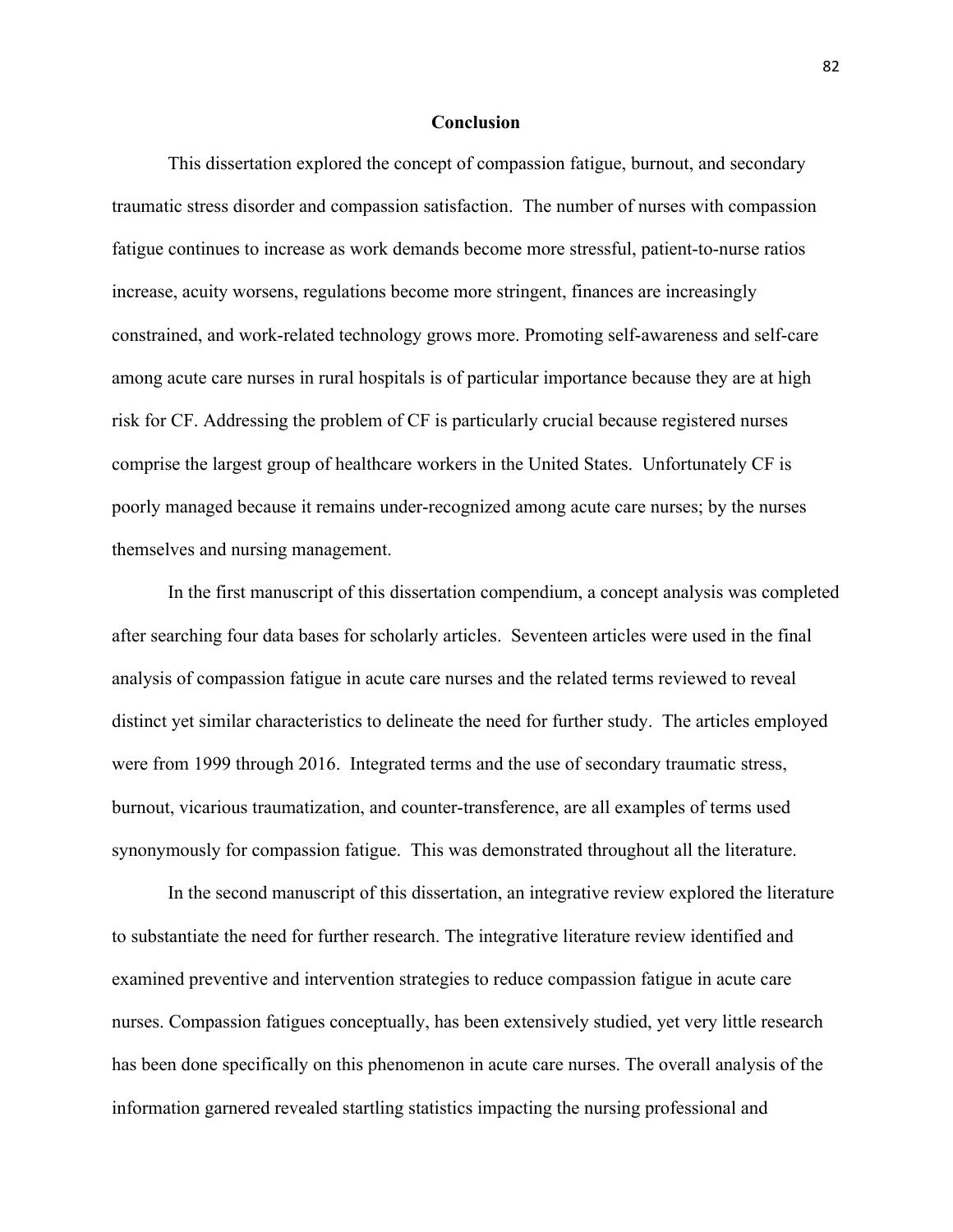implicated dire outcomes from compassion fatigue including deleterious effects to quality of patient care and safety. Other implications include healthcare financial risk and a continued nursing shortage. Lack of an established protocol for identifying, preventing and treating CF and the lack of clarity of CF concepts continue to hinder the progress of prevention. Future research should target acute care nurses at the bedside, and explore interventions for effectiveness in preventing CF and the relationships between nursing workforce losses, nurse quality of life, and quality of patient care.

Building on the conclusions of manuscripts of one and two, a cross-sectional survey was designed to evaluate the incidence of compassion fatigue, caregiver satisfaction and burnout using the ProQol Instrument and to determine the relationship among demographic and workrelated characteristics related to compassion fatigue, compassion satisfaction and burnout and its' impact on the practice environment. The outcomes of the survey indicate that nurses continue to experience compassion fatigue and the results did represent a correlation with the specific demographic factors including work and personal events. The sample size of the survey was small due to a response rate of only 107 participants. As a logical next step, a mixed methods study would be beneficial in evaluating the perception and understanding of acute care nurses and the impact of compassion fatigue. Based on those findings, self-care strategies and treatments based on the nurses' insight would enable future development of preventive measures and interventions.

#### Lessons Learned and Next Steps

There were several limitations found during this dissertation. Little is known about predictive factors in nurses. All the instruments for measuring compassion fatigue were designed to evaluate counselors and service workers with only slight modifications for nurses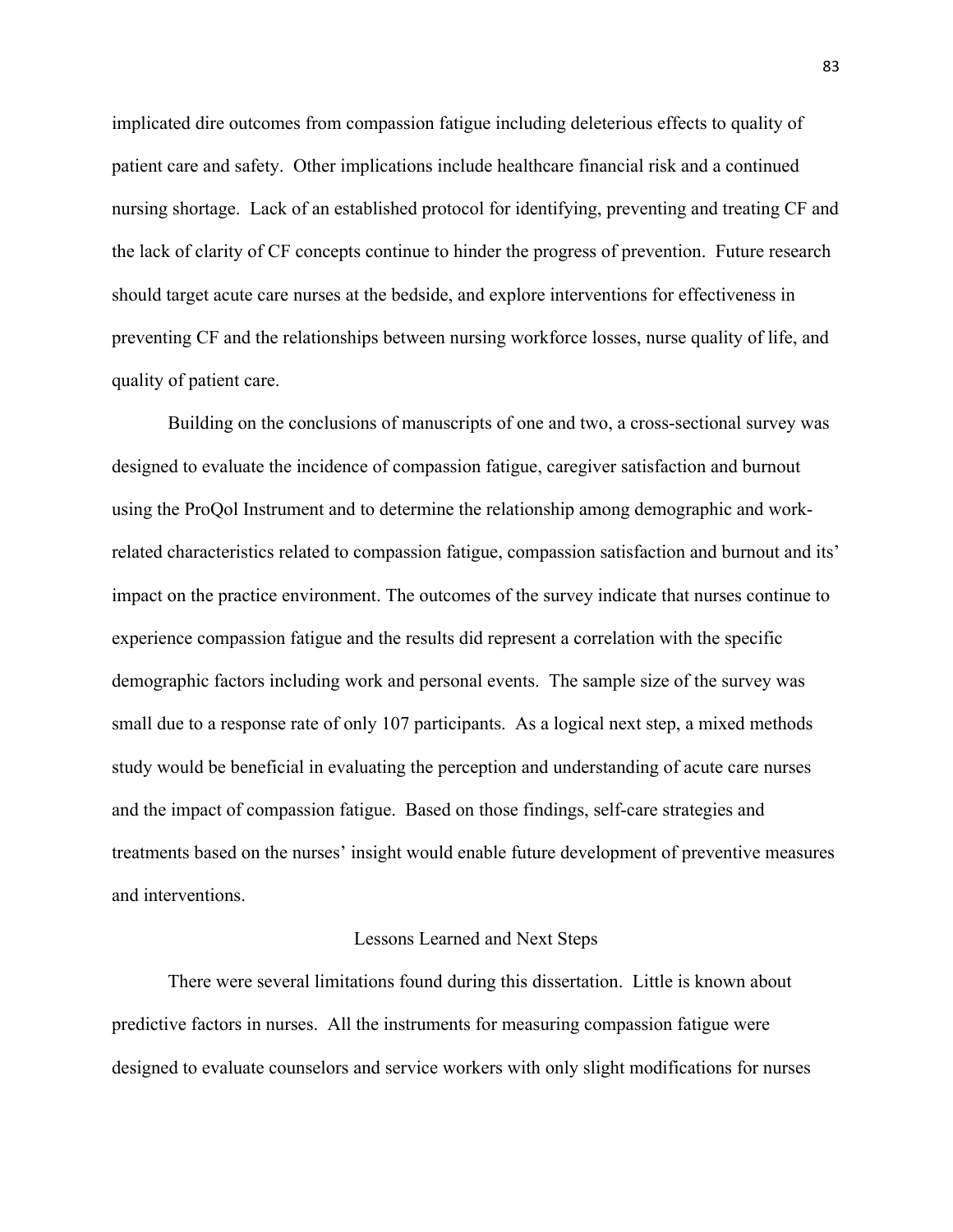and healthcare providers. The ProQol Instrument was used as the best measure currently available for measuring across all healthcare disciplines, yet no measure has been created to measure CF in nurses (Figley, 2010). The stigma of being labeled with burnout and compassion fatigue continues to be a factor that also impedes research and nurses openly seeking options for treatment and self-care.

In an effort to address the understudied phenomenon it is imperative to develop successful tools for measuring the nuances that impact nurses in their daily work environment and create an environment of education providing tools in the workplace. The potential for creating comfortable, relaxing areas in their work environment could transform the stress from every day practice to a level where self-care is manageable. As we plan for the next step, further research is needed to determine if intervention strategies such as education, promotion of selfcare and leadership involvement are able to mitigate the symptoms and lesson the overall impact to patient safety and outcomes.

Several valuable lessons were learned about the research process and importance of timeliness of interactions as well as the amount of time to develop each step is always underestimated. Working with the Institutional Review Board and learning their processes for development of each step will be invaluable as I consider the next process in my research of compassion fatigue.

Additionally the time that I spent with Dr. Kelechi is one of the most important aspects during my study process. Her valuable insight and guidance demonstrates a trajectory of success that will serve me well as I plan to create an instrument designed to measure compassion fatigue in nurses working at the bedside that can be catered to specialty areas as well. My plan is to seek a grant toward the development of this instrument with the long-term objective of preventive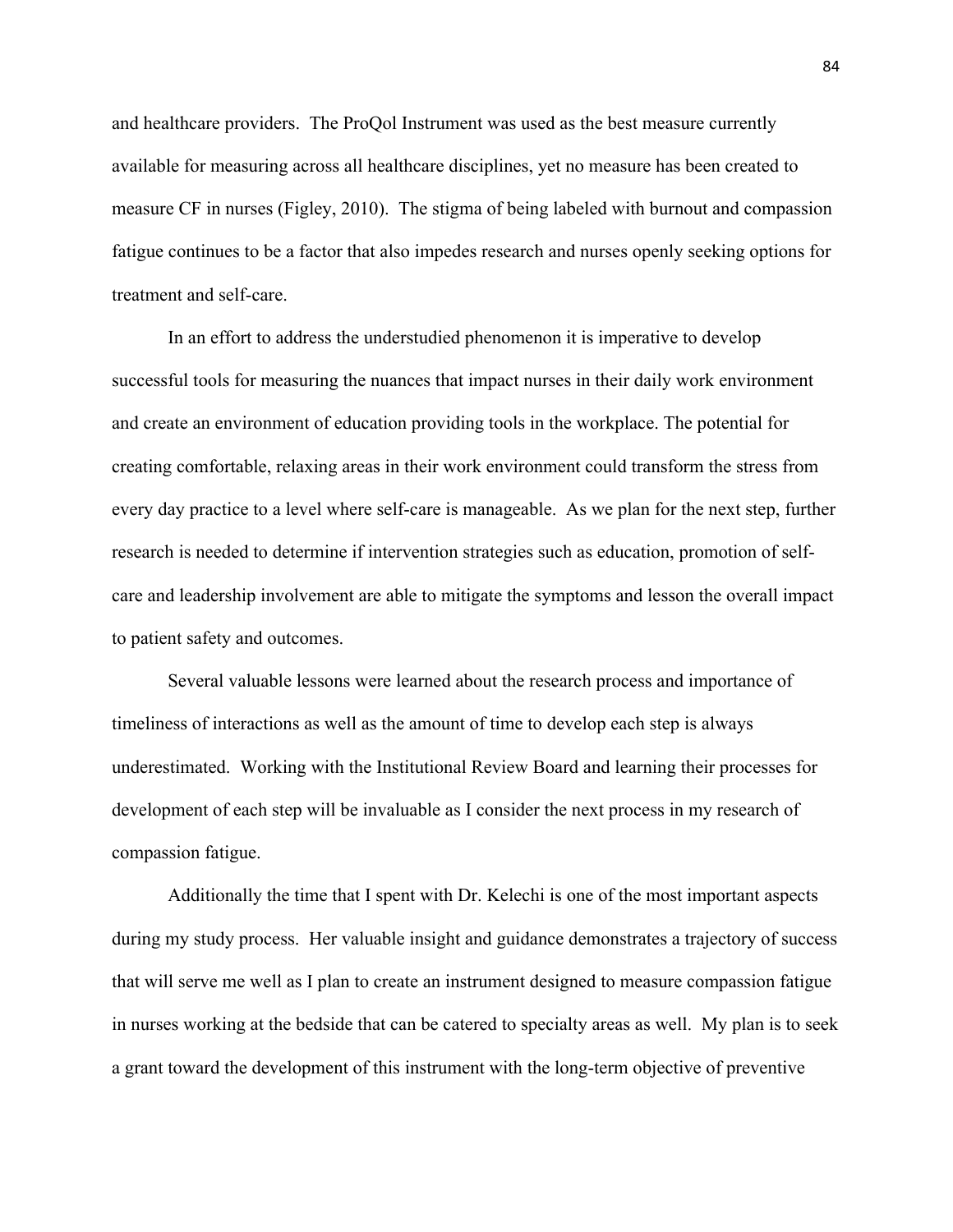measures, education and intervention to be a standard for healthcare facilities to develop programs for avoidance of compassion fatigue.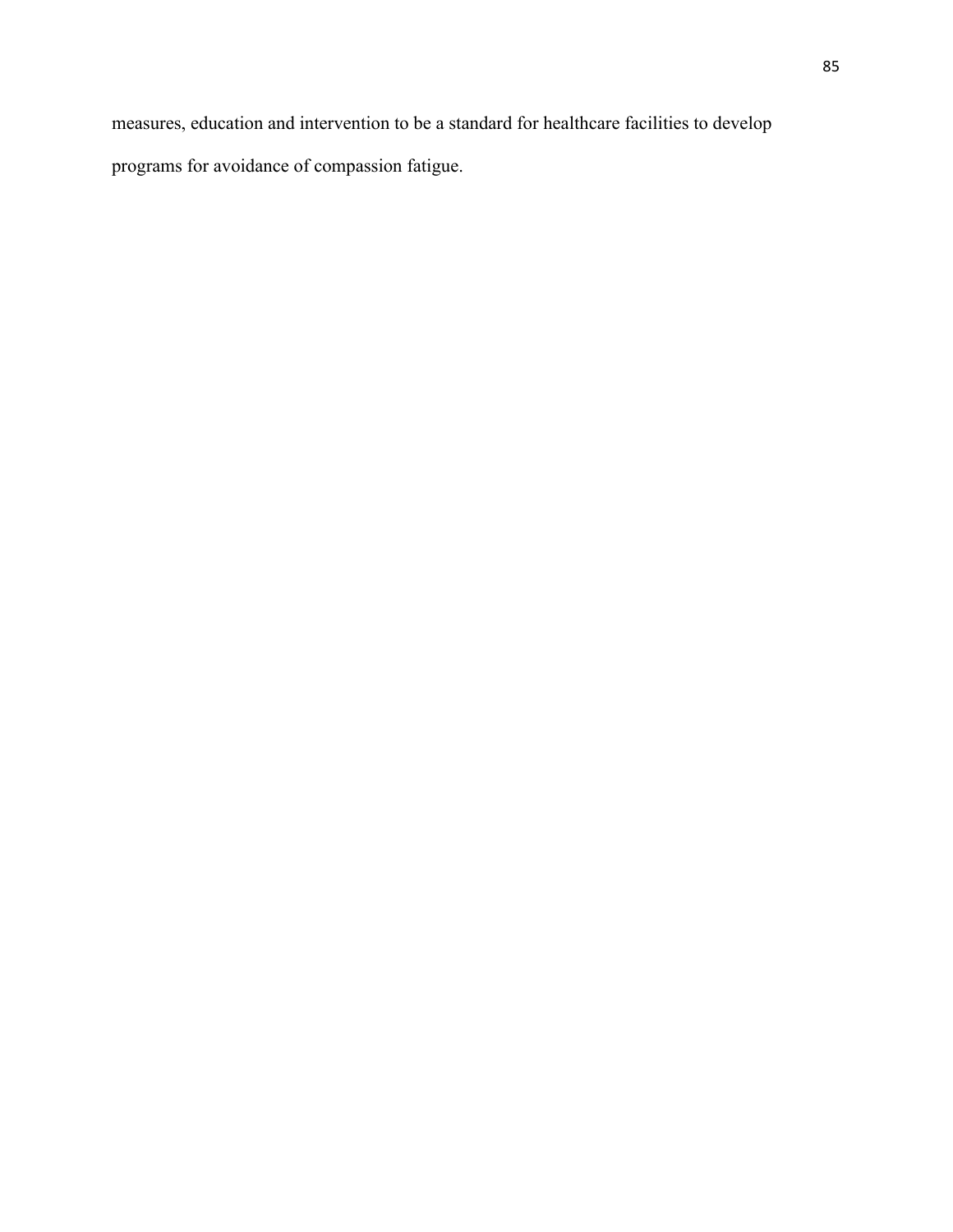**Appendix 1.**



**Institutional Review Board for Human Research (IRB) Office of Research Integrity (ORI) Medical University of South Carolina**

> **Harborview Office Tower 19 Hagood Ave., Suite 601, MSC857 Charleston, SC 29425-8570 Federal Wide Assurance # 1888**

**APPROVAL:** This is to certify that the research proposal **Pro00051920** entitled: **Compassion Fatigue in Acute Care Nurses in a Rural Hospital Setting**

> Submitted by: **Donna Carrillo** Department: **Medical University of South Carolina**

for consideration has been reviewed by **IRB-I - Medical University of South Carolina** and approved. In accordance with 45 CFR 46.101(b)(2), the referenced study is exempt from Human Research Subject Regulations. No further action or Institutional Review Board (IRB) oversight is required, as long as the project remains the same. However, you must inform this office of any changes in procedures involving human subjects. Changes to the current research protocol could result in a reclassification of the study and further review by the IRB.

Because this project was determined to be exempt from further IRB oversight, consent document(s), if applicable, are not stamped with an expiration date.

Research related records should be retained for a minimum of three years after termination of the study.

Approval Date: **6/2/2016**

Type: **Exempt**

Administrator, **IRB - Medical University of South Carolina Katherine Bright**∗

∗*Electronic Signature: This document has been electronically signed by the IRB Chairman through the HSSC eIRB Submission System authorizing IRB approval for this study as described in this letter.*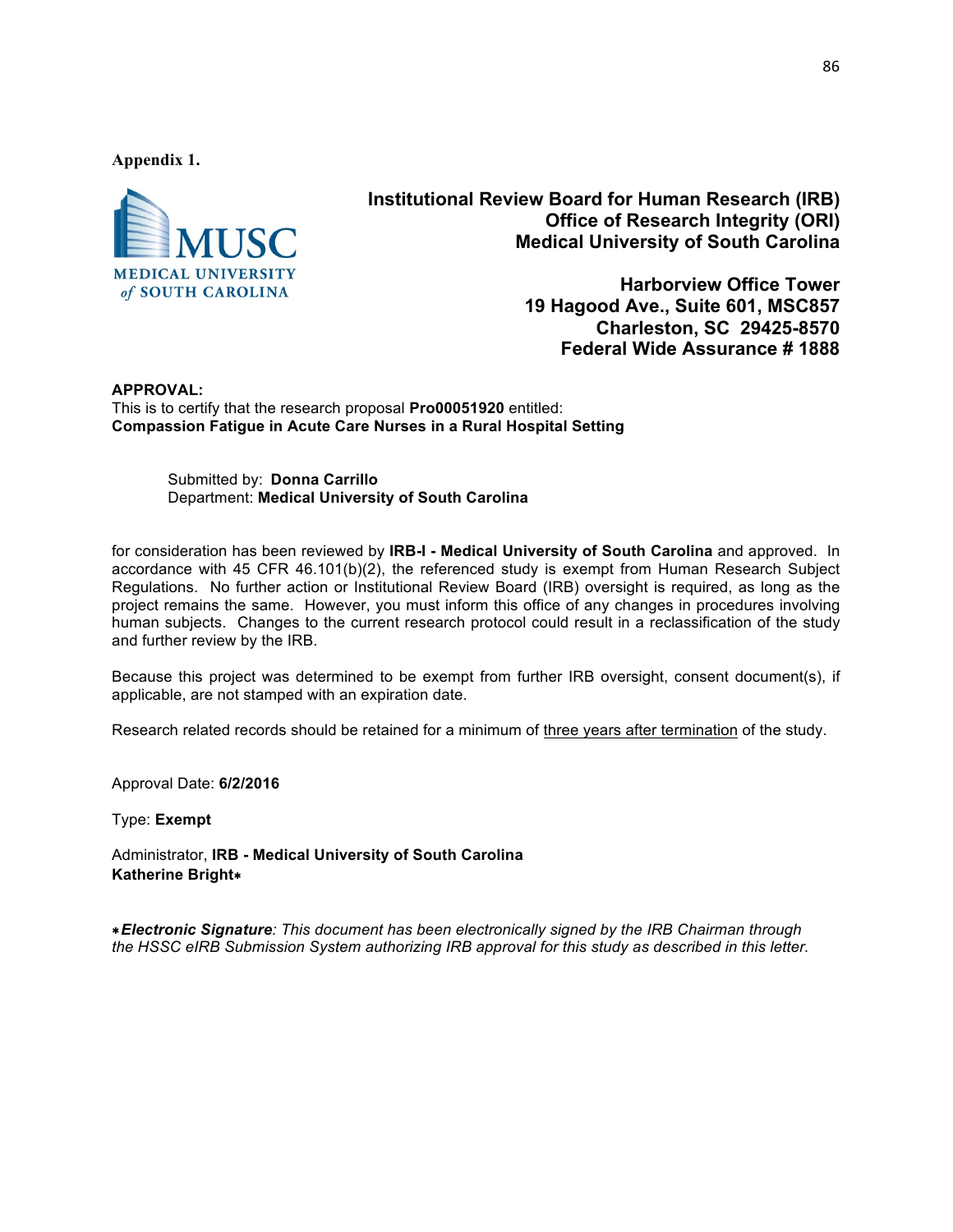**Appendix 2.**



**Office of Research Integrity 19 Hagood Ave, Suite 601 (843) 792-4148 Fax (843) 792-7457**

# **Off Campus Study Site Form**

PRO/HR # Pro00051920**Pr Pro00051920o00051920**

STUDY TITLE: Compassion Fatigue in Acute Care Nurses in a Rural Hospital Setting

PRINCIPAL INVESTIGATOR: Donna Carrillo

ADDRESS OF OFF-SITE FACILITY: preaddressed letters will be sent to participants

NAME OF NON-MUSC INVESTIGATOR/ INSTITUTIONAL OFFICIAL: N/A

#### SECTION I.

### **A. Is the off-campus site "engaged" in human subject's research pertaining to this study?**

To make this determination you will need to consult the OHRP website to assist in determining if the off campus site's role in this study makes the site "engaged." In general, an institution is considered *engaged* in a particular non-exempt human subjects research project when its employees or agents for the purposes of the research project obtain: (1) data about the subjects of the research through intervention or interaction with them; (2) identifiable private information about the subjects of the research; or (3) the informed consent of human subjects for the research. See the following link for categories and guidance: http://www.hhs.gov/ohrp/policy/engage08.html

### **1. Check either A or B below: (Completion of A or B is required)**

 $\Box$  (A) Activities at the off-campus site are consistent with examples under Category A; the site is engaged in human subjects research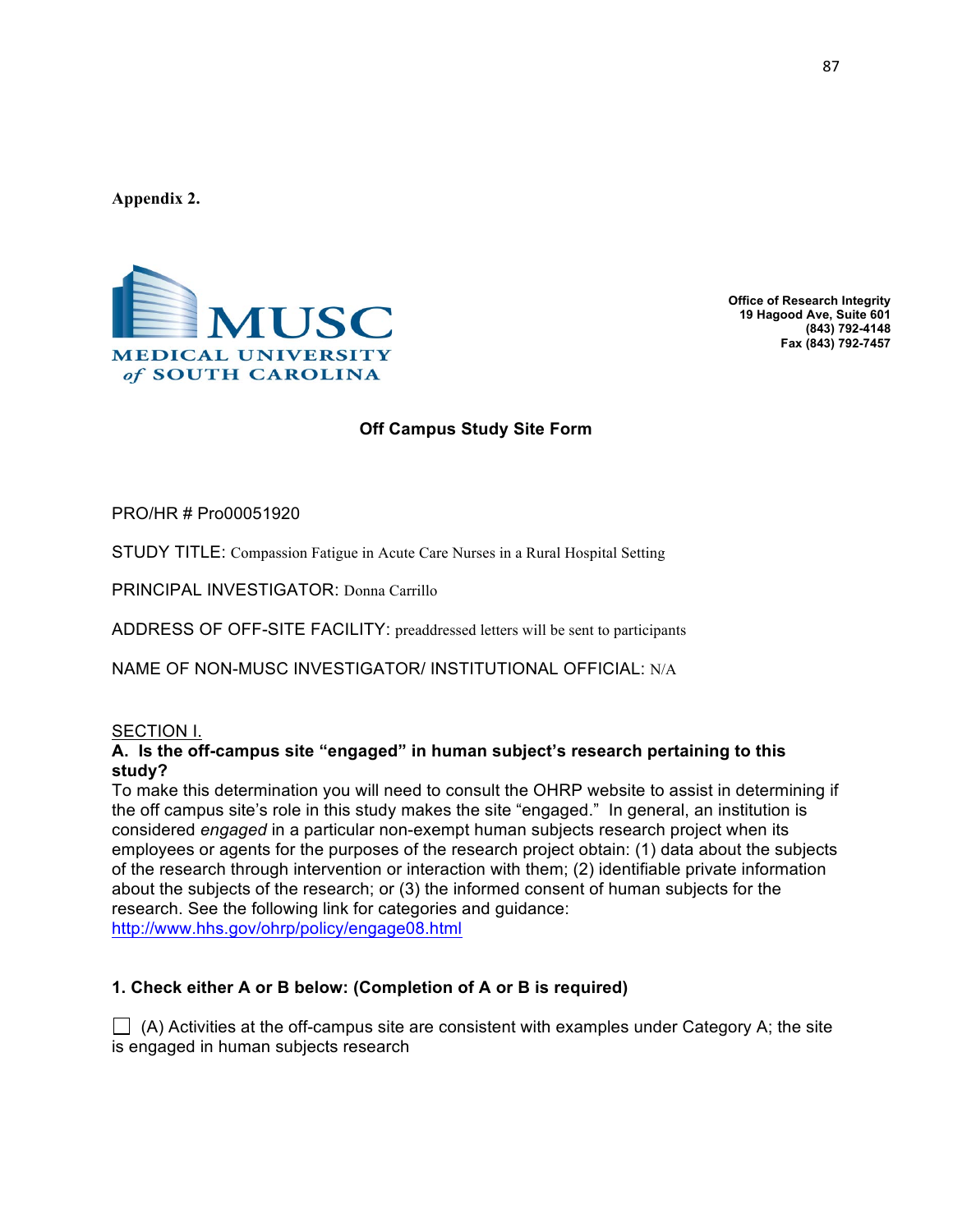If you checked this section, please identify the specific type of activity or activities to be done at this off site campus by providing the number of the example from the OHRP website. For example: A1, A2, A3, etc.

X\_ (B) Activities at the off-campus site are consistent with examples under category B; the site is not engaged in human subjects' research

If you checked this section, please identify the specific type of activity or activities to be done at this off site campus by providing the number of the example from the OHRP website. For example: B1, B2, B3, etc.

# **2. Does the off-campus site have a Federal Wide Assurance (FWA)?**

 $\Box$  Yes If yes, what is their FWA: X No

### **3. Does the off-campus site have an Institutional Review Board for Human Research?**

Yes X No

*If Yes, the individual or site must contact that IRB and provide MUSC with documentation on whether IRB approval is required.* 

Please provide the name, address and phone number of the IRB:

If Yes, has the off-campus site's IRB approved this study?

 $\Box$  Yes  $\Box$  No

If the off-campus site's IRB has not approved this study, will review by that IRB be required?

Yes X No

If no, please explain.

### SECTION II. *(Complete this section if you selected Section I.A(1)(A)).* **A. List all community individuals that will be engaged in the study.**

Individuals are "engaged" if they will: (1) obtain data about research participants through intervention or interaction with them; or (2) obtain identifiable private information or identifiable specimens about the participants of the research – even if they do not directly interact with them or (3) the informed consent of human subjects for the research. More information pertaining to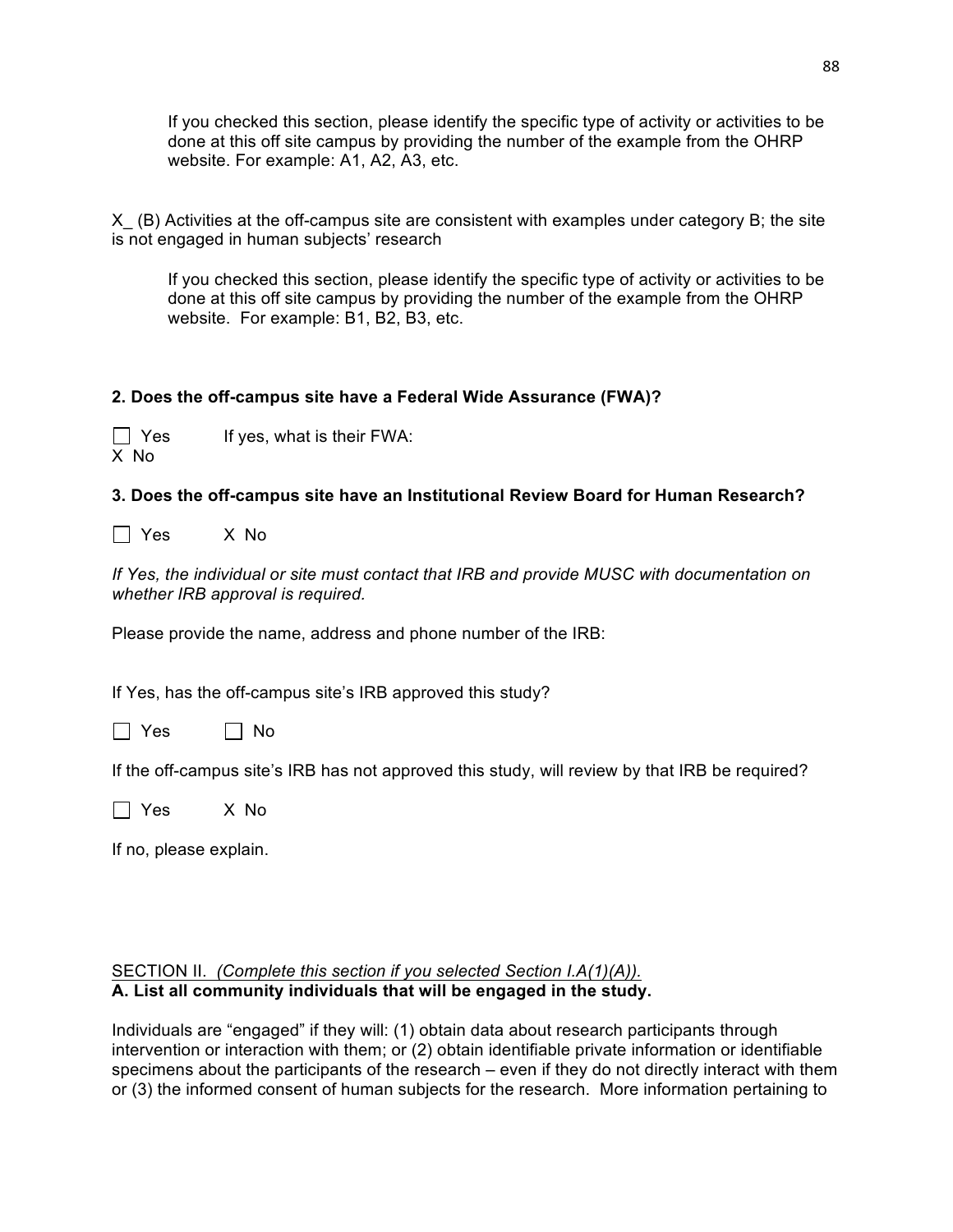what constitutes engagement can be found in the OHRP guidance on engagement at: http://www.hhs.gov/ohrp/policy/engage08.html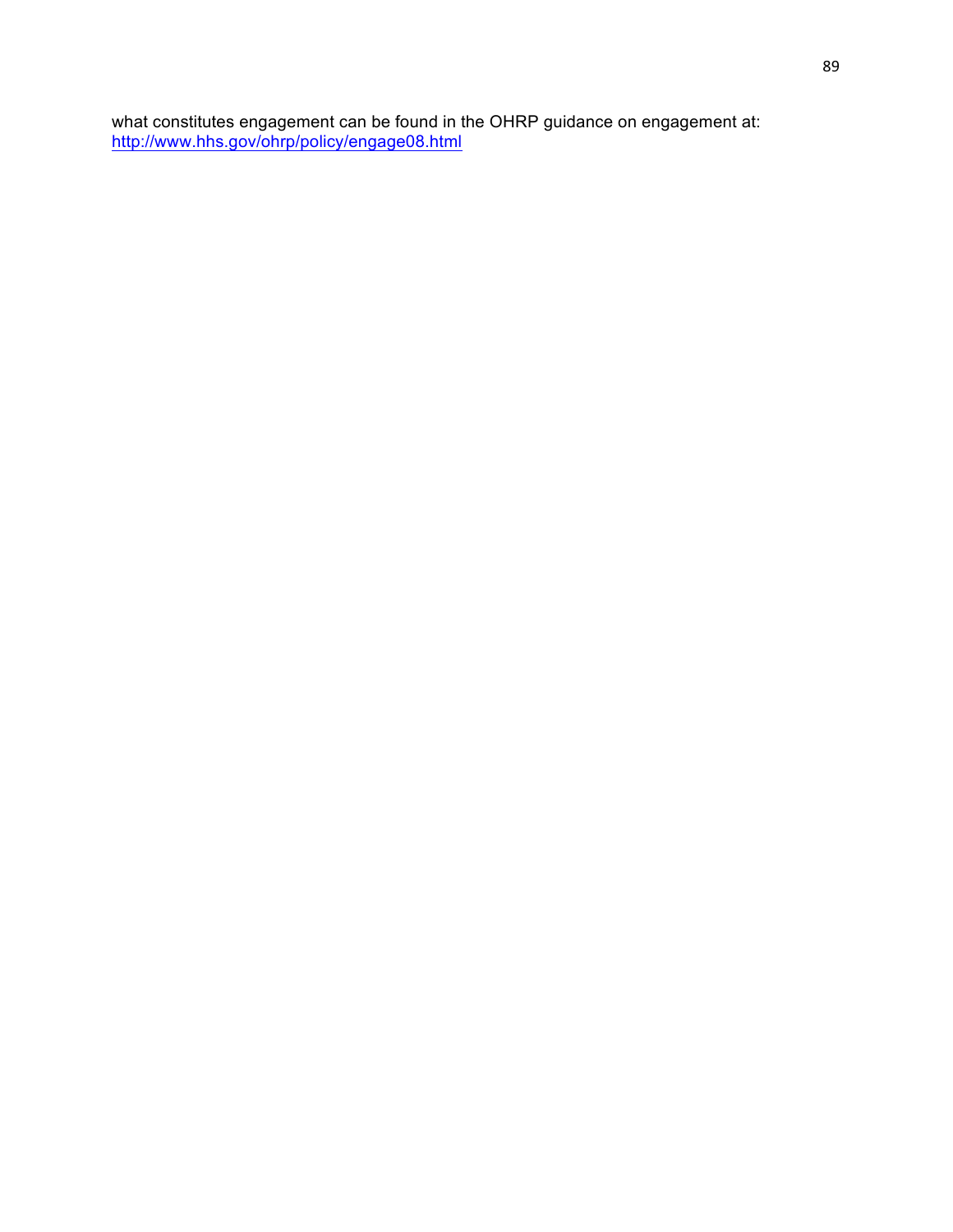| <b>Individual's Name</b><br>Use full legal name | Individual's Credentials and/or<br><b>Position</b><br>(e.g., M.D., Executive Director.,<br>recruitment specialist) | Individual's Role on the study<br>(e.g. , consent, deliver interventions, data<br>analysis) |
|-------------------------------------------------|--------------------------------------------------------------------------------------------------------------------|---------------------------------------------------------------------------------------------|
|                                                 |                                                                                                                    |                                                                                             |
|                                                 |                                                                                                                    |                                                                                             |
|                                                 |                                                                                                                    |                                                                                             |
|                                                 |                                                                                                                    |                                                                                             |
|                                                 |                                                                                                                    |                                                                                             |
|                                                 |                                                                                                                    |                                                                                             |
|                                                 |                                                                                                                    |                                                                                             |

*To expand table, move to the end of the last row and press the tab key. \*\*Any community individual "engaged" in research will need to complete the CITI MIAMI training course and be listed on the eIRB personnel list.* 

\*\* If any community individual member of a facility is considered "engaged" in research, the site is then considered

"engaged in research under section I(A)(1) of this form.

### **B**. **For each individual listed above who will be involved in the informed consent process, please complete the information below.**

Name:

Current Position/Role at the Facility: Human Subjects Education/Training:

You may copy and paste this box as many times as needed. Box expands.

\*\*\*For those individuals and/or sites that do not have their own IRB, MUSC may consider taking on the role of IRB of Record. Please review the guidance provided by SCTR (pg2) on how to apply for a Federal Wide Assurance (FWA) / Institutional Authorization Agreement (IAA). Contact your MUSC IRB administrator if you have questions.

\*\*MUSC may assume IRB responsibilities for non-affiliated institutions and investigators only under certain conditions (i.e., such as when an approved IRB Authorization Agreement exists designating the MUSC IRB to serve as the IRB of Record and the facility applies for and receives and FWA from OHRP).

\*\*If the MUSC IRB takes on the role of IRB of Record, individuals must complete an IRB approved education program (CITI MIAMI) for the protection of human research participants prior to conducting this, or any other, research involving human participants.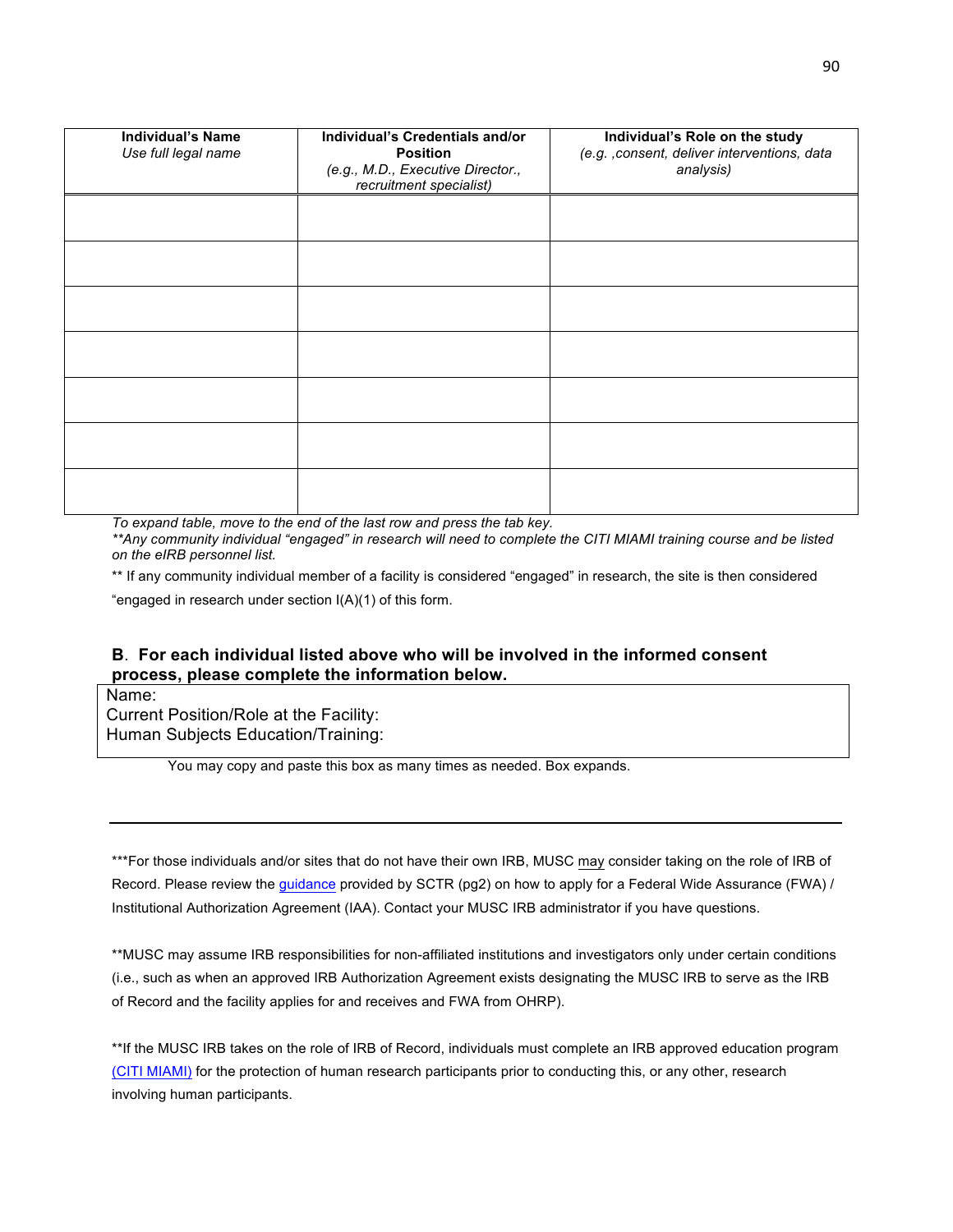### **Figure 1.**

Donna Carrillo, MSN

P. O. Box 461

Summertown, TN 38483

Recipient Address

**(Front)**

Reminder for Survey Completion -

Please complete survey and return in pre-addressed, stamped envelope 30 days from the date or receipt.

Thank you for participating in this survey.

Donna Carrillo, MSN

**(Back)**